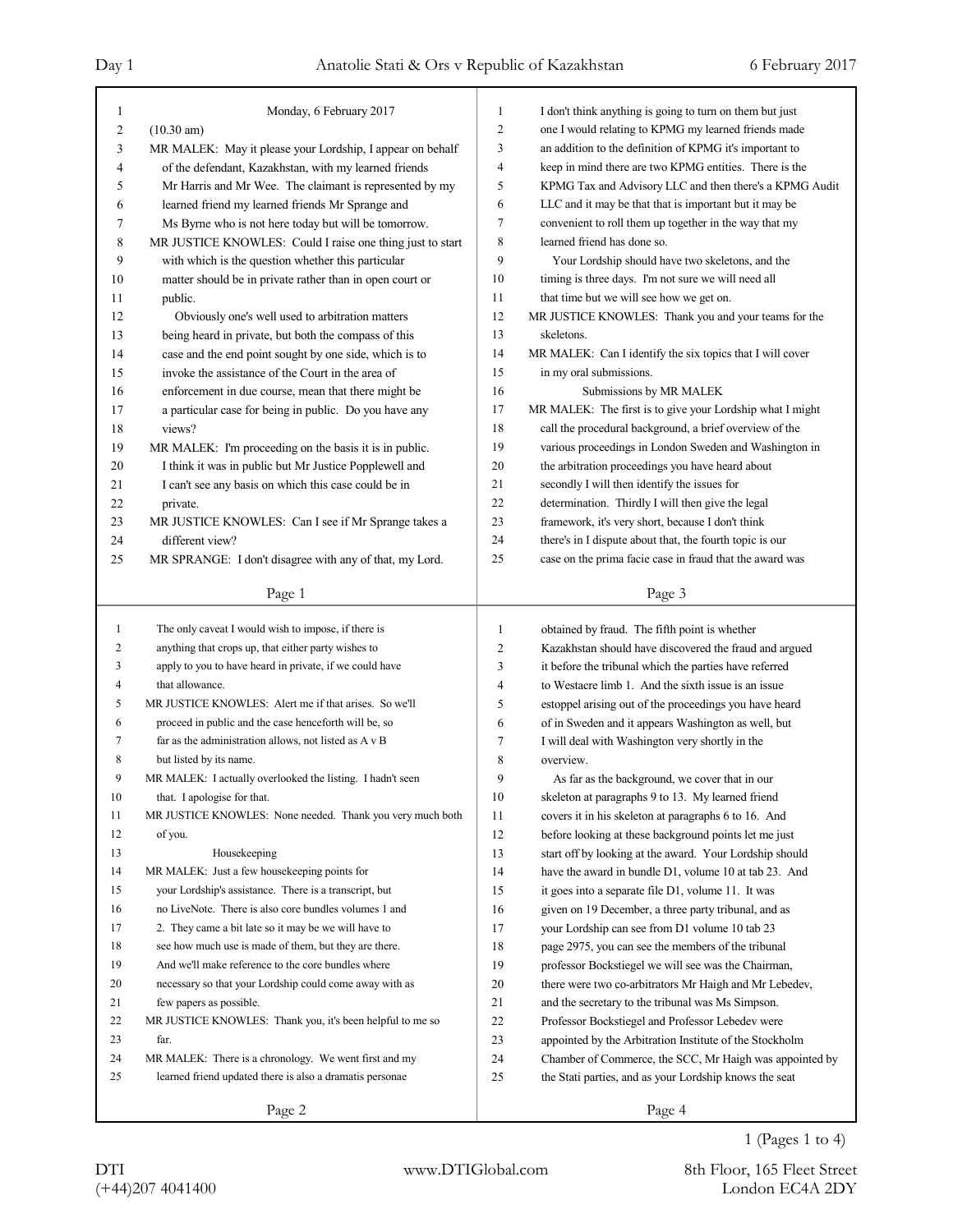| 1              | of the arbitration was Sweden, under the 2010            | 1              | seems to have happened is that the award sets out the    |
|----------------|----------------------------------------------------------|----------------|----------------------------------------------------------|
| $\overline{c}$ | arbitration rules, and as we point out in our skeleton,  | $\overline{c}$ | argument but if it doesn't actually arise the tribunal   |
| 3              | and perhaps your Lordship can keep that to hand,         | 3              | really says nothing about it whatsoever. It's a strange  |
| 4              | the tribunal found that Kazakhstan had breached the      | 4              | way of writing in the sense to deal in extensive detail  |
| 5              | Energy Charter Treaty by certain of its actions taken    | 5              | about arguments which are moot, but if you take for      |
| 6              | against claimants, ordered to pay in excess of           | 6              | example expropriation which starts in D bundle           |
| 7              | \$500 million comprising sums awarded in respect of      | $\tau$         | volume 111 at 3205, you can see how the award is         |
| 8              | certain contracts permitting the exploration and         | 8              | drafted. So that it starts off at 3205 "whether the      |
| 9              | extraction of hydrocarbons and illiquefied petroleum gas | 9              | claimants interest were expropriated" and a reference to |
| 10             | plant, the LPG plant which features so heavily in the    | 10             | the article 13 and then you have "arguments by the       |
| 11             | submissions before the court.                            | 11             | claimants" and then that goes over starts there and      |
| 12             | If you can turn to the second volume, you can see at     | 12             | finishes at -- using the numbering of the bundling,      |
| 13             | 3388 that there were partial dissents but as far as      | 13             | 3235, and it's, you can see from the top there, 258 of   |
| 14             | I can see neither arbitrator sought to explain the       | 14             | 414, and then the tribunal's reasoning is set out at 3.  |
| 15             | reasons for the dissents. And the award is obviously     | 15             | So essentially it comes to the conclusion it doesn't     |
| 16             | very lengthy and it will only be necessary for the       | 16             | need to deal with the point.                             |
| 17             | purpose of today to make brief references to it.         | 17             | And that happens over and over again, it happens in      |
| 18             | If we can then go back to the award and start at         | 18             | relation to the -- 3238 dealing with the argument as to  |
| 19             | page 2975, you can see who the parties are, the          | 19             | whether Kazakhstan provide the most scant protection,    |
| 20             | claimants. There are four claimants. The first and       | 20             | and security of the claimant that starts at 3238, using  |
| 21             | second claimants are father and son. They are dual       | 21             | the numbering of bundles and the argument goes through   |
| 22             | nationals of Moldova and Romania and of themselves are   | 22             | to 2344, and then the tribunal basically says it doesn't |
| 23             | businessmen. The third claimant, Ascom, is a company     | 23             | have to deal with it over the page.                      |
| 24             | incorporated in Moldova and owned and controlled         | 24             | I am not making any kind of criticism but you will       |
| 25             | a hundred per cent by the first claimant. It is a Stati  | 25             | see when it comes to issues we're concerned with in      |
|                |                                                          |                |                                                          |
|                | Page 5                                                   |                | Page 7                                                   |
|                |                                                          |                |                                                          |
|                |                                                          |                |                                                          |
| 1              | ate main corporate entity and involved in oil and gas    | 1              | terms of the LPG plant in terms of what we call our      |
| $\overline{c}$ | exploration and associated activity. Then the fourth     | 2              | fraud argument they don't actually deal with it.         |
| 3              | claimant, Terra Raf Trans Traiding, is a company         | 3              | Effectively they delegate with it on a demura and that's |
| 4              | incorporated in Gibraltar and owned and controlled by    | 4              | perhaps one of features that we need to look at when we  |
| 5              | the first and second claimants, 50 per cent each. It was | 5              | look at the award dealing with the LPG plant.            |
| 6              | the fourth claimant which owns the Tolkynneftega LLP TNG | 6              | So that's all I wanted to say at the moment in terms     |
| 7              | which in turn owned 50 per cent of the LPG plant at the  | 7              | of the award.                                            |
| 8              | centre of the allegations. I'm not entirely clear        | 8              | As your Lordship knows, there have been various          |
| 9              | whether that is contention or not because we know that   | 9              | proceedings and let me just deal with London briefly.    |
| $10\,$         | Vitol was involve but if you want citations from what    | 10             | We can put those files away for the moment and pick up   |
| 11             | I have just said to your Lordship, you get those from    | 11             | volume A. I think I can go through this relatively       |
| 12             | the claimant's Statement of Claim in the ECT arbitration | 12             | quickly. The claim form is at tab 1. It was issued on    |
| 13             | and the references are paragraphs 2, 32 and 62, and the  | 13             | 4 February and the claimants made their application      |
| 14             | reference to the bundle -- I'm not going to take         | 14             | under section 101(2) of the 1996 Act. In the usual way   |
| 15             | your Lordship to it now but to give the reference it's   | 15             | the application was without notice. And the application  |
| 16             | D1 volume 2, tab 5, 334, 347 and 360.                    | 16             | notice is the next tab at pages 4 to 6. And the          |
| 17             | So that's the first point about the parties.             | 17             | evidence in support -- I'm not going to take             |
| 18             | The second point is that in the document -- it's 414     | 18             | your Lordship to it it's in bundle B, it's B1 tab 1,     |
| 19             | pages long -- there is in fact very little analysis by   | 19             | Mr Fleuriet and Ms Walker gave her evidence I think at   |
| 20             | the tribunal members. In fact the first 151 pages are    | $20\,$         | tab 2 page 15 and her evidence gives details of the      |
| 21             | introductory formalities and the style -- the technique  | 21             | arbitration agreement between claimant and Kazakhstan,   |
| 22             | that this tribunal awarded is that they parrot the       | 22             | and she sets out is relief in the award.                 |
| 23             | arguments and then set out the reasoning. So the actual  | 23             | The order of Mr Justice Burton is at bundle A tab 7      |
| 24             | writing by the tribunal, after this 414 page             | 24             | and he give permission to the permission sought and also |
| 25             | introduction on my calculation is 31 pages. And what     | 25             | gave permission to serve out. And your Lordship can      |

2 (Pages 5 to 8)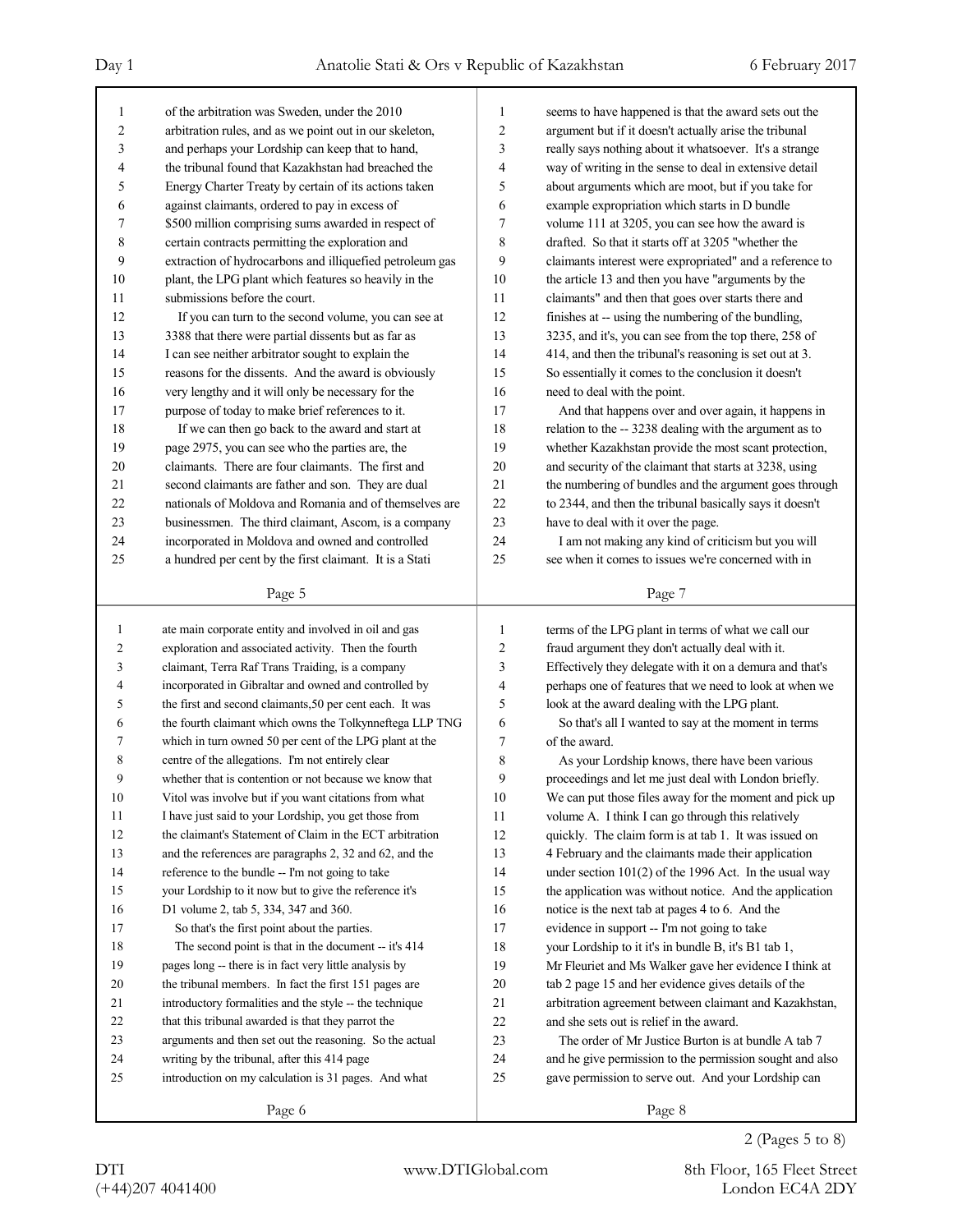| 1              | perhaps see at paragraph 5 how it works. So they've             | 1              | There was a reference in her evidence about a failure to          |
|----------------|-----------------------------------------------------------------|----------------|-------------------------------------------------------------------|
| $\overline{c}$ | given permission in the first part check of the order,          | $\overline{2}$ | consider evidence, but that wasn't the fraud that we're           |
| 3              | service out, we then have to acknowledge, and then at 5         | 3              | dealing with, so the fraud that we were dealing with was          |
| 4              | the award must not be enforce until the end of that             | 4              | not raised in that application, and in fact the tribunal          |
| 5              | period or until any application made by the defendants          | 5              | itself did not deal with the fraud because it was not             |
| 6              | within that 21 period has been finally disposed of. So          | 6              | raised. So it's not one of those cases that you have              |
| 7              | the way this works is once we issue our application then        | 7              | seen in the authorities where the fraud was argued                |
| 8              | effectively the award is stayed, and that's familiar to         | 8              | before the tribunal and it's then being reargued at the           |
| 9              | your Lordship.                                                  | 9              | enforcement stage, this is one of those cases where the           |
| 10             | There was an issue in terms of the timing in the                | 10             | fraud was not before the tribunal, and that's obviously           |
| 11             | sense that -- and the reference here is to                      | 11             | a point of substance.                                             |
| 12             | Ms Nacimiento's first statement, bundle B, tab 10,              | 12             | If I could ask your Lordship to turn to bundle B and              |
| 13             | page 188 where he points out that in fact there was             | 13             | her third statement, which is 17 July, tab 12. This was           |
| 14             | a delay in service until 14 January and there's a point         | 14             | the evidence which first raised the fraud allegations.            |
| 15             | about the time of service under the State Immunity Act,         | 15             | It's at bundle B tab 12 it's dated 17 July, 2015. And             |
| 16             | but it doesn't matter now, but the point is that the            | 16             | then at paragraph 5 Ms Nacimiento sets out the topics             |
| 17             | order of Mr Justice Burton did not give the appropriate         | 17             | that she's going to cover and the only one that matters           |
| 18             | time to acknowledge service of the proceedings, and that        | 18             | for present purposes is the one at page $238(6)$ , dealing        |
| 19             | resulted in the consent order which is at tab 10 to --          | 19             | with the significance of documents that have recently             |
| 20             | which gives us the time in which to make the application        | 20             | been disclosed pursuant to an order on 22 June 2015 by            |
| 21             | and you are not going to have to deal with any service          | 21             | the United States District Court for the Southern                 |
| 22             | points but if you can see that paragraph 29 there is            | 22             | District of New York and which reveal for the first time          |
| 23             | an outstanding cost issue just perhaps for                      | 23             | that.                                                             |
| 24             | your Lordship's note at paragraph 4 of that order.              | 24             | "The claimants withheld crucial information and                   |
| 25             | And she refers in her evidence to the various                   | 25             | mislead  (Reading to the words) to the LPG plant in               |
|                |                                                                 |                |                                                                   |
|                | Page 9                                                          |                | Page 11                                                           |
|                |                                                                 |                |                                                                   |
|                |                                                                 |                |                                                                   |
| $\mathbf{1}$   | proceedings, because on 19 March 2014 Kazakhstan filed          | 1              | respect of which they're awarded sum \$199 million."              |
| $\overline{c}$ | a motion to annul the award in the Svea Court of Appeal.        | 2              | And what she does, if the Court turns forward to                  |
| 3              | She also refers in her evidence -- I'm not going the            | 3              | 251, she deals with this at 251 at the bottom there               |
| 4              | take to your Lordship to it -- to proceedings in                | 4              | about the disclosure and she takes it up further in her           |
| 5              | Washington commenced on 1 February 2014, where there was        | 5              | later evidence. So I don't need to deal with this in              |
| 6              | a petition filed in the United States District Court of         | 6              | any great detail, but your Lordship will see the                  |
| 7              | the District of Colombia to confirm the award and she           | $\tau$         | reference to disclosure obtained from three arbitrations          |
| 8<br>9         | dealt with the status of that proceedings and if                | 8<br>9         | involving the claimants, and she sets out at                      |
|                | your Lordship has our skeleton I think it's at                  |                | paragraph 44 the procedure that was followed and makes            |
| $10\,$         | paragraph 9 that we deal with the position in relation          | 10             | reference to correspondence. And then at paragraph 46             |
| 11             | to the -- in fact it's our application that we issued on        | 11             | she explains the arbitrations that you probably heard             |
| 12             | 7 April pursuant to section 102 of the Arbitration Act          | 12             | about involving amongst other people Vitol and there are          |
| 13             | to set aside the order of Mr Justice Burton dated               | 13             | three of them, there's the Montvale arbitration and               |
| 14             | 28 February and that document is in A tab 4, page 12            | 14             | there's a convenient summary about what that arbitration          |
| 15             | where we set out the various grounds which are in               | 15             | is about, there is a second arbitration, the TNG                  |
| 16             | essence -- your Lordship's familiar with them -- that           | 16             | arbitration and the reference to what happened in                 |
| 17             | there was no proposed notice of the appointment to the          | 17             | relation to that, and then at paragraph 48 there's                |
| 18<br>19       | arbitrator so the argument was the composition of               | 18             | a reference to what's called the JOA arbitration. And             |
|                | the tribunal was not correct, there's an argument about         | 19             | you'll see references to those arbitrations but that's            |
| 20             | no valid arbitration and failure to comply with the             | 20             | a convenient summary in a nutshell about what those               |
| 21             | cooling off provision, and then there were complaints           | 21             | arbitrations are about.                                           |
| 22             | about serious procedural errors. And that application           | 22             | As we explain I think in our skeleton at                          |
| 23             | was supported by Ms Nacimiento's second statement and           | 23             | paragraph 10, this is a summary in terms of how the               |
| 24             | reference there is bundle B tab 11 page 139. But                | 24             | fraud came to light and that's referred to in                     |
| 25             | obviously the evidence has been overtaken by events.<br>Page 10 | 25             | paragraph 10 and then it's also covered in more detail<br>Page 12 |

3 (Pages 9 to 12)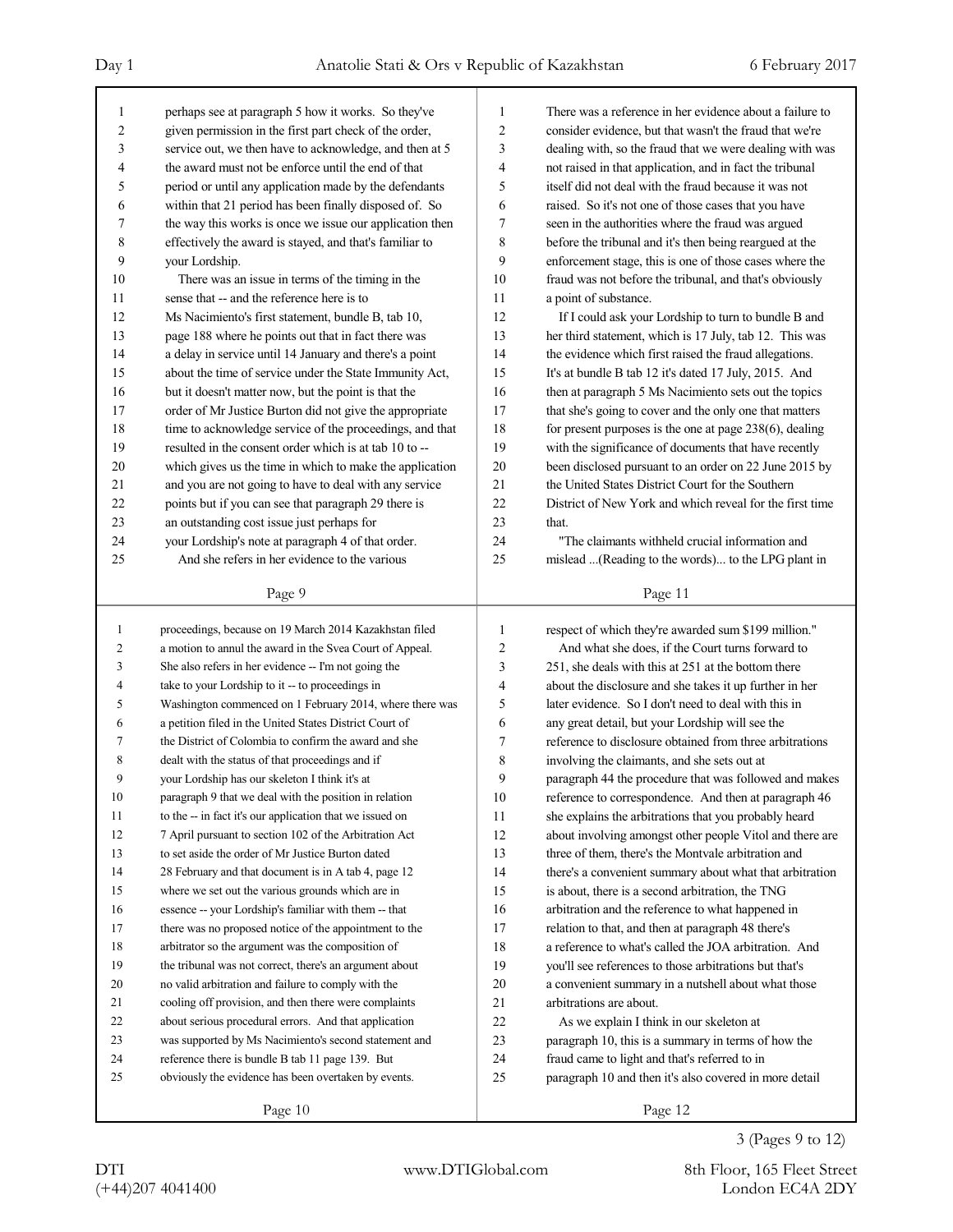| 1              | if your Lordship could please turn to bundle B, tab 17,  | 1  | this is that the grounds before the Swedish court were   |
|----------------|----------------------------------------------------------|----|----------------------------------------------------------|
| $\overline{c}$ | where Ms Nacimiento deals with how the matter came to    | 2  | amended to include the contention that in the light of   |
| 3              | light and in essence what she's saying is that the       | 3  | the claimants' fraud the award should be declared        |
| 4              | evidence only came to light in late June 2015, and that  | 4  | invalid it was contrary to Swedish public policy. And    |
| 5              | is why the fraud is being raised at this point in time   | 5  | the reference there to some evidence is Mr Foerster's    |
| 6              | and not earlier. And if you can turn briefly to          | 6  | statement of 13 January and I'm not going take you to it |
| 7              | page 320 at paragraph 39, there's a summary of how the   | 7  | but the reference is paragraphs 7 to 10 and it's         |
| 8              | documents were obtained in the SDNY disclosure in June   | 8  | bundle B, tab 19 at page 322.                            |
| 9              | 2015 and then there's a summary and she footnotes at the | 9  | So that's London. Sweden, on 9 December last year        |
| 10             | top there at footnote 24, her earlier evidence which     | 10 | the Swedish court hand down its judgment and dismissed   |
| 11             | we've briefly I think looked at in B tab 12 at page 239  | 11 | Kazakhstan's claim to invalidate or set aside the award  |
| 12             | at 252.                                                  | 12 | including on the basis that the award has been obtained  |
| 13             | So what then happened is on 27 August Kazakhstan         | 13 | by fraud, and as you see from our skeleton we accept     |
| 14             | issued its application to amend the application to       | 14 | that we're precluded from pursuing the original grounds  |
| 15             | introduce a contention that in the light of the          | 15 | as advanced before the English court, but the position   |
| 16             | claimants' fraud, the enforcement of the award in this   | 16 | in relation to the amendment application is different    |
| 17             | jurisdiction would conflict with English public policy   | 17 | and that remains live. And if your Lordship has our      |
| 18             | pursuant to subsection 3 of the Act, and if              | 18 | skeleton at paragraph 37, and in front of you,           |
| 19             | your Lordship turns please to bundle A, tab 6, at 19A    | 19 | your Lordship can see that we make various points about  |
| 20             | there is amended application and as I've said that was   | 20 | the Swedish court's decision.                            |
| 21             | on 27 August, and that was the background to when the    | 21 | The first being that the Swedish court decided           |
| 22             | matter came before this court in September 2015 where as | 22 | a different issue to the one that's before your Lordship |
| 23             | your Lordship has seen from the papers,                  | 23 | which is that the award was contrary to Swedish public   |
| 24             | Mr Justice Popplewell stayed the application and the     | 24 | policy. The issue before the court today is a different  |
| 25             | amendment application pending the determination of the   | 25 | issue, which is whether or not enforcement of the award  |
|                |                                                          |    |                                                          |
|                | Page 13                                                  |    | Page 15                                                  |
|                |                                                          |    |                                                          |
|                |                                                          |    |                                                          |
| 1              | defendant's application to set aside the award in the    | 1  | would be contrary to English public policy.              |
| 2              | Svea County Court and ordered that both applications     | 2  | The second point that we make is that the Swedish        |
| 3              | should be relisted once the Swedish court had ruled on   | 3  | court did not in fact make any determination as to       |
| 4              | Kazakhstan's challenge to the fraud. And the judgment    | 4  | whether Kazakhstan had succeeded in proving its          |
| 5              | of Mr Justice Popplewell, your Lordship will find -- I'm | 5  | allegations of fraud; it merely decided that even        |
| 6              | not going the to take you to it now but it's at D2       | 6  | assuming Kazakhstan's allegations of fraud to be true,   |
| 7              | volume 9 at page 2586 and the order of                   | 7  | Swedish public policy did not require the award to be    |
| 8              | Mr Justice Popplewell is in this bundle at the back, at  | 8  | invalidated or set aside and the question whether there  |
| 9              | tab 17, bundle A, page 32. Your Lordship can see that    | 9  | was a fraud as Kazakhstan alleges has accordingly never  |
| $10\,$         | this order was made on 3 September and that's the        | 10 | been determined. And as I said earlier it's as if the    |
| 11             | background which your Lordship's familiar with.          | 11 | Swedish court dealt with the issue on the demura basis.  |
| 12             | But in essence what Mr Justice Popplewell did was to     | 12 | I will need to explain to your Lordship how the Swedish  |
| 13             | make a case management decision. The hearing went for    | 13 | court came to that decision but my submission to         |
| 14             | much shorter than anticipated and as the order reflects, | 14 | your Lordship is that English courts take a completely   |
| 15             | at paragraph 1, it was an application made on the        | 15 | different approach to fraud and that there is no         |
| 16             | Court's own motion, particularly in the light of the     | 16 | question of an issue estoppel arising out the Swedish    |
| 17             | judge's view of the importance of what was taking place  | 17 | court's decision.                                        |
| 18             | in Sweden and of course the judge's prediction turned    | 18 | That follows from the next point which is that the       |
| 19             | out to be correct in the sense that the Swedish court's  | 19 | Swedish court does not preclude Kazakhstan from          |
| 20             | decision has certainly narrowed the issues as far as     | 20 | demonstrating in these proceedings that the award was    |
| 21             | enforcement and in fact the only things that are left    | 21 | obtained by fraud and that it ought not as a matter of   |
| 22             | now are the fraud based objections, the non-fraud        | 22 | English public policy to be recognised or enforced in    |
| 23             | contentions have gone.                                   | 23 | this jurisdiction.                                       |
| 24             | He also dismissed the claimant's application to post     | 24 | The current position, and that's covered by              |
| 25             | security for the adjournment and what happened after     | 25 | Mr Foerster in his latest evidence at tab 4 page 332, is |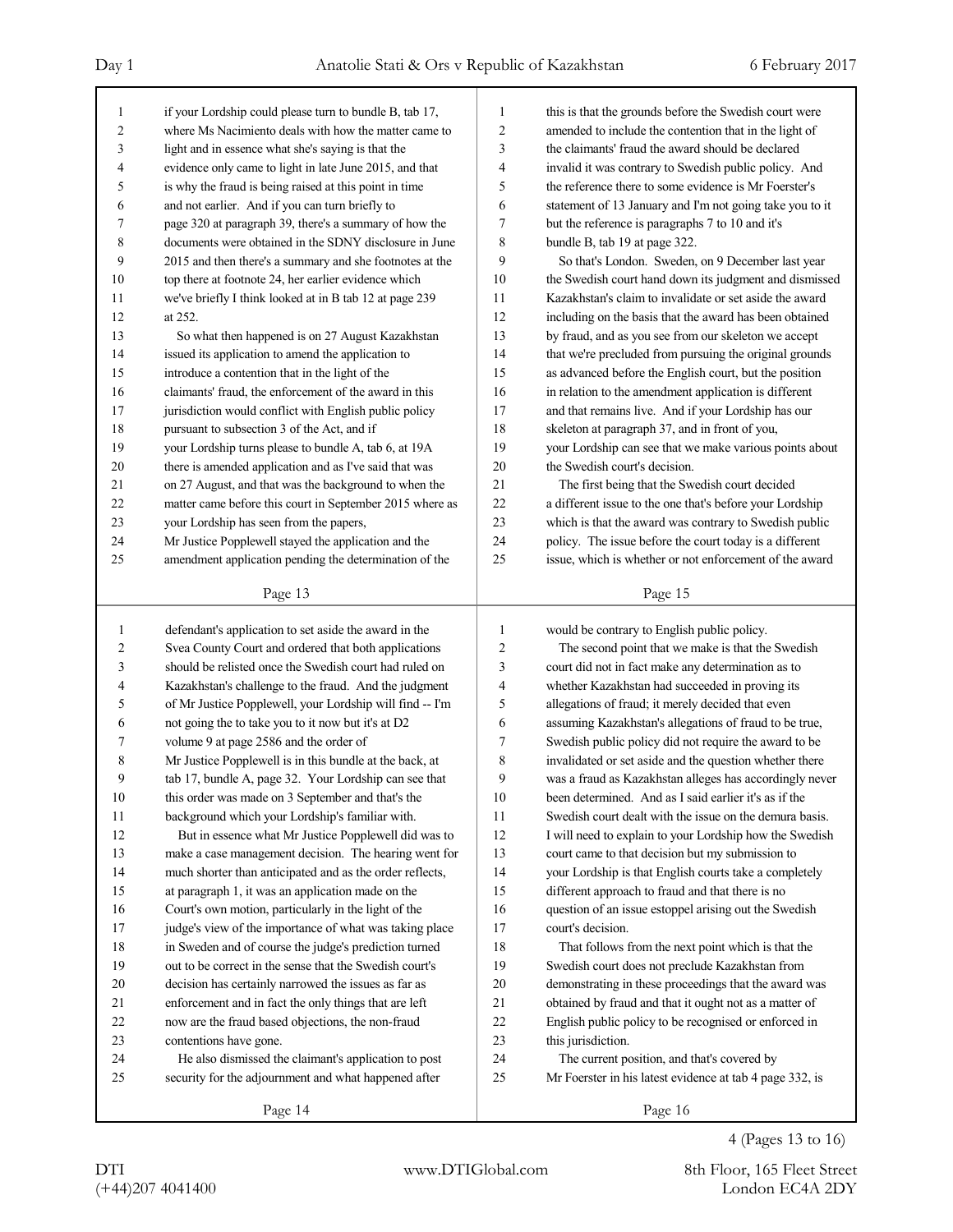| $\mathbf{1}$   | there is a process going on called an extraordinary      | 1              | The first and principal issue is whether Kazakhstan      |
|----------------|----------------------------------------------------------|----------------|----------------------------------------------------------|
| $\overline{c}$ | review, but that probably does not affect the matters    | $\overline{2}$ | can have permission to run the fraud case. And           |
| 3              | before your Lordship in the sense that the Swedish court | 3              | your Lordship can see how it was left before             |
| $\overline{4}$ | has refused permission to appeal, but that's we're left  | $\overline{4}$ | Mr Justice Popplewell; we made an application and that's |
| 5              | we have this extraordinary review and that's dealt with  | 5              | been left over. That's the first in issue. Then there    |
| 6              | by my learned friends in tab 7 page 1344.                | 6              | are a number of sub-issues within that which I'll come   |
| 7              | As far as Washington is concerned, your Lordship         | 7              | to in a moment. But the key point to make for the        |
| 8              | will see that there's a dispute between us that's        | 8              | present purpose is you are not being asked to determine  |
| 9              | emerged from the skeleton. Until the skeleton I thought  | 9              | whether or not we are right, in fact whether there was   |
| 10             | it was common ground that there was no -- that the       | 10             | in fact a fraud. The only question for the court at      |
| 11             | Washington proceedings had no relevance at all to what   | 11             | this stage is whether we can raise that issue. And that  |
| 12             | was going on in London. But if your Lordship turns,      | 12             | then gives rise to the second issue which is how should  |
| 13             | please, to my learned friend's skeleton at paragraph 13, | 13             | that matter be determined? And if I can get that matter  |
| 14             | he refers to an order of the District Court of the Court | 14             | out of the way, that second issue is if we do get        |
| 15             | of Colombia on 11 May and which is quoted in             | 15             | permission to run the fraud case it's our submission     |
| 16             | a footnote and he makes the point I think at page 7,     | 16             | that the court should direct a trial.                    |
| 17             | where we see the heading "The consequence of the Swedish | 17             | If you can turn briefly to our skeleton submissions      |
| 18             | and United States decisions" and he also makes the point | 18             | at paragraph 18, your Lordship can see the type of       |
| 19             | at paragraph 35 where he refers to the US court's        | 19             | procedure that is followed and we give really just as    |
| 20             | decision in support of his position, and also at         | 20             | a couple of analogues, the Heinz case the IPCO case, one |
| 21             | paragraph 57 where he refers again to the US court's     | 21             | could even add the Westacre cases. These are case where  |
| 22             | decision. But with the greatest respect the US court     | 22             | the court actually determined issues, where evidence has |
| 23             | has not made any determination that has any relevance to | 23             | been filed and the court has then dealt with them. It's  |
| 24             | the matters before you. It does not give rise to         | 24             | important keep in mind that that is all were really      |
| 25             | an issue estoppel, no attempt has been made to show that | 25             | arguing about.                                           |
|                |                                                          |                |                                                          |
|                | Page 17                                                  |                | Page 19                                                  |
|                |                                                          |                |                                                          |
|                |                                                          |                |                                                          |
| $\mathbf{1}$   | it can give rise to an issue estoppel and we served some | 1              | So we prepared a draft order which sets out some         |
| $\overline{c}$ | evidence on Friday from Mr Kirtland which                | 2              | proposals and of course it will be a matter for          |
| 3              | your Lordship -- I don't know whether your Lordship's    | 3              | your Lordship in terms of what needs to be determined.   |
| 4              | had an opportunity of looking at it, but it's in         | 4              | We've dealt on our draft order with only the fraud       |
| 5              | bundle B at the very back there at tab 19, where         | 5              | issue, but if your Lordship feels it's appropriate one   |
| 6              | Mr Kirtland explains what has happened and brings the    | 6              | could add to that the Westacre I or the estoppel         |
| 7              | court up to date, but there is nothing that happened in  | 7              | arguments as well, because in some sense they do raise   |
| 8              | Washington that gives rise to a ruling which either      | 8              | factual issues, they do raise issues about what was      |
| 9              | gives rise to an issue estoppel or gives rise to any     | 9              | known from time to time and the estoppel case does raise |
| $10\,$         | considerations of weight, because when you see           | 10             | issues of Swedish law in the sense that one needs to     |
| 11             | Mr Kirkland's evidence you can see how the point was     | 11             | understand what Swedish public policy is. But as         |
| 12             | raised, and I don't propose to say anything more about   | 12             | I understand what my friend saying is that he wants you  |
| 13             | Washington until I've heard what my learned friend says  | 13             | to determine those other issues rather than hiving them  |
| 14             | its relevance is.                                        | 14             | off, but obviously it's a matter for the court because   |
| 15             | So that's all I wanted to do by way of a brief           | 15             | this in essence is a case management decision as to what |
| 16             | procedural overview of where we've got in terms of the   | 16             | overriding objective is required. So that is what        |
| 17             | proceedings.                                             | 17             | I call the second sub-issue which is what should happen  |
| 18             | So we have the arbitrations we have the ECT              | 18             | if your Lordship is minded to give us permission to      |
| 19             | arbitration you have the related proceedings involving   | 19             | raise the fraud allegation.                              |
| 20             | the claimants which came to light in the circumstances   | 20             | But if I can come back to the first issue, which is      |
| 21             | set out in our evidence and then you have to proceedings | 21             | whether or not we should have permission to run the      |
| 22             | in Sweden and then enforcement in London and Washington. | 22             | fraud case, if the Court turns to our skeleton           |
| 23             | Now, as far as the issues for determination, which       | 23             | submission at paragraph 14, you can see how we've        |
| 24             | is my second topic, in essence there are two broad       | 24             | identified the issues, but in essence there are three    |
| 25             | issues that arise.                                       | 25             | issues.                                                  |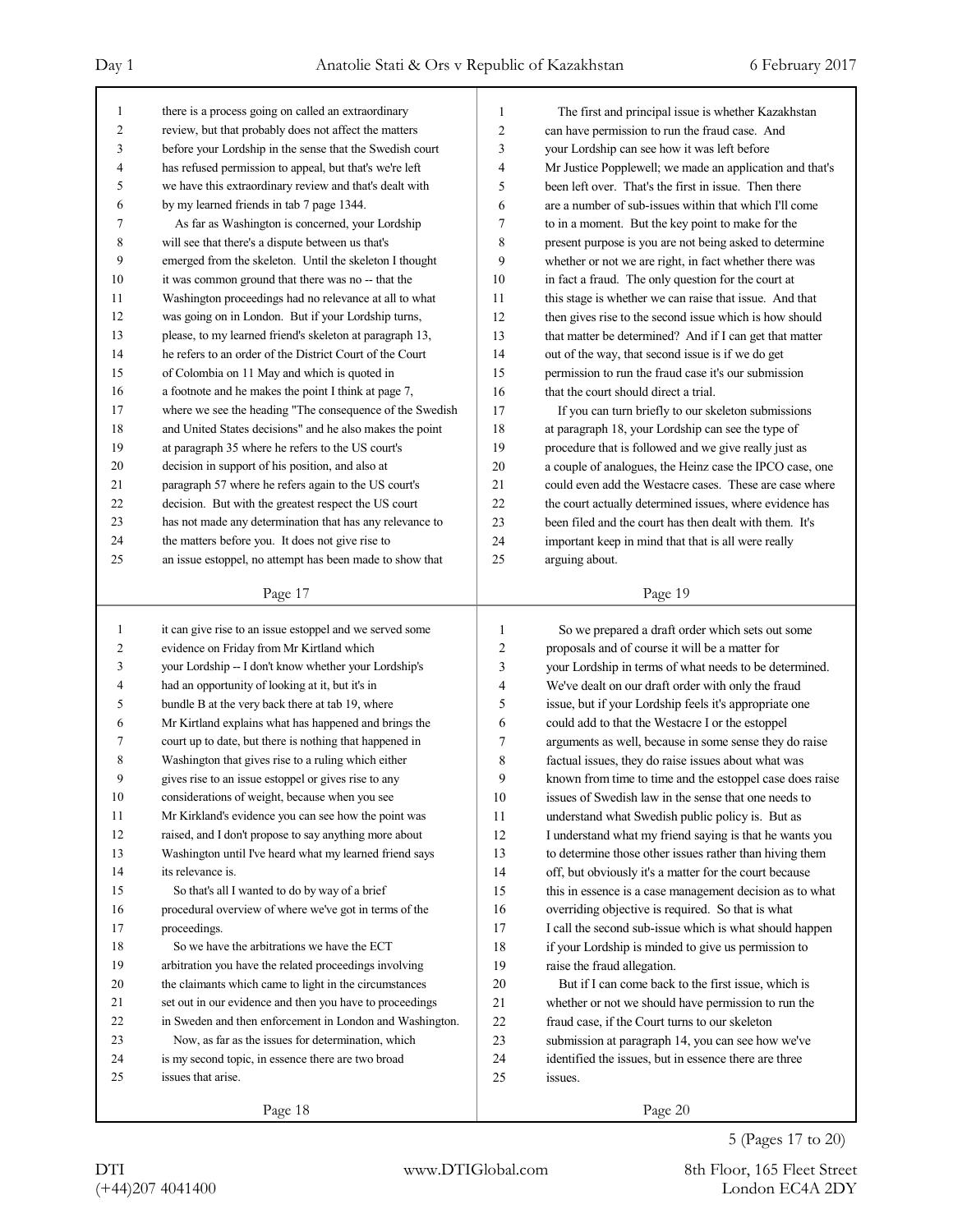| 1              | The first is the nature of the fraud alleged. Does                 | 1        | before the Swedish court, but the Swedish court did not          |
|----------------|--------------------------------------------------------------------|----------|------------------------------------------------------------------|
| 2              | the evidence meet a sufficient merits threshold to allow           | 2        | make any findings. But we contend that the court should          |
| 3              | the fraud allegations to be raised? We say that there              | 3        | be very slow to conduct some sort of mini trial and              |
| 4              | was a fraud on the tribunal and that it was causative.             | 4        | should be focusing on directions for a trial, and in             |
| 5              | So that's the first issue about the fraud and that                 | 5        | circumstances where all these issues are being canvassed         |
| 6              | coincides with the structure of the argument which I'm             | 6        | we would submit that that is a very powerful factor for          |
| 7              | going to deal with -- that's my point 4.                           | 7        | saying that we need to get on with this; the evidence is         |
| 8              | The second point is whether Kazakhstan should have                 | 8        | in essence there and rather than spending time going             |
| 9              | raised the fraud case before the tribunal. And we've               | 9        | through all these arguments it's better from a case              |
| 10             | called that in the submissions as the Westacre limb one            | 10       | management perspective to move on to fraud provided of           |
| 11             | that's the matter that I'm going to cover in my topic 5.           | 11       | course that I can satisfy the Court that there is no             |
| 12             | Then the third issue is does the Swedish judgment                  | 12       | knockout point based on the contention on Westacre (I)           |
| 13             | mean that permission to raise the fraud allegation                 | 13       | or for that matter the estoppel.                                 |
| 14             | should be refused? In other words an issue estoppel                | 14       | The third point is this if the Court concludes that              |
| 15             | abuse of process argument on the basis all we are doing            | 15       | the fraud allegation can be raised, it's most unlikely           |
| 16             | is seeking to recycle points that have been provided               | 16       | that the Court will want to go into the merits in any            |
| 17             | against us by the Svea Court of Appeal and that is the             | 17       | detail on the basis that it is for the Court to                  |
| 18             | third issue.                                                       | 18       | determine the matter to deal with the fraud case.                |
| 19             | So sub-issue 1 is about the fraud, sub-issues 2 and                | 19       | We refer in paragraph 22 of our skeleton, and could              |
| 20             | 3 are about defence to the fraud case and I've said                | 20       | I ask your Lordship to turn to that, to the IPCO case            |
| 21             | before, one of the points that comes out of this matter            | 21       | and one of the points emerging from that case is                 |
| 22             | with all these documents is what is the appropriate way            | 22       | an indication of the type of approach that should be             |
| 23             | to deal with these types of cases on a case management             | 23       | adopted. Perhaps for that purpose if your Lordship               |
| 24             | basis.                                                             | 24       | could pick up, please, our bundle of authorities,                |
| 25             | I mean there's a lot of paperwork here and it is                   | 25       | the second one at tab 15. If your Lordship looks at the          |
|                | Page 21                                                            |          | Page 23                                                          |
|                |                                                                    |          |                                                                  |
|                |                                                                    |          |                                                                  |
| 1              | an issue as to how far the court needs to go into this.            | 1        | headnote, it was an incredibly complicated set of facts          |
| $\overline{c}$ | I will continue and make my submissions. But that case             | 2        | about the history of proceedings. It was actually                |
| 3              | management issue is an important one.                              | 3        | before the Supreme Court last week, but I don't think            |
| 4              | Now, before I go on to the next topic can I just                   | 4        | anything that was said there affects us.                         |
| 5              | deal with a few observations about the materials and the           | 5        | If your Lordship turns to the headnote, page 7,                  |
| 6              | way forward. If you could please pick up bundle B and              | 6        | left-hand column, your Lordship can see what is said             |
| 7              | turn to Ms Nacimiento's evidence at tab 17,                        | 7        | there by reference to the judgment of                            |
| 8              | your Lordship has read the summary of the underlying               | 8        | Lord Justice Christopher Clarke. Just glance through             |
| 9              | fraud, and I'm obviously going to take your Lordship               | 9        | subparagraph (4) on page 7, left-hand side, at the               |
| 10             | through it, but that's where she summarises what the               | 10       | bottom there:                                                    |
| 11             | case is. Of course at this stage all we're seeking is              | 11       | "The question was a preliminary and threshold one                |
| 12             | permission to raise this case, we're not asking the                | 12       | which was to be determined on a relatively brief                 |
| 13             | court to try it, but in essence what she's making are              | 13       | assessment and without reference to any answer that may          |
| 14             | three points: that the KMG offer was not a credible                | 14       | be put forward."                                                 |
| 15             | guide, that the tribunal was misled in relation to the             | 15       | And that is taken up in more detail in the passages              |
| 16             | valuation of the LPG plant, and that the tribunal was              | 16       | referred to and if you can turn, please, to I think it's         |
| 17             | mislead into think that the claimants had invested some            | 17       | paragraph 192, in terms of the approach, where you see           |
| 18             | \$245 million in the development of the construction of            | 18       | a reference to a preliminary and threshold one which is          |
| 19             | the LPG plant.                                                     | 19       | to be determined on a relatively brief assessment and            |
| 20             | So that's the fraud in a nutshell.                                 | $20\,$   | without any reference to any answer that may be put              |
| 21             | The second point is that in effect you are faced                   | 21       | forward.                                                         |
| 22             | with what might be described as a summary judgment type            | $22\,$   | The point there is obviously a sensible one. One                 |
| 23             | threshold issue. And the oddity of the situation before            | 23       | sees it in the context of summary judgment: you don't            |
| 24             | the Court is that there is clearly a lot of material on            | 24<br>25 | have summary judgments that go on for days and days, the         |
| 25             | the fraud issue. It's very similar to evidence that was<br>Page 22 |          | point is to make an assessment and a brief assessment<br>Page 24 |

6 (Pages 21 to 24)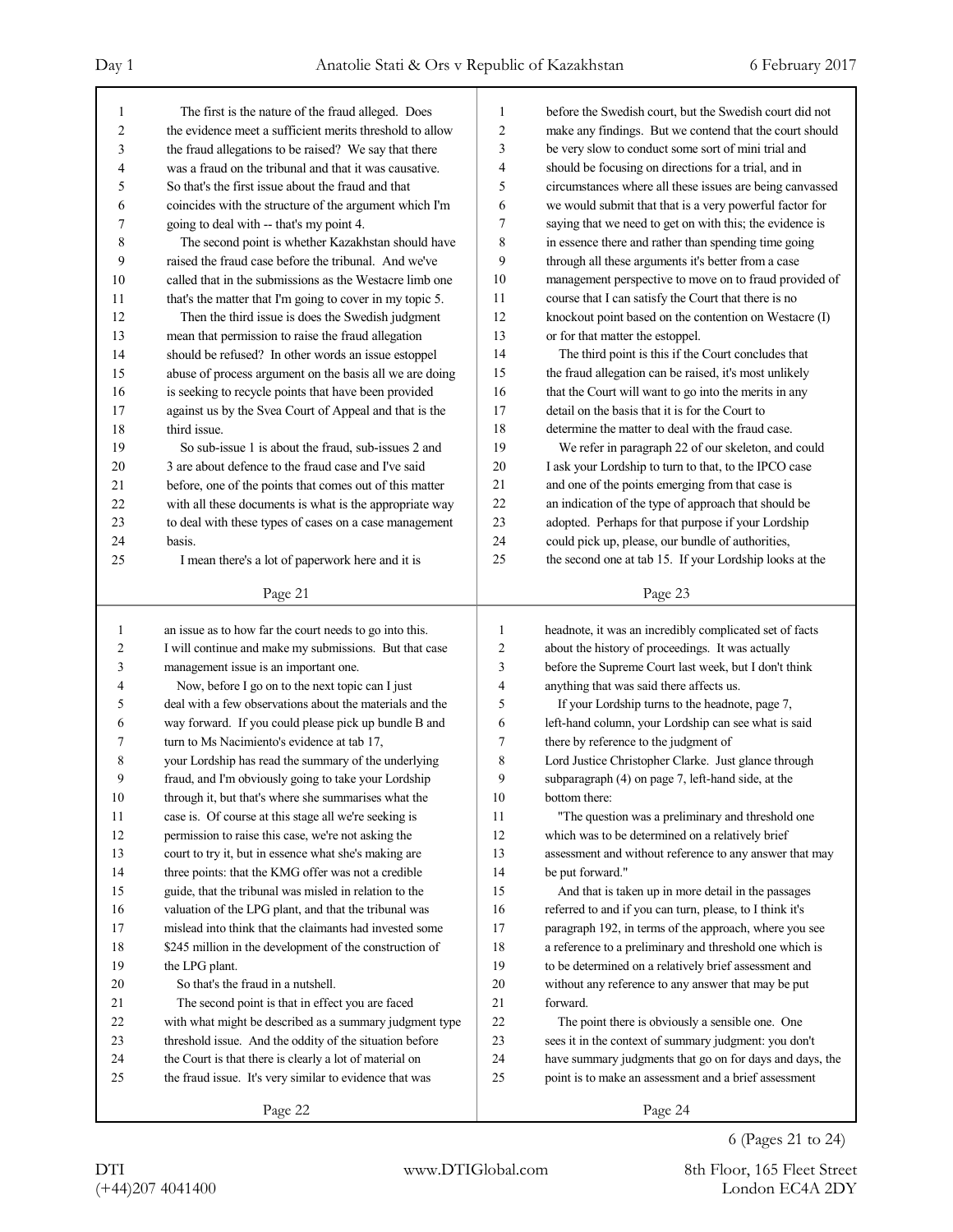| 1<br>operative comparative to English public policy. So I --<br>and if the court concludes that there is something in<br>1<br>$\overline{c}$<br>MR JUSTICE KNOWLES: We'll come to that.<br>2<br>the case, particularly in the context of this case,<br>3<br>MR MALEK: As far as the evidence before the Court, clearly<br>3<br>where the issues have been ventilated but not decided,<br>4<br>a lot has happened since the evidence before<br>4<br>we would submit that is a good indication to a possible<br>5<br>Mr Justice Popplewell. We've updated the evidence about<br>5<br>type of approach in this type of case.<br>6<br>what we know of the fraud, and we've also updated our<br>6<br>The fourth point that I have to make at this stage,<br>7<br>evidence as to how we put the case in light of the<br>7<br>if you can go back to our skeleton, is at paragraph 18<br>8<br>Swedish judgment. What is striking about the claimants'<br>8<br>where we make the point that -- in fact I think I've<br>9<br>9<br>evidence is that we got two statements which<br>already dealt with it in terms of how one can deal with<br>10<br>your Lordship finds in bundle B at tab 7 and 9. They<br>10<br>these types of cases and I don't need to repeat what<br>11<br>don't in our submission take the matter further, they<br>11<br>I've said on this.<br>12<br>summarise the procedural events and as my learned friend<br>12<br>The only other point to make is on the estoppel case<br>13<br>says, he relies on Mr Nielson's evidence which is at<br>13<br>at stage, because on the issue estoppel case it's our<br>14<br>been tab 9.<br>case that the claimants need to satisfy you that English<br>14<br>15<br>15<br>It's said repeatedly in the skeleton evidence,<br>public policy is the same as Swedish public policy, such<br>16<br>unchallenged, but he doesn't in fact deal with the<br>16<br>that the issue of whether the award was contrary to<br>17<br>independent evidence that we've put in. The other point<br>17<br>English public policy has already been determined<br>18<br>in their case, there's no evidence explaining the<br>18<br>between the parties by the finding that it was not<br>19<br>alleged fraud. In fact there's no evidence denying it.<br>19<br>contrary to Swedish public policy. And we submit that<br>$20\,$<br>The nearest we get in their skeleton is where they say<br>20<br>there are three big problems with that case.<br>21<br>21<br>that they do not accept that there was a fraud and<br>First of all, the Swedish court did not decide any<br>22<br>your Lordship can see that from their skeleton. And as<br>22<br>of the factual issues on the merits. So there's no<br>23<br>I've said earlier there's no evidence establishing that<br>23<br>possibility of any factual issue estoppel. Accordingly<br>24<br>the US proceedings give rise to res judicata or abusive<br>24<br>the claimant's case is limiting to proving that the<br>25<br>25<br>scope of Swedish and English policy possible are<br>process.<br>Page 25<br>Page 27<br>$\mathbf{1}$<br>So that's topic 2.<br>identical.<br>1<br>$\overline{c}$<br>Let me deal briefly with the legal framework.<br>2<br>Secondly, we know that public policies of different<br>3<br>MR JUSTICE KNOWLES: I suppose it's put more categorically<br>states are generally different. So this is a very high<br>3<br>4<br>in the heading at page 19C of their skeleton.<br>burden on the claimants and then we can see immediately<br>4<br>5<br>MR MALEK: Yes.<br>5<br>in this case that public policy is not the same in<br>6<br>MR JUSTICE KNOWLES: That's where the heading is there was<br>England and Sweden, what is known as the false evidence<br>6<br>doctrine and your Lordship has seen reference to that.<br>7<br>no fraud.<br>7<br>8<br>If I present a document to your Lordship which is<br>MR MALEK: Yes. I mean what I was referring to -- if<br>8<br>9<br>your Lordship turns to paragraph 4 -- I don't want that<br>9<br>fraudulent then that is objectionable but if another<br>$10\,$<br>take a bad point but just explain what I had in mind.<br>10<br>party does it, then although I know that it's fraudulent<br>11<br>If you take $4(3)$ you can see how at $(3)$ they take the<br>11<br>and that person's innocent then that's okay. That's the<br>12<br>$12\,$<br>difference on false evidence and it will be my<br>points about we can't show the Westacre I point which is<br>13<br>4.3, the second point is "We cannot establish that the<br>13<br>submission that when we come to look at the issue<br>14<br>14<br>fraud allegations have substantial effect on<br>estoppel, English public policy is not limited that way.<br>the tribunal's findings". That's the question of<br>15<br>15<br>It's formalistic, it doesn't represent English law.<br>16<br>causation, was it decisive, did it influence<br>16<br>Then the third point to make is that they in fact<br>17<br>a reasoning? Then the third that there has been a fraud<br>17<br>have not adduced any evidence about Swedish public<br>18<br>on the tribunal or indeed at all. And then that section<br>$18\,$<br>policy. In fact the only evidence before the court is<br>19<br>is dealt with in the heading "no fraud in any event" at<br>19<br>from our side from Dr Scholdstrom and we submit that his<br>$20\,$<br>page 25, paragraph 55. And the bit I was focusing on is<br>20<br>evidence is effectively unchallenged about public policy<br>21<br>three lines from the end of this section:<br>21<br>and we will come to look at it when I deal with issue 6,<br>22<br>$22\,$<br>"The claimants do not accept that there<br>dealing with the issue estoppel point.<br>23<br>a prima facie case of underlying fraud."<br>23<br>MR SPRANGE: I rise to say, to be fair to Mr Malek, I will<br>24<br>That's all I was referring to.<br>be relying on the first witness statement of Mr Wilson<br>24<br>25<br>MR JUSTICE KNOWLES: Yes.<br>25<br>tab 9 of bundle B as evidence of Swedish public policy |  |  |
|-------------------------------------------------------------------------------------------------------------------------------------------------------------------------------------------------------------------------------------------------------------------------------------------------------------------------------------------------------------------------------------------------------------------------------------------------------------------------------------------------------------------------------------------------------------------------------------------------------------------------------------------------------------------------------------------------------------------------------------------------------------------------------------------------------------------------------------------------------------------------------------------------------------------------------------------------------------------------------------------------------------------------------------------------------------------------------------------------------------------------------------------------------------------------------------------------------------------------------------------------------------------------------------------------------------------------------------------------------------------------------------------------------------------------------------------------------------------------------------------------------------------------------------------------------------------------------------------------------------------------------------------------------------------------------------------------------------------------------------------------------------------------------------------------------------------------------------------------------------------------------------------------------------------------------------------------------------------------------------------------------------------------------------------------------------------------------------------------------------------------------------------------------------------------------------------------------------------------------------------------------------------------------------------------------------------------------------------------------------------------------------------------------------------------------------------------------------------------------------------------------------------------------------------------------------------------------------------------------------------------------------------------------------------------------------------------------------------------------------------------------------------------------------------------------------------------------------------------------------------------------------------------------------------------------------------------------------------------------------------------------------------------------------------------------------------------------------------------------------------------------------------------------------------------------------------------------------------------------------------------------------------------------------------------------------------------------------------------------------------------------------------------------------------------------------------------------------------------------------------------------------------------------------------------------------------------------------------------------------------------------------------------------------------------------------------------------------------------------------------------------------------------------------------------------------------------------------------------------------------------------------------------------------------------------------------------------------------------------------------------------------------------------------------------------------------------------------------------------------------------------------------------------------------------------------------------------------------------------------------------------------------------------------------------------------------------------------------------------------------------------------------------------------------------------------------------------------------------------------------------------------------------------------------------------------------------------------------------------------------------------------------------------------------------------------------------------------------------------------------------------------------------------------------------------------------------------------------------------------------------------------------------------------------------------------------------------------------------------------------------------------------------------------------------------------------------------------------------------------------------------------------------------------------------------------------------------------------------------------------------------------------------------------------------------------------------------------------------------------------------------------------------------------------------------------------------------------------------------------------------------------------------------------------------------------------------------------------------------------------------------------------------------------------------------------------------------------------------------------------------------------------------------------------------------------------------------------------------------------------------------------------------------------------------------------------------------------------------------------------------------------------------------------------------------------------------------------------------------------|--|--|
|                                                                                                                                                                                                                                                                                                                                                                                                                                                                                                                                                                                                                                                                                                                                                                                                                                                                                                                                                                                                                                                                                                                                                                                                                                                                                                                                                                                                                                                                                                                                                                                                                                                                                                                                                                                                                                                                                                                                                                                                                                                                                                                                                                                                                                                                                                                                                                                                                                                                                                                                                                                                                                                                                                                                                                                                                                                                                                                                                                                                                                                                                                                                                                                                                                                                                                                                                                                                                                                                                                                                                                                                                                                                                                                                                                                                                                                                                                                                                                                                                                                                                                                                                                                                                                                                                                                                                                                                                                                                                                                                                                                                                                                                                                                                                                                                                                                                                                                                                                                                                                                                                                                                                                                                                                                                                                                                                                                                                                                                                                                                                                                                                                                                                                                                                                                                                                                                                                                                                                                                                                                                                                             |  |  |
|                                                                                                                                                                                                                                                                                                                                                                                                                                                                                                                                                                                                                                                                                                                                                                                                                                                                                                                                                                                                                                                                                                                                                                                                                                                                                                                                                                                                                                                                                                                                                                                                                                                                                                                                                                                                                                                                                                                                                                                                                                                                                                                                                                                                                                                                                                                                                                                                                                                                                                                                                                                                                                                                                                                                                                                                                                                                                                                                                                                                                                                                                                                                                                                                                                                                                                                                                                                                                                                                                                                                                                                                                                                                                                                                                                                                                                                                                                                                                                                                                                                                                                                                                                                                                                                                                                                                                                                                                                                                                                                                                                                                                                                                                                                                                                                                                                                                                                                                                                                                                                                                                                                                                                                                                                                                                                                                                                                                                                                                                                                                                                                                                                                                                                                                                                                                                                                                                                                                                                                                                                                                                                             |  |  |
|                                                                                                                                                                                                                                                                                                                                                                                                                                                                                                                                                                                                                                                                                                                                                                                                                                                                                                                                                                                                                                                                                                                                                                                                                                                                                                                                                                                                                                                                                                                                                                                                                                                                                                                                                                                                                                                                                                                                                                                                                                                                                                                                                                                                                                                                                                                                                                                                                                                                                                                                                                                                                                                                                                                                                                                                                                                                                                                                                                                                                                                                                                                                                                                                                                                                                                                                                                                                                                                                                                                                                                                                                                                                                                                                                                                                                                                                                                                                                                                                                                                                                                                                                                                                                                                                                                                                                                                                                                                                                                                                                                                                                                                                                                                                                                                                                                                                                                                                                                                                                                                                                                                                                                                                                                                                                                                                                                                                                                                                                                                                                                                                                                                                                                                                                                                                                                                                                                                                                                                                                                                                                                             |  |  |
|                                                                                                                                                                                                                                                                                                                                                                                                                                                                                                                                                                                                                                                                                                                                                                                                                                                                                                                                                                                                                                                                                                                                                                                                                                                                                                                                                                                                                                                                                                                                                                                                                                                                                                                                                                                                                                                                                                                                                                                                                                                                                                                                                                                                                                                                                                                                                                                                                                                                                                                                                                                                                                                                                                                                                                                                                                                                                                                                                                                                                                                                                                                                                                                                                                                                                                                                                                                                                                                                                                                                                                                                                                                                                                                                                                                                                                                                                                                                                                                                                                                                                                                                                                                                                                                                                                                                                                                                                                                                                                                                                                                                                                                                                                                                                                                                                                                                                                                                                                                                                                                                                                                                                                                                                                                                                                                                                                                                                                                                                                                                                                                                                                                                                                                                                                                                                                                                                                                                                                                                                                                                                                             |  |  |
|                                                                                                                                                                                                                                                                                                                                                                                                                                                                                                                                                                                                                                                                                                                                                                                                                                                                                                                                                                                                                                                                                                                                                                                                                                                                                                                                                                                                                                                                                                                                                                                                                                                                                                                                                                                                                                                                                                                                                                                                                                                                                                                                                                                                                                                                                                                                                                                                                                                                                                                                                                                                                                                                                                                                                                                                                                                                                                                                                                                                                                                                                                                                                                                                                                                                                                                                                                                                                                                                                                                                                                                                                                                                                                                                                                                                                                                                                                                                                                                                                                                                                                                                                                                                                                                                                                                                                                                                                                                                                                                                                                                                                                                                                                                                                                                                                                                                                                                                                                                                                                                                                                                                                                                                                                                                                                                                                                                                                                                                                                                                                                                                                                                                                                                                                                                                                                                                                                                                                                                                                                                                                                             |  |  |
|                                                                                                                                                                                                                                                                                                                                                                                                                                                                                                                                                                                                                                                                                                                                                                                                                                                                                                                                                                                                                                                                                                                                                                                                                                                                                                                                                                                                                                                                                                                                                                                                                                                                                                                                                                                                                                                                                                                                                                                                                                                                                                                                                                                                                                                                                                                                                                                                                                                                                                                                                                                                                                                                                                                                                                                                                                                                                                                                                                                                                                                                                                                                                                                                                                                                                                                                                                                                                                                                                                                                                                                                                                                                                                                                                                                                                                                                                                                                                                                                                                                                                                                                                                                                                                                                                                                                                                                                                                                                                                                                                                                                                                                                                                                                                                                                                                                                                                                                                                                                                                                                                                                                                                                                                                                                                                                                                                                                                                                                                                                                                                                                                                                                                                                                                                                                                                                                                                                                                                                                                                                                                                             |  |  |
|                                                                                                                                                                                                                                                                                                                                                                                                                                                                                                                                                                                                                                                                                                                                                                                                                                                                                                                                                                                                                                                                                                                                                                                                                                                                                                                                                                                                                                                                                                                                                                                                                                                                                                                                                                                                                                                                                                                                                                                                                                                                                                                                                                                                                                                                                                                                                                                                                                                                                                                                                                                                                                                                                                                                                                                                                                                                                                                                                                                                                                                                                                                                                                                                                                                                                                                                                                                                                                                                                                                                                                                                                                                                                                                                                                                                                                                                                                                                                                                                                                                                                                                                                                                                                                                                                                                                                                                                                                                                                                                                                                                                                                                                                                                                                                                                                                                                                                                                                                                                                                                                                                                                                                                                                                                                                                                                                                                                                                                                                                                                                                                                                                                                                                                                                                                                                                                                                                                                                                                                                                                                                                             |  |  |
|                                                                                                                                                                                                                                                                                                                                                                                                                                                                                                                                                                                                                                                                                                                                                                                                                                                                                                                                                                                                                                                                                                                                                                                                                                                                                                                                                                                                                                                                                                                                                                                                                                                                                                                                                                                                                                                                                                                                                                                                                                                                                                                                                                                                                                                                                                                                                                                                                                                                                                                                                                                                                                                                                                                                                                                                                                                                                                                                                                                                                                                                                                                                                                                                                                                                                                                                                                                                                                                                                                                                                                                                                                                                                                                                                                                                                                                                                                                                                                                                                                                                                                                                                                                                                                                                                                                                                                                                                                                                                                                                                                                                                                                                                                                                                                                                                                                                                                                                                                                                                                                                                                                                                                                                                                                                                                                                                                                                                                                                                                                                                                                                                                                                                                                                                                                                                                                                                                                                                                                                                                                                                                             |  |  |
|                                                                                                                                                                                                                                                                                                                                                                                                                                                                                                                                                                                                                                                                                                                                                                                                                                                                                                                                                                                                                                                                                                                                                                                                                                                                                                                                                                                                                                                                                                                                                                                                                                                                                                                                                                                                                                                                                                                                                                                                                                                                                                                                                                                                                                                                                                                                                                                                                                                                                                                                                                                                                                                                                                                                                                                                                                                                                                                                                                                                                                                                                                                                                                                                                                                                                                                                                                                                                                                                                                                                                                                                                                                                                                                                                                                                                                                                                                                                                                                                                                                                                                                                                                                                                                                                                                                                                                                                                                                                                                                                                                                                                                                                                                                                                                                                                                                                                                                                                                                                                                                                                                                                                                                                                                                                                                                                                                                                                                                                                                                                                                                                                                                                                                                                                                                                                                                                                                                                                                                                                                                                                                             |  |  |
|                                                                                                                                                                                                                                                                                                                                                                                                                                                                                                                                                                                                                                                                                                                                                                                                                                                                                                                                                                                                                                                                                                                                                                                                                                                                                                                                                                                                                                                                                                                                                                                                                                                                                                                                                                                                                                                                                                                                                                                                                                                                                                                                                                                                                                                                                                                                                                                                                                                                                                                                                                                                                                                                                                                                                                                                                                                                                                                                                                                                                                                                                                                                                                                                                                                                                                                                                                                                                                                                                                                                                                                                                                                                                                                                                                                                                                                                                                                                                                                                                                                                                                                                                                                                                                                                                                                                                                                                                                                                                                                                                                                                                                                                                                                                                                                                                                                                                                                                                                                                                                                                                                                                                                                                                                                                                                                                                                                                                                                                                                                                                                                                                                                                                                                                                                                                                                                                                                                                                                                                                                                                                                             |  |  |
|                                                                                                                                                                                                                                                                                                                                                                                                                                                                                                                                                                                                                                                                                                                                                                                                                                                                                                                                                                                                                                                                                                                                                                                                                                                                                                                                                                                                                                                                                                                                                                                                                                                                                                                                                                                                                                                                                                                                                                                                                                                                                                                                                                                                                                                                                                                                                                                                                                                                                                                                                                                                                                                                                                                                                                                                                                                                                                                                                                                                                                                                                                                                                                                                                                                                                                                                                                                                                                                                                                                                                                                                                                                                                                                                                                                                                                                                                                                                                                                                                                                                                                                                                                                                                                                                                                                                                                                                                                                                                                                                                                                                                                                                                                                                                                                                                                                                                                                                                                                                                                                                                                                                                                                                                                                                                                                                                                                                                                                                                                                                                                                                                                                                                                                                                                                                                                                                                                                                                                                                                                                                                                             |  |  |
|                                                                                                                                                                                                                                                                                                                                                                                                                                                                                                                                                                                                                                                                                                                                                                                                                                                                                                                                                                                                                                                                                                                                                                                                                                                                                                                                                                                                                                                                                                                                                                                                                                                                                                                                                                                                                                                                                                                                                                                                                                                                                                                                                                                                                                                                                                                                                                                                                                                                                                                                                                                                                                                                                                                                                                                                                                                                                                                                                                                                                                                                                                                                                                                                                                                                                                                                                                                                                                                                                                                                                                                                                                                                                                                                                                                                                                                                                                                                                                                                                                                                                                                                                                                                                                                                                                                                                                                                                                                                                                                                                                                                                                                                                                                                                                                                                                                                                                                                                                                                                                                                                                                                                                                                                                                                                                                                                                                                                                                                                                                                                                                                                                                                                                                                                                                                                                                                                                                                                                                                                                                                                                             |  |  |
|                                                                                                                                                                                                                                                                                                                                                                                                                                                                                                                                                                                                                                                                                                                                                                                                                                                                                                                                                                                                                                                                                                                                                                                                                                                                                                                                                                                                                                                                                                                                                                                                                                                                                                                                                                                                                                                                                                                                                                                                                                                                                                                                                                                                                                                                                                                                                                                                                                                                                                                                                                                                                                                                                                                                                                                                                                                                                                                                                                                                                                                                                                                                                                                                                                                                                                                                                                                                                                                                                                                                                                                                                                                                                                                                                                                                                                                                                                                                                                                                                                                                                                                                                                                                                                                                                                                                                                                                                                                                                                                                                                                                                                                                                                                                                                                                                                                                                                                                                                                                                                                                                                                                                                                                                                                                                                                                                                                                                                                                                                                                                                                                                                                                                                                                                                                                                                                                                                                                                                                                                                                                                                             |  |  |
|                                                                                                                                                                                                                                                                                                                                                                                                                                                                                                                                                                                                                                                                                                                                                                                                                                                                                                                                                                                                                                                                                                                                                                                                                                                                                                                                                                                                                                                                                                                                                                                                                                                                                                                                                                                                                                                                                                                                                                                                                                                                                                                                                                                                                                                                                                                                                                                                                                                                                                                                                                                                                                                                                                                                                                                                                                                                                                                                                                                                                                                                                                                                                                                                                                                                                                                                                                                                                                                                                                                                                                                                                                                                                                                                                                                                                                                                                                                                                                                                                                                                                                                                                                                                                                                                                                                                                                                                                                                                                                                                                                                                                                                                                                                                                                                                                                                                                                                                                                                                                                                                                                                                                                                                                                                                                                                                                                                                                                                                                                                                                                                                                                                                                                                                                                                                                                                                                                                                                                                                                                                                                                             |  |  |
|                                                                                                                                                                                                                                                                                                                                                                                                                                                                                                                                                                                                                                                                                                                                                                                                                                                                                                                                                                                                                                                                                                                                                                                                                                                                                                                                                                                                                                                                                                                                                                                                                                                                                                                                                                                                                                                                                                                                                                                                                                                                                                                                                                                                                                                                                                                                                                                                                                                                                                                                                                                                                                                                                                                                                                                                                                                                                                                                                                                                                                                                                                                                                                                                                                                                                                                                                                                                                                                                                                                                                                                                                                                                                                                                                                                                                                                                                                                                                                                                                                                                                                                                                                                                                                                                                                                                                                                                                                                                                                                                                                                                                                                                                                                                                                                                                                                                                                                                                                                                                                                                                                                                                                                                                                                                                                                                                                                                                                                                                                                                                                                                                                                                                                                                                                                                                                                                                                                                                                                                                                                                                                             |  |  |
|                                                                                                                                                                                                                                                                                                                                                                                                                                                                                                                                                                                                                                                                                                                                                                                                                                                                                                                                                                                                                                                                                                                                                                                                                                                                                                                                                                                                                                                                                                                                                                                                                                                                                                                                                                                                                                                                                                                                                                                                                                                                                                                                                                                                                                                                                                                                                                                                                                                                                                                                                                                                                                                                                                                                                                                                                                                                                                                                                                                                                                                                                                                                                                                                                                                                                                                                                                                                                                                                                                                                                                                                                                                                                                                                                                                                                                                                                                                                                                                                                                                                                                                                                                                                                                                                                                                                                                                                                                                                                                                                                                                                                                                                                                                                                                                                                                                                                                                                                                                                                                                                                                                                                                                                                                                                                                                                                                                                                                                                                                                                                                                                                                                                                                                                                                                                                                                                                                                                                                                                                                                                                                             |  |  |
|                                                                                                                                                                                                                                                                                                                                                                                                                                                                                                                                                                                                                                                                                                                                                                                                                                                                                                                                                                                                                                                                                                                                                                                                                                                                                                                                                                                                                                                                                                                                                                                                                                                                                                                                                                                                                                                                                                                                                                                                                                                                                                                                                                                                                                                                                                                                                                                                                                                                                                                                                                                                                                                                                                                                                                                                                                                                                                                                                                                                                                                                                                                                                                                                                                                                                                                                                                                                                                                                                                                                                                                                                                                                                                                                                                                                                                                                                                                                                                                                                                                                                                                                                                                                                                                                                                                                                                                                                                                                                                                                                                                                                                                                                                                                                                                                                                                                                                                                                                                                                                                                                                                                                                                                                                                                                                                                                                                                                                                                                                                                                                                                                                                                                                                                                                                                                                                                                                                                                                                                                                                                                                             |  |  |
|                                                                                                                                                                                                                                                                                                                                                                                                                                                                                                                                                                                                                                                                                                                                                                                                                                                                                                                                                                                                                                                                                                                                                                                                                                                                                                                                                                                                                                                                                                                                                                                                                                                                                                                                                                                                                                                                                                                                                                                                                                                                                                                                                                                                                                                                                                                                                                                                                                                                                                                                                                                                                                                                                                                                                                                                                                                                                                                                                                                                                                                                                                                                                                                                                                                                                                                                                                                                                                                                                                                                                                                                                                                                                                                                                                                                                                                                                                                                                                                                                                                                                                                                                                                                                                                                                                                                                                                                                                                                                                                                                                                                                                                                                                                                                                                                                                                                                                                                                                                                                                                                                                                                                                                                                                                                                                                                                                                                                                                                                                                                                                                                                                                                                                                                                                                                                                                                                                                                                                                                                                                                                                             |  |  |
|                                                                                                                                                                                                                                                                                                                                                                                                                                                                                                                                                                                                                                                                                                                                                                                                                                                                                                                                                                                                                                                                                                                                                                                                                                                                                                                                                                                                                                                                                                                                                                                                                                                                                                                                                                                                                                                                                                                                                                                                                                                                                                                                                                                                                                                                                                                                                                                                                                                                                                                                                                                                                                                                                                                                                                                                                                                                                                                                                                                                                                                                                                                                                                                                                                                                                                                                                                                                                                                                                                                                                                                                                                                                                                                                                                                                                                                                                                                                                                                                                                                                                                                                                                                                                                                                                                                                                                                                                                                                                                                                                                                                                                                                                                                                                                                                                                                                                                                                                                                                                                                                                                                                                                                                                                                                                                                                                                                                                                                                                                                                                                                                                                                                                                                                                                                                                                                                                                                                                                                                                                                                                                             |  |  |
|                                                                                                                                                                                                                                                                                                                                                                                                                                                                                                                                                                                                                                                                                                                                                                                                                                                                                                                                                                                                                                                                                                                                                                                                                                                                                                                                                                                                                                                                                                                                                                                                                                                                                                                                                                                                                                                                                                                                                                                                                                                                                                                                                                                                                                                                                                                                                                                                                                                                                                                                                                                                                                                                                                                                                                                                                                                                                                                                                                                                                                                                                                                                                                                                                                                                                                                                                                                                                                                                                                                                                                                                                                                                                                                                                                                                                                                                                                                                                                                                                                                                                                                                                                                                                                                                                                                                                                                                                                                                                                                                                                                                                                                                                                                                                                                                                                                                                                                                                                                                                                                                                                                                                                                                                                                                                                                                                                                                                                                                                                                                                                                                                                                                                                                                                                                                                                                                                                                                                                                                                                                                                                             |  |  |
|                                                                                                                                                                                                                                                                                                                                                                                                                                                                                                                                                                                                                                                                                                                                                                                                                                                                                                                                                                                                                                                                                                                                                                                                                                                                                                                                                                                                                                                                                                                                                                                                                                                                                                                                                                                                                                                                                                                                                                                                                                                                                                                                                                                                                                                                                                                                                                                                                                                                                                                                                                                                                                                                                                                                                                                                                                                                                                                                                                                                                                                                                                                                                                                                                                                                                                                                                                                                                                                                                                                                                                                                                                                                                                                                                                                                                                                                                                                                                                                                                                                                                                                                                                                                                                                                                                                                                                                                                                                                                                                                                                                                                                                                                                                                                                                                                                                                                                                                                                                                                                                                                                                                                                                                                                                                                                                                                                                                                                                                                                                                                                                                                                                                                                                                                                                                                                                                                                                                                                                                                                                                                                             |  |  |
|                                                                                                                                                                                                                                                                                                                                                                                                                                                                                                                                                                                                                                                                                                                                                                                                                                                                                                                                                                                                                                                                                                                                                                                                                                                                                                                                                                                                                                                                                                                                                                                                                                                                                                                                                                                                                                                                                                                                                                                                                                                                                                                                                                                                                                                                                                                                                                                                                                                                                                                                                                                                                                                                                                                                                                                                                                                                                                                                                                                                                                                                                                                                                                                                                                                                                                                                                                                                                                                                                                                                                                                                                                                                                                                                                                                                                                                                                                                                                                                                                                                                                                                                                                                                                                                                                                                                                                                                                                                                                                                                                                                                                                                                                                                                                                                                                                                                                                                                                                                                                                                                                                                                                                                                                                                                                                                                                                                                                                                                                                                                                                                                                                                                                                                                                                                                                                                                                                                                                                                                                                                                                                             |  |  |
|                                                                                                                                                                                                                                                                                                                                                                                                                                                                                                                                                                                                                                                                                                                                                                                                                                                                                                                                                                                                                                                                                                                                                                                                                                                                                                                                                                                                                                                                                                                                                                                                                                                                                                                                                                                                                                                                                                                                                                                                                                                                                                                                                                                                                                                                                                                                                                                                                                                                                                                                                                                                                                                                                                                                                                                                                                                                                                                                                                                                                                                                                                                                                                                                                                                                                                                                                                                                                                                                                                                                                                                                                                                                                                                                                                                                                                                                                                                                                                                                                                                                                                                                                                                                                                                                                                                                                                                                                                                                                                                                                                                                                                                                                                                                                                                                                                                                                                                                                                                                                                                                                                                                                                                                                                                                                                                                                                                                                                                                                                                                                                                                                                                                                                                                                                                                                                                                                                                                                                                                                                                                                                             |  |  |
|                                                                                                                                                                                                                                                                                                                                                                                                                                                                                                                                                                                                                                                                                                                                                                                                                                                                                                                                                                                                                                                                                                                                                                                                                                                                                                                                                                                                                                                                                                                                                                                                                                                                                                                                                                                                                                                                                                                                                                                                                                                                                                                                                                                                                                                                                                                                                                                                                                                                                                                                                                                                                                                                                                                                                                                                                                                                                                                                                                                                                                                                                                                                                                                                                                                                                                                                                                                                                                                                                                                                                                                                                                                                                                                                                                                                                                                                                                                                                                                                                                                                                                                                                                                                                                                                                                                                                                                                                                                                                                                                                                                                                                                                                                                                                                                                                                                                                                                                                                                                                                                                                                                                                                                                                                                                                                                                                                                                                                                                                                                                                                                                                                                                                                                                                                                                                                                                                                                                                                                                                                                                                                             |  |  |
|                                                                                                                                                                                                                                                                                                                                                                                                                                                                                                                                                                                                                                                                                                                                                                                                                                                                                                                                                                                                                                                                                                                                                                                                                                                                                                                                                                                                                                                                                                                                                                                                                                                                                                                                                                                                                                                                                                                                                                                                                                                                                                                                                                                                                                                                                                                                                                                                                                                                                                                                                                                                                                                                                                                                                                                                                                                                                                                                                                                                                                                                                                                                                                                                                                                                                                                                                                                                                                                                                                                                                                                                                                                                                                                                                                                                                                                                                                                                                                                                                                                                                                                                                                                                                                                                                                                                                                                                                                                                                                                                                                                                                                                                                                                                                                                                                                                                                                                                                                                                                                                                                                                                                                                                                                                                                                                                                                                                                                                                                                                                                                                                                                                                                                                                                                                                                                                                                                                                                                                                                                                                                                             |  |  |
|                                                                                                                                                                                                                                                                                                                                                                                                                                                                                                                                                                                                                                                                                                                                                                                                                                                                                                                                                                                                                                                                                                                                                                                                                                                                                                                                                                                                                                                                                                                                                                                                                                                                                                                                                                                                                                                                                                                                                                                                                                                                                                                                                                                                                                                                                                                                                                                                                                                                                                                                                                                                                                                                                                                                                                                                                                                                                                                                                                                                                                                                                                                                                                                                                                                                                                                                                                                                                                                                                                                                                                                                                                                                                                                                                                                                                                                                                                                                                                                                                                                                                                                                                                                                                                                                                                                                                                                                                                                                                                                                                                                                                                                                                                                                                                                                                                                                                                                                                                                                                                                                                                                                                                                                                                                                                                                                                                                                                                                                                                                                                                                                                                                                                                                                                                                                                                                                                                                                                                                                                                                                                                             |  |  |
|                                                                                                                                                                                                                                                                                                                                                                                                                                                                                                                                                                                                                                                                                                                                                                                                                                                                                                                                                                                                                                                                                                                                                                                                                                                                                                                                                                                                                                                                                                                                                                                                                                                                                                                                                                                                                                                                                                                                                                                                                                                                                                                                                                                                                                                                                                                                                                                                                                                                                                                                                                                                                                                                                                                                                                                                                                                                                                                                                                                                                                                                                                                                                                                                                                                                                                                                                                                                                                                                                                                                                                                                                                                                                                                                                                                                                                                                                                                                                                                                                                                                                                                                                                                                                                                                                                                                                                                                                                                                                                                                                                                                                                                                                                                                                                                                                                                                                                                                                                                                                                                                                                                                                                                                                                                                                                                                                                                                                                                                                                                                                                                                                                                                                                                                                                                                                                                                                                                                                                                                                                                                                                             |  |  |
|                                                                                                                                                                                                                                                                                                                                                                                                                                                                                                                                                                                                                                                                                                                                                                                                                                                                                                                                                                                                                                                                                                                                                                                                                                                                                                                                                                                                                                                                                                                                                                                                                                                                                                                                                                                                                                                                                                                                                                                                                                                                                                                                                                                                                                                                                                                                                                                                                                                                                                                                                                                                                                                                                                                                                                                                                                                                                                                                                                                                                                                                                                                                                                                                                                                                                                                                                                                                                                                                                                                                                                                                                                                                                                                                                                                                                                                                                                                                                                                                                                                                                                                                                                                                                                                                                                                                                                                                                                                                                                                                                                                                                                                                                                                                                                                                                                                                                                                                                                                                                                                                                                                                                                                                                                                                                                                                                                                                                                                                                                                                                                                                                                                                                                                                                                                                                                                                                                                                                                                                                                                                                                             |  |  |
|                                                                                                                                                                                                                                                                                                                                                                                                                                                                                                                                                                                                                                                                                                                                                                                                                                                                                                                                                                                                                                                                                                                                                                                                                                                                                                                                                                                                                                                                                                                                                                                                                                                                                                                                                                                                                                                                                                                                                                                                                                                                                                                                                                                                                                                                                                                                                                                                                                                                                                                                                                                                                                                                                                                                                                                                                                                                                                                                                                                                                                                                                                                                                                                                                                                                                                                                                                                                                                                                                                                                                                                                                                                                                                                                                                                                                                                                                                                                                                                                                                                                                                                                                                                                                                                                                                                                                                                                                                                                                                                                                                                                                                                                                                                                                                                                                                                                                                                                                                                                                                                                                                                                                                                                                                                                                                                                                                                                                                                                                                                                                                                                                                                                                                                                                                                                                                                                                                                                                                                                                                                                                                             |  |  |
|                                                                                                                                                                                                                                                                                                                                                                                                                                                                                                                                                                                                                                                                                                                                                                                                                                                                                                                                                                                                                                                                                                                                                                                                                                                                                                                                                                                                                                                                                                                                                                                                                                                                                                                                                                                                                                                                                                                                                                                                                                                                                                                                                                                                                                                                                                                                                                                                                                                                                                                                                                                                                                                                                                                                                                                                                                                                                                                                                                                                                                                                                                                                                                                                                                                                                                                                                                                                                                                                                                                                                                                                                                                                                                                                                                                                                                                                                                                                                                                                                                                                                                                                                                                                                                                                                                                                                                                                                                                                                                                                                                                                                                                                                                                                                                                                                                                                                                                                                                                                                                                                                                                                                                                                                                                                                                                                                                                                                                                                                                                                                                                                                                                                                                                                                                                                                                                                                                                                                                                                                                                                                                             |  |  |
|                                                                                                                                                                                                                                                                                                                                                                                                                                                                                                                                                                                                                                                                                                                                                                                                                                                                                                                                                                                                                                                                                                                                                                                                                                                                                                                                                                                                                                                                                                                                                                                                                                                                                                                                                                                                                                                                                                                                                                                                                                                                                                                                                                                                                                                                                                                                                                                                                                                                                                                                                                                                                                                                                                                                                                                                                                                                                                                                                                                                                                                                                                                                                                                                                                                                                                                                                                                                                                                                                                                                                                                                                                                                                                                                                                                                                                                                                                                                                                                                                                                                                                                                                                                                                                                                                                                                                                                                                                                                                                                                                                                                                                                                                                                                                                                                                                                                                                                                                                                                                                                                                                                                                                                                                                                                                                                                                                                                                                                                                                                                                                                                                                                                                                                                                                                                                                                                                                                                                                                                                                                                                                             |  |  |
|                                                                                                                                                                                                                                                                                                                                                                                                                                                                                                                                                                                                                                                                                                                                                                                                                                                                                                                                                                                                                                                                                                                                                                                                                                                                                                                                                                                                                                                                                                                                                                                                                                                                                                                                                                                                                                                                                                                                                                                                                                                                                                                                                                                                                                                                                                                                                                                                                                                                                                                                                                                                                                                                                                                                                                                                                                                                                                                                                                                                                                                                                                                                                                                                                                                                                                                                                                                                                                                                                                                                                                                                                                                                                                                                                                                                                                                                                                                                                                                                                                                                                                                                                                                                                                                                                                                                                                                                                                                                                                                                                                                                                                                                                                                                                                                                                                                                                                                                                                                                                                                                                                                                                                                                                                                                                                                                                                                                                                                                                                                                                                                                                                                                                                                                                                                                                                                                                                                                                                                                                                                                                                             |  |  |
|                                                                                                                                                                                                                                                                                                                                                                                                                                                                                                                                                                                                                                                                                                                                                                                                                                                                                                                                                                                                                                                                                                                                                                                                                                                                                                                                                                                                                                                                                                                                                                                                                                                                                                                                                                                                                                                                                                                                                                                                                                                                                                                                                                                                                                                                                                                                                                                                                                                                                                                                                                                                                                                                                                                                                                                                                                                                                                                                                                                                                                                                                                                                                                                                                                                                                                                                                                                                                                                                                                                                                                                                                                                                                                                                                                                                                                                                                                                                                                                                                                                                                                                                                                                                                                                                                                                                                                                                                                                                                                                                                                                                                                                                                                                                                                                                                                                                                                                                                                                                                                                                                                                                                                                                                                                                                                                                                                                                                                                                                                                                                                                                                                                                                                                                                                                                                                                                                                                                                                                                                                                                                                             |  |  |
|                                                                                                                                                                                                                                                                                                                                                                                                                                                                                                                                                                                                                                                                                                                                                                                                                                                                                                                                                                                                                                                                                                                                                                                                                                                                                                                                                                                                                                                                                                                                                                                                                                                                                                                                                                                                                                                                                                                                                                                                                                                                                                                                                                                                                                                                                                                                                                                                                                                                                                                                                                                                                                                                                                                                                                                                                                                                                                                                                                                                                                                                                                                                                                                                                                                                                                                                                                                                                                                                                                                                                                                                                                                                                                                                                                                                                                                                                                                                                                                                                                                                                                                                                                                                                                                                                                                                                                                                                                                                                                                                                                                                                                                                                                                                                                                                                                                                                                                                                                                                                                                                                                                                                                                                                                                                                                                                                                                                                                                                                                                                                                                                                                                                                                                                                                                                                                                                                                                                                                                                                                                                                                             |  |  |
|                                                                                                                                                                                                                                                                                                                                                                                                                                                                                                                                                                                                                                                                                                                                                                                                                                                                                                                                                                                                                                                                                                                                                                                                                                                                                                                                                                                                                                                                                                                                                                                                                                                                                                                                                                                                                                                                                                                                                                                                                                                                                                                                                                                                                                                                                                                                                                                                                                                                                                                                                                                                                                                                                                                                                                                                                                                                                                                                                                                                                                                                                                                                                                                                                                                                                                                                                                                                                                                                                                                                                                                                                                                                                                                                                                                                                                                                                                                                                                                                                                                                                                                                                                                                                                                                                                                                                                                                                                                                                                                                                                                                                                                                                                                                                                                                                                                                                                                                                                                                                                                                                                                                                                                                                                                                                                                                                                                                                                                                                                                                                                                                                                                                                                                                                                                                                                                                                                                                                                                                                                                                                                             |  |  |
|                                                                                                                                                                                                                                                                                                                                                                                                                                                                                                                                                                                                                                                                                                                                                                                                                                                                                                                                                                                                                                                                                                                                                                                                                                                                                                                                                                                                                                                                                                                                                                                                                                                                                                                                                                                                                                                                                                                                                                                                                                                                                                                                                                                                                                                                                                                                                                                                                                                                                                                                                                                                                                                                                                                                                                                                                                                                                                                                                                                                                                                                                                                                                                                                                                                                                                                                                                                                                                                                                                                                                                                                                                                                                                                                                                                                                                                                                                                                                                                                                                                                                                                                                                                                                                                                                                                                                                                                                                                                                                                                                                                                                                                                                                                                                                                                                                                                                                                                                                                                                                                                                                                                                                                                                                                                                                                                                                                                                                                                                                                                                                                                                                                                                                                                                                                                                                                                                                                                                                                                                                                                                                             |  |  |
|                                                                                                                                                                                                                                                                                                                                                                                                                                                                                                                                                                                                                                                                                                                                                                                                                                                                                                                                                                                                                                                                                                                                                                                                                                                                                                                                                                                                                                                                                                                                                                                                                                                                                                                                                                                                                                                                                                                                                                                                                                                                                                                                                                                                                                                                                                                                                                                                                                                                                                                                                                                                                                                                                                                                                                                                                                                                                                                                                                                                                                                                                                                                                                                                                                                                                                                                                                                                                                                                                                                                                                                                                                                                                                                                                                                                                                                                                                                                                                                                                                                                                                                                                                                                                                                                                                                                                                                                                                                                                                                                                                                                                                                                                                                                                                                                                                                                                                                                                                                                                                                                                                                                                                                                                                                                                                                                                                                                                                                                                                                                                                                                                                                                                                                                                                                                                                                                                                                                                                                                                                                                                                             |  |  |
|                                                                                                                                                                                                                                                                                                                                                                                                                                                                                                                                                                                                                                                                                                                                                                                                                                                                                                                                                                                                                                                                                                                                                                                                                                                                                                                                                                                                                                                                                                                                                                                                                                                                                                                                                                                                                                                                                                                                                                                                                                                                                                                                                                                                                                                                                                                                                                                                                                                                                                                                                                                                                                                                                                                                                                                                                                                                                                                                                                                                                                                                                                                                                                                                                                                                                                                                                                                                                                                                                                                                                                                                                                                                                                                                                                                                                                                                                                                                                                                                                                                                                                                                                                                                                                                                                                                                                                                                                                                                                                                                                                                                                                                                                                                                                                                                                                                                                                                                                                                                                                                                                                                                                                                                                                                                                                                                                                                                                                                                                                                                                                                                                                                                                                                                                                                                                                                                                                                                                                                                                                                                                                             |  |  |
|                                                                                                                                                                                                                                                                                                                                                                                                                                                                                                                                                                                                                                                                                                                                                                                                                                                                                                                                                                                                                                                                                                                                                                                                                                                                                                                                                                                                                                                                                                                                                                                                                                                                                                                                                                                                                                                                                                                                                                                                                                                                                                                                                                                                                                                                                                                                                                                                                                                                                                                                                                                                                                                                                                                                                                                                                                                                                                                                                                                                                                                                                                                                                                                                                                                                                                                                                                                                                                                                                                                                                                                                                                                                                                                                                                                                                                                                                                                                                                                                                                                                                                                                                                                                                                                                                                                                                                                                                                                                                                                                                                                                                                                                                                                                                                                                                                                                                                                                                                                                                                                                                                                                                                                                                                                                                                                                                                                                                                                                                                                                                                                                                                                                                                                                                                                                                                                                                                                                                                                                                                                                                                             |  |  |
|                                                                                                                                                                                                                                                                                                                                                                                                                                                                                                                                                                                                                                                                                                                                                                                                                                                                                                                                                                                                                                                                                                                                                                                                                                                                                                                                                                                                                                                                                                                                                                                                                                                                                                                                                                                                                                                                                                                                                                                                                                                                                                                                                                                                                                                                                                                                                                                                                                                                                                                                                                                                                                                                                                                                                                                                                                                                                                                                                                                                                                                                                                                                                                                                                                                                                                                                                                                                                                                                                                                                                                                                                                                                                                                                                                                                                                                                                                                                                                                                                                                                                                                                                                                                                                                                                                                                                                                                                                                                                                                                                                                                                                                                                                                                                                                                                                                                                                                                                                                                                                                                                                                                                                                                                                                                                                                                                                                                                                                                                                                                                                                                                                                                                                                                                                                                                                                                                                                                                                                                                                                                                                             |  |  |
|                                                                                                                                                                                                                                                                                                                                                                                                                                                                                                                                                                                                                                                                                                                                                                                                                                                                                                                                                                                                                                                                                                                                                                                                                                                                                                                                                                                                                                                                                                                                                                                                                                                                                                                                                                                                                                                                                                                                                                                                                                                                                                                                                                                                                                                                                                                                                                                                                                                                                                                                                                                                                                                                                                                                                                                                                                                                                                                                                                                                                                                                                                                                                                                                                                                                                                                                                                                                                                                                                                                                                                                                                                                                                                                                                                                                                                                                                                                                                                                                                                                                                                                                                                                                                                                                                                                                                                                                                                                                                                                                                                                                                                                                                                                                                                                                                                                                                                                                                                                                                                                                                                                                                                                                                                                                                                                                                                                                                                                                                                                                                                                                                                                                                                                                                                                                                                                                                                                                                                                                                                                                                                             |  |  |
|                                                                                                                                                                                                                                                                                                                                                                                                                                                                                                                                                                                                                                                                                                                                                                                                                                                                                                                                                                                                                                                                                                                                                                                                                                                                                                                                                                                                                                                                                                                                                                                                                                                                                                                                                                                                                                                                                                                                                                                                                                                                                                                                                                                                                                                                                                                                                                                                                                                                                                                                                                                                                                                                                                                                                                                                                                                                                                                                                                                                                                                                                                                                                                                                                                                                                                                                                                                                                                                                                                                                                                                                                                                                                                                                                                                                                                                                                                                                                                                                                                                                                                                                                                                                                                                                                                                                                                                                                                                                                                                                                                                                                                                                                                                                                                                                                                                                                                                                                                                                                                                                                                                                                                                                                                                                                                                                                                                                                                                                                                                                                                                                                                                                                                                                                                                                                                                                                                                                                                                                                                                                                                             |  |  |
|                                                                                                                                                                                                                                                                                                                                                                                                                                                                                                                                                                                                                                                                                                                                                                                                                                                                                                                                                                                                                                                                                                                                                                                                                                                                                                                                                                                                                                                                                                                                                                                                                                                                                                                                                                                                                                                                                                                                                                                                                                                                                                                                                                                                                                                                                                                                                                                                                                                                                                                                                                                                                                                                                                                                                                                                                                                                                                                                                                                                                                                                                                                                                                                                                                                                                                                                                                                                                                                                                                                                                                                                                                                                                                                                                                                                                                                                                                                                                                                                                                                                                                                                                                                                                                                                                                                                                                                                                                                                                                                                                                                                                                                                                                                                                                                                                                                                                                                                                                                                                                                                                                                                                                                                                                                                                                                                                                                                                                                                                                                                                                                                                                                                                                                                                                                                                                                                                                                                                                                                                                                                                                             |  |  |
|                                                                                                                                                                                                                                                                                                                                                                                                                                                                                                                                                                                                                                                                                                                                                                                                                                                                                                                                                                                                                                                                                                                                                                                                                                                                                                                                                                                                                                                                                                                                                                                                                                                                                                                                                                                                                                                                                                                                                                                                                                                                                                                                                                                                                                                                                                                                                                                                                                                                                                                                                                                                                                                                                                                                                                                                                                                                                                                                                                                                                                                                                                                                                                                                                                                                                                                                                                                                                                                                                                                                                                                                                                                                                                                                                                                                                                                                                                                                                                                                                                                                                                                                                                                                                                                                                                                                                                                                                                                                                                                                                                                                                                                                                                                                                                                                                                                                                                                                                                                                                                                                                                                                                                                                                                                                                                                                                                                                                                                                                                                                                                                                                                                                                                                                                                                                                                                                                                                                                                                                                                                                                                             |  |  |
|                                                                                                                                                                                                                                                                                                                                                                                                                                                                                                                                                                                                                                                                                                                                                                                                                                                                                                                                                                                                                                                                                                                                                                                                                                                                                                                                                                                                                                                                                                                                                                                                                                                                                                                                                                                                                                                                                                                                                                                                                                                                                                                                                                                                                                                                                                                                                                                                                                                                                                                                                                                                                                                                                                                                                                                                                                                                                                                                                                                                                                                                                                                                                                                                                                                                                                                                                                                                                                                                                                                                                                                                                                                                                                                                                                                                                                                                                                                                                                                                                                                                                                                                                                                                                                                                                                                                                                                                                                                                                                                                                                                                                                                                                                                                                                                                                                                                                                                                                                                                                                                                                                                                                                                                                                                                                                                                                                                                                                                                                                                                                                                                                                                                                                                                                                                                                                                                                                                                                                                                                                                                                                             |  |  |
|                                                                                                                                                                                                                                                                                                                                                                                                                                                                                                                                                                                                                                                                                                                                                                                                                                                                                                                                                                                                                                                                                                                                                                                                                                                                                                                                                                                                                                                                                                                                                                                                                                                                                                                                                                                                                                                                                                                                                                                                                                                                                                                                                                                                                                                                                                                                                                                                                                                                                                                                                                                                                                                                                                                                                                                                                                                                                                                                                                                                                                                                                                                                                                                                                                                                                                                                                                                                                                                                                                                                                                                                                                                                                                                                                                                                                                                                                                                                                                                                                                                                                                                                                                                                                                                                                                                                                                                                                                                                                                                                                                                                                                                                                                                                                                                                                                                                                                                                                                                                                                                                                                                                                                                                                                                                                                                                                                                                                                                                                                                                                                                                                                                                                                                                                                                                                                                                                                                                                                                                                                                                                                             |  |  |
|                                                                                                                                                                                                                                                                                                                                                                                                                                                                                                                                                                                                                                                                                                                                                                                                                                                                                                                                                                                                                                                                                                                                                                                                                                                                                                                                                                                                                                                                                                                                                                                                                                                                                                                                                                                                                                                                                                                                                                                                                                                                                                                                                                                                                                                                                                                                                                                                                                                                                                                                                                                                                                                                                                                                                                                                                                                                                                                                                                                                                                                                                                                                                                                                                                                                                                                                                                                                                                                                                                                                                                                                                                                                                                                                                                                                                                                                                                                                                                                                                                                                                                                                                                                                                                                                                                                                                                                                                                                                                                                                                                                                                                                                                                                                                                                                                                                                                                                                                                                                                                                                                                                                                                                                                                                                                                                                                                                                                                                                                                                                                                                                                                                                                                                                                                                                                                                                                                                                                                                                                                                                                                             |  |  |
|                                                                                                                                                                                                                                                                                                                                                                                                                                                                                                                                                                                                                                                                                                                                                                                                                                                                                                                                                                                                                                                                                                                                                                                                                                                                                                                                                                                                                                                                                                                                                                                                                                                                                                                                                                                                                                                                                                                                                                                                                                                                                                                                                                                                                                                                                                                                                                                                                                                                                                                                                                                                                                                                                                                                                                                                                                                                                                                                                                                                                                                                                                                                                                                                                                                                                                                                                                                                                                                                                                                                                                                                                                                                                                                                                                                                                                                                                                                                                                                                                                                                                                                                                                                                                                                                                                                                                                                                                                                                                                                                                                                                                                                                                                                                                                                                                                                                                                                                                                                                                                                                                                                                                                                                                                                                                                                                                                                                                                                                                                                                                                                                                                                                                                                                                                                                                                                                                                                                                                                                                                                                                                             |  |  |
|                                                                                                                                                                                                                                                                                                                                                                                                                                                                                                                                                                                                                                                                                                                                                                                                                                                                                                                                                                                                                                                                                                                                                                                                                                                                                                                                                                                                                                                                                                                                                                                                                                                                                                                                                                                                                                                                                                                                                                                                                                                                                                                                                                                                                                                                                                                                                                                                                                                                                                                                                                                                                                                                                                                                                                                                                                                                                                                                                                                                                                                                                                                                                                                                                                                                                                                                                                                                                                                                                                                                                                                                                                                                                                                                                                                                                                                                                                                                                                                                                                                                                                                                                                                                                                                                                                                                                                                                                                                                                                                                                                                                                                                                                                                                                                                                                                                                                                                                                                                                                                                                                                                                                                                                                                                                                                                                                                                                                                                                                                                                                                                                                                                                                                                                                                                                                                                                                                                                                                                                                                                                                                             |  |  |
|                                                                                                                                                                                                                                                                                                                                                                                                                                                                                                                                                                                                                                                                                                                                                                                                                                                                                                                                                                                                                                                                                                                                                                                                                                                                                                                                                                                                                                                                                                                                                                                                                                                                                                                                                                                                                                                                                                                                                                                                                                                                                                                                                                                                                                                                                                                                                                                                                                                                                                                                                                                                                                                                                                                                                                                                                                                                                                                                                                                                                                                                                                                                                                                                                                                                                                                                                                                                                                                                                                                                                                                                                                                                                                                                                                                                                                                                                                                                                                                                                                                                                                                                                                                                                                                                                                                                                                                                                                                                                                                                                                                                                                                                                                                                                                                                                                                                                                                                                                                                                                                                                                                                                                                                                                                                                                                                                                                                                                                                                                                                                                                                                                                                                                                                                                                                                                                                                                                                                                                                                                                                                                             |  |  |
|                                                                                                                                                                                                                                                                                                                                                                                                                                                                                                                                                                                                                                                                                                                                                                                                                                                                                                                                                                                                                                                                                                                                                                                                                                                                                                                                                                                                                                                                                                                                                                                                                                                                                                                                                                                                                                                                                                                                                                                                                                                                                                                                                                                                                                                                                                                                                                                                                                                                                                                                                                                                                                                                                                                                                                                                                                                                                                                                                                                                                                                                                                                                                                                                                                                                                                                                                                                                                                                                                                                                                                                                                                                                                                                                                                                                                                                                                                                                                                                                                                                                                                                                                                                                                                                                                                                                                                                                                                                                                                                                                                                                                                                                                                                                                                                                                                                                                                                                                                                                                                                                                                                                                                                                                                                                                                                                                                                                                                                                                                                                                                                                                                                                                                                                                                                                                                                                                                                                                                                                                                                                                                             |  |  |
|                                                                                                                                                                                                                                                                                                                                                                                                                                                                                                                                                                                                                                                                                                                                                                                                                                                                                                                                                                                                                                                                                                                                                                                                                                                                                                                                                                                                                                                                                                                                                                                                                                                                                                                                                                                                                                                                                                                                                                                                                                                                                                                                                                                                                                                                                                                                                                                                                                                                                                                                                                                                                                                                                                                                                                                                                                                                                                                                                                                                                                                                                                                                                                                                                                                                                                                                                                                                                                                                                                                                                                                                                                                                                                                                                                                                                                                                                                                                                                                                                                                                                                                                                                                                                                                                                                                                                                                                                                                                                                                                                                                                                                                                                                                                                                                                                                                                                                                                                                                                                                                                                                                                                                                                                                                                                                                                                                                                                                                                                                                                                                                                                                                                                                                                                                                                                                                                                                                                                                                                                                                                                                             |  |  |
|                                                                                                                                                                                                                                                                                                                                                                                                                                                                                                                                                                                                                                                                                                                                                                                                                                                                                                                                                                                                                                                                                                                                                                                                                                                                                                                                                                                                                                                                                                                                                                                                                                                                                                                                                                                                                                                                                                                                                                                                                                                                                                                                                                                                                                                                                                                                                                                                                                                                                                                                                                                                                                                                                                                                                                                                                                                                                                                                                                                                                                                                                                                                                                                                                                                                                                                                                                                                                                                                                                                                                                                                                                                                                                                                                                                                                                                                                                                                                                                                                                                                                                                                                                                                                                                                                                                                                                                                                                                                                                                                                                                                                                                                                                                                                                                                                                                                                                                                                                                                                                                                                                                                                                                                                                                                                                                                                                                                                                                                                                                                                                                                                                                                                                                                                                                                                                                                                                                                                                                                                                                                                                             |  |  |
| Page 26<br>Page 28                                                                                                                                                                                                                                                                                                                                                                                                                                                                                                                                                                                                                                                                                                                                                                                                                                                                                                                                                                                                                                                                                                                                                                                                                                                                                                                                                                                                                                                                                                                                                                                                                                                                                                                                                                                                                                                                                                                                                                                                                                                                                                                                                                                                                                                                                                                                                                                                                                                                                                                                                                                                                                                                                                                                                                                                                                                                                                                                                                                                                                                                                                                                                                                                                                                                                                                                                                                                                                                                                                                                                                                                                                                                                                                                                                                                                                                                                                                                                                                                                                                                                                                                                                                                                                                                                                                                                                                                                                                                                                                                                                                                                                                                                                                                                                                                                                                                                                                                                                                                                                                                                                                                                                                                                                                                                                                                                                                                                                                                                                                                                                                                                                                                                                                                                                                                                                                                                                                                                                                                                                                                                          |  |  |

<sup>7 (</sup>Pages 25 to 28)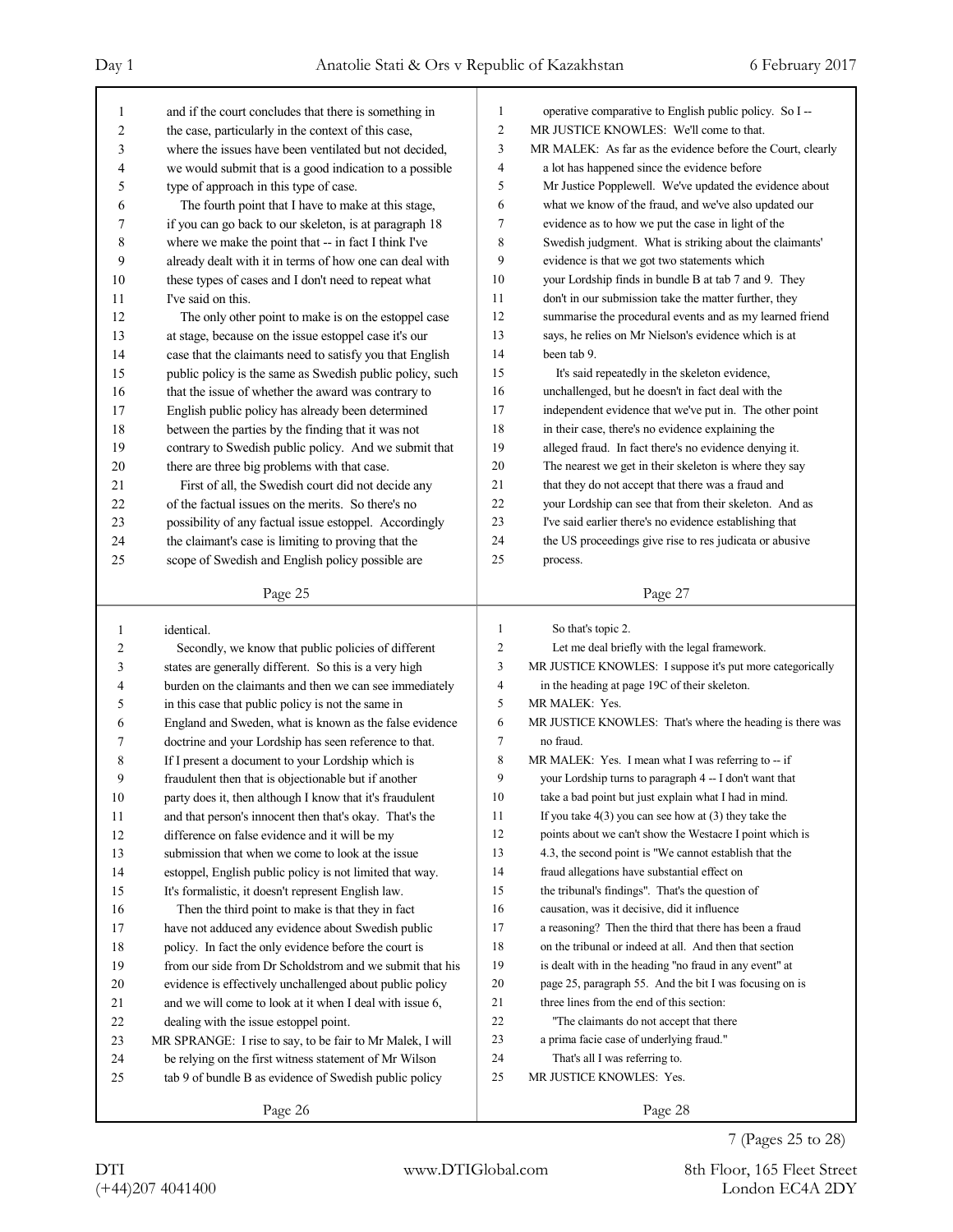| $\mathbf{1}$   | MR MALEK: Now, as far as the statutory framework in the  | 1              | recognise or enforce the award."                         |
|----------------|----------------------------------------------------------|----------------|----------------------------------------------------------|
| $\overline{2}$ | context of a public policy challenge, your Lordship      | $\overline{2}$ | And unlike the other grounds, this is a ground that      |
| 3              | knows how the fraud has been dealt with. We have the     | 3              | the court can raise of its own motion, it doesn't have   |
| 4              | same issue that's been considered in Sweden which of     | 4              | the kind of language one sees in 103(2).                 |
| 5              | course is the competent authority in the language of the | 5              | Just a few points on that. The first point is that       |
| 6              | New York Convention. And London and Washington which     | 6              | public policy there's no dispute that that covers        |
| 7              | are enforcing courts of the language of the New York     | 7              | an award obtained by fraud.                              |
| 8              | Convention.                                              | 8              | The second point is that the Act talks of public         |
| 9              | The second point is I'm only dealing with the London     | 9              | policy but doesn't state what that public policy is.     |
| 10             | proceedings. The arguments in Washington may be          | 10             | But in fact if your Lordship turns back to the previous  |
| 11             | different and nothing I say is intend to affect the      | 11             | tab, where the New York Convention is there, that        |
| 12             | proceedings in Washington the proceedings in Washington  | 12             | question is answered in Article $5(2)(b)$ , which is at  |
| 13             | will take their own course.                              | 13             | page 3, where your Lordship can see that it's stated     |
| 14             | The third point in terms of the structure is that        | 14             | that:                                                    |
| 15             | the remaining ground of challenge is based on public     | 15             | " recognition or enforcement of the award would          |
| 16             | policy and if we can briefly look at the way the Act     | 16             | be contrary to the public policy of that country."       |
| 17             | works. If you could pick up the authorities bundle at    | 17             | In other words the enforcing state.                      |
| 18             | volume 1. If your Lordship can look at the front sheet,  | 18             | So we are talking about public policy but we are         |
| 19             | at the contents, your Lordship can see that the 1958     | 19             | also talking about English public policies. So what's    |
| 20             | New York Convention is at tab 1 and the Act is at tab 2. | 20             | significant is that the public policy is by the national |
| 21             | If we then can turn to the Act using the numbering       | 21             | standards of the enforcing state, and that of course as  |
| 22             | page 65 in the bottom, your Lordship sees that we're     | 22             | we will see differs from state to state and states have  |
| 23             | concerned with part 3, recognition and enforcement of    | 23             | freedom to shape their own public policy standards. So   |
| 24             | certain foreign awards. Section 100 makes the point      | 24             | that's an important point when we come to look at        |
| 25             | about the New York Convention. So this is implementing   | 25             | issue 6.                                                 |
|                | Page 29                                                  |                | Page 31                                                  |
|                |                                                          |                |                                                          |
|                |                                                          |                |                                                          |
| 1              | the New York Convention. Section 101(2) states:          | 1              | And that leads to the third point, which is that         |
| 2              | "The New York Convention made leave of the course"       | 2              | public policy is inevitably different in each country,   |
| 3              | being enforced in the same manner as judgment order to   | 3              | and that was a point that Lord Justice Rix made in the   |
| 4              | same effect."                                            | 4              | Yukos case which we will look at and that's [2012] EWCA  |
| 5              | Then $101(3)$ where it says:                             | 5              | Civ 855, where he makes the point -- it's tab 13 I'm     |
| 6              | "Where leave is given judgment may be enforced in        | 6              | told of our authorities, bundle 2. In fact it probably   |
| 7              | terms of the award."                                     | 7              | is -- it is so important that it is worth looking at it  |
| 8              | 102 deals with the evidence to be provided. I don't      | 8              | at this stage.                                           |
| 9              | think I need to deal with that. Then if we go over the   | 9              | If your Lordship turns to 484 at page 150, there the     |
| 10             | page to 67, "refusal of recognition or enforcement" and  | 10             | issue is whether or not the annulment decisions were     |
| 11             | section 103 starts off with the starting point which is  | 11             | partial and dependent and it is at 151 where the point   |
| 12             | "recognition shall not be refused except in following    | 12             | is that public policy is different from state to state.  |
| 13             | cases" and then at 103(2) it talks about the award may   | 13             | And there's another authority which has been referred to |
| 14             | be refused if the person against whom it is invoked      | 14             | and that's in the Diag Human case Czech Republic which   |
| 15             | proves and then various grounds are set out. So it's     | 15             | is in the same bundle at tab 11. The point is also made  |
| 16             | expressed in terms of a discretion and there's been case | 16             | in very similar terms about public policy and issue      |
| 17             | law on that, but I don't think that matters for present  | 17             | estoppel and the point I think made there is that it's   |
| 18             | purposes. So if the person against whom it is invoked    | 18             | quite rare for a public policy issue to succeed. Let me  |
| 19             | puts the burden of proof on the party resisting          | 19             | just see if I can find the reference. I think I had it   |
| 20             | enforcement.                                             | 20             | for my learned friend's  It's in the section dealing     |
| 21             | Then the next one is at the bottom, $103(3)$ , that      | $21\,$         | with 108 and there's a discussion about public policy    |
| 22             | recognition or not of the court may be refused if the    | 22             | which is paragraph 58. That was the passage I was        |
| 23             | award is in respect of a matter which is not capable of  | 23             | looking at and what is said at paragraph 58, where       |
| 24             | systematic by arbitration, which doesn't arise here:     | 24             | Mr Justice Eder says towards the end:                    |
| 25             | " or if it would be contrary to public policy to         | 25             | "I also readily accept that the questions of             |

8 (Pages 29 to 32)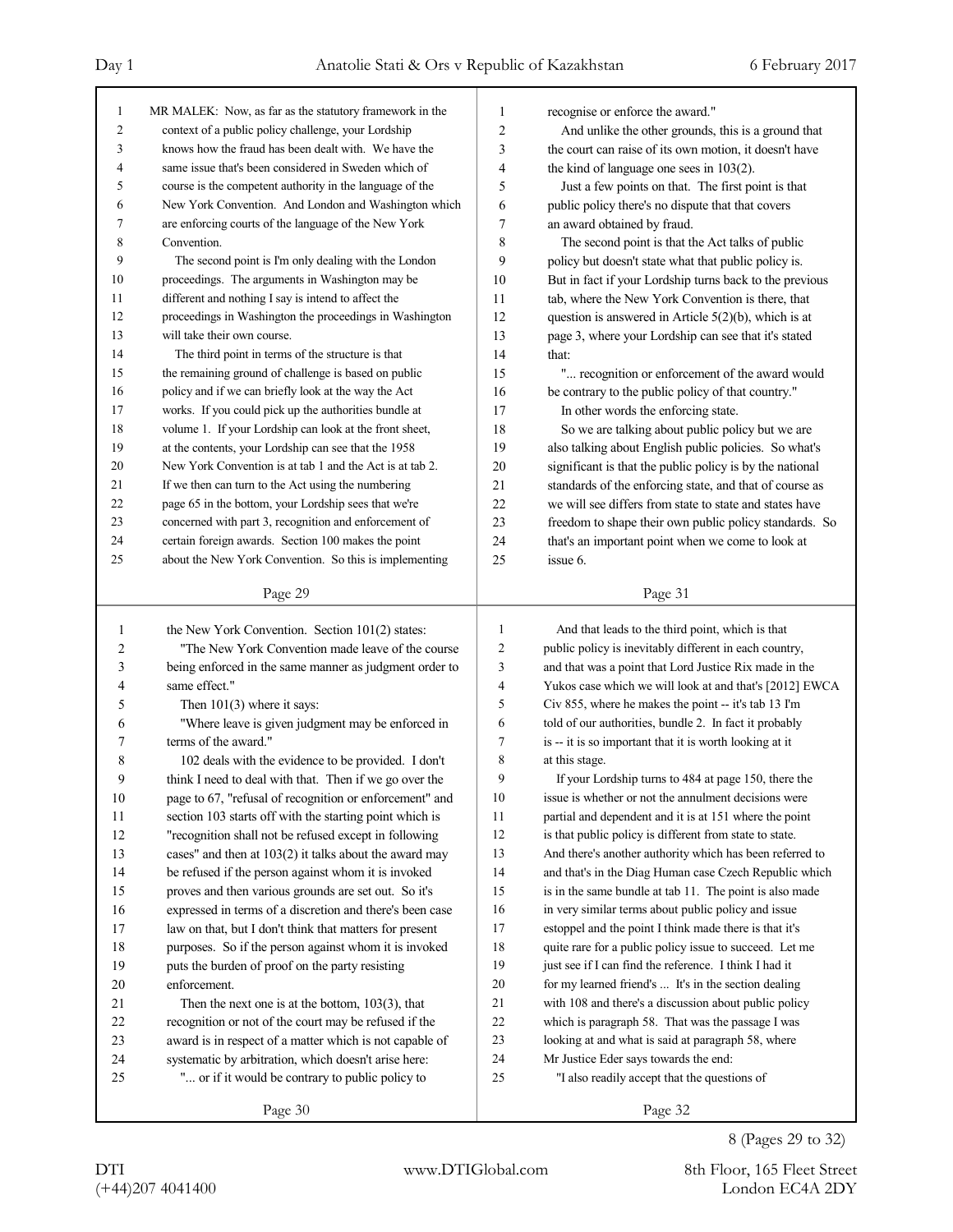| 1              | arbitrary  (Reading to the words) ordinarily give                  | 1              | skeleton, which is the reference to Westacre and it          |
|----------------|--------------------------------------------------------------------|----------------|--------------------------------------------------------------|
| $\overline{c}$ | rise to an issue estoppel in England."                             | $\overline{c}$ | starts at paragraph 29 where we have set out the             |
| 3              | Of course that's in the context of different                       | 3              | approach of Lord Justice Waller, where he agrees with        |
| 4              | decision in the law of the seat, but in my submission              | 4              | the judge -- that's Mr Justice Colman:                       |
| 5              | it's the same principle which is that it will not                  | 5              | "Normally the conditions to be fulfilled will be             |
| 6              | ordinarily give rise to an estoppel, and the reason for            | 6              | (Reading to the words) and if answered must have             |
| 7              | that is that the public policies are different, so it's            | 7              | that result."                                                |
| 8              | not the same issue that's being determined.                        | 8              | And that language is seen elsewhere and we'll come           |
| 9              | The next point to make is that we accept of course                 | 9              | to a decision of Mr Justice Blair later on. Decisive is      |
| 10             | that there is a pro-enforcement bias, but that has                 | 10             | in the sense it must have had a substantial effect.          |
| 11             | limited relevance in the context of a fraud case,                  | 11             | So there in be some causative element. And that's            |
| 12             | because if you can turn back to the IPCO decision which            | 12             | really the two limbs of Westacre. Westacre limb 1, the       |
| 13             | is in our authorities at tab 2/15 at paragraph 185,                | 13             | evidence to establish the fraud was not available to         |
| 14             | right-hand column, 184, there's a reference to the                 | 14             | Kazakhstan at the time of the arbitration, and I'll deal     |
| 15             | proposition -- it doesn't arise here because my friend             | 15             | with that. But as your Lordship knows, we contend that       |
| 16             | isn't arguing this point, but there's a reference -- and           | 16             | the fraud only became discoverable in 2015 as a result       |
| 17             | he's right not to argue it -- about six lines from the             | 17             | of the documents obtained through the discovery petition     |
| 18             | bottom:                                                            | 18             | in New York. That's a well-known article 1782 provision      |
| 19             | "In any event as the judge pointed out the                         | 19             | that we're all familiar with. And the only reason the        |
| 20             | (Reading to the words) not in dispute."                            | 20             | 1782 petition was filed is that Kazakhstan learned           |
| 21             | This is passage I was looking at 185:                              | 21             | purely by chance of the enforcement proceedings that are     |
| 22             | "In deciding whether the award was obtained by fraud               | 22             | being brought by in the Kazakh courts by Vitol against       |
| 23             | the court will not be engaged in review that pays any              | 23             | the company controlled by the Statis called Montvale.        |
| 24             | deference to the award itself since the issue will be              | 24             | That all occurred long after the conclusion of the           |
| 25             | whether unbeknownst to tribunals it was obtained by                | 25             | arbitration, so it follows that the evidence to              |
|                |                                                                    |                |                                                              |
|                | Page 33                                                            |                | Page 35                                                      |
|                |                                                                    |                |                                                              |
|                |                                                                    |                |                                                              |
| 1              | fraud."                                                            | 1              | establish the fraud was not available to Kazakhstan at       |
| $\overline{c}$ | So that is the approach where one is dealing with                  | 2              | the time of the arbitration. That's the point I'll deal      |
| 3              | a fraud case and it's a principle that you do not pay              | 3              | with later.                                                  |
| 4              | any deference to the award in that exercise, for the               | 4              | And then the second point that arises, Westacre              |
| 5              | reason given by Lord Justice Christopher Clarke.                   | 5              | limb 2, the evidence must be so strong that it will be       |
| 6              | As far as the English court attitude to fraud,                     | 6              | reasonably be expected to be decisive to the hearing and     |
| 7              | I don't think there's any dispute about this. We refer             | 7              | if answered must have the result. And the nature of the      |
| 8              | in our skeleton at paragraph 7 to the well-known remarks           | $\,$ 8 $\,$    | second limb of the Westacre test was recently explained      |
| 9              | of Lord Bingham in the HIH Casualty case where there's             | 9              | by Lord Justice Christopher Clarke in the IPCO case. If      |
| $10\,$         | a reference to English public policy where fraud is                | 10             | I can just turn back to that authority once again, it's      |
| 11             | a thing apart:                                                     | 11             | in the defendant's authorities, bundle 2, tab 15. The        |
| 12             | "This is not a mere slogan (Reading to the                         | 12             | passage I had in mind was at paragraph 191. It may be        |
| 13             | words) and all transactions whatsoever."                           | 13             | that your Lordship already saw that. Halfway down            |
| 14             | And I would submit that the reason for the public                  | 14             | Lord Justice Christopher Clark says this:                    |
| 15             | policy, to defer fraud and prevent fraudsters from their           | 15             | "The purpose of Lord Justice's Waller's test is to           |
| 16             | own wrong, is a principle that is reflected in other               | 16             | assess  (Reading to the words) which itself my               |
| $17\,$         | contexts and perhaps the best context is the fraud                 | 17             | prove false."                                                |
| $18\,$         | exception in letters of credit, the United City                    | 18             | So that's all I wanted to say on that topic in terms         |
| 19             | Merchants v Royal Bank of Canada case 1983 where                   | 19             | of the legal structure. I then move on to the fourth         |
| $20\,$         | Lord Diplock said that.                                            | 20             | topic, which is the prima facie case in fraud. What I'd      |
| 21             | "The exception for fraud on the part of the                        | 21             | wish to do is to cover three topics before I come to the     |
| 22             | beneficiary (Reading to the words) to be used by                   | 22             | fraud: first of all, the LPG plant; secondly the dispute     |
| 23             | dishonest person to carry out a fraud."                            | 23             | before the tribunal; thirdly the tribunal's decision;        |
| 24             | Now, the other point about the legal framework, if                 | 24             | and then I'll move to the prima facie fraud case.            |
| 25             | I could just pick up what we say at paragraph 29 of our<br>Page 34 | 25             | Now the LPG plant, that's a convenient way to put<br>Page 36 |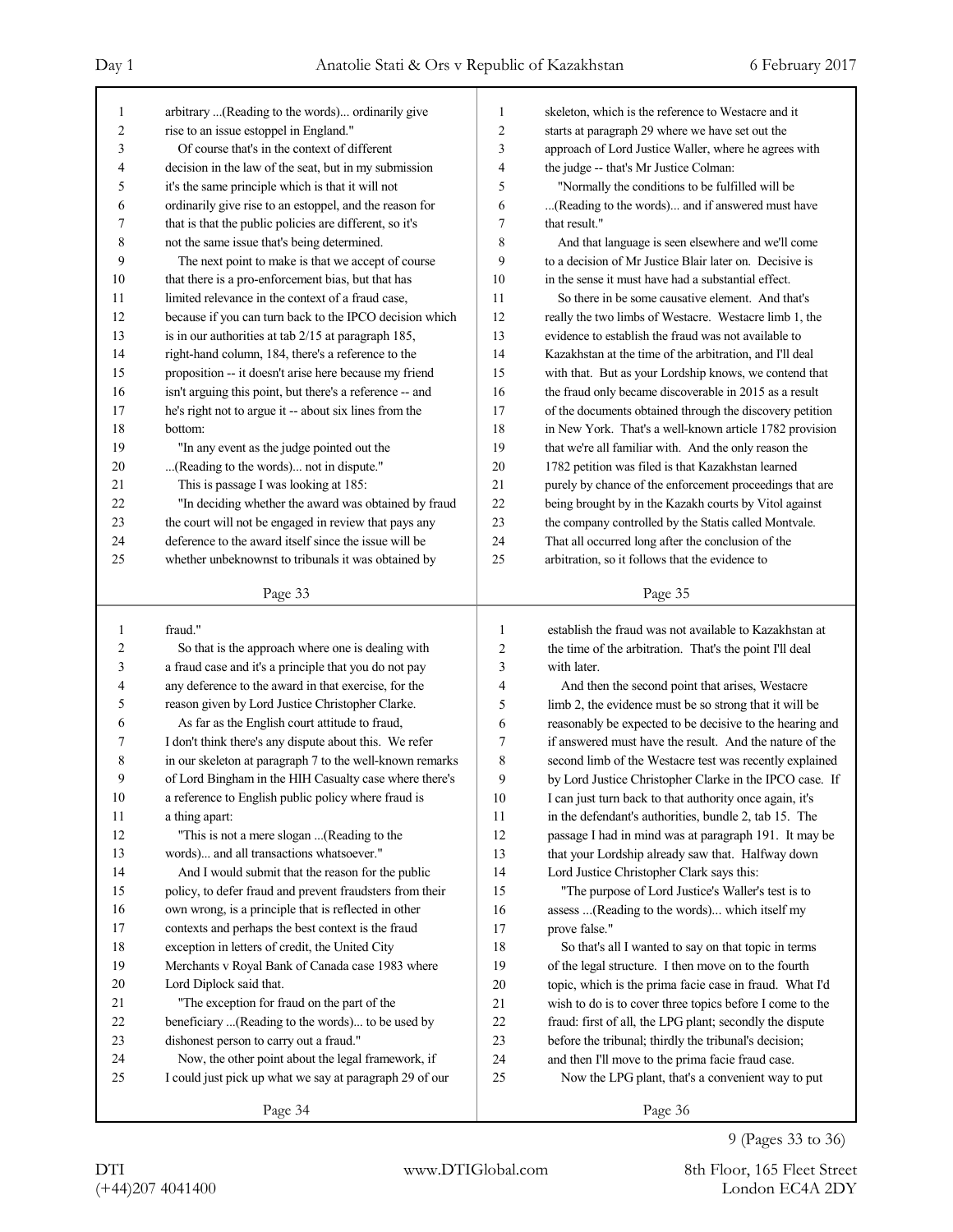| 1            | that in context, is if your Lordship picks up bundle D1,   | 1              | developed the LPG plant and would have been able to      |
|--------------|------------------------------------------------------------|----------------|----------------------------------------------------------|
| 2            | tab 2, which is the claimants' statement of claim, where   | 2              | develop the evidence needed to establish the FMV [fair   |
| 3            | there is a short description -- a convenient description   | 3              | market value] of the plant."                             |
| 4            | of the plant. If you can turn then to page 329, which      | 4              | Then there's a table and you can see how it works        |
| 5            | is where it starts, the Statement of Claim.                | 5              | out. You have as 245 the investment cost and then the    |
| 6            | Paragraph 2 --                                             | 6              | prospective value of putting it to 239 and the           |
| 7            | MR JUSTICE KNOWLES: Am I in the wrong --                   | 7              | prospective value is the 84 million. So they wanted      |
| 8            | MR MALEK: It's D1, volume 5, tab 9.                        | 8              | 245 million, in other words their costs, plus part of    |
| 9            | MR JUSTICE KNOWLES: Thank you.                             | 9              | the 84 million that they say would have been worth more  |
| 10           | MR MALEK: So that's the statement of claim prepared by the | 10             | than the cost.                                           |
| 11           | Stati parties. Then if we turn to page 334, you can see    | 11             | The claimants also propose a prospective DCF             |
| 12           | that they set out what their investments are. As           | 12             | discounted cash flow value of FTI and that is referred   |
| 13           | your Lordship knows, this type of treaty is about          | 13             | to over the page at 1696. In this context the claimants  |
| 14           | investments, so investments are protected in certain       | 14             | relied on the offer made by KMG as 199 and your Lordship |
| 15           | circumstances. Then you see there the reference to the     | 15             | can see there the reference there, in 66 of part of      |
| 16           | various parties that we looked at. Paragraph 3 refers      | 16             | paragraph 1694, where that offer is referred to. As      |
| 17           | to the subsale contracts and then paragraph 5 refers to    | 17             | I say, it's the offer by KazmunayGas, KMG, that's 1999,  |
| 18           | the LPG plant, where it's said that:                       | 18             | and it refers to the fact that that offer was made. And  |
| 19           | "To support the wells and production  (Reading to          | 19             | as we will see, it's that offer that we'll be looking    |
| 20           | the words) investing more than \$245 million "             | 20             | at: that was based on falsely inflated costs. And in     |
| 21           | That's a figure you are going to see over and over         | 21             | the early submissions FTI applied the book value of the  |
| 22           | again in the submissions:                                  | 22             | plant as a proxy for a fair market value that's at 1701, |
| 23           | " in it's development and construction."                   | 23             | which is the value of 208.5 million which was said to be |
| 24           | And then if we then turn to 360, paragraph 62, you         | 24             | very conservative. Then at 1707 over the page -- sorry,  |
| 25           | can see the LPG plant referred to again and the            | 25             | it is 3346 at 1707, where it says:                       |
|              |                                                            |                |                                                          |
|              | Page 37                                                    |                | Page 39                                                  |
|              |                                                            |                |                                                          |
|              |                                                            |                |                                                          |
| $\mathbf{1}$ | rationale behind it is identified in terms of how          | $\mathbf{1}$   | "Deloitte "                                              |
| 2            | whether gas would be acquired, what it was going to        | $\overline{c}$ | Who were acting for Kazakhstan:                          |
| 3            | produce, and also deals with the whole question of         | 3              | " disregard the possibility that TNG could have          |
| 4            | delivery. And there's one point that we will come to       | 4              | sold the plant to a third party."                        |
| 5            | later: it was located in the Borankol field -- that's      | 5              | And goes on to talk about:                               |
| 6            | four lines from the bottom of that paragraph. Then at      | 6              | "The KMG EMP (Reading to the words) not of DCF           |
| 7            | paragraph 64 you can see the statement that the            | 7              | basis."                                                  |
| 8            | claimants invested more than \$245 million in development  | 8              | I'm told that I should take you to 1700 as well,         |
| 9            | and construction of the LPG plant, and that's              | 9              | where I thought I covered it, my apologies, I think      |
| 10           | a paragraph that we quote in our evidence.                 | 10             | I went to 1701:                                          |
| 11           | So that's the LPG plant that we're talking about and       | 11             | "FTI based its assessment  (Reading to the               |
| 12           | we'll look at the question of cost later.                  | 12             | words) and were reviewed by KPMG."                       |
| 13           | The next topic to deal with is the nature of the           | 13             | And then the Tristan Oil annual report is also           |
| 14           | damages dispute before the tribunal, and for that          | 14             | referred to.                                             |
| 15           | purpose we need to go back to the award at D volume 11,    | 15             | So that's 1700. If we can go back to 1707, where         |
| 16           | tab 24 at paragraph 1693, which is at page 3342 of         | 16             | there's a reference to Deloitte.                         |
| 17           | bundle D1 volume 11.                                       | 17             | Now as far as the Kazakh case was concerned,             |
| 18           | If we look at the bottom there there's a reference         | 18             | Kazakhstan said that the LPG plant was a failed project, |
| 19           | to the slowing down following the investigation order,     | 19             | an abandoned project, that had been constantly delayed   |
| 20           | and that's what 493 is about in terms of how the           | 20             | in completion, had gone far over budget. If you turn to  |
| 21           | activities reduced.                                        | 21             | 1712 you can see the arguments being set out there,      |
| $22\,$       | At 1694, the claimants seek to recover their               | 22             | about the project being a failed project. Then at 1715   |
| 23           | investment cost of \$245 million and lost opportunity.     | 23             | Kazakhstan said, relying on Gaffney Cline, that it would |
| 24           | It says:                                                   | 24             | cost another 100 million to finish the plant. They also  |
| 25           | "But for Kazakhstan's actions claimants would have         | 25             | relied on Deloitte's -- I thinks that's at 1721 --       |

10 (Pages 37 to 40)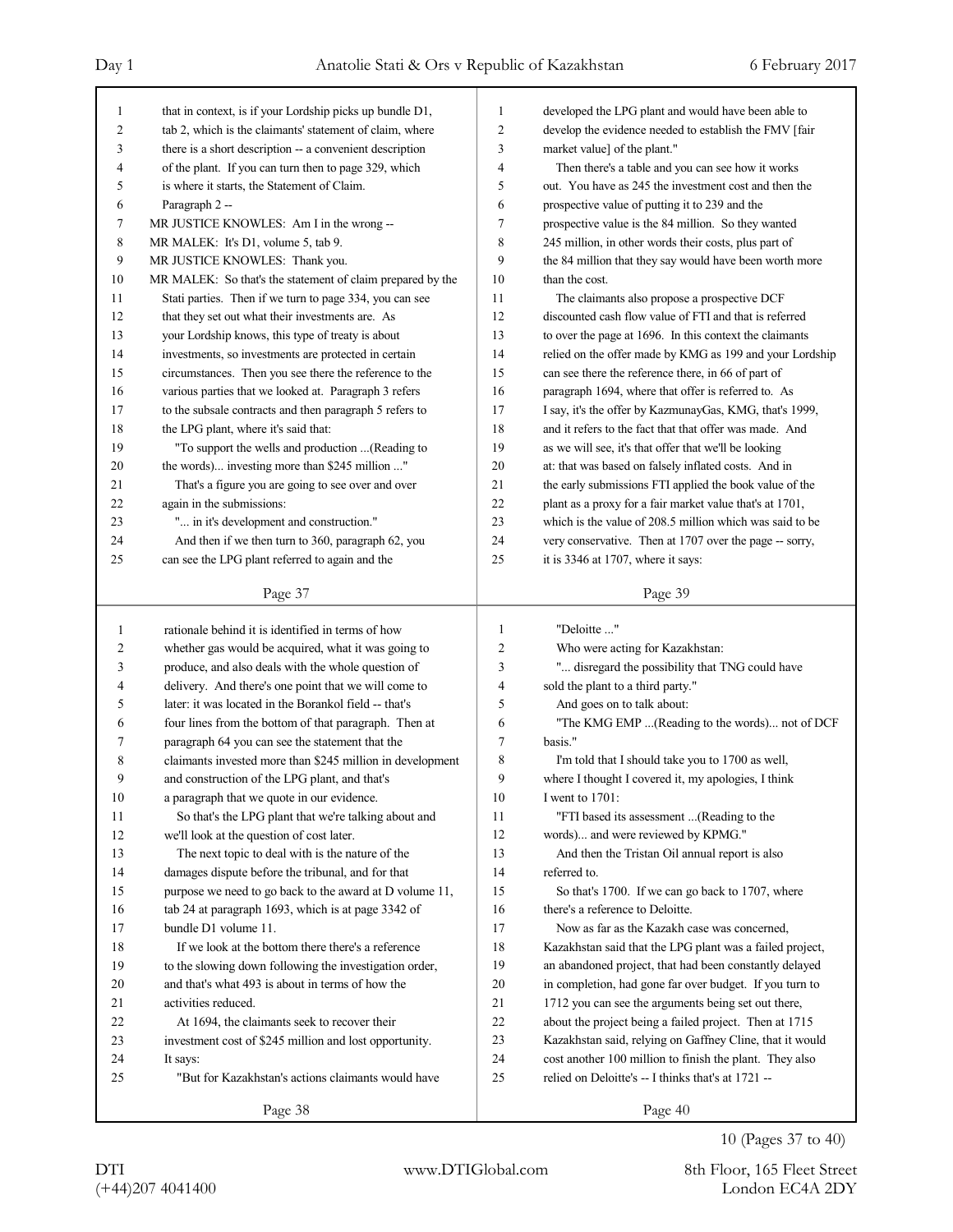| 1      | argument that the investment value is not a proper       | 1      | and so it was obviously not covered in the evidence      |
|--------|----------------------------------------------------------|--------|----------------------------------------------------------|
| 2      | valuation methodology and that the 245 figure is         | 2      | before the tribunal. And before I go into the details    |
| 3      | irrelevant. That's 1724. And then Kazakhstan relied on   | 3      | can I make just a few overview points about the fraud    |
| 4      | an RBS valuation report conducted as part of the KPMG    | 4      | case.                                                    |
| 5      | due diligence which estimated the value of the plant     | 5      | As I said earlier, the reason to go into the fraud       |
| 6      | between 47 to 86 million with a median of 67. That is    | 6      | case at this time is not to invite the court say that it |
| 7      | dependent on the availability of third party gas.        | 7      | existed. The only issue is whether my clients should be  |
| 8      | Finally Kazakhstan denied that the KMG and the other     | 8      | allowed to raise this issue and if it is allowed to      |
| 9      | indicative bids were irrelevant as they had only been    | 9      | raise the issue then how should that issue be            |
| 10     | made in order to gain access to the data room and not    | 10     | determined.                                              |
| 11     | final offers, and the reference to that is 1736.         | 11     | The second point is it will be necessary to take the     |
| 12     | As I said, one important factor is, as I said            | 12     | court to the main features of the fraud we say existed.  |
| 13     | earlier, no allegations of fraud were made in relation   | 13     | It may be unnecessary to go into all the underlying      |
| 14     | to the quantum aspects of the case, which obviously is   | 14     | materials, but I will take your Lordship to what         |
| 15     | important.                                               | 15     | I consider to be the main ones that your Lordship needs  |
| 16     | So that's what the rival positions of the parties        | 16     | to know about.                                           |
| 17     | were. Then if we can turn to the tribunal's decision.    | 17     | The third point is that the principal evidence is in     |
| 18     | It starts at paragraph 1743, page 3355. It is            | 18     | Nacimiento's fifth witness statement dated               |
| 19     | characteristically brief, extending to just six          | 19     | 13 January 2017, which I know your Lordship has read,    |
| 20     | paragraphs. Your Lordship has read that and in effect    | 20     | which is in bundle B tab 17 at page 299. And as is       |
| 21     | what the tribunal did is rather than -- it didn't engage | 21     | pointed out in the evidence, that's not the first time   |
| 22     | in the various technical experts' reports and it decided | 22     | that the fraud case has been made out. In essence it's   |
| 23     | that the best evidence was the contemporaneous bids made | 23     | an update of a previous evidence in her fourth statement |
| 24     | for the LPG plant. The tribunal rejected the evidence    | 24     | but the intention is to make it freestanding so that     |
| 25     | that these bids were only indicative to gain access to   | 25     | your Lordship does not have to go back and look at the   |
|        |                                                          |        |                                                          |
|        | Page 41                                                  |        | Page 43                                                  |
|        |                                                          |        |                                                          |
|        |                                                          |        |                                                          |
| 1      | the data room and held that KMG's bid was of particular  | 1      | earlier allegations.                                     |
| 2      | relevance since it was made by a state owned entity.     | 2      | The fourth point is that the claimants have not put      |
| 3      | And your Lordship can see all of that from               | 3      | in any evidence about the fraud case. Now there may be   |
| 4      | paragraph 1746. And at 1747 the reference to the KPMG    | 4      | tactical reasons for that, but the point is there's no   |
| 5      | report:                                                  | 5      | challenge by evidence on the facts of what is alleged    |
| 6      | "On the other hand the tribunal considers it to be       | 6      | and your Lordship has seen what is said in the skeleton  |
| 7      | of particular relevance that an offer was made for       | 7      | about that and we'll look those passages in the          |
| 8      | the plant by state owned KMG at the time for             | 8<br>9 | skeleton.                                                |
| 9      | 199 million. The tribunal considers that to be the       |        | Now, the fraud --                                        |
| $10\,$ | relatively best source of informs for the valuation of   | 10     | MR JUSTICE KNOWLES: I'm reminded and apologise for not   |
| 11     | the LPG plant among the various sources of information   | 11     | being more vigilant that we should take a shorthand      |
| 12     | submitted by the parties regarding the valuation of the  | 12     | break. So shall we do that now?                          |
| 13     | LPG plant during the relevant period."                   | 13     | MR MALEK: Yes.                                           |
| 14     | The valuation date is accepted by the tribunal. At       | 14     | MR JUSTICE KNOWLES: If that would be convenient.         |
| 15     | paragraph 1748:                                          | 15     | MR MALEK: When what would your Lordship want us back?    |
| 16     | "Therefore this is the amount of damages                 | 16     | MR JUSTICE KNOWLES: Five minutes.                        |
| 17     | the tribunal accepts in this context."                   | 17     | $(11.58 \text{ pm})$                                     |
| 18     | So that's the tribunal's decision on the quantum         | 18     | (A short break)                                          |
| 19     | issue.                                                   | 19     | $(12.05 \text{ pm})$                                     |
| 20     | That then allows me to go into the question of what      | 20     | MR MALEK: My Lord, I gave a reference to Ms Nacimiento's |
| 21     | we say is the prima facie fraud, which is the main point | 21     | evidence about the fraud in a fifth statement, I should  |
| 22     | of this part of my submissions.                          | 22     | also have referred to the Deloitte expert report.        |
| 23     | The fraud case has been covered in the evidence that     | 23     | I don't know whether your Lordship had it -- for some    |
| 24     | we've submitted to the court. And of course              | 24     | reason I didn't put it on my reading list, that's my     |
| 25     | the tribunal in Kazakhstan did not know about the fraud  | 25     | mistake, I apologise for that. But it is quite short.    |

11 (Pages 41 to 44)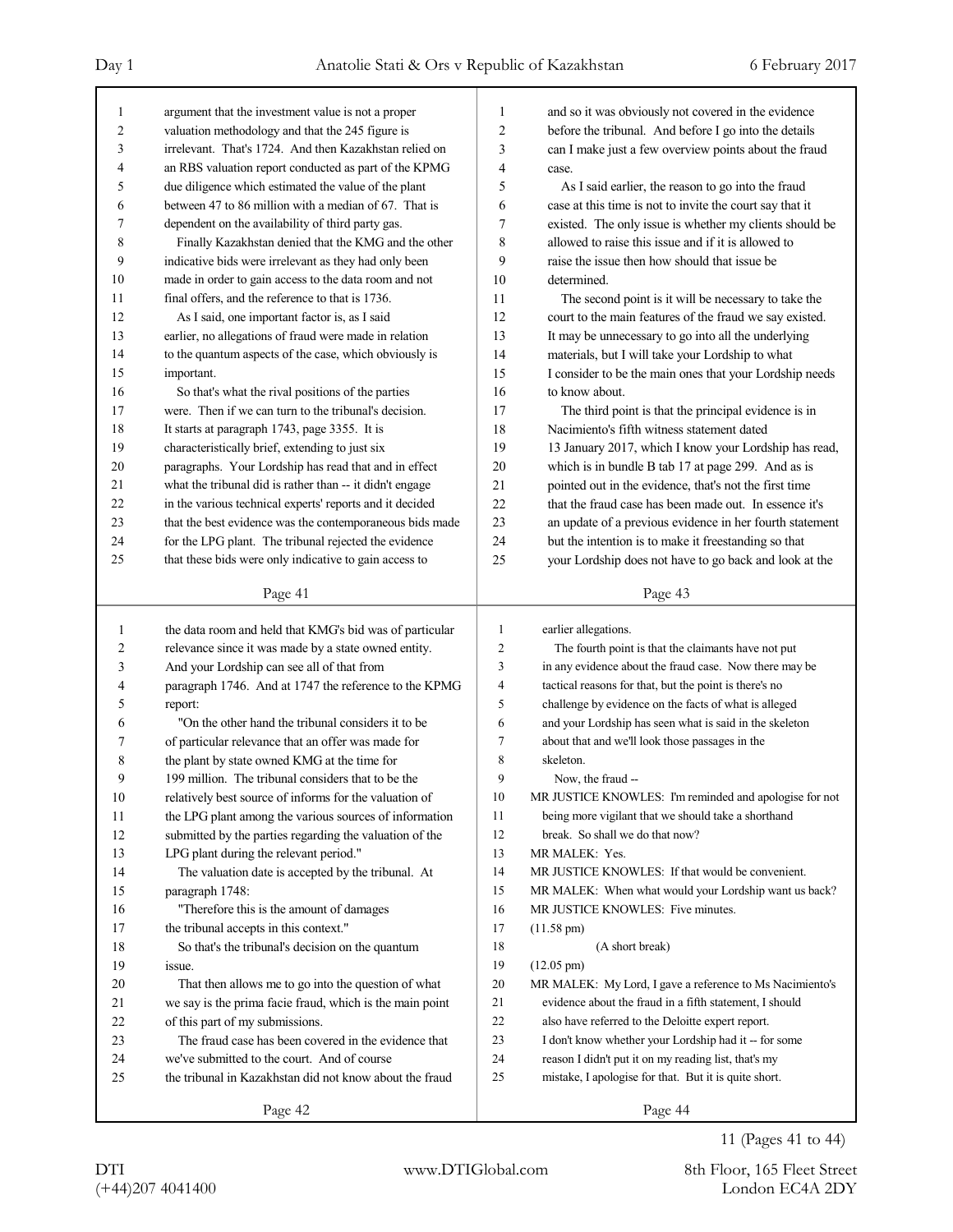| $\mathbf{1}$   | Your Lordship will find it at C volume 1 and it's at     | $\mathbf{1}$   | "With these inevitable limitations with regard                                                                   |
|----------------|----------------------------------------------------------|----------------|------------------------------------------------------------------------------------------------------------------|
| $\overline{2}$ | tab 1, dated 12 January. They gave a lot of evidence in  | $\overline{2}$ | (Reading to the words) by an amount of                                                                           |
| 3              | the context of the Swedish proceedings, and also in fact | 3              | approximately £130 million."                                                                                     |
| $\overline{4}$ | in the arbitration which your Lordship can see at page 4 | 4              | Then the conclusion:                                                                                             |
| 5              | about the various quantum stages that were looked at.    | 5              | "Because of the clear valuation formula stated in                                                                |
| 6              | 3 refers to the decision that we just looked at. They    | 6              | KPMG's indicative offer letter and its mathematical                                                              |
| 7              | then go on to talk about the annulment proceedings at 4  | 7              | precision it can be concluded that KMG's indicative                                                              |
| 8              | and 5. They then at 5 deal with the role that they       | 8              | offer amount was significantly affected by such                                                                  |
| 9              | played in the annulment proceedings and in the           | 9              | misstatement of the historical cost."                                                                            |
| 10             | enforcement proceedings and the work that they carried   | 10             | And if we just go back to the analysis of the                                                                    |
| 11             | out. So there's a lot of material. So the point to       | 11             | various columns, page 9, we will see that when we come                                                           |
| 12             | make here is that in assessing the material before the   | 12             | to look at the tribunal's reasoning, it focused on the                                                           |
| 13             | court it's important to realise that a lot of ground has | 13             | KMG indicative offer. And of course that offer was made                                                          |
| 14             | already been covered.                                    | 14             | by KMG without knowledge of any kind of inflation of                                                             |
| 15             | Then over the page at page 6 there's a reference to      | 15             | cost. And although it was based on the historical cost                                                           |
| 16             | the assignment in connection with the enforcement        | 16             | of the LPG plant, that wasn't relevant for the fraud,                                                            |
| 17             | proceedings and make the point that they're not going to | 17             | and irrelevant, and therefore as we will come to see,                                                            |
| 18             | repeat everything that has been said again.              | 18             | the Swedish public policy is incredibly narrow; it's                                                             |
| 19             | Then over the page there's the statement of              | 19             | just looking at that section the KMG indicative offer.                                                           |
| 20             | independence.                                            | 20             | Since KMG made that offer unaware of the inaccuracies,                                                           |
| 21             | Then at page 9 there is a document head "Main            | 21             | there was no public policy engaged, notwithstanding the                                                          |
| 22             | conclusions of the Deloitte experts' reports previously  | 22             | fact that the historical costs were within that offer                                                            |
| 23             | submitted" and what is said at paragraph 27:             | 23             | and there was historical costs were known to be false by                                                         |
| 24             | "The key result of our experts' results that be          | 24             | the claimants, and that is really in essence what the                                                            |
| 25             | summarise as follows: the awarded damages amount for the | 25             | public policy point is which we'll come to in terms of                                                           |
|                |                                                          |                |                                                                                                                  |
|                | Page 45                                                  |                | Page 47                                                                                                          |
| 1              | LPG plant of 199 million is based on the amount          | 1              |                                                                                                                  |
| $\overline{2}$ | stipulated in KMG's indicative offer letter. This price  | $\overline{2}$ | what are the differences between English public policy<br>and Swedish public policy. Swedish public policy takes |
| 3              | in turn is based on the historical cost of the LPG plant | 3              | a very formalistic, narrow view of public policy and                                                             |
| $\overline{4}$ | shown in TNG's financial statements as one of the two    | 4              | it's really focusing just on that. It's our case --                                                              |
| 5              | determinatives of the calculation formula stipulated in  | 5              | I'll come to issue 6, but just so that you know, that's                                                          |
| 6              | KMG's offer letter. We conclude that these historical    | 6              |                                                                                                                  |
| 7              |                                                          |                | what we are looking at and why we say that Swedish<br>public policy and English public policy are not the        |
|                | costs are massively inflated in several ways without     | 7              |                                                                                                                  |
| 8<br>9         | a cause or justification. This unjustified inflation     | 8              | same.                                                                                                            |
|                | has a direct impact on KMG's indicative offer amount and |                |                                                                                                                  |
|                |                                                          | 9              | So that's in terms of the material in terms of the                                                               |
| 10             | consequently on the amount awarded by the arbitral       | 10             | fraud case. I'm going to go through the various                                                                  |
| 11             | tribunal."                                               | 11             | particular elements of the fraud in a moment, but as you                                                         |
| 12             | Then the stages of the analysis are the historical       | 12             | know our case is that there were three principal                                                                 |
| 13             | cost of the LPG plant that get carried through into the  | 13             | respects in which we contend that there's enough                                                                 |
| 14             | KMG indicative offer amount, and then the awarded        | 14             | material to allow this case to go forward in terms of                                                            |
| 15             | damages compensation amount.                             | 15             | the fraud on the tribunal.                                                                                       |
| 16             | Then over the page at 28 they deal with the              | 16             | First, in the sense that the claimants knowingly                                                                 |
| 17             | indicative offer letter. I'm going to come back to that  | 17             | presented a false damages claim for the tribunal. That                                                           |
| 18             | offer letter when I deal with my submissions.            | 18             | case was based on construction costs of the LPG plant                                                            |
| 19             | Then over the page at page 11 they summarise the way     | 19             | which had been deliberately inflated as part of earlier                                                          |
| 20             | that the historical costs have been significantly and    | 20             | and unconnected underlying schemes by the Stati parties                                                          |
| 21             | unjustifiedly inflated. There were various figures that  | 21             | and you can see Deloitte conclusion that it was                                                                  |
| 22             | we are going to look at in terms of my submissions that  | 22             | a massive figure: \$130 million.                                                                                 |
| 23             | I'm about to make. And reference then to the             | 23             | The second is that the claimants relied in support                                                               |
| 24             | information memorandum. Over the page the conclusion at  | 24             | of their damages case upon the indicative offer that                                                             |
| 25             | E is that:                                               | 25             | they'd received for their Kazakh assets, including the                                                           |
|                | Page 46                                                  |                | Page 48                                                                                                          |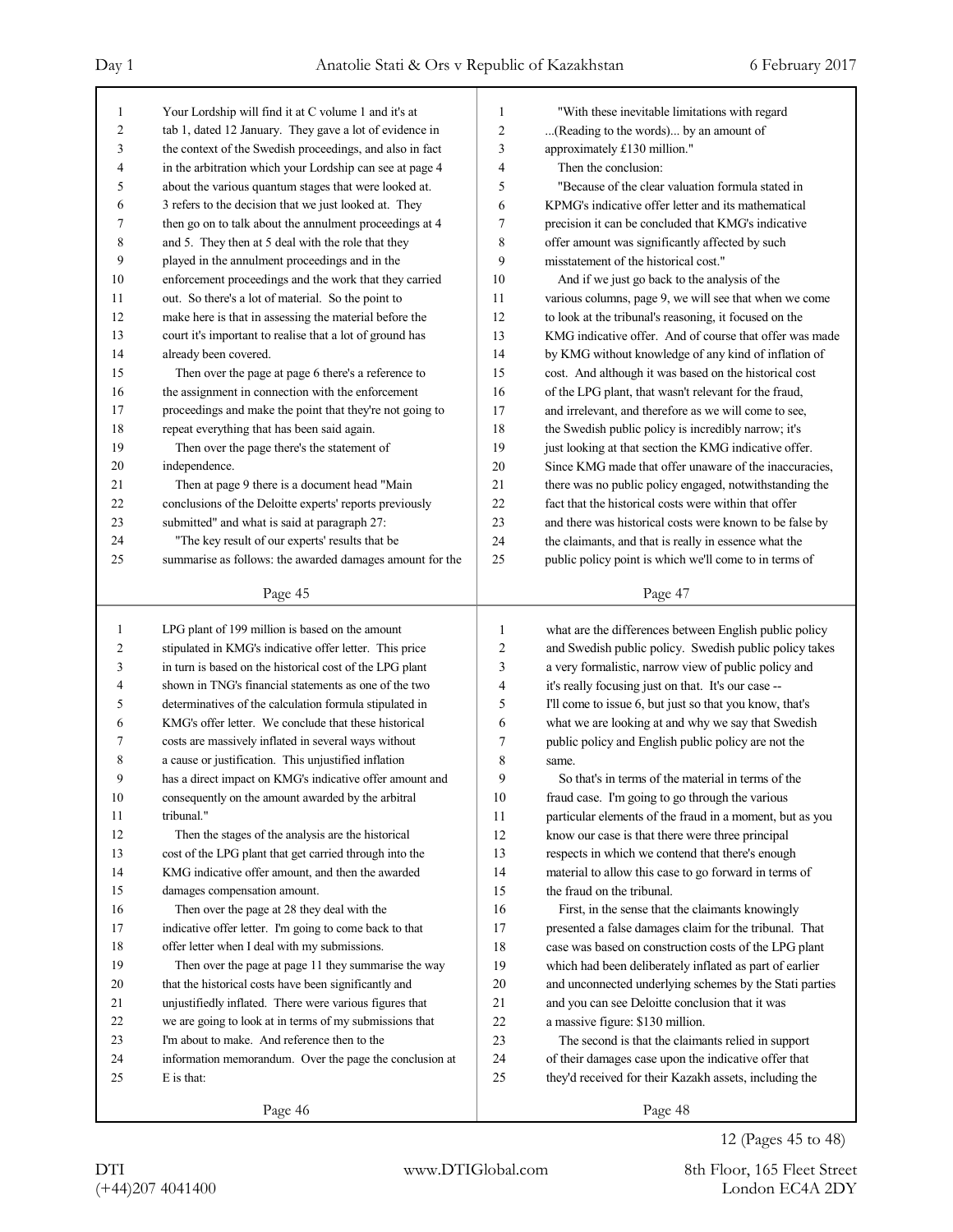| $\mathbf{1}$   | LPG plant, from KMG, KazmunayGas Exploration Production, | 1              | use is made of it -- I am only joking -- at the opening  |
|----------------|----------------------------------------------------------|----------------|----------------------------------------------------------|
| $\overline{c}$ | as the claimants knew the pricing of that offer were     | $\overline{2}$ | statement at core 1, tab 24 at the back there. This is   |
| 3              | expressly based on the inflated construction costs of    | 3              | at tab 24 and it's $-$ in fact it's at D1, volume 5,     |
| 4              | the LPG plant and in the arbitration the claimants       | 4              | tab 12 at page 1330. You can see that at lines 4 to 6,   |
| 5              | deployed that indicative offer in support of the damages | 5              | the LPG costs is a cost as of May 2009 of 245 million -- |
| 6              | case. And as we will see, the KMG offer used             | 6              | that's the investment cost in that facility.             |
| 7              | a construction cost asserted by the claimants to         | 7              | Then just a few other references perhaps. Staying        |
| 8              | establish the amount of their indicative bid, and I've   | 8              | in the core at tab 9, you have the witness statement of  |
| 9              | summarised what that case is.                            | 9              | Artur Lungu Ascom at paragraph 27, and what he says      |
| 10             | Then the third point is that they fail to disclosure     | 10             | halfway down, he refers to the startup:                  |
| 11             | the Perkwood agreement and many other documents          | 11             | " when the state seized KMG and TNG (Reading             |
| 12             | responsive to the alleged construction cost of the       | 12             | to the words) LPG plant was over 90 per cent             |
| 13             | defendant, despite the fact that those documents fell    | 13             | complete."                                               |
| 14             | within the scope of the arbitral tribunal's document     | 14             | The next one is in fact tab 10, Anatolie Stati,          |
| 15             | production orders. So that goes to the question of how   | 15             | which is page 936, where he says four line down:         |
| 16             | the fraud was concealed.                                 | 16             | "I chose this May 2009 to postpone the LPG plant         |
| 17             | Now, a brief overview of how the case is put. As         | 17             | having already spent more than 245 million towards its   |
| 18             | I've said, and your Lordship probably picked this up     | 18             | construction."                                           |
| 19             | already by what I've said, there are four elements.      | 19             | And there was oral evidence to that effect also,         |
| 20             | First of all the overstatement in costs by the           | 20             | tab 22. Page 1076, two pages in, where there's           |
| 21             | claimants. The second is using those inflated costs in   | 21             | a reference to having invested the -- 248 it's stated    |
| 22             | order to sell those assets and that obviously involved   | 22             | there, and going back to tab 21 of the same core, you    |
| 23             | Renaissance Capital who produced the information         | 23             | have another reference to TNG having spent               |
| 24             | memorandum and we will show that it included the         | 24             | a total -- lines 9 to 11 -- of some 245 million, and     |
| 25             | inflated cost. The third element stage is to see how     | 25             | that's at 1422. Your Lordship may want to just put       |
|                |                                                          |                |                                                          |
|                | Page 49                                                  |                | Page 51                                                  |
|                |                                                          |                |                                                          |
|                |                                                          |                |                                                          |
| 1              | KMG relied on the information memorandum and the costs   | 1              | a note down at the bottom there just to make it          |
| 2              | there in their indicative bid. Then the final phase is   | 2              | clear: this is from D1, volume 5, tab 12 at page 1422.   |
| 3              | the claimants deploying the KMG indicative bid in the    | 3              | Then, just as an example of expert evidence on this      |
| 4              | arbitration.                                             | 4              | from FTI, if your Lordship could please turn to D1,      |
| 5              | KPMG knew nothing about the overstatement of cost,       | 5              | tab 4 at 1024, paragraph 9.3(2), where they say:         |
| 6              | they were not involved in the fraud, they were not aware | 6              | "The value of the claimants' total investment in the     |
| 7              | of anything. It's how that offer was deployed which we   | 7              | current state for the LPG plant is 245 million."         |
| 8              | say constitutes the fraud on the tribunal and that's     | 8              | And there's a break-down of how that figure is           |
| 9              | where we say English and Swedish public policy diverge.  | 9              | broken up: there is a 2008 valuation date and 37 million |
| $10\,$         | Now, the claimants' damages claim, your Lordship has     | $10\,$         | invested through May 2009.                               |
| 11             | seen it already. Their final case before the tribunal    | 11             | Then just a couple of other references. If you           |
| 12             | was that the tribunal should award damages in respect of | 12             | could pick up, please, at D1 volume 7, tab 15, this is   |
| 13             | the LPG plant corresponding to their investment in the   | 13             | an extract from the claimants' first post-hearing brief  |
| 14             | facility, plus an additional profit that they contended  | 14             | at page 1938. You can see that figure there at the       |
| 15             | they would have realised in the LPG plant valued on      | 15             | bottom there that we've seen before, the 245 investment  |
| 16             | a DCF basis. In relation to those investment costs the   | 16             | cost, and if we then go forward to 1969, same document,  |
| 17             | claimants repeatedly stated in their submissions,        | 17             | we can see the request for relief at 664 in relation to  |
| 18             | witness statements and experts' reports that they        | 18             | the LPG plant was at 245 million. And it got carried     |
| 19             | invested 245 million in the plant. And we've looked      | 19             | through into the second post-hearing brief as well. I'm  |
| 20             | earlier this morning at the statement of claim to see    | 20             | not going to take your Lordship to it but if I can just  |
| 21             | how that was done. Perhaps we could just look at it      | 21             | give a reference for a note it's at D1 volume 1 tab 22   |
| 22             | once again. It's at D1, volume 2, tab 5. We saw that     | 22             | at paragraphs 354, 386 and 396.                          |
| 23             | at paragraph 5 at page 335, and then at paragraph 64,    | 23             | So all these statements and evidence were false and      |
| 24             | page 360, and you can see that figure there.             | 24             | known to be false because they all involved investment   |
| 25             | If we can then pick up the core bundle, so that some     | 25             | cost of 245 which we show has been deliberately inflated |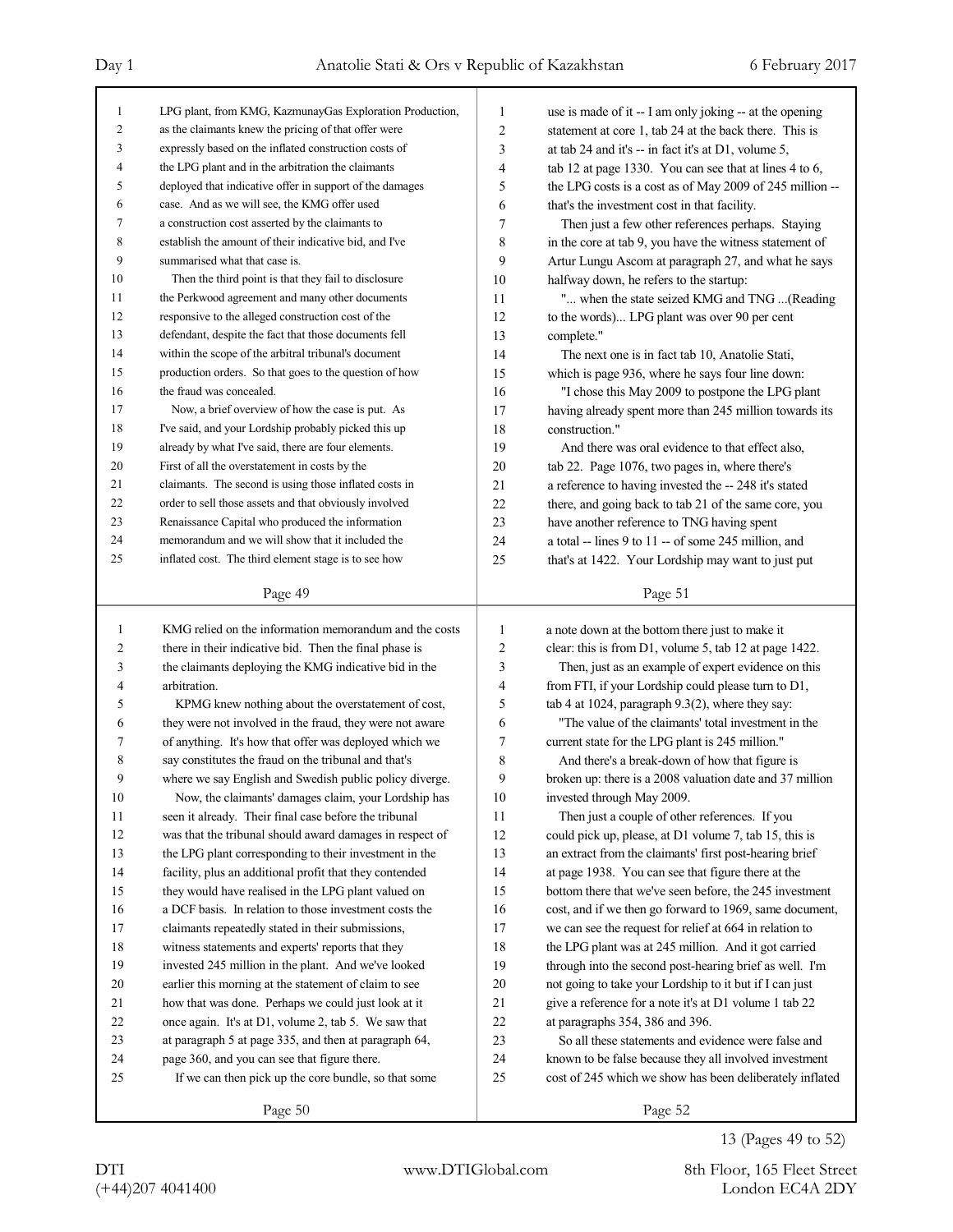| 1              | and I'll come to that in a moment.                       | 1              | then he talks at paragraph 61 he says:                   |
|----------------|----------------------------------------------------------|----------------|----------------------------------------------------------|
| $\overline{2}$ | The other point to make at this stage, having            | $\overline{c}$ | "TNG engaged an Ascom affiliate, Perkwood                |
| 3              | explained what their case is, is to refer to Perkwood.   | 3              | Investments, to manage the acquisition of most of the    |
| 4              | Perkwood Investments Limited was central to the          | 4              | equipment and services for the LPG plant project."       |
| 5              | fraudulent scheme involving the inflation of cost. The   | 5              | And then there's a reference there to what Perkwood      |
| 6              | claimants wanted to present Perkwood as an independent   | 6              | was doing. And if I can just read on:                    |
| 7              | company but in fact it was a puppet company and they     | 7              | "Perkwood charged TNG  (Reading to the words)            |
| 8              | pulled the strings. It was an English company that was   | 8              | financial systems and statements total 44 million."      |
| 9              | ultimately under the ownership and control of the Stati  | 9              | And we'll come back to that in a moment.                 |
| 10             | parties, and there was a lot of material as to what      | 10             | If I can just give your Lordship a reference to          |
| 11             | Perkwood was in terms of the Swedish proceedings.        | 11             | where one can find the statement which makes good that   |
| 12             | If I can just take your Lordship to $C1$ -- this is      | 12             | it's dated 11 October 2013, it's at D2, volume 8, and as |
| 13             | from a Deloitte report -- C1 at page 154. This document  | 13             | you can see it's at 2332.                                |
| 14             | starts at 147. It's November 2015. This was              | 14             | So the point about Perkwood being an affiliate was       |
| 15             | a supplementary expert report and of course at this      | 15             | concealed in the ECT arbitration and was only finally    |
| 16             | stage the other side hadn't raised the white flag in     | 16             | admitted during the oral hearing in the Swedish          |
| 17             | relation to they are control of Perkwood, so this was in | 17             | proceedings. And if your Lordship can then turn to core  |
| 18             | effect dealing with what Perkwood was. If you turn to    | 18             | tab 12 -- and this was all in the context of a debate    |
| 19             | 149 there's a reference to Perkwood Investments Limited  | 19             | about what Perkwood was and at page 31 of the internal   |
| 20             | and then there's a discussion about Perkwood and various | 20             | miniscript, and for your Lordship's note in the main     |
| 21             | new information that had come to light. It's quite       | 21             | bundles it's at D3 volume 4 tab 40, page 1049.           |
| 22             | interesting just to look at 154 to 156 to see what       | 22             | Mr Nilsson, who is counsel for the Stati parties, says   |
| 23             | Perkwood actually was.                                   | 23             | at lines 12, referring to a general attorney that we     |
| 24             | It starts at 154, you can see the reference to the       | 24             | have:                                                    |
| 25             | company name. It's shareholders is somebody called       | 25             | "Those documents (Reading to the words)                  |
|                |                                                          |                |                                                          |
|                | Page 53                                                  |                | Page 55                                                  |
|                |                                                          |                |                                                          |
|                |                                                          |                |                                                          |
| 1              | Sarah Petre-Mears, and then down at point 20 it filed    | 1              | opposing counsel."                                       |
| 2              | dormant accounts for the years 2004 to 2009, it filed    | $\overline{2}$ | So that's when the concession is made.                   |
| 3              | dormant accounts for 2006 to 2009, it was dissolved in   | 3              | The general powers of attorney to Anatolie and           |
| 4              | May 2011, and then over the page there's references to   | 4              | Gabriel Stati for the years 2005 to 2009, could          |
| 5              | research into Sarah and Edward Petre-Mears. Petre-Mears  | 5              | your Lordship please turn to volume D2 volume 1 at       |
| 6              | was the company secretary, as your Lordship can see from | 6              | page 66. You can see there the powers of attorney.       |
| 7              | page 154, and there's references to an article and sham  | 7              | At page 66, that's for November 2005, there's another    |
| 8              | directors and "running 1,200 companies from a Caribbean  | 8              | one at page 69 of D2 volume 1 dated 14 September 2006    |
| 9              | rock".                                                   | 9              | and then there's another one for 22 August 2007 which is |
| 10             | So that was the background information -- in fact if     | 10             | at page 71. And there's another one at page 74.          |
| 11             | you then go on to 156 you can see the result of          | 11             | And 76. So there's a whole series of general powers of   |
| 12             | a company search, and paragraph 30 at page 156:          | 12             | attorney.                                                |
| 13             | "The fact that Perkwood filed dormant accounts           | 13             | The point is that notwithstanding that Perkwood was      |
| 14             | (Reading to the words) we did not find any               | 14             | a related party, Perkwood was presented to the world as  |
| 15             | indications of any operation of Perkwood."               | 15             | an independent third party. Among other matters, the     |
| 16             | Now, the interesting thing is while the claimants        | 16             | financial statement of TNG, TNG, KMG, Tristan Oil for    |
| 17             | admitted in the JOA arbitration that Perkwood was        | 17             | the periods 2006/2009 did not disclose that Perkwood was |
| 18             | theirs, they concealed it in the ECT arbitration. And    | 18             | a related party in breach of applicable accounting       |
| 19             | if we can just look at that briefly and go back to the   | 19             | standards. And we can make good that statement by        |
| 20             | core bundle. It's in volume 1 tab 8. This was the        | 20             | looking at volume C1, the Deloitte report at             |
| 21             | Artur Lungu who describes this is at 2311, so it's       | 21             | paragraphs 32 onwards. So it's C volume 1, page 13. If   |
| 22             | volume 1 of the core bundle, tab 8 at page 2311. This    | 22             | your Lordship could just look at paragraphs 32 through   |
| 23             | is the Ascom Vitol arbitration that you told you about   | 23             | to paragraph 37.                                         |
| 24             | earlier this morning. What they says at paragraph 61,    | 24             | (Pause)                                                  |
| 25             | he talks about the -- in the context of quantum, and     | 25             | MR JUSTICE KNOWLES: Thank you.                           |
|                | Page 54                                                  |                | Page 56                                                  |

14 (Pages 53 to 56)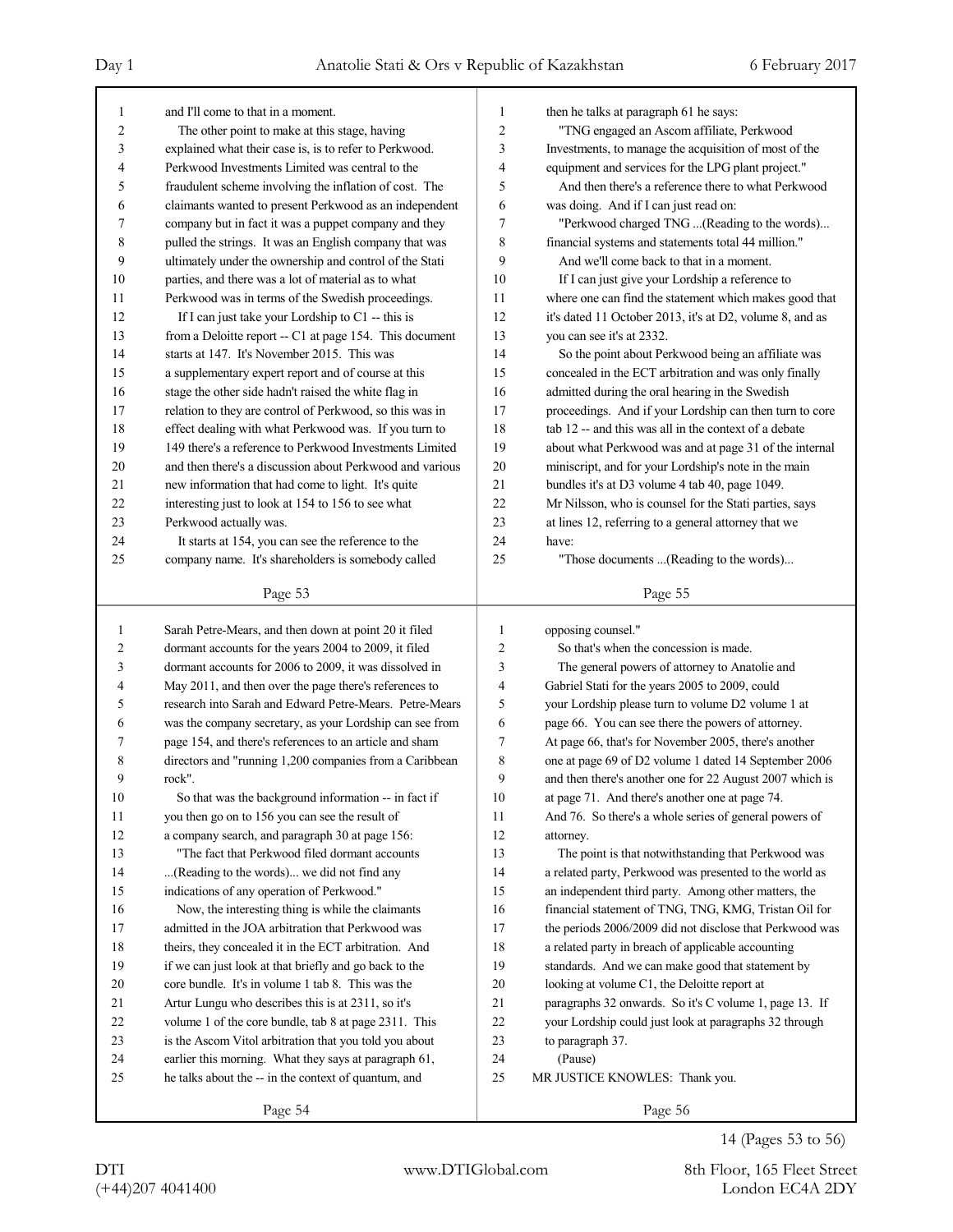| 1                | MR MALEK: Now, there are a number of ways in which the   | $\mathbf{1}$   | and if I can just give an example of that, if we can go  |
|------------------|----------------------------------------------------------|----------------|----------------------------------------------------------|
| $\boldsymbol{2}$ | costs were inflated, there was a gradual process, but    | $\overline{c}$ | to D2 volume 1 at page 25. You see the description with  |
| 3                | all the matters that I'm about to mention had taken      | 3              | the 9s there at page 25. This is really just backing up  |
| $\overline{4}$   | place by the time of the indicative offer which          | $\overline{4}$ | what Deloitte have said. And just for your Lordship's    |
| 5                | your Lordship will recall was in September 2008. And     | 5              | note, the ones for 2008 is at D2 volume 1 pages 31 to    |
| 6                | there are at least four major parts but others were      | 6              | 36; for 2007 it's D2 volume 1, 37 to 42; and to 2009     |
| 7                | discussed in the Swedish courts. But if I may now come   | $\tau$         | it's D2 volume 1 pages 43 to 45.                         |
| 8                | to four of them: there's the management fee fraud,       | 8              | So that's the first point which we make as to why        |
| 9                | there's the repurchase fraud, there's the equipment or   | 9              | there was no consideration for these management          |
| 10               | construction fraud and then there's the interest fraud.  | 10             | fees: the dormant accounts.                              |
| 11               | So those are the four matters that I want to look at.    | 11             | The second one is Mr Zaja, the senior site engineer      |
| 12               | The management fee fraud, which we already touched       | 12             | who oversaw the construction of the LPG plant, confirmed |
| 13               | on already, is that the Stati parties caused TNG to pay  | 13             | he never saw Perkwood or anyone purporting to represent  |
| 14               | Perkwood a sum of almost \$44 million and in the passage | 14             | Perkwood at the site. The references to his evidence --  |
| 15               | that we just looked at from the JOA, the joint operating | 15             | I'm not going to take your Lordship to it, it's at       |
| 16               | agreement, arbitration, he described that as             | 16             | bundle B, tab 15, page 290, paragraph 9; his second      |
| 17               | a management fee and the reference there is core         | 17             | statement is B tab 16 page 298 at paragraph 12.          |
| 18               | volume 1 tab 8, and those are the passages that I looked | 18             | The next point is there is no documentary evidence       |
| 19               | at at D2 volume $8$ , 2332, paragraphs $61$ to $62$ .    | 19             | verifying or particularising the purported management    |
| $20\,$           | The so-called management fee had no contractual          | 20             | fees or the services to which these fees relate. The     |
| 21               | basis in the Perkwood agreement. If your Lordship could  | 21             | reference to that is at D2 -- if I could ask             |
| 22               | turn first of all to D2, volume 2, I think the relevant  | 22             | your Lordship to go to that, please, it's at D2,         |
| 23               | extracts in the core but let's just look at it first of  | 23             | volume 8 at 2409. This is from the expert report of      |
| 24               | all in D2, volume 2 at page 355. I think if we can turn  | 24             | David Stern, it's dated 23 January 2014 and it was filed |
| 25               | to core 2 at tab 39 we can see that the extracts are set | 25             | by Vitol in the JOA arbitration. What he says at 4.52:   |
|                  | Page 57                                                  |                | Page 59                                                  |
|                  |                                                          |                |                                                          |
|                  |                                                          |                |                                                          |
| $\mathbf{1}$     | out there and there's nothing in there giving rise to    | 1              | "If addition, as discussed above  (Reading to the        |
| $\overline{c}$   | that management fee. And what Mr Justice Cooke observed  | 2              | words) in support of these values."                      |
| 3                | in the proceedings that we referred to, and you will     | 3              | So we say the management fees were fictitious sums,      |
| 4                | find the relevant extract in the core bundle volume 1 at | 4              | artificially inflated and that the they artificially     |
| 5                | tab 18, and this is a decision from 2014, at 2519 it     | 5              | inflated the construction costs of the LPG plant         |
| 6                | starts. Your Lordship can see the parties, it's Vitol    | 6              | advanced by the claimants.                               |
| 7                | and Ascom, and what Mr Justice Cooke said is:            | 7              | Now if we can turn briefly to my learned friend's        |
| 8                | "Ascom experted it paid a management fee (Reading        | 8              | skeleton at 51.6, at page 21, what he says is this:      |
| 9                | to the words) it appears that this 'fee' was simply      | 9              | "Vitol agreed in the JOA arbitration to exclude the      |
| 10               | paid at will."                                           | $10\,$         | value (Reading to the words) actually part of the        |
| 11               | And we contend that TNG receive no or no adequate        | 11             | network of Ascom affiliated companies."                  |
| 12               | consideration for the purported management fees that it  | 12             | But with respect that doesn't justify claiming this      |
| 13               | paid to Perkwood. And this can be inferred from          | 13             | cost from Kazakhstan. It's a fictitious cost, it's not   |
| 14               | a number of matters, in particular that Perkwood filed   | 14             | a real cost, and as I say, no evidence that Perkwood     |
| 15               | dormant accounts for each year for the period 2006 to    | 15             | provided services let alone management fees of           |
| 16               | 2009, the very period in which it is said to have        | 16             | 44 million.                                              |
| 17               | provided these services to TNG. So that's the first      | 17             | The only other way that it's dealt with is in the        |
| 18               | point we make.                                           | 18             | annex 1 to the witness statement of Dzhazoyan, which is  |
| 19               | If your Lordship can turn, please, to D2, volume 1       | 19             | at bundle B, tab 8. If your Lordship can see what's      |
| 20               | at page 46, starting at 46, at page 61 your Lordship can | 20             | called, at item 3, the management fee fraud, at 162, and |
| 21               | see the reference there to dormant companies at the      | 21             | see what's said there, which in our respectful           |
| 22               | bottom there, 9999. So that's the classification for     | 22             | submission doesn't really provide any evidence at all in |
| 23               | dormant companies.                                       | 23             | the sense that the evidence before the tribunal in the   |
| 24               | And Perkwood's accounts for the years 2006 to 2009,      | 24             | JOA indicated that the -- he admits the fee was not      |
| 25               | each of which bears the dormant classification code --   | 25             | shared investment, we have the point that you already    |
|                  | Page 58                                                  |                | Page 60                                                  |

15 (Pages 57 to 60)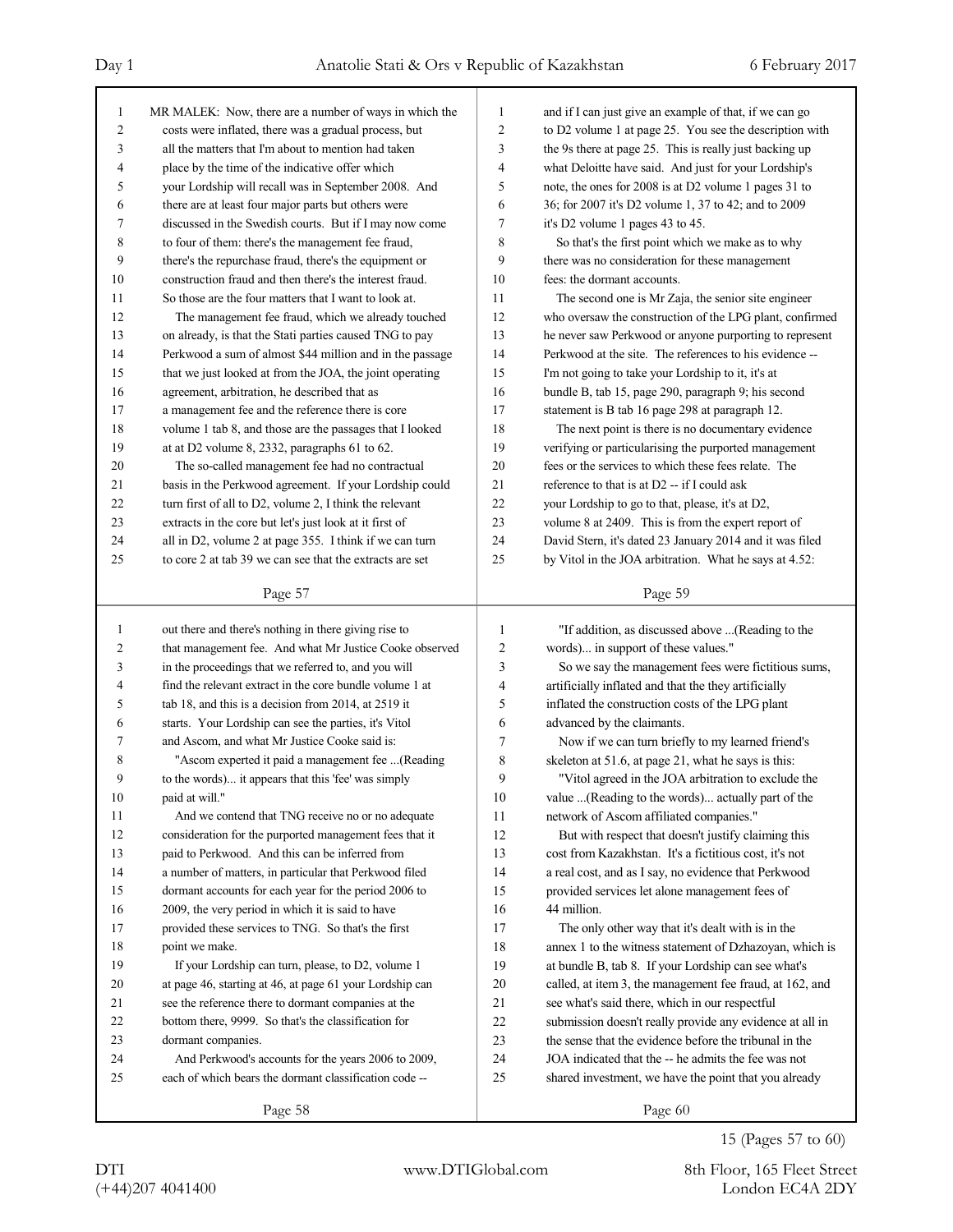| $\mathbf{1}$            | heard about the accounts of Perkwood, and Stati does not           | 1              | as we understand it, is in the -- or the only way it's           |
|-------------------------|--------------------------------------------------------------------|----------------|------------------------------------------------------------------|
| $\overline{\mathbf{c}}$ | identify any evidence to support the notion that it                | $\overline{c}$ | dealt with is in the schedule that we've looked at,              |
| 3                       | actually performed any services, the Court's in the dark           | 3              | annex 1, if we can turn to that again, which is in               |
| 4                       | as to a what those management services actually were who           | $\overline{4}$ | bundle B tab 8 at page 157, where there is a description         |
| 5                       | performed them and when, and the table that's given                | 5              | of the Perkwood -- of the repurchase fraud and you can           |
| 6                       | there doesn't in our respectful submission provide any             | 6              | see that the matter was raised before the tribunal but           |
| 7                       | support for the proposition that this was anything other           | $\overline{7}$ | in our respectful submission there's certainly no answer         |
| 8                       | than a fictitious figure.                                          | 8              | to the points that we have made.                                 |
| 9                       | My Lord, that's all I wanted to say about the                      | 9              | And of course the judgment, although it talks about              |
| 10                      | management fee fraud. So let me then deal with the                 | 10             | these columns, the fraud, the Swedish proceedings, and           |
| 11                      | second one, which is the repurchase agreement.                     | 11             | this Svea Court of Appeal judgment, the point is that            |
| 12                      | If we can go back to the Perkwood agreement. If we                 | 12             | the judgment you see repeated references in all these            |
| 13                      | can go to D2, tab 2 at page 355. It's also in the core             | 13             | columns to paragraph 5.3.1 which is quoted at page 155           |
| 14                      | at tab 39 of core 2. If your Lordship turns to the                 | 14             | at the bottom there, 5.3.5. Your Lordship has seen this          |
| 15                      | annex number 2 of the Perkwood agreement, which using              | 15             | already.                                                         |
| 16                      | the D2 volume 2 reference is at $361 -$ as I say it                | 16             | But the point is that the tribunal just simply has               |
| 17                      | should be in the core as well. You can see that annex 2            | 17             | not dealt with the underlying facts and dismisses the            |
| 18                      | concerns the purchase of three main units for the LPG              | 18             | claim based on its view of Swedish -- well, on its view          |
| 19                      | plant, and you can see them there coming to 93 million.            | 19             | of Swedish public policy. So that's all that column              |
| 20                      | But our case is that these three main units that                   | 20             | says; all it does is just demonstrate that the tribunal          |
| 21                      | Perkwood sold to TNG under the Perkwood agreement had in           | 21             | felt it unnecessary to engage in the underlying                  |
| 22                      | fact already been supplied by a genuine independent                | 22             | allegations. I'll deal later with how these costs get            |
| 23                      | third party supplier, Tractebel Gas Engineering GMBH,              | 23             | carried through. Just going through them one by one.             |
| 24                      | that's TGE, to the claimants, that's Ascom Azalia. You             | 24             | The next one, the third out of the four is the                   |
| 25                      | can see that from the TGE contract which is in two                 | 25             | equipment for construction fraud. This is where the              |
|                         |                                                                    |                |                                                                  |
|                         | Page 61                                                            |                | Page 63                                                          |
|                         |                                                                    |                |                                                                  |
|                         |                                                                    |                |                                                                  |
| $\mathbf{1}$            | places, it's in the core bundle at volume 2 at tab 38              | 1              | Stati parties represented that the construction costs of         |
| $\overline{c}$          | and it's also in the D bundles at D2, volume 1 at                  | $\overline{2}$ | the LPG plant included over \$72 million worth of                |
| 3                       | page 144. You can see at 144 the three items, the same             | 3              | equipment that had purportedly been delivered but not            |
| 4                       | units, and we can see the sale price if we go on to                | 4              | incorporated into the LPG plant when construction was            |
| 5                       | page 150 in the middle there, the three units, but this            | 5              | abandoned. If we can look at that and turn, please, to           |
| 6                       | time, instead of the 93 million that we see, we have               | 6              | bundle D2, volume 6, and if your Lordship could please           |
| 7                       | a euro figure of 28 million euros that translates into             | 7              | turn to page 1723.                                               |
| 8                       | an approximate dollars figure of the 35 million. So                | 8              | This is the expert accountant's report in the                    |
| 9                       | Stati buys the units for 35 million and you can see from           | 9              | Ascom Vitol arbitration. It starts off at page 1707,             |
| $10\,$                  | 4.1 that they are delivered, this is page 150, to                  | $10\,$         | Charles River Associates CRA, it's dated 11                      |
| 11                      | Bulgaria and the units are resold on paper from Ascom              | 11             | October 2013. At 1723 is a passage I want to look at.            |
| 12                      | Azalia to Perkwood. We don't have that contract but we             | 12             | You can see there's a summary of the construction costs          |
| 13                      | know that Perkwood sold under the Perkwood agreement.              | 13             | at that page. Your Lordship can see the construction in          |
| 14                      | But we've seen a moment ago that the Perkwood figure is            | 14             | progress figures are given there and we'll come back to          |
| 15                      | 93 million. So that gives rise to a 58 million profit.             | 15             | those figures in a moment. But what we say is that on            |
| 16                      | Now, none of these steps were disputed in the                      | 16             | the evidence it indicates that that equipment never              |
| 17                      | Swedish proceedings. The question is whether this                  | 17             | existed, and you can get that from C1 volume 1 tab 2,            |
| $18\,$                  | increase has any legitimate explanation. And in our                | 18             | which is the expert report of TGE, Mr Calvert, starting          |
| 19                      | submission there is no legitimate explanation for it.              | 19             | at page 19, dated 12 January 2017 and what he says at            |
| $20\,$                  | You cannot claim compensation as if this is                        | 20             | paragraph 113 which is at page 53. If you can just read          |
| 21                      | an investment cost and we say it's to be inferred that             | 21             | to yourself what's said there at 111 through to 113.             |
| 22                      | Perkwood did not in fact supply equipment to TNG as set            | 22             | (Pause).                                                         |
| 23                      | out in the Perkwood agreement, the Perkwood agreement              | 23             | MR JUSTICE KNOWLES: Yes.                                         |
| 24                      | was simply a means of artificially inflating the                   | 24             | MR MALEK: Just pausing there, TGE are the people who             |
| 25                      | construction cost of the project, and the answer to it,<br>Page 62 | 25             | supplied the equipment and built the plant. So what's<br>Page 64 |

16 (Pages 61 to 64)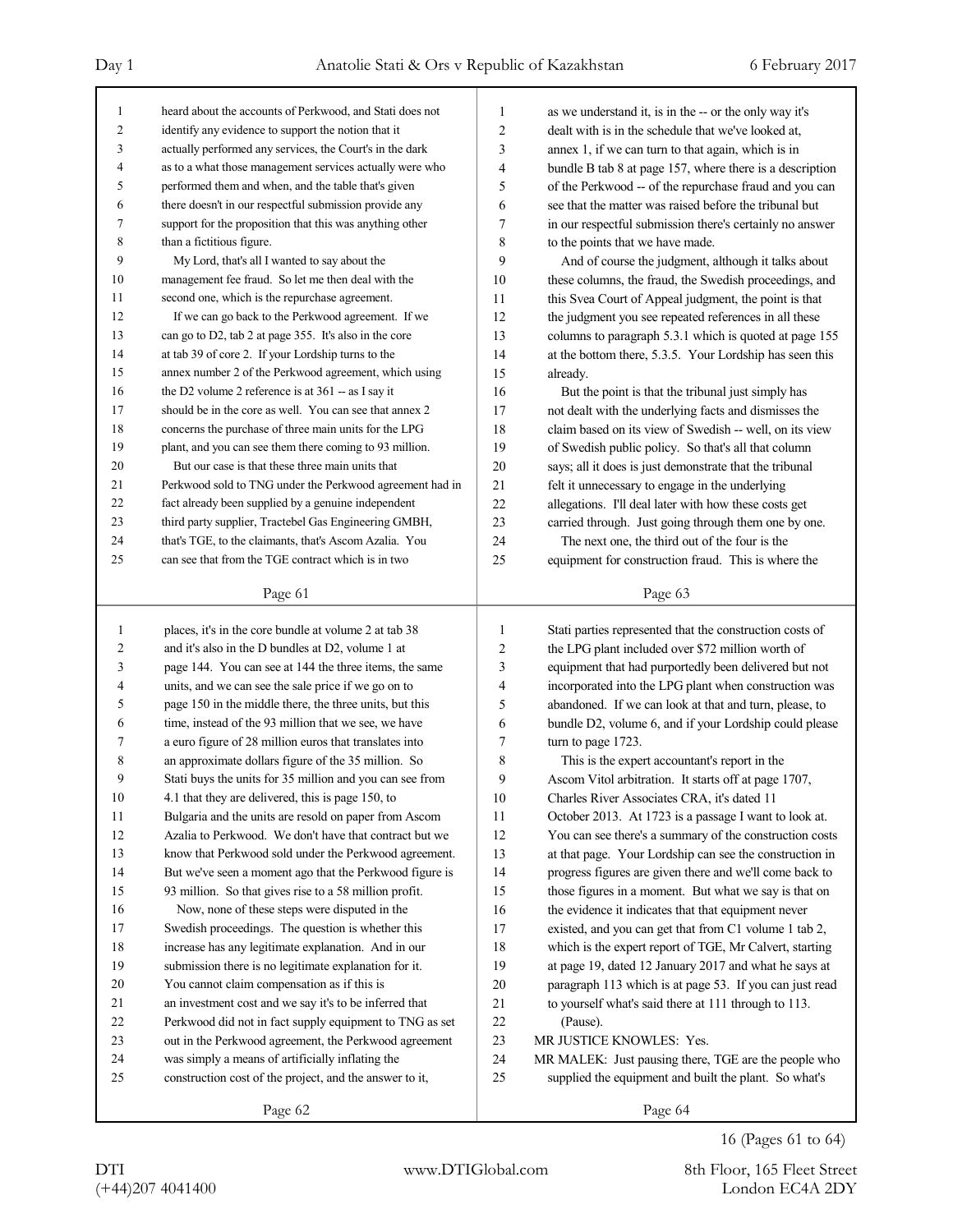| 1              | said at 113:                                                         | 1              | Your Lordship may remember this morning that the         |
|----------------|----------------------------------------------------------------------|----------------|----------------------------------------------------------|
| 2              | "There's no possible explanation for why equipment                   | $\overline{c}$ | LPG Plant was at the Borankol and the reference there is |
| 3              | worth over 72 million would remain to be incorporated                | 3              | at C4/901. So there's no answer -- certainly no answer   |
| 4              | when the plant was substantially complete and TGE had                | 4              | that can be said that this contention should not be      |
| 5              | already supplied all the principal items of equipment                | 5              | allowed to go ahead.                                     |
| 6              | for a much lower purchase price of approximately                     | 6              | That allows me to go on to the last of the frauds,       |
| 7              | 35 million."                                                         | 7              | which we call the interest fraud.                        |
| 8              | Your Lordship can see that.                                          | 8              | The Stati parties included within the construction       |
| 9              | Then if I can just give a reference rather than take                 | 9              | cost of the LPG Plant interest which they alleged had    |
| 10             | your Lordship to it Mr Zaja's second statement                       | 10             | accrued on the fictitious construction costs. And if     |
| 11             | paragraphs 9 to 11, bundle B tab 16 pages 294 to 297.                | 11             | I can take the court to Ms Nacimiento's fifth statement, |
| 12             | He gives evidence to the effect that he did not see any              | 12             | which is in bundle B, to the see how the point is put.   |
| 13             | such equipment at the site and that there were no                    | 13             | It is tab 17, page 314. And at 28, page 314              |
| 14             | facilities at or in the vicinity of the valuable                     | 14             | paragraph 28:                                            |
| 15             | equipment.                                                           | 15             | "Under the interest fraud the Stati parties claim        |
| 16             | The next point to make is if you can pick up at                      | 16             | that (Reading to the words) fact been incurred."         |
| 17             | bundle B tab 17, page 313, at paragraph 27(2), where                 | 17             | It was common ground in the Swedish proceedings that     |
| 18             | just putting it in context:                                          | 18             | the sum of 245 that was claimed by the claimants to      |
| 19             | "Claimants were required to respond (Reading to                      | 19             | comprise construction cost included approximately        |
| 20             | the words) on the LPG plant is undisputed among the                  | 20             | 60 million that represented interest, plainly to the     |
| 21             | parties."                                                            | 21             | extent that the claimant's construction cost to the      |
| 22             | My Lord, I don't know if that's a convenient time to                 | 22             | LPG Plant included fictitious sums.                      |
| 23             | take the break.                                                      | 23             |                                                          |
|                |                                                                      | 24             | She goes on:                                             |
| 24             | MR JUSTICE KNOWLES: Thanks very much.                                |                | "Any interest purportedly charged in respect of          |
| 25             | $(1.03 \text{ pm})$                                                  | 25             | those sums (Reading to the words) was similarly          |
|                | Page 65                                                              |                | Page 67                                                  |
|                |                                                                      |                |                                                          |
|                |                                                                      |                |                                                          |
| $\mathbf{1}$   | (The short adjournment)                                              | 1              | without any legitimate interest."                        |
| $\overline{c}$ | $(2.00 \text{ pm})$                                                  | 2              | So that's how the case is put.                           |
| 3              | MR MALEK: So just picking up where we left off. I was                | 3              | As far as the interest figure itself is concerned,       |
| 4              | looking at the equipment for construction fraud and two              | 4              | if the Court could turn to D2, volume 6 at page 1723.    |
| 5              | main points seem to be taken against us in relation to               | 5              | We looked at this schedule before and I said I would     |
| 6              | this. If your Lordship would be so kind to go to my                  | 6              | come back. You see there under "Interest" -- this is     |
| 7              | learned friend's skeleton submissions at 51.10, page 22.             | 7              | 3.3.6. Per 1C database there's an interest figure there  |
| 8              | So that's the first point that's made, that basically                | 8              | in tenge then in dollars it's I think 68 million.        |
| 9              | the Customs authorities found no violation of local laws             | 9              | So that's the interest rate and so the next issue --     |
| $10\,$         |                                                                      |                | we can put that away -- is how the issue of the inflated |
| 11             | and didn't find any irregularity in relation to the<br>declarations. | 10<br>11       | cost get carried through to being a fraud on             |
|                | Then 51.11 is a point made in relation to the MEMR,                  | 12             |                                                          |
| 12<br>13       |                                                                      | 13             | the tribunal. As your Lordship is aware, in the ECT      |
|                | that's Ministry of Energy and Mineral Resources, and                 |                | arbitration the claimants relied upon indicative offers  |
| 14             | again, it's said that they found nothing irregular.                  | 14             | made in 2008 in order to obtain due diligence material   |
| 15             | But the points in response are that the Customs                      | 15             | for the sale price access as a good benchmark of market  |
| 16             | never checked whether the goods existed, or their value,             | 16             | value prior to Kazakhstan's alleged breaches of the ECT, |
| 17             | it wasn't a full audit, and similarly as far as the MEMR             | 17             | and indeed they described the KMG offer as being low or  |
| $18\,$         | is concerned, it may be that that's what the books                   | 18             | a lowball offer and we can see that in a number of       |
| 19             | stated in terms of uninstalled equipment of about                    | 19             | places. Perhaps I can just give your Lordship the        |
| $20\,$         | 60 million, but there was no on-site inspection of the               | 20             | reference. It's a statement of claim dated 18 May 2011   |
| 21             | LPG Plant and you can see that by looking at D2 volume 5             | 21             | at D1, volume 2, tab 5 at 338, paragraph 12, and at 33   |
| 22             | at 1351 which is the document that's being referred to.              | 22             | to 364 paragraphs 71 to 73 and page 486 paragraph 38(a). |
| 23             | It starts at 1329. This was an unscheduled inspection.               | 23             | It's also in first post-hearing brief dated 8 April, at  |
| 24             | Then at 1351, you can see under "Conclusions", line 4,               | 24             | D1 volume 6, tab 14, 1791, paragraph 35 and at page 1754 |
| 25             | that the inspection was at the Tolkyn field.                         | 25             | paragraph 131. And one more reference, D1 volume 7       |
|                | Page 66                                                              |                | Page 68                                                  |

<sup>17 (</sup>Pages 65 to 68)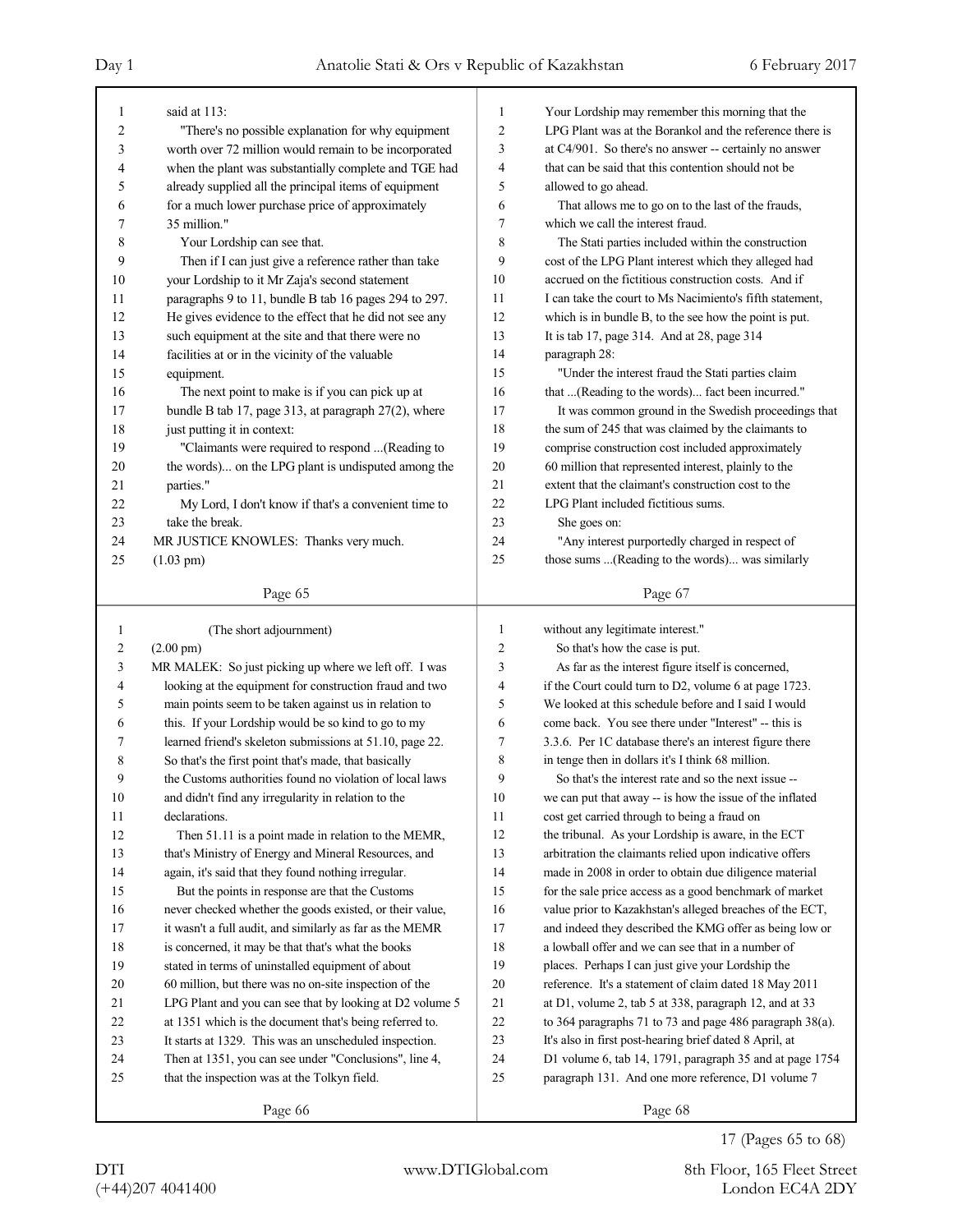| 1              | tab 15/1836 paragraphs 343 at page 1912 at                | 1              | can see also at 854 any key assumptions under (f) and    |
|----------------|-----------------------------------------------------------|----------------|----------------------------------------------------------|
| $\overline{c}$ | paragraph 519. And finally page 1934 paragraph 569.       | $\overline{c}$ | valuation methodology that you've used in arriving at    |
| 3              | Then if we can just look at a couple of references in     | 3              | the level of the consideration including the variables   |
| 4              | the core bundle, there's the statement of Artur Lungu,    | 4              | in which your final valuation is most sensitive and what |
| 5              | which is in core bundle tab 9 at paragraphs 32 to 33,     | 5              | they say is:                                             |
| 6              | where the various indicative bids were referred to, so    | 6              | "In formulating our indicative offer we have relied      |
| 7              | that's core volume 1, tab 9, paragraph 32 to 33. And if   | 7              | upon the information contained in the information        |
| 8              | your Lordship just wants to write in the reference to     | 8              | memorandum and other certain other publicly available    |
| 9              | the 119, that's in D1, volume 1, tab 9 at 119. Then one   | 9              | information. Our valuation depends upon this             |
| 10             | other reference is in tab 10, which is the witness        | 10             | information and assumptions being substantiated in the   |
| 11             | statement of Mr Anatolie Stati at paragraphs 4 through    | 11             | next round through due diligence materials and           |
| 12             | to 5. And the reference there for your Lordship's note    | 12             | meetings."                                               |
| 13             | at the bottom there, where you see 923, that should read  | 13             | Going three down then you can see that:                  |
| 14             | D1, volume 4, tab 9 at 923.                               | 14             | "The value of the LPG Plant was calculated as            |
| 15             | So that was the KMG offer that was referred to.           | 15             | an arithmetical average basis between a matrix of        |
| 16             | But in fact as we now know, the KMG offer was not         | 16             | comparative method value and cost method value. EBITDA   |
| 17             | a reliable benchmark for the value of the LPG Plant. As   | 17             | multiple of 5 times was used as a basis for comparative  |
| 18             | the claimants knew, the pricing of that offer was based   | 18             | method. Historical costs of 193 million were used as     |
| 19             | directly on the inflated construction cost of the         | 19             | a base for cost method valuation."                       |
| 20             | LPG Plant as recorded in TNG's financial statements.      | $20\,$         | So we then have to go to the information memorandum      |
| 21             | You can get that first of all if we look at the offer     | 21             | which -- we can put this document aside -- is in core    |
| 22             | itself, and for that purpose could your Lordship please   | 22             | volume 2 tab 33. But it's also in D1, volume 1, tab 2    |
| 23             | pick up D2, tab 3 -- it's in the core bundle as well.     | 23             | at 27. If we can just turn to that, please. It's just    |
| 24             | Only the first page. So in fact if we can just go to D2   | 24             | behind tab 2.                                            |
| 25             | volume 3 at 852. This is the indicative bid that          | 25             | This was prepared, as I indicated earlier, by            |
|                |                                                           |                |                                                          |
|                | Page 69                                                   |                | Page 71                                                  |
|                |                                                           |                |                                                          |
|                |                                                           |                |                                                          |
| 1              | your Lordship has heard so much about. And it's dated     | 1              | Renaissance Capital, it's in August 2008 and that's      |
| 2              | 25 September 2008, I think. It's from KMG and if you      | $\overline{c}$ | page 27. If one then turns using the numbering at the    |
| 3              | then turn to 854 you can see at the top there:            | 3              | bottom right-hand corner to page 81, you can see that    |
| 4              | "We estimate the value of the Borankol field "            | 4              | there's a reference at 5.4.1 by way of an overview and   |
| 5              | And going on:                                             | 5              | you can see that the second paragraph says:              |
| 6              | " and the value of the LPG Plant at 199 million."         | 6              | "The LPG Plant is expected to be commissioned in the     |
| 7              | And just pausing there, if your Lordship could turn       | 7              | second quarter of 2009 with a total CAPEX requirement of |
| 8              | back to the presentation of KMG, which is in this bundle  | 8              | 233 million. As at 1 July 2008 TNG has spent             |
| 9              | at D2 volume 3 at page 835 -- in fact it starts off at    | 9              | approximately 139 million on the LPG Plant."             |
| 10             | page 835, the presentation called "Project Zenith";       | $10\,$         | So that's been spent then and it's expected to go up     |
| 11             | that's the presentation upon which this is based. And     | 11             | at 233.                                                  |
| 12             | if you turn then to page 4849, you can see how that       | 12             | Then the financial information contained in the          |
| 13             | figure has been calculated. What is done is if you can    | 13             | information memorandum was derived from the financial    |
| 14             | look at the basic assessment results, you can see that    | 14             | statements of TNG and it related companies. You can see  |
| 15             | on the right-hand column, results for the liquidation     | 15             | that if you go back to page 31 of this document, where   |
| 16             | during the comparative analysis, the average range value  | 16             | you see that the presentation of financial information   |
| 17             | is \$205 million, and then the value in cost approach you | 17             | is set out there and then you can therefore see the      |
| 18             | can see the adopted balance sheet of the outstanding      | 18             | references to the financial statements of TNG and its    |
| 19             | construction is 193 million. So what the calculation is   | 19             | related companies.                                       |
| 20             | based on is you add the 205 million to the 193, and then  | 20             | We can see that at D2 volume 2, so if we can --          |
| 21             | you divide it and that reaches the averaging of both      | 21             | I know we have a lot of documents open but if we go to   |
| 22             | methods and that's the figure of 199, so you see how      | 22             | D2 volume 2 you can see the interim financial statements |
| 23             | that figure has been calculated and it's clearly based    | 23             | and this is at 622 of D2 volume 2. This is the interim   |
| 24             | on the historic cost of TNG.                              | 24             | financial statements and at 622 of volume D2 volume 2    |
| 25             | If we can then go back to the indicative bid, you         | 25             | you can see going along one from the right-hand side,    |

<sup>18 (</sup>Pages 69 to 72)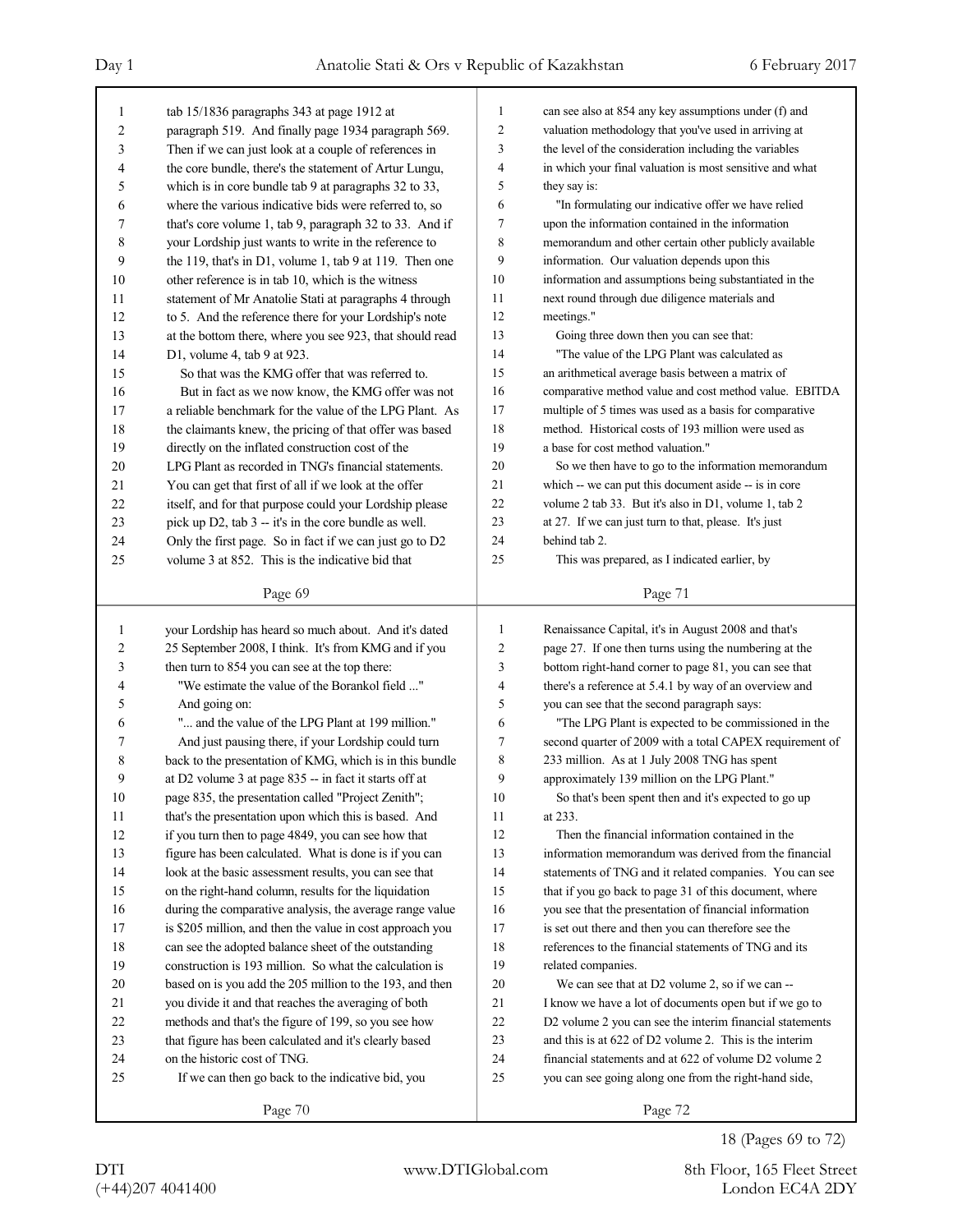| 1<br>$\overline{c}$<br>3<br>4<br>5<br>6<br>7<br>8<br>9<br>10<br>11<br>12<br>13<br>14<br>15<br>16<br>17<br>18<br>19<br>20 | liquid petroleum gas plant. Then various figures are<br>given, but the balance is 193 million. So that's where<br>that figure shows.<br>That's been confirmed, this analysis, by Deloitte<br>and if I could ask the Court to turn to C1 at page 9,<br>which is the passage that we looked at this morning. So<br>it's C volume 1 page 9. You can see those three<br>boxes: historical cost, the indicative offer and then<br>awarded damage compensation amount. Then at<br>paragraph 27 your Lordship has been -- I read that and<br>the conclusion that has been reached, that there has<br>been a massive inflation in historic cost and you can<br>see at page 11 the matters that I took the Court through<br>earlier today in terms of the inflation of historic<br>costs at (c) and one can see the 58 million resulting<br>from the prices of equipment, equipment for construction<br>of 72 million, evidence that the underlying expenses did<br>not exist and the respective interests, interest must<br>not be capitalised and the point about the management<br>fee. | 1<br>2<br>3<br>4<br>5<br>6<br>7<br>8<br>9<br>10<br>11<br>12<br>13<br>14<br>15<br>16<br>17<br>18<br>19<br>20 | "This was a critical document that was not disclosed<br>(Reading to the words) that would otherwise would<br>have remained concealed."<br>So if we can then move on to the next -- within this<br>topic, which is Westacre 2, the effect of the fraud on<br>the award. For that purpose could I ask the court to<br>turn to our skeleton submission, paragraph 33 onwards.<br>And our case on that is set out at paragraph 33 through<br>to 36.<br>If I can just remind the Court of what was said by<br>the tribunal, it's in D1, tab 11 at 3355 to 3356.<br>Your Lordship has seen this passage before, but you can<br>see in particular how the award is being used at<br>1743: it's relatively the best source of information and<br>that is the basis upon which the figure of 1748 is<br>calculated.<br>So we submit that the tribunal's findings on quantum<br>were therefore directly influenced by the claimants'<br>fraudulent reliance on the KMG offer as a credible<br>benchmark for determining the market value of the |
|--------------------------------------------------------------------------------------------------------------------------|-----------------------------------------------------------------------------------------------------------------------------------------------------------------------------------------------------------------------------------------------------------------------------------------------------------------------------------------------------------------------------------------------------------------------------------------------------------------------------------------------------------------------------------------------------------------------------------------------------------------------------------------------------------------------------------------------------------------------------------------------------------------------------------------------------------------------------------------------------------------------------------------------------------------------------------------------------------------------------------------------------------------------------------------------------------------------------------|-------------------------------------------------------------------------------------------------------------|---------------------------------------------------------------------------------------------------------------------------------------------------------------------------------------------------------------------------------------------------------------------------------------------------------------------------------------------------------------------------------------------------------------------------------------------------------------------------------------------------------------------------------------------------------------------------------------------------------------------------------------------------------------------------------------------------------------------------------------------------------------------------------------------------------------------------------------------------------------------------------------------------------------------------------------------------------------------------------------------------------------------------------------|
| 21                                                                                                                       | So it's all backed up by what we will contend is                                                                                                                                                                                                                                                                                                                                                                                                                                                                                                                                                                                                                                                                                                                                                                                                                                                                                                                                                                                                                                  | 21                                                                                                          | LPG Plant. And as we say in our skeleton, the figures                                                                                                                                                                                                                                                                                                                                                                                                                                                                                                                                                                                                                                                                                                                                                                                                                                                                                                                                                                                 |
| 22                                                                                                                       | independent expert evidence. And if you look at the                                                                                                                                                                                                                                                                                                                                                                                                                                                                                                                                                                                                                                                                                                                                                                                                                                                                                                                                                                                                                               | 22                                                                                                          | on quantum were also influenced by the representation                                                                                                                                                                                                                                                                                                                                                                                                                                                                                                                                                                                                                                                                                                                                                                                                                                                                                                                                                                                 |
| 23                                                                                                                       | passage that we've looked at, it explains how the                                                                                                                                                                                                                                                                                                                                                                                                                                                                                                                                                                                                                                                                                                                                                                                                                                                                                                                                                                                                                                 | 23                                                                                                          | and evidence that they invested 245 million in the                                                                                                                                                                                                                                                                                                                                                                                                                                                                                                                                                                                                                                                                                                                                                                                                                                                                                                                                                                                    |
| 24                                                                                                                       | historic costs have been inflated and this refers to the                                                                                                                                                                                                                                                                                                                                                                                                                                                                                                                                                                                                                                                                                                                                                                                                                                                                                                                                                                                                                          | 24                                                                                                          | plant, which necessarily informed and provided                                                                                                                                                                                                                                                                                                                                                                                                                                                                                                                                                                                                                                                                                                                                                                                                                                                                                                                                                                                        |
| 25                                                                                                                       | overstatement of costs that we've looked at. It is the                                                                                                                                                                                                                                                                                                                                                                                                                                                                                                                                                                                                                                                                                                                                                                                                                                                                                                                                                                                                                            | 25                                                                                                          | reassurance to the tribunal in relation to its findings                                                                                                                                                                                                                                                                                                                                                                                                                                                                                                                                                                                                                                                                                                                                                                                                                                                                                                                                                                               |
|                                                                                                                          |                                                                                                                                                                                                                                                                                                                                                                                                                                                                                                                                                                                                                                                                                                                                                                                                                                                                                                                                                                                                                                                                                   |                                                                                                             |                                                                                                                                                                                                                                                                                                                                                                                                                                                                                                                                                                                                                                                                                                                                                                                                                                                                                                                                                                                                                                       |
|                                                                                                                          | Page 73                                                                                                                                                                                                                                                                                                                                                                                                                                                                                                                                                                                                                                                                                                                                                                                                                                                                                                                                                                                                                                                                           |                                                                                                             | Page 75                                                                                                                                                                                                                                                                                                                                                                                                                                                                                                                                                                                                                                                                                                                                                                                                                                                                                                                                                                                                                               |
|                                                                                                                          |                                                                                                                                                                                                                                                                                                                                                                                                                                                                                                                                                                                                                                                                                                                                                                                                                                                                                                                                                                                                                                                                                   |                                                                                                             |                                                                                                                                                                                                                                                                                                                                                                                                                                                                                                                                                                                                                                                                                                                                                                                                                                                                                                                                                                                                                                       |
| $\mathbf{1}$                                                                                                             | causative link between the fraudulent scheme and the                                                                                                                                                                                                                                                                                                                                                                                                                                                                                                                                                                                                                                                                                                                                                                                                                                                                                                                                                                                                                              | 1                                                                                                           | on quantum. We also rely on their failure to disclose                                                                                                                                                                                                                                                                                                                                                                                                                                                                                                                                                                                                                                                                                                                                                                                                                                                                                                                                                                                 |
| 2                                                                                                                        | outcome of the arbitration and there be can no doubt                                                                                                                                                                                                                                                                                                                                                                                                                                                                                                                                                                                                                                                                                                                                                                                                                                                                                                                                                                                                                              | 2                                                                                                           | the Perkwood agreement in breach the tribunal's order.                                                                                                                                                                                                                                                                                                                                                                                                                                                                                                                                                                                                                                                                                                                                                                                                                                                                                                                                                                                |
| 3                                                                                                                        | that the KMG offer was on a cost basis for the LPG plant                                                                                                                                                                                                                                                                                                                                                                                                                                                                                                                                                                                                                                                                                                                                                                                                                                                                                                                                                                                                                          | 3                                                                                                           | And when we come to see the next issue, which is                                                                                                                                                                                                                                                                                                                                                                                                                                                                                                                                                                                                                                                                                                                                                                                                                                                                                                                                                                                      |
| 4                                                                                                                        | and if there's any doubt about that one can see that                                                                                                                                                                                                                                                                                                                                                                                                                                                                                                                                                                                                                                                                                                                                                                                                                                                                                                                                                                                                                              | 4                                                                                                           | essentially that we should have picked this up, we                                                                                                                                                                                                                                                                                                                                                                                                                                                                                                                                                                                                                                                                                                                                                                                                                                                                                                                                                                                    |
| 5                                                                                                                        | from D1 volume 1, which is the expert evidence, that's                                                                                                                                                                                                                                                                                                                                                                                                                                                                                                                                                                                                                                                                                                                                                                                                                                                                                                                                                                                                                            | 5                                                                                                           | submit it's very difficult to see how that argument to                                                                                                                                                                                                                                                                                                                                                                                                                                                                                                                                                                                                                                                                                                                                                                                                                                                                                                                                                                                |
| 6                                                                                                                        | the FTI of Howard Rosen and Laura Hardin(?), and if you                                                                                                                                                                                                                                                                                                                                                                                                                                                                                                                                                                                                                                                                                                                                                                                                                                                                                                                                                                                                                           | 6                                                                                                           | be made when the Perkwood agreement was concealed in                                                                                                                                                                                                                                                                                                                                                                                                                                                                                                                                                                                                                                                                                                                                                                                                                                                                                                                                                                                  |
| 7                                                                                                                        | turn to 239 you can see at page 239 at the top there the                                                                                                                                                                                                                                                                                                                                                                                                                                                                                                                                                                                                                                                                                                                                                                                                                                                                                                                                                                                                                          | 7                                                                                                           | breach of the tribunal's order, and whatever may be said                                                                                                                                                                                                                                                                                                                                                                                                                                                                                                                                                                                                                                                                                                                                                                                                                                                                                                                                                                              |
| 8                                                                                                                        | valuation methodology which is referred to there at 239:                                                                                                                                                                                                                                                                                                                                                                                                                                                                                                                                                                                                                                                                                                                                                                                                                                                                                                                                                                                                                          | 8                                                                                                           | about Perkwood there's certainly no evidence that we                                                                                                                                                                                                                                                                                                                                                                                                                                                                                                                                                                                                                                                                                                                                                                                                                                                                                                                                                                                  |
| 9                                                                                                                        | "Market approach for Borankol cost basis for the                                                                                                                                                                                                                                                                                                                                                                                                                                                                                                                                                                                                                                                                                                                                                                                                                                                                                                                                                                                                                                  | 9                                                                                                           | knew that Perkwood was in effect Stati's and in our                                                                                                                                                                                                                                                                                                                                                                                                                                                                                                                                                                                                                                                                                                                                                                                                                                                                                                                                                                                   |
| 10                                                                                                                       | LPG Plant."                                                                                                                                                                                                                                                                                                                                                                                                                                                                                                                                                                                                                                                                                                                                                                                                                                                                                                                                                                                                                                                                       | 10                                                                                                          | respectful submission there's no answer to that point.                                                                                                                                                                                                                                                                                                                                                                                                                                                                                                                                                                                                                                                                                                                                                                                                                                                                                                                                                                                |
| 11                                                                                                                       | The only other matter before I deal with the effect                                                                                                                                                                                                                                                                                                                                                                                                                                                                                                                                                                                                                                                                                                                                                                                                                                                                                                                                                                                                                               | 11                                                                                                          | As we point out in our skeleton, the influence of                                                                                                                                                                                                                                                                                                                                                                                                                                                                                                                                                                                                                                                                                                                                                                                                                                                                                                                                                                                     |
| 12                                                                                                                       | of the fraud on the award, if you could turn, please, to                                                                                                                                                                                                                                                                                                                                                                                                                                                                                                                                                                                                                                                                                                                                                                                                                                                                                                                                                                                                                          | 12                                                                                                          | the claimants' fraud is not refined the quantum and had                                                                                                                                                                                                                                                                                                                                                                                                                                                                                                                                                                                                                                                                                                                                                                                                                                                                                                                                                                               |
| 13                                                                                                                       | the tribunal's decision regarding document request.                                                                                                                                                                                                                                                                                                                                                                                                                                                                                                                                                                                                                                                                                                                                                                                                                                                                                                                                                                                                                               | 13                                                                                                          | the tribunal known that the claimants' case on quantum                                                                                                                                                                                                                                                                                                                                                                                                                                                                                                                                                                                                                                                                                                                                                                                                                                                                                                                                                                                |
| 14                                                                                                                       | That's in D1 volume 4  in fact I think it's easier to                                                                                                                                                                                                                                                                                                                                                                                                                                                                                                                                                                                                                                                                                                                                                                                                                                                                                                                                                                                                                             | 14                                                                                                          | in relation to LPG Plant was fraudulent, that might well                                                                                                                                                                                                                                                                                                                                                                                                                                                                                                                                                                                                                                                                                                                                                                                                                                                                                                                                                                              |
| 15                                                                                                                       | look at it in the core. It's in core 1, tab 20. Then                                                                                                                                                                                                                                                                                                                                                                                                                                                                                                                                                                                                                                                                                                                                                                                                                                                                                                                                                                                                                              | 15                                                                                                          | have influenced the tribunal's perception of the                                                                                                                                                                                                                                                                                                                                                                                                                                                                                                                                                                                                                                                                                                                                                                                                                                                                                                                                                                                      |
| 16                                                                                                                       | there's a document request at 108 at page 920XXX and so                                                                                                                                                                                                                                                                                                                                                                                                                                                                                                                                                                                                                                                                                                                                                                                                                                                                                                                                                                                                                           | 16                                                                                                          | claimants and their witnesses more generally and may                                                                                                                                                                                                                                                                                                                                                                                                                                                                                                                                                                                                                                                                                                                                                                                                                                                                                                                                                                                  |
| 17                                                                                                                       | the claimants were ordered to disclose to the defendant:                                                                                                                                                                                                                                                                                                                                                                                                                                                                                                                                                                                                                                                                                                                                                                                                                                                                                                                                                                                                                          | 17                                                                                                          | have influenced the findings on jurisdiction and                                                                                                                                                                                                                                                                                                                                                                                                                                                                                                                                                                                                                                                                                                                                                                                                                                                                                                                                                                                      |
| $18\,$                                                                                                                   | " all documents in their possession  (Reading                                                                                                                                                                                                                                                                                                                                                                                                                                                                                                                                                                                                                                                                                                                                                                                                                                                                                                                                                                                                                                     | 18                                                                                                          | liability.                                                                                                                                                                                                                                                                                                                                                                                                                                                                                                                                                                                                                                                                                                                                                                                                                                                                                                                                                                                                                            |
| 19                                                                                                                       | to the words) basic facilities of the plant."                                                                                                                                                                                                                                                                                                                                                                                                                                                                                                                                                                                                                                                                                                                                                                                                                                                                                                                                                                                                                                     | 19                                                                                                          | So that's all I wanted to say on that particular                                                                                                                                                                                                                                                                                                                                                                                                                                                                                                                                                                                                                                                                                                                                                                                                                                                                                                                                                                                      |
| 20                                                                                                                       | But the Perkwood agreement was not disclosed. If                                                                                                                                                                                                                                                                                                                                                                                                                                                                                                                                                                                                                                                                                                                                                                                                                                                                                                                                                                                                                                  | 20                                                                                                          | topic of the fraud. There are points that are made by                                                                                                                                                                                                                                                                                                                                                                                                                                                                                                                                                                                                                                                                                                                                                                                                                                                                                                                                                                                 |
| 21                                                                                                                       | I could turn in tab B17 at 299 to the fifth statement of                                                                                                                                                                                                                                                                                                                                                                                                                                                                                                                                                                                                                                                                                                                                                                                                                                                                                                                                                                                                                          | 21                                                                                                          | my learned friend in his skeleton but it's probably                                                                                                                                                                                                                                                                                                                                                                                                                                                                                                                                                                                                                                                                                                                                                                                                                                                                                                                                                                                   |
| 22                                                                                                                       | Ms Nacimiento at paragraph 38(2), where in a slightly                                                                                                                                                                                                                                                                                                                                                                                                                                                                                                                                                                                                                                                                                                                                                                                                                                                                                                                                                                                                                             | 22                                                                                                          | makes more sense for me to reply to them rather than to                                                                                                                                                                                                                                                                                                                                                                                                                                                                                                                                                                                                                                                                                                                                                                                                                                                                                                                                                                               |
| 23                                                                                                                       | different context about whether or not we should have                                                                                                                                                                                                                                                                                                                                                                                                                                                                                                                                                                                                                                                                                                                                                                                                                                                                                                                                                                                                                             | 23                                                                                                          | deal with them now.                                                                                                                                                                                                                                                                                                                                                                                                                                                                                                                                                                                                                                                                                                                                                                                                                                                                                                                                                                                                                   |
| 24                                                                                                                       | found out about the fraud the point she makes at 38(2)                                                                                                                                                                                                                                                                                                                                                                                                                                                                                                                                                                                                                                                                                                                                                                                                                                                                                                                                                                                                                            | 24                                                                                                          | Let me then deal with the fourth topic in my list                                                                                                                                                                                                                                                                                                                                                                                                                                                                                                                                                                                                                                                                                                                                                                                                                                                                                                                                                                                     |
| 25                                                                                                                       | is that the Perkwood agreement itself, page 319:                                                                                                                                                                                                                                                                                                                                                                                                                                                                                                                                                                                                                                                                                                                                                                                                                                                                                                                                                                                                                                  | 25                                                                                                          | which is that the evidence to establish the fraud was                                                                                                                                                                                                                                                                                                                                                                                                                                                                                                                                                                                                                                                                                                                                                                                                                                                                                                                                                                                 |

19 (Pages 73 to 76)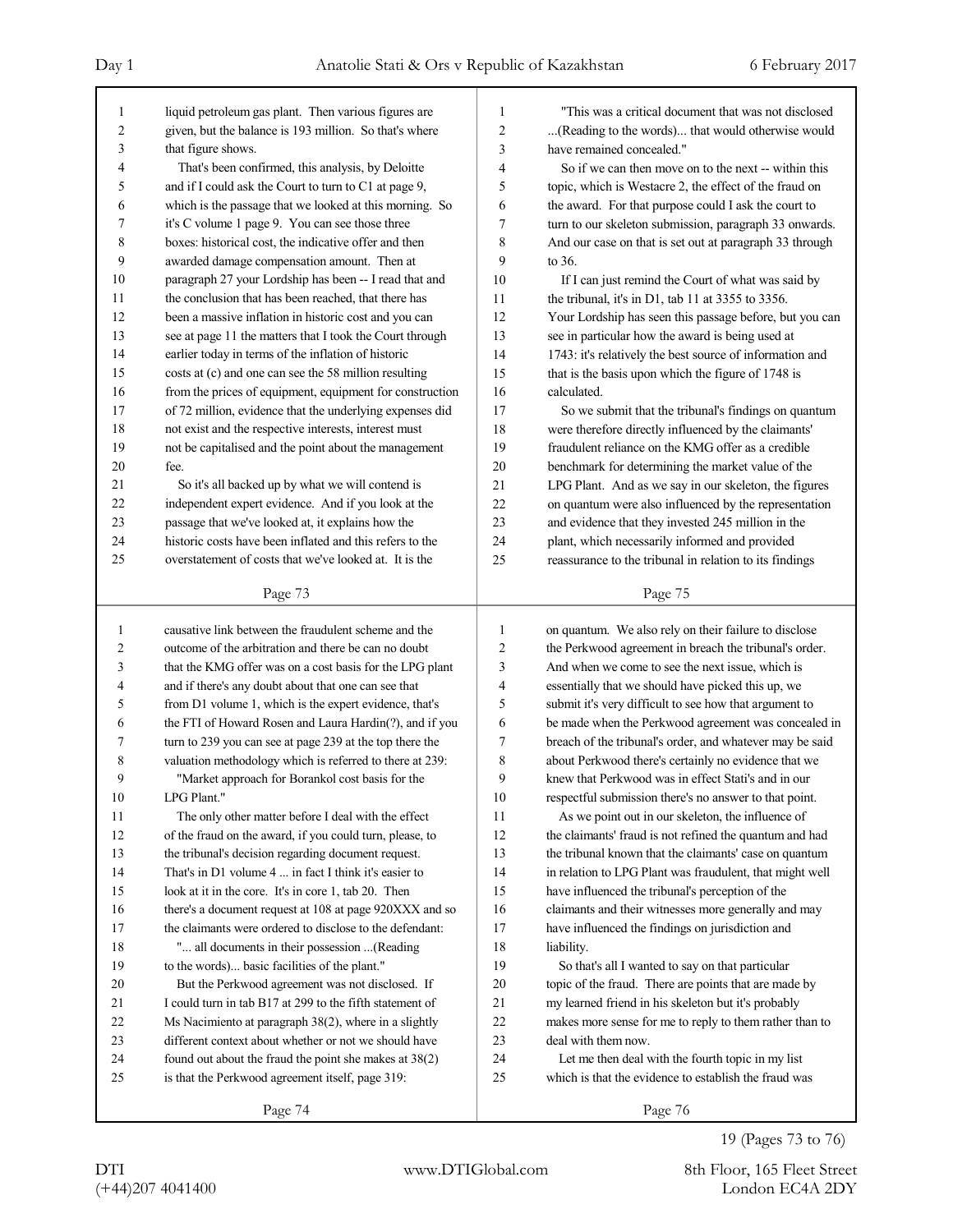| $\mathbf{1}$   | not available to Kazakhstan at the time of the             | 1              | succeeded in proving its allegations of fraud. It                   |
|----------------|------------------------------------------------------------|----------------|---------------------------------------------------------------------|
| $\overline{c}$ | arbitration Westacre limb 1. I propose to deal with        | $\overline{2}$ | follows that there has been no judicial determination of            |
| 3              | this relatively shortly, simply because it's dealt with    | 3              | the questions that Kazakhstan is now asking the English             |
| 4              | in our written submissions and it's starting really at     | 4              | court to decide, and the third is that even if contrary             |
| 5              | paragraph 30 where we set out the circumstances in which   | 5              | to the above points the Swedish judgment were capable of            |
| 6              | the fraud was discovered by reference to Nacimiento's      | 6              | creating an issue estoppel and these proceedings, it's              |
| 7              | fifth witness statement and your Lordship can see how we   | 7              | well established that the court nevertheless has                    |
| 8              | deal with that. Paragraph 31 makes a point that this is    | 8              | a discretion in the operation of a doctrine and if                  |
| 9              | a paradigm case of concealment. They concealed the true    | 9              | necessary Kazakhstan will submit that the discretion                |
| 10             | statements of Perkwood, the main vehicle for the           | 10             | should be exercised in this case so that no issue                   |
| 11             | claimants' fraud, even from their own auditors KPMG. In    | 11             | estoppel arises.                                                    |
| 12             | fact the fact that Perkwood was a related party was only   | 12             | So those are in a nutshell what the main points are.                |
| 13             | conceded by the claimants in the course of the Swedish     | 13             | But keep in mind this point my Lord, is that it's for               |
| 14             | proceedings, as we mentioned earlier.                      | 14             | the claimants to positively establish that there is                 |
| 15             | Moreover, the point I've already made, which is that       | 15             | issue estoppel here and they seek to satisfy this                   |
| 16             | the Perkwood agreement was concealed and not disclosed     | 16             | summarily and we submit that contrary to what my learned            |
| 17             | in the arbitration, and we make reference to the Heinz     | 17             | friend says there is no satisfactory evidence about                 |
| 18             | case Mr Justice Burton dealing with concealment, that's    | 18             | Swedish public policy. They rely on Mr Nilsson's                    |
| 19             | authority 2 tab 10, and the suggestion that such           | 19             | witness statement. He's disqualified because he's                   |
| $20\,$         | evidence was available to Kazakhstan at the time of the    | 20             | counsel in the case. But I'll come back to that to                  |
| 21             | arbitration should be rejected. In the absence of any      | 21             | indicate precisely what the material is on Swedish                  |
| 22             | innocent explanation for the alleged fraud, which of       | 22             | public policy.                                                      |
| 23             | course there is none, it would amount to an assertion by   | 23             | Now if we can then go back to the skeleton.                         |
| 24             | the claimants that their fraud was so brazen and obvious   | 24             | Paragraph 38 makes the point that the Swedish judgment              |
| 25             | that Kazakhstan should have discovered it earlier. So      | 25             | has not created an issue of estoppel. The requirements              |
|                | Page 77                                                    |                | Page 79                                                             |
|                |                                                            |                |                                                                     |
|                |                                                            |                |                                                                     |
| $\mathbf{1}$   | paragraph 32 of our skeleton makes the point that the      | 1              | for issue estoppel are set out in paragraph 39 by                   |
| $\overline{c}$ | first limb of the Westacre test is satisfied, and in our   | $\overline{2}$ | reference to The Sennar (No 2) in the speech of                     |
| 3              | respectful submission nothing is said by my learned        | 3              | Lord Brandon. Paragraph 40 makes the point about the                |
| 4              | friends on that which is an answer and I will deal with    | $\overline{4}$ | cautious approach in cases where it is alleged that                 |
| 5              | them in reply if necessary.                                | 5              | a foreign judgment creates an issue estoppel and have               |
| 6              | That leads me to the final topic of my list which is       | 6              | recognised important limits and the various points are              |
| 7              | issue estoppel as to whether an issue estoppel has been    | 7              | made there in terms of why there should be a cautious               |
| 8              | created by the Swedish judgment. Again if I can just       | 8              | approach and it's to do with modes of procedure in                  |
| 9              | pick up what we say about that by reference to our         | 9              | foreign courts, there has to be a full contestation and             |
| 10             | written submissions. Your Lordship sees that that          | 10             | a clear decision on the issue and the overriding                    |
| 11             | starts at paragraph 37 and the three points that we make   | 11             | consideration is that the principle must be applied so              |
| 12             | there, your Lordship can see first is that although the    | 12             | as to work justice and not injustice.                               |
| 13             | Swedish judgment dismiss the contention that the           | 13             | Paragraph 41, sets out our case there. Our                          |
| 14             | enforcement of the award would be contrary to Swedish      | 14             | contention is that the Court can decide at this stage               |
| 15             | public policy, this did not create an issue estoppel on    | 15             | that there is no issue estoppel, but if the Court thinks            |
| 16             | the question of whether the enforcement of the award       | 16             | that there may be more material then of course it can               |
| 17             | would, in light of the claimants' fault, be contrary to    | 17             | direct that that issue forms part of the other issues               |
| 18             | English policy public policy. It is apparent from the      | $18\,$         | that go to a trial. We don't feel embarrassed or -- if              |
| 19             | outcome of Sweden alone that the contents of Swedish       | 19             | that's the way that the Court wants to deal with it we              |
| 20             | public policy must be different from that of its English   | $20\,$         | are happy for that to proceed but on the other hand we              |
| 21             | equivalent. The second point is that the Swedish           | 21             | submit that it's clear that there is no issue estoppel              |
| 22             | judgment did not determine either the same issue that      | 22             | for the reasons that I will now explain.                            |
| 23             | the English court will consider in determining whether     | 23             | Paragraph 42 explains our position in relation to                   |
| 24             | the award was obtained by fraud, or two, whether as        | 24             | the original grounds. But the point of distinction                  |
| 25             | a matter of fact and on the evidence Kazakhstan<br>Page 78 | 25             | between the original grounds, which we are not pursuing,<br>Page 80 |

<sup>20 (</sup>Pages 77 to 80)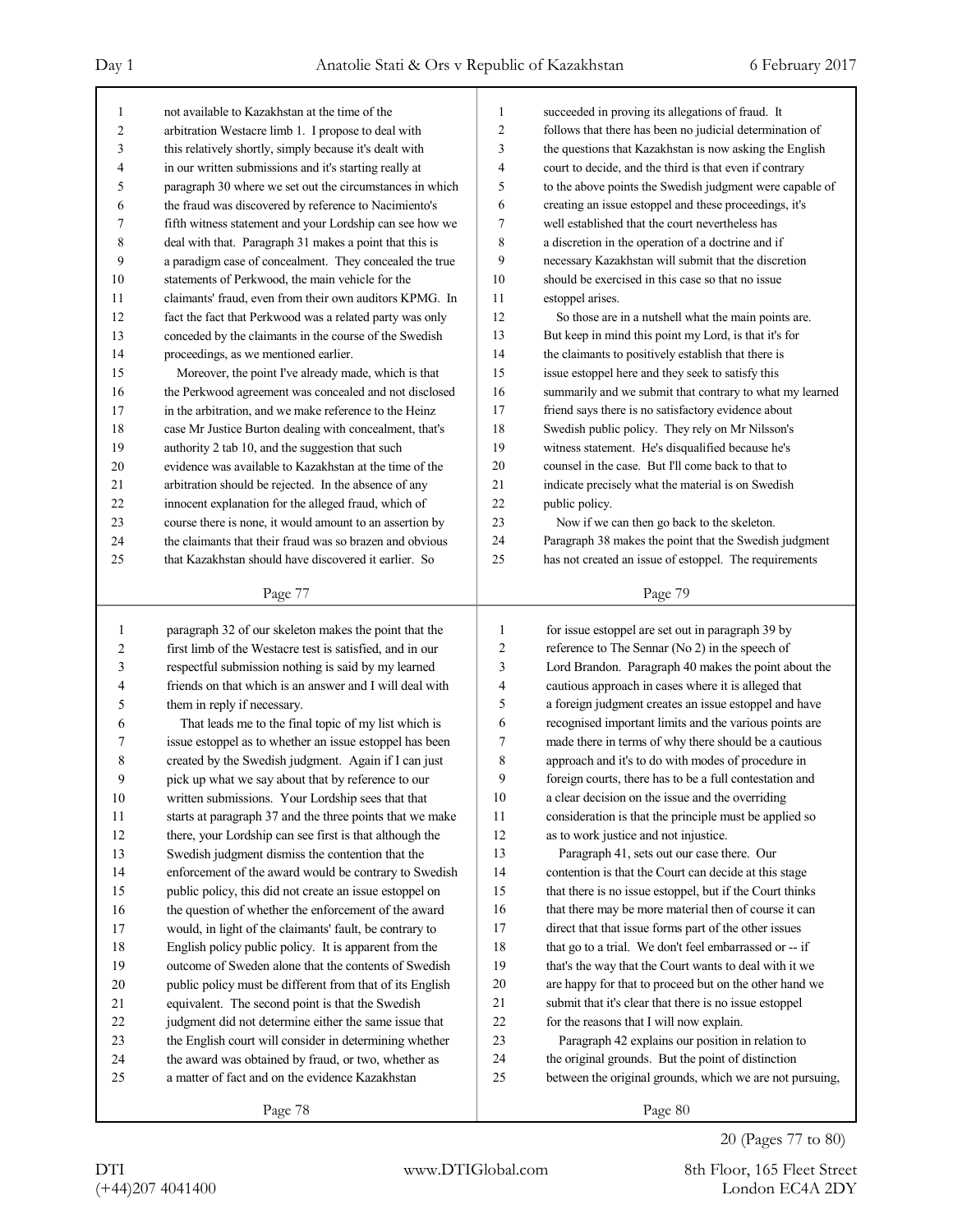| 1                | and the fraud case is that the point is in the fraud     | $\mathbf{1}$            | in these proceedings."                                   |
|------------------|----------------------------------------------------------|-------------------------|----------------------------------------------------------|
| $\overline{c}$   | case that the Swedish court did not decide any of the    | $\overline{\mathbf{c}}$ | And there's repeated references throughout my            |
| 3                | factual issues going to fraud case. Instead it simply    | 3                       | learned friend's submissions to the effect that public   |
| 4                | ruled that even if Kazakhstan was right that the         | $\overline{4}$          | policy in Sweden and England is the same. And if we can  |
| 5                | claimants had run a dishonest and fraudulent damages     | 5                       | just pick up the references where this is made, at       |
| 6                | claim, had put forward fraudulent evidence which had     | 6                       | paragraph 2.6 they say:                                  |
| 7                | been relied upon by an innocent third party, that's KMG, | 7                       | "The claimants have adduced unchallenged evidence        |
| 8                | in making a bid which was then relied upon by            | 8                       | (Reading to the words) setting aside                     |
| 9                | the tribunal, that did not fall within the scope of      | 9                       | an enforcement of arbitrary awards."                     |
| 10               | Swedish public policy. So the first point is that the    | 10                      | That overstates dramatically what Mr Nilsson says        |
| 11               | Swedish court was necessarily applying Swedish public    | 11                      | and factually speaking very little weight should be      |
| 12               | policy where is in this court we concerned with English  | 12                      | attached to his evidence in circumstances where he's not |
| 13               | public policy.                                           | 13                      | giving evidence as an expert.                            |
| 14               | The next point is at 43 which I've already covered       | 14                      | At paragraph 20 the same point is made -- I'm            |
| 15               | in my opening remarks about public policy under the      | 15                      | referring to the skeleton -- where it's said in the last |
| 16               | New York Convention.                                     | 16                      | three lines of paragraph 20:                             |
| 17               | Paragraph 44 makes a point that it is                    | 17                      | "Both Mr Nilsson's evidence and the Swedish decision     |
| 18               | well-established that there are distinctions when it     | 18                      | itself confirm that there is no material difference in   |
| 19               | comes to public policy between states. You won't find    | 19                      | the relevant public policy approach of England and       |
| 20               | any convention that says "this is what public policy is" | 20                      | Sweden."                                                 |
| 21               | and in fact the whole point of the New York Convention   | 21                      | And in paragraph 32:                                     |
| 22               | is that it finds public policy by national               | 22                      | "Moreover, as already mentioned there is no material     |
| 23               | considerations. So references to public policy in other  | 23                      | difference between the approach in Sweden and the        |
| 24               | areas in our submission are not going to help you.       | 24                      | approach to how it deals with fraud as a matter of       |
| 25               | So if we can just look at what Professor Hill says,      | 25                      | public policy."                                          |
|                  | Page 81                                                  |                         | Page 83                                                  |
|                  |                                                          |                         |                                                          |
|                  |                                                          |                         |                                                          |
| $\mathbf{1}$     | it's in our authorities bundle volume 2 at the very back | $\mathbf{1}$            | That's their case, but as I've said your Lordship        |
| $\boldsymbol{2}$ | I think. This is an article by Professor Hill, who's at  | $\overline{\mathbf{c}}$ | has the point about the differences in public policy be  |
| 3                | the University of Bristol, a well-known writer on        | $\mathfrak{Z}$          | inevitably different and the claimants will need to      |
| 4                | conflicts of law. He explains in his article at 547      | $\overline{4}$          | satisfy you that Swedish public policy is identical to   |
| 5                | what the principle here is about public policy, which is | 5                       | English public policy, but there's absolutely no         |
| 6                | the passage which we quote. Just reading on, clearly if  | 6                       | evidence at all to support that proposition and you will |
| 7                | the public policy is the same then obviously there is    | 7                       | not find any support in support of that proposition in   |
| 8                | a possibility of an issue estoppel arising, but in our   | 8                       | Mr Nilsson's evidence. But we put before you the         |
| 9                | respectful submission where there are differences, or    | 9                       | evidence of Dr Scholdstrom and your Lordship is aware    |
| $10\,$           | arguably where there are differences, issue estoppel by  | 10                      | that he was until March 2016 a judge of the Svea         |
| 11               | virtue of a decision on public policy has no             | 11                      | Court of Appeal, the very court whose decision we are    |
| 12               | application. And those the passages that we rely upon    | 12                      | concerned with. And notably Mr Nilsson does not in fact  |
| 13               | which I've already referred to you of Lord Justice Rix   | 13                      | disagree with anything that he says and he makes         |
| 14               | in the Yukos case and Mr Justice Eder in the Diag Human  | 14                      | a rather weak attempt at paragraph 27 to suggest that    |
| 15               | case at page 58 which I read earlier. It's our           | 15                      | Dr Scholdstrom can form a view of the case from          |
| 16               | submission therefore that public policy of Sweden is     | 16                      | reviewing the judgment, but otherwise there's nothing to |
| 17               | different, or rather that the public policies do in fact | 17                      | say.                                                     |
| 18               | differ from state to state.                              | 18                      | So in effect we're looking now at unchallenged           |
| 19               | And what is said is that -- this is where the            | 19                      | evidence about Swedish public policy and therefore can   |
| 20               | difference is, this is paragraph 46:                     | $20\,$                  | I take your Lordship to see what Dr Scholdstrom says and |
| 21               | "It appears from Mr Nilsson's evidence,                  | 21                      | it's in C volume 1, tab 3. My Lord, it starts at         |
| $22\,$           | paragraphs 29 to 35, that the claimants will contend     | 22                      | page 59. And he says at the end of paragraph "my CV is   |
| 23               | that the decision of the Swedish court applying          | 23                      | attached". It isn't. Can I just hand it up to            |
| 24               | standards of Swedish public policy should of itself and  | 24                      | your Lordship. It's a model of brevity, if I may say     |
| 25               | without further analysis create a binding issue estoppel | 25                      | so. It is certainly shorter than most of the people in   |

21 (Pages 81 to 84)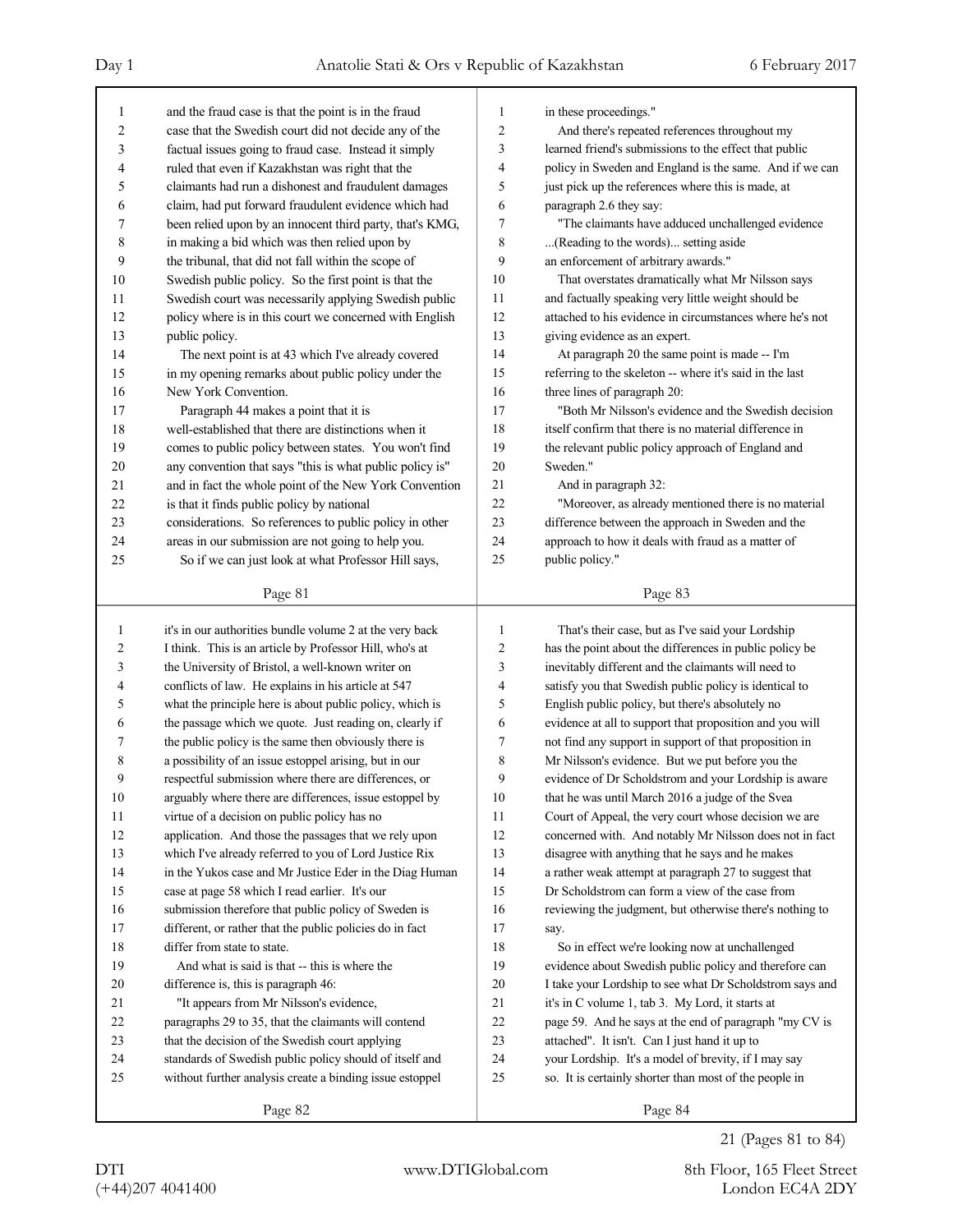| $\mathbf{1}$            | this room. (Handed).                                                                                          | $\mathbf{1}$     | so is made prior to the arbitration and was an authentic                                                 |
|-------------------------|---------------------------------------------------------------------------------------------------------------|------------------|----------------------------------------------------------------------------------------------------------|
| $\overline{c}$          | MR JUSTICE KNOWLES: Thanks.                                                                                   | $\overline{c}$   | document:                                                                                                |
| 3                       | MR MALEK: Let's just pick up the main points that he makes.                                                   | 3                | "The fact that its material contents, the very                                                           |
| 4                       | The first point is paragraph 6, where he says:                                                                | 4                | information that was put forward in support of their                                                     |
| 5                       | "Swedish public policy is understood to be a very                                                             | 5                | damages case by the claimants and relied upon by                                                         |
| 6                       | narrow concept. It is intended to embrace only the most                                                       | 6                | the tribunal, was a direct result of the claimants'                                                      |
| 7                       | fundamental notions of Swedish law."                                                                          | 7                | fraud was irrelevant and did not make the document false                                                 |
| 8                       | The next point is paragraph 8, that the courts have                                                           | 8                | evidence for Swedish purposes."                                                                          |
| 9                       | interpreted section 33 very restrictively, it's                                                               | 9                | So that's the reason that the tribunal didn't go                                                         |
| 10                      | a provision on which the challenge is made:                                                                   | 10               | into the evidence and it's obviously the key point that                                                  |
| 11                      | "Indeed no arbitral award has ever been invalid                                                               | 11               | we need to look at.                                                                                      |
| 12                      | under section 33 since the Act became operational in                                                          | 12               | Then at paragraph 20, importantly Dr Scholdstrom                                                         |
| 13                      | 1999 although many attempts have been made to obtain                                                          | 13               | notes that the Svea court did not make any decision as                                                   |
| 14                      | such declarations."                                                                                           | 14               | to the facts.                                                                                            |
| 15                      | He then goes on to say at paragraph 11 that in                                                                | 15               | Now, what are the key points that we make in                                                             |
| 16                      | essence there are two types of public policy:                                                                 | 16               | relation to this part of the case? The first point to                                                    |
| 17                      | substantive public policy and procedural public policy.                                                       | 17               | make to the Court is that the key element therefore is                                                   |
| 18                      | Substantive relates to awards where the subject matter                                                        | 18               | that the Swedish court applied a specific doctrine of                                                    |
| 19                      | of the award is something the court would have refused                                                        | 19               | Swedish law in relation to false evidence, which is                                                      |
| 20                      | to entertain, those based on contracts for gambling or                                                        | 20               | apparently of a very narrow compass. That's my first                                                     |
| 21                      | commission of crimes, payment of bribes and that's                                                            | 21               | point, the false evidence, that was what was applied and                                                 |
| 22                      | paragraph 11. And the Svea court said it wasn't engaged                                                       | 22               | it's a very narrow compass.                                                                              |
| 23                      | in that type of process and that point is made by                                                             | 23               | The second point is that there is no equivalent                                                          |
| 24                      | Dr Scholdstrom at paragraph 12.                                                                               | 24               | doctrine in English law. And the point I made earlier                                                    |
| 25                      | Then we can go on to procedural public policy. That                                                           | 25               | to my Lord which is that the Swedish doctrine appears to                                                 |
|                         |                                                                                                               |                  |                                                                                                          |
|                         | Page 85                                                                                                       |                  | Page 87                                                                                                  |
|                         |                                                                                                               |                  |                                                                                                          |
|                         |                                                                                                               |                  |                                                                                                          |
| $\mathbf{1}$            | relates to something affecting the arbitral process                                                           | $\mathbf{1}$     | be formalistic and the example I gave to your Lordship                                                   |
| $\overline{\mathbf{c}}$ | which is contrary to Swedish public policy. And                                                               | $\boldsymbol{2}$ | was that if I produce a certificate which I know to                                                      |
| 3                       | Dr Scholdstrom points out how the Svea court approached                                                       | $\mathfrak{Z}$   | contain fraudulent untruths, that's caught by Swedish                                                    |
| $\overline{4}$          | this from paragraph 14 onwards. And everything that he                                                        | $\overline{4}$   | public policy because I'm doing it directly, but if on                                                   |
| 5                       | says there in our submission is very important. And in                                                        | 5                | the other hand I present a certificate produced by                                                       |
| 6                       | essence, what he points out is that the court relied on                                                       | 6                | somebody else who believes it to be true but which is                                                    |
| 7                       | the concept of false evidence which required it to be                                                         | 7                | based on false information that I have given that                                                        |
| 8                       | shown that the evidence was decisive for the outcome:                                                         | 8                | person, and I know that to be false, that is fine if not                                                 |
| 9                       | "If it was decisive it is necessary next to consider                                                          | 9                | caught by Swedish policy and that in my submission is                                                    |
| $10\,$                  | whether it was directly or indirectly decisive. If the                                                        | 10               | really the essence of the difference.                                                                    |
| 11                      | former, it must be clear that it was decisive. If only                                                        | 11               | Now, the third point is: well, if that's false                                                           |
| 12                      | indirectly it must be obviously decisive, a higher                                                            | 12               | evidence then it has no equivalent in English law. My                                                    |
| 13                      | standard."                                                                                                    | 13               | next submission, my third submission, is that public                                                     |
| 14                      | And that's really what he's saying in paragraph 16.                                                           | 14               | policy is not so narrow or formalistic. It's well-known                                                  |
| 15                      | Then what he goes on to say at paragraph 17 to 18 in                                                          | 15               | that English courts do not define English public policy                                                  |
| 16                      | the relation to the fraudulent evidence put forward in                                                        | 16               | with the sort of precision that appears to be the case                                                   |
| 17                      | the arbitration by the claimants the Svea court                                                               | 17               | in relation to the false evidence standard in Sweden and                                                 |
| $18\,$                  | dismissed most of it as irrelevant for public policy                                                          | $18\,$           | we refer in our submissions to the Gater Assets case                                                     |
| 19                      | purposes because the tribunal had not, it's said, relied                                                      | 19               | which is in the authorities tab 8 paragraph 41 where                                                     |
| $20\,$                  | on it so it wasn't decisive for the outcome. That's                                                           | 20               | Lord Justice Tomlinson said it was never wise to attempt                                                 |
| 21<br>22                | through 17 to 18.                                                                                             | 21<br>22         | an exhaustive definition of public policy. Remarks like                                                  |
| 23                      | Then in relation to the indicative bid, on which                                                              | 23               | that had been made many times and it's a flexible                                                        |
|                         | the tribunal did rely, the Svea court considered that it                                                      |                  | concept which meets the justice of the case, and I would                                                 |
| 24<br>25                | did not fall within the apparently extraordinarily<br>narrow definition of the false evidence in Swedish law, | 24<br>25         | submit that English law recognises that fraud can be<br>committed in many ways and that in order for the |
|                         | Page 86                                                                                                       |                  | Page 88                                                                                                  |

22 (Pages 85 to 88)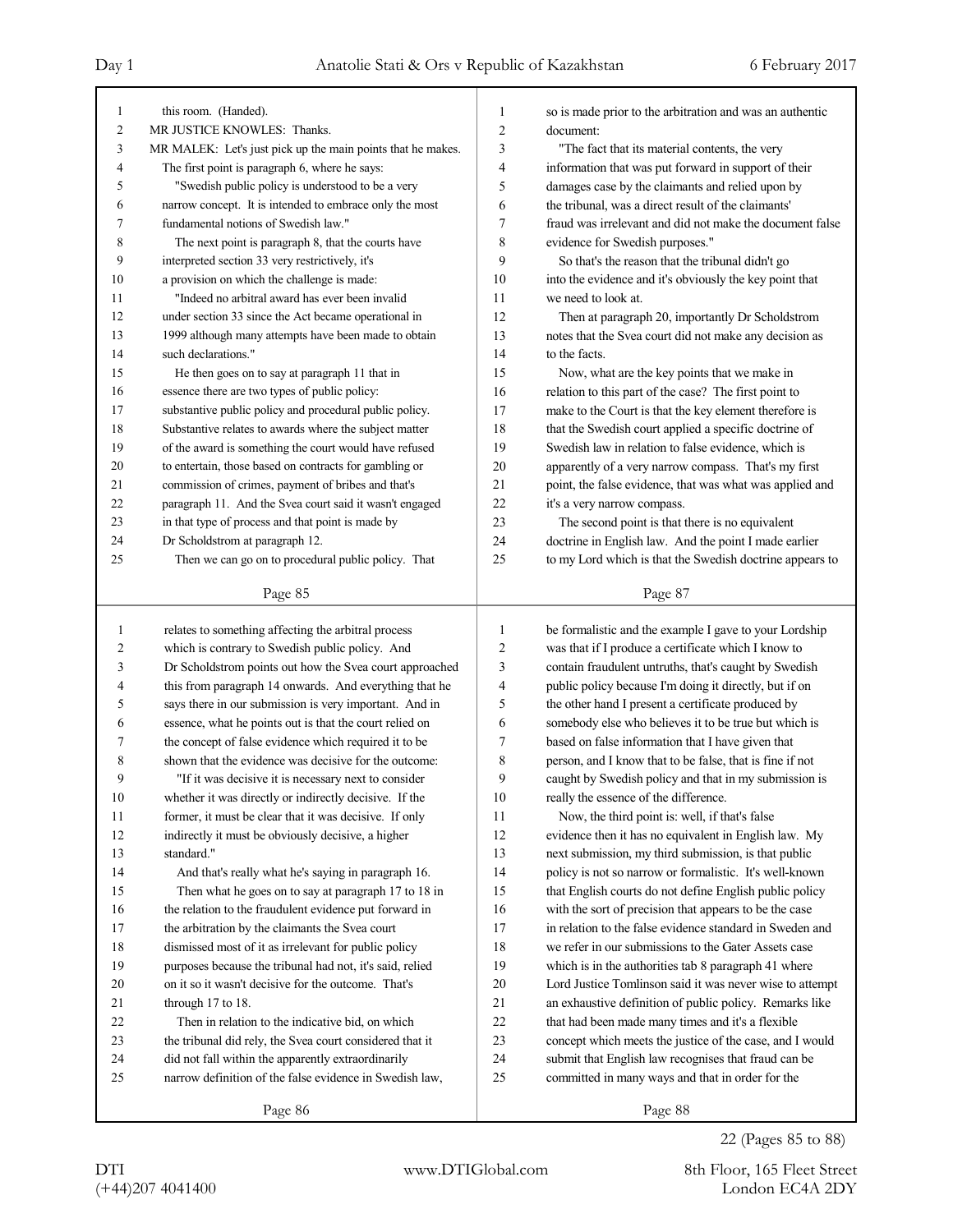| 1              | doctrine to have any teeth the public policy standard    | 1              | formulation. It has to be contributed in a substantial   |
|----------------|----------------------------------------------------------|----------------|----------------------------------------------------------|
| $\overline{c}$ | must be a flexible one and contrary to the approach in   | $\overline{2}$ | way to the obtaining of the award, so it has to be       |
| 3              | Sweden the doctrine must be one of substance rather than | 3              | causative.                                               |
| 4              | form which seems to have driven the reasoning of the     | 4              | Then he goes on to talk about how:                       |
| 5              | Swedish court.                                           | 5              | "Where as in the present case the allegation is          |
| 6              | Of course can I make this absolutely clear in case       | 6              | fraud (Reading to the words) time and would have         |
| 7              | there's no misunderstanding: I'm not making any          | 7              | had an important influence on the result."               |
| 8              | criticism about Swedish public policy. Swedish public    | 8              | So that's the test. And the key question identified      |
| 9              | policy is Swedish public policy and it's not for me to   | 9              | by Mr Justice Blair, namely some form of reprehensible   |
| 10             | criticise it, and similarly considerations of comity     | 10             | or unconscionable conduct has contributed in some        |
| 11             | would require that we do not criticise public policies   | 11             | substantial way to the obtaining of the award, is we     |
| 12             | of other states, but the point is that you are mandated  | 12             | submit a broader test than that applied by the Swedish   |
| 13             | under the New York Convention to apply English public    | 13             | court. And in particular we submit that if Kazakhstan    |
| 14             | policy and if there's a difference, there's              | 14             | succeeds in proving all the matters set out in           |
| 15             | a difference, so there's no question of comity or        | 15             | Ms Nacimiento's fifth statement, this test would readily |
| 16             | deference that's being engaged when the courts apply     | 16             | be satisfied and the fact that the indicative            |
| 17             | English public policy. And of course it's easier in the  | 17             | (inaudible) was in fact submitted would not, as in       |
| 18             | sense that the Swedish court did not go into the facts   | 18             | Sweden, alter this conclusion.                           |
| 19             | of the fraud because essentially it dealt with it on     | 19             | As I've said, if one looks what's being said here        |
| 20             | a demura basis and I have gone into the facts and would  | 20             | and the distinction and the example that I've given to   |
| 21             | wish to go into the facts if the court allows us to      | 21             | your Lordship a couple of times, the effect of both acts |
| 22             | amend our application.                                   | 22             | are the same, namely the person receiving the document   |
| 23             | Now, the fourth point I make is that the clearest        | 23             | has been deceived; it's a matter of indifference whether |
| 24             | guidance in the authorities as to when enforcement of    | 24             | that deception is done directly by the party or whether  |
| 25             | an arbitral award would be contrary to English public    | 25             | that party uses another person. Fraud is done in very    |
|                |                                                          |                |                                                          |
|                | Page 89                                                  |                | Page 91                                                  |
| 1              |                                                          |                |                                                          |
|                |                                                          |                |                                                          |
|                | policy is to be found in the jurisprudence in section    | 1              | different ways. And a certificate containing false       |
| 2              | 68.2G of the Arbitration Act, which as your Lordship     | 2              | material has exactly the same affect: the person is      |
| 3              | will recall is the award being obtained by fraud, or the | 3              | deceived. And therefore from an English perspective      |
| 4              | way in which it was procured was being contrary to       | 4              | this distinction that appears to be found in Swedish law |
| 5              | public policy. And for present purposes may I refer to   | 5              | is in my respectful submission not one that we           |
| 6              | the summary given by Mr Justice Blair in the Double K    | 6              | recognise. And again, as I say, no criticism at all,     |
| 7              | Oil Products v Neste case, which if your Lordship could  | 7              | that is what the position is. And I would submit         |
| 8              | turn to the authorities bundle at volume 2 tab 9, that   | 8              | furthermore that to the extent that there is an issue of |
| 9              | was a decision in 2009. I don't think the facts of the   | 9              | what is the right approach, the distinction that seems   |
| 10             | case really matter. Your Lordship can see the wording    | 10             | to be made in the Swedish test simply creates loopholes  |
| 11             | of section 48 in paragraph 15 at page 345 using the      | 11             | for fraudsters and would leave a victim without redress, |
| 12             | numbering at the bottom there. In the judgment it's      | 12             | and that's not a situation that English law permits, the |
| 13             | page 145 and it's paragraph 15. You can see the          | 13             | notion that if you do it directly then that's caught by  |
| 14             | reference to section 68 and G is dealt with just above   | 14             | public policy, but if you do it indirectly, albeit that  |
| 15             | paragraph 16. Then at 33 Mr Justice Blair says:          | 15             | the effect is exactly did same, that's okay.             |
| 16             | "The authorities show that the applicable principles     | 16             | So our fundamental point is therefore that it is         |
| 17             | are as follows."                                         | 17             | clear that Swedish public policy is materially different |
| 18             | Then he makes a reference to section 68 and goes on      | 18             | from English public policy. That's not a surprising      |
| 19             | to say:                                                  | 19             | contention when one looks at the dicta which we've       |
| 20             | "It will normally be necessary to satisfy the Court      | 20             | looked at earlier about public policy and how it varies  |
| 21             | that some form of reprehensible or unconscionable        | $21\,$         | from state to state and the remarks of Mr Justice Eder   |
| 22             | conduct has contributed in a substantial way to the      | 22             | as to how rare it will be for an estoppel to arise based |
| 23             | obtaining of the award."                                 | 23             | on an -- of a public policy.                             |
| 24             | So you've heard about language about being decisive,     | 24             | You could also do this by way of a reality test.         |
| 25             | this is another but in my submission the same            | 25             | Forget about Swedish law for a moment, forget about      |
|                | Page 90                                                  |                | Page 92                                                  |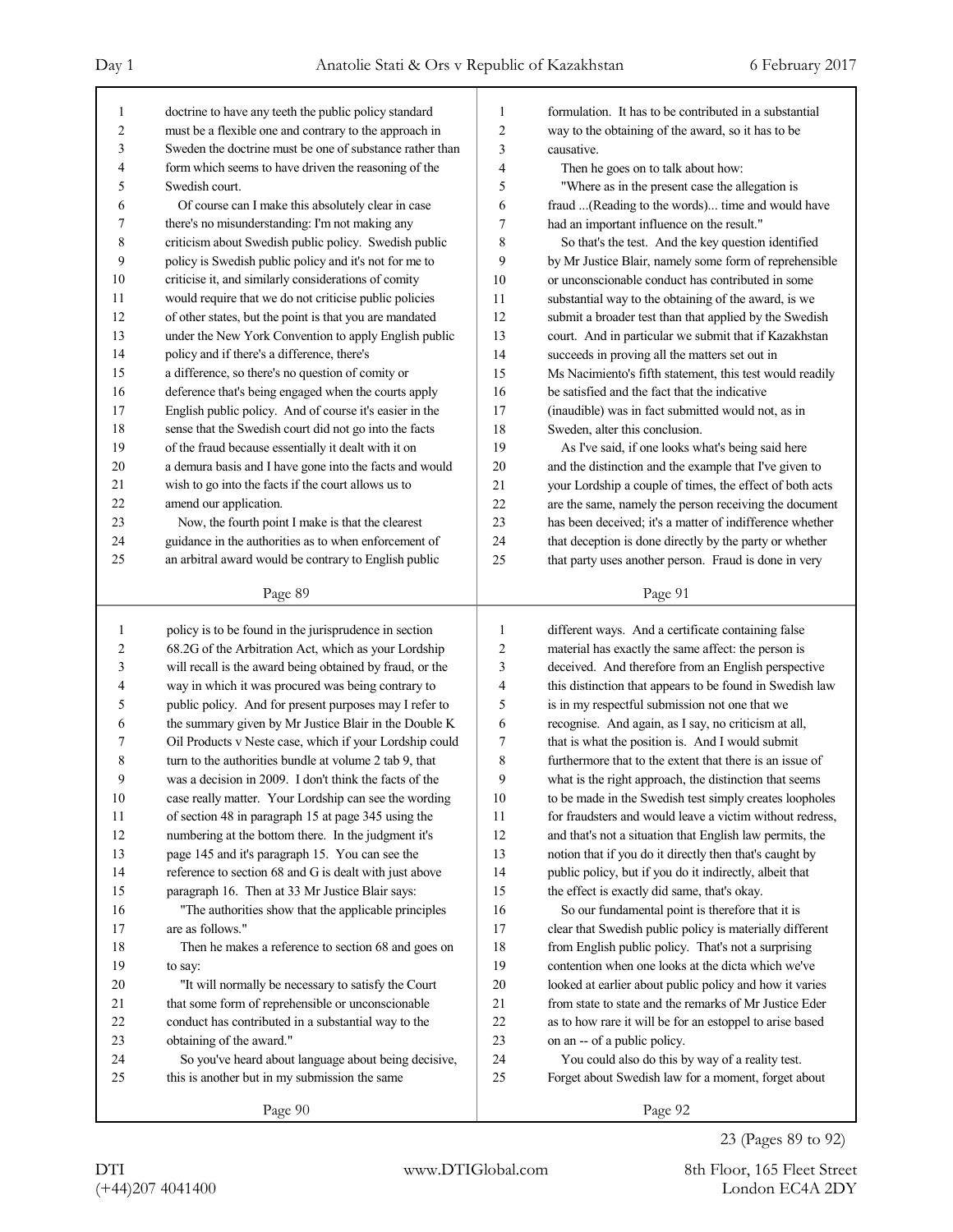| 1              | Swedish public policy, just simply presenting the facts    | 1              | to read particular passages.                                |
|----------------|------------------------------------------------------------|----------------|-------------------------------------------------------------|
| 2              | as they are and as we've asserted, would an English        | $\overline{c}$ | MR MALEK: Could we just look at the core bundle volume 1 at |
| 3              | court say that that does not engage public policy?         | 3              | tab 3.                                                      |
| 4              | Your Lordship has my submissions on that. The English      | $\overline{4}$ | MR JUSTICE KNOWLES: I think one of the things I was         |
| 5              | court will not allow themselves to be used as              | 5              | wondering, because there are two translations, is           |
| 6              | instruments for fraud, and the simple expedient of         | 6              | whether I need to worry about differences between the       |
| 7              | relying on an honest person's reputation of a fraudulent   | 7              | translations?                                               |
| 8              | statement would not stop English public policy being       | 8              | MR MALEK: I don't think there's any difference. I don't     |
| 9              | engaged in a way that seems to be precluded by the         | 9              | know with one you've been using but I'm not aware of any    |
| 10             | operation of Swedish public policy.                        | 10             | issue of translation. And the one we've put in is at 3.     |
| 11             | So if we apply that to the facts, what we have here        | 11             | My Lord, I'm just wondering -- we are going to take         |
| 12             | is that the tribunal chooses to rely on the KMG bid,       | 12             | a break now, I wonder if we can take a break and            |
| 13             | which the claimants have put before it as reliable         | 13             | your Lordship can read 5.3 again at page 1754.              |
| 14             | evidence of market value, when they knew that the 199      | 14             | MR JUSTICE KNOWLES: Yes.                                    |
| 15             | figure it contained was the product of fraudulent          | 15             | MR MALEK: So if your Lordship can just read 1754 through to |
| 16             | accounting as to the cost of the LPG Plant in their        | 16             | 1756, and we'll come back.                                  |
| 17             | audited accounts. And as I say from an English public      | 17             | MR JUSTICE KNOWLES: That's great. Again, I have read the    |
| 18             | policy perspective it makes no difference that the         | 18             | judgment, including all these extracts, but at any stage    |
| 19             | claimants were not the authors of that document or that    | 19             | give me page references if you want to. You don't need      |
|                |                                                            | 20             |                                                             |
| 20             | KMG were equally deceived, what matters is the claimants   |                | to read things out.                                         |
| 21             | knowingly put a document before the tribunal which         | 21             | Anyway, we will take five minutes.                          |
| 22             | contained false information for which they were the        | 22             | $(3.08 \text{ pm})$                                         |
| 23             | source.                                                    | 23             | (A short break)                                             |
| 24             | As I said to your Lordship, it may be that my friend       | 24             | $(3.15 \text{ pm})$                                         |
| 25             | is going to invite your Lordship to decide the issue       | 25             | MR MALEK: My Lord, I'm grateful for looking at it again but |
|                | Page 93                                                    |                | Page 95                                                     |
|                |                                                            |                |                                                             |
|                |                                                            |                |                                                             |
| $\mathbf{1}$   | estoppel issue now, and if he does invite the Court to     | 1              | I have no further submissions.                              |
| 2              | decide whether it's for or against it, in my respectful    | $\overline{c}$ | MR JUSTICE KNOWLES: Thank you very much.                    |
| 3              | submission the English court should say no English         | 3              | Mr Sprange.                                                 |
| $\overline{4}$ | public policy is engaged by this case; alternatively as    | 4              | Submissions by MR SPRANGE                                   |
| 5              | said earlier, if your Lordship feels that this is          | 5              | MR SPRANGE: My Lord, I plan to address you on three         |
| 6              | a matter that needs to be looked at from the entirety      | 6              | headline issues in detail. The first is the estoppel        |
| 7              | this in the context of a trial, I'm not objecting to       | 7              | point. The second point is the question of whether          |
| 8              | that either.                                               | 8              | these are allegations that could and should have been       |
| 9              | My Lord, as far as the residual discretion is              | 9              |                                                             |
| 10             | concerned I can deal with this quickly. It's dealt with    |                | made in the arbitration by Kazakhstan on the basis of       |
| 11             | in our skeleton at paragraph 57 through to 58, 59 and 60   | 10             | reasonable diligence. And the third point I'm going to      |
| 12             | and I don't propose to repeat anything I say there.        | 11             | address is the second limb in Westacre, that is whether     |
|                |                                                            | 12             | these allegations, even if established, have that           |
| 13             | So my Lord, I've gone quicker than I anticipated but       | 13             | sufficient causative link to the heart of the award that    |
| 14             | unless I can assist your Lordship that's all I wish to     | 14             | Mr Malek described to you in his closing a few moments      |
| 15             | say at this moment.                                        | 15             | ago.                                                        |
| 16             | MR JUSTICE KNOWLES: No, that's helpful I have no questions | 16             | Before I do, I just want to make three general              |
| 17             | at this stage. I may have some in reply.                   | 17             | observations about each of those issues before I delve      |
| 18             | MR MALEK: My Lord, is your Lordship on top of the Swedish  | 18             | into them.                                                  |
| 19             | judgment or would it assist your Lordship if I was to      | 19             | On the estoppel point my Lord, there needs to be            |
| 20             | take your Lordship through it? Because I realise I made    | 20             | a real dose of reality here. What has happened in           |
| 21             | references to it throughout but I think your Lordship      | 21             | Stockholm is a very lengthy trial that was spread out       |
| 22             | has read it, but I'm very happy to take your Lordship      | 22             | over four weeks, it's about 13 or 14 hearing dates,         |
| 23             | through it once again.                                     | 23             | dealing with every piece of evidence that Mr Malek          |
| 24             | MR JUSTICE KNOWLES: I have. No need to take me through it. | 24             | showed you today and lots more and findings were made       |
| 25             | By all means give me some page references if you want me   | 25             | about very critical issues, in particular that causative    |

24 (Pages 93 to 96)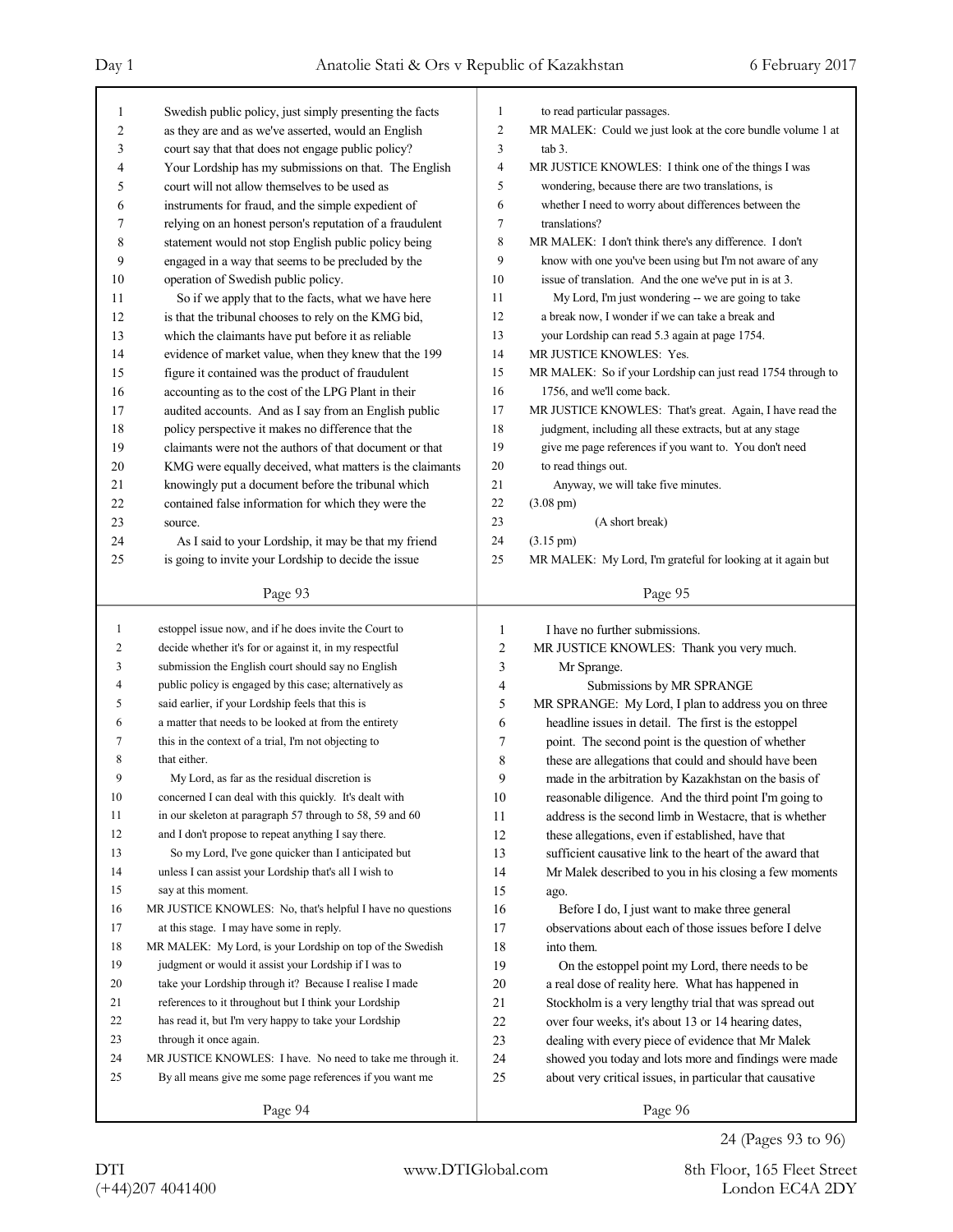Page 97 1 issue that I've just alluded to: did the fraud 2 allegations even if established impact the tribunal's 3 ultimate decision. And also the indicative bid whether, 4 even if all of the fraud allegations are true and 5 accurate, do they influence the indicative bid. In 6 other words is that tainted. That has also has been 7 decided as a matter of fact. 8 Now, if you were to accept as a matter of principle 9 Kazakhstan's approach, what that would mean is that the 10 New York Convention is a nice piece of paper but fairly 11 useless, because what you would have is you would have 12 key issues of fact -- leave aside public policy, key 13 issues of fact that relate to the challenge to an award 14 re-litigated in every single jurisdiction that a party 15 who have won the award would sought to enforce and that 16 would be so because the defendant would say it was the 17 public policy of a different jurisdiction even if it was 18 the seat, and if the policies are somehow different you 19 just open the door. 20 And just to make good that submission, my Lord just 21 imagine in this court if we prevail on the causative 22 link point at a trial and we also prevail on the 23 question of whether the indicative bid was tainted by 24 the false evidence, we won on those issues and under 25 English public policy the challenge enforcement was Page 98 1 thrown out. Kazakhstan could turn up the next day in 2 any other jurisdiction where enforcement was sought and 3 say "Oh, that was English public policy, it's slightly 4 different, here we go again" and there would be all 5 these documents and we go back for a trial. 6 The other headline point, my Lord, before I move on, 7 is this. The word "fraud" has been thrown around a lot 8 in this case, in these documents and skeletons and again 9 before you today. Now, I suggest that when the word 10 "fraud" is used, substantial caution is needed. 11 Particularly when you look at what fraud against whom in 12 what way. Because here a lot is said about inflated 13 management fees and transfer pricing and big interest 14 charges, but as the cases show us, when you're talking 15 about a public policy fraud it has to be something 16 that's very important to the award itself and 17 the tribunal's reasoning and if you look at famous cases 18 like Westacre, like IPCO, they involved allegations of 19 either corruption or forged documents that went to the 20 heart of the case. So what you're going to hear from me 21 on the fraud going to be primarily focused on that. Not 22 whether there are big costs being put on on top of 23 actual costs or anything like that but the focus of 24 where does all of this go to, because that's the real 25 inquiry that we need to undertake in these cases. You Page 99 1 can't walk into this court making lots of noises about 2 things you say are scandalous unless they really relate 3 very clearly to a piece of the award. 4 So my Lord, if I can turn to estoppel, and perhaps 5 I can start with some common ground. I accept that the 6 Swedish decision does not decide whether the Perkwood 7 management fee and the transfer pricing and so on and so 8 forth was a fraud or not. I accept it did not decide 9 that. I also accept that the Swedish decision was 10 focused on Swedish public policy, which is not English 11 public policy. I say there is not a material difference 12 and I'll come on to that later, but I accept that as 13 a point. 14 Where Mr Malek and I part company is as follows. 15 His words that I took down were "none of the facts 16 relating to the fraud were decided". On that I do 17 disagree. What I say has been decided is whether as 18 a matter of fact the fraud allegations had any impact on 19 the award, and second, whether the indicative bid in any 20 way invoked fraudulent evidence if established. 21 Now, my Lord, before we delve into the Swedish 22 decision itself and the reasoning and the evidence that 23 was relied upon, I do want to show you briefly some of 24 the authorities that relate to question of estoppel and 25 I refer you to these authorities to make good two 1 propositions. The first is no litigant should, in 2 normal circumstances, effectively have three bite of the 3 same apple. So if you have an award, or a judgment, 4 there's then a challenge or an appeal and you've lost in 5 both of those, you shouldn't then be able to re-litigate 6 issues that have arisen in the first two, or at least 7 the second, anywhere else. And the second proposition 8 is this: when we look at estoppel we are not tethered by 9 a very broad requirement that there be absolute parity 10 between the decisions, or cause of action, what we are 11 looking for is the same issue, whether they've been 12 decided, and they could be issues of fact and they could 13 be quite discrete issues of fact as I'm going to show 14 you in some of the cases. 15 So my Lord, if we could start with the decision of 16 House of Spring Gardens v Waite. That's in the 17 claimants' authorities bundle at tab 11. My Lord, 18 I don't know if you have any familiarity with this 19 decision but it's what I would describe as the Irish 20 bullet-proof vest case in the sense there was a very 21 bitter commercial dispute about an inventor of 22 a bullet-proof vest and one of his business partners. 23 They were selling these bullet-proof vests to the 24 Libyans and they made a lot of money and there was 25 a very bitter fight about who had the copyright and

Page 100

DTI www.DTIGlobal.com 8th Floor, 165 Fleet Street 25 (Pages 97 to 100)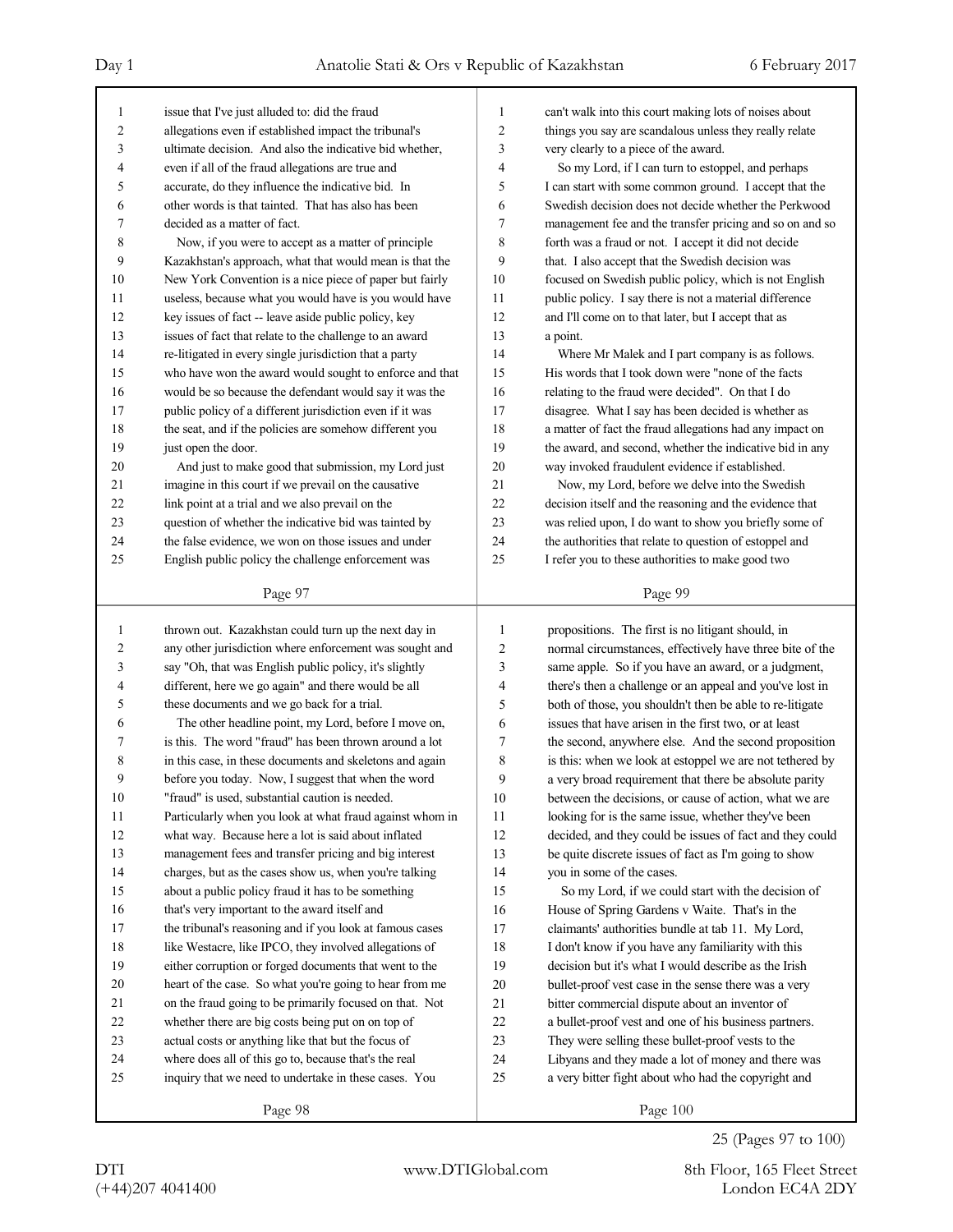| 1              | whether certain monies should be paid from one to the    | 1              | "A foreign judgment that is final and conclusive on      |  |  |
|----------------|----------------------------------------------------------|----------------|----------------------------------------------------------|--|--|
| 2              | other. My Lord, if you to page 245, under the heading    | $\overline{2}$ | its merits and is not impeachable on the ground of fraud |  |  |
| 3              | "Background" you will see that Mr Sacks invented         | 3              | is conclusive as to any matter thereby adjudicated upon  |  |  |
| 4              | a bullet-proof vest and then there is a Mr Waite who is  | 4              | and cannot be impeached for any error of fact or law."   |  |  |
| 5              | the key protagonist.                                     | 5              | Now, my Lord, the analogous decision here isn't the      |  |  |
| 6              | My Lord, there was a trial in Ireland relating to        | 6              | award, but the Svea decision, because the Svea decision  |  |  |
| 7              | the issues. If you pick it up at 247, paragraph C, this  | 7              | is the decision that's reached important factual         |  |  |
| 8              | is the judge's holding, this is the first instance       | 8              | findings about the fraud. And that is a foreign          |  |  |
| 9              | judge, Costello J. He held that:                         | 9              | judgment that is subject to exactly that qualification   |  |  |
| 10             | "The Waites were in breach of the settlement"            | 10             | that you see there.                                      |  |  |
| 11             | agreement (Reading to the words) in breach of            | 11             | My Lord, if you could pick it up at F on page 251:       |  |  |
| 12             | copyright. Damages were assessed."                       | 12             | "I have no doubt that the judge was correct to hold      |  |  |
| 13             | My Lord, there was then an appeal and during the         | 13             | on the material (Reading to the words) on which to       |  |  |
| 14             | course of appeal there was also an application to reopen | 14             | challenge the judgment of Costello J."                   |  |  |
| 15             | on the basis of the first trial and the judgment being   | 15             | Of course the analogue here is that Kazakhstan           |  |  |
| 16             | tainted by fraud, in other words there was new evidence  | 16             | agreed to arbitration under the ECT Treaty, which        |  |  |
| 17             | that suggested that the judgment couldn't survive.       | 17             | includes arbitration in Stockholm, so they chose the     |  |  |
| 18             | My Lord, if you drop down to H:                          | 18             | Svea court as the supervisory court.                     |  |  |
| 19             | "Mr Seamus Waite launched proceedings in the             | 19             | My Lord, having upheld the position on estoppel the      |  |  |
| 20             | Republic of Ireland against the three plaintiffs         | 20             | court went on to deal with abuse of process. We see      |  |  |
| 21             | claiming that Mr Sacks had obtained the judgment by      | 21             | that on page 254. Lord Justice Stuart-Smith says:        |  |  |
| 22             | fraud."                                                  | 22             | "In my opinion the same result can equally be            |  |  |
| 23             | And my Lord, go to page 248. You'll see in line B:       | 23             | reached by this route, which is untrammeled by           |  |  |
| 24             | "Egan J "                                                | 24             | technicalities of estoppel."                             |  |  |
| 25             | And that was the judge who dealt with the question       | 25             | Then he quotes Lord Diplock's decision in Hunter:        |  |  |
|                |                                                          |                | Page 103                                                 |  |  |
|                | Page 101                                                 |                |                                                          |  |  |
|                |                                                          |                |                                                          |  |  |
| $\mathbf{1}$   | of whether the first judgment had been obtained by       | 1              | "It would nevertheless be manifestly unfair to           |  |  |
| $\overline{c}$ | fraud:                                                   | $\overline{2}$ | a party (Reading to the words) among right               |  |  |
| 3              | " rejected the Waites' case that the previous            | 3              | thinking people."                                        |  |  |
| $\overline{4}$ | judgment had been obtained by fraud and dismissed the    | $\overline{4}$ | Now, my Lord, what you see here before you with the      |  |  |
| 5              | action with costs."                                      | 5              | attempt to avoid the impact of the Swedish judgment is   |  |  |
| 6              | There was then proceedings in this jurisdiction to       | 6              | exactly what the court describes here:                   |  |  |
| 7              | enforce the judgment and what happened is that Mr Waite  | 7              | "The court would not permit a collateral attack on       |  |  |
| 8              | and another defendant that hadn't been involved in the   | 8              | the decision of a court of competent jurisdiction.       |  |  |
| 9              | proceedings before Egan J stepped in and they said "You  | 9              | The principle has recently been applied in this court to |  |  |
| 10             | can't enforce the judgment in this jurisdiction because  | 10             | analogous cases. Where issues of fact have been          |  |  |
| 11             | it was tainted by fraud". What they sought to do was     | 11             | litigated exhaustively in sample cases it is an abuse of |  |  |
| 12             |                                                          | 12             |                                                          |  |  |
|                | basically re-argue what had already been argued in       | 13             | process for a litigant who is not one of the sample      |  |  |
| 13             | Ireland before Egan J and lost. There was a hearing      | 14             | cases to re-litigate."                                   |  |  |
| 14             | before Sir Peter Pain in this court and he threw the     | 15             | Well here it's even worse because they were the          |  |  |
| 15             | case out on the basis of various points but in           |                | primary litigant.                                        |  |  |
| 16             | particular that it was an abuse to come back before this | 16             | And he concludes:                                        |  |  |
| 17             | court and try and re-run the fraud issues. That          | 17             | "In my judgment it would not (Reading to the             |  |  |
| 18             | decision was appealed and this is the Court of Appeal's  | 18             | words) would run the risk of inconsistent verdicts."     |  |  |
| 19             | decision in respect of that appeal.                      | 19             | And then lastly:                                         |  |  |
| 20             | My Lord, if I could take you to page 250, this is        | 20             | "Public policy requires that there should be an end      |  |  |
| 21             | the threshold question:                                  | 21             | of litigation and that a litigant should not be vexed    |  |  |
| $22\,$         | "Were the Waites estopped by the judgment of Egan J      | 22             | more than once in the same cause."                       |  |  |
| 23             | from contending that the judgment of Costello J was      | 23             | So my Lord that's the position where you're dealing      |  |  |
| 24             | obtain by fraud?"                                        | 24             | with a foreign judgment that has already decided the     |  |  |
| 25             | The key passage:                                         | 25             | issue that's before the court. In my submission the      |  |  |

26 (Pages 101 to 104)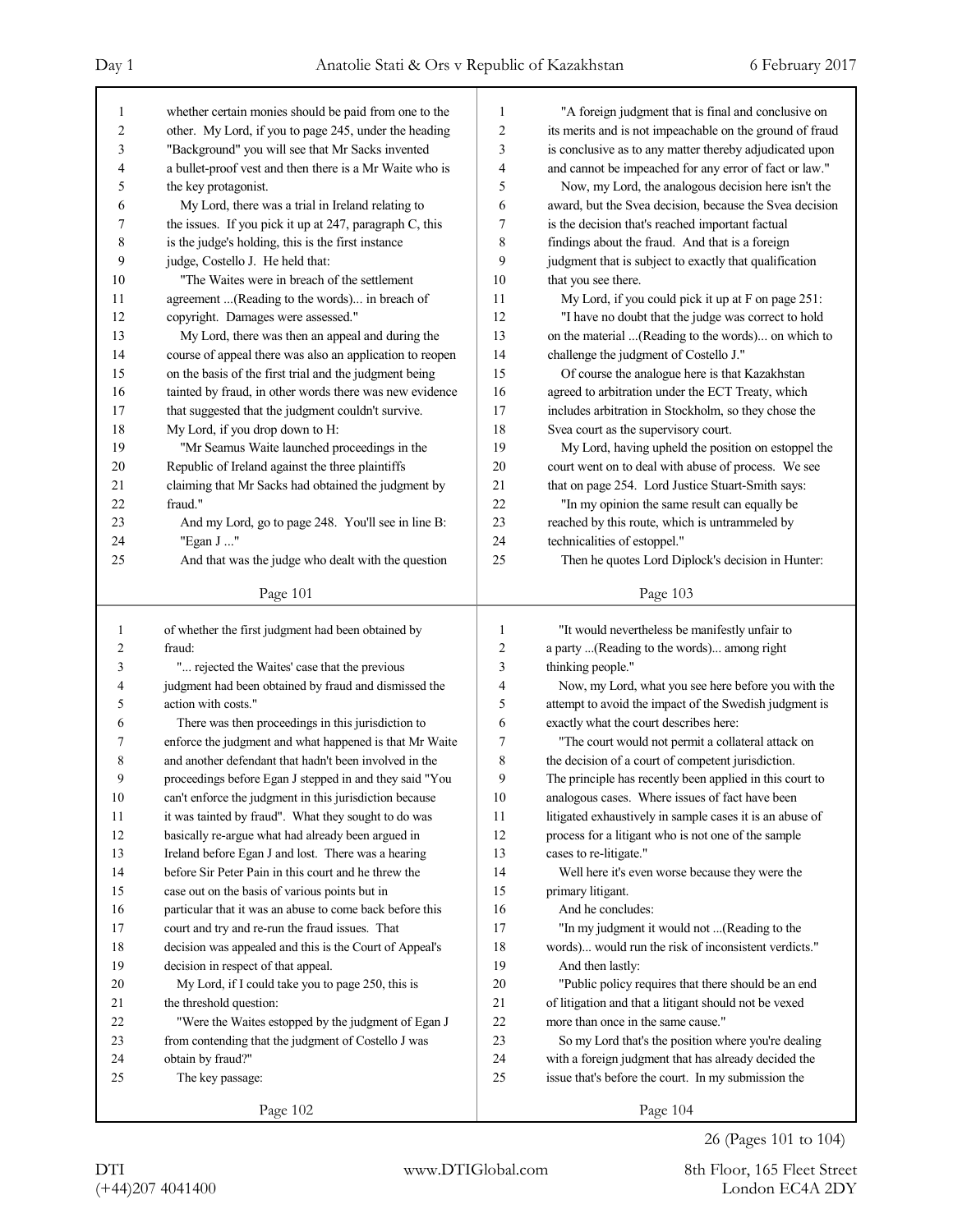| 1                       | vigour with which those principles apply is even greater | $\mathbf{1}$   | page 309. This is just a link between House of Spring      |
|-------------------------|----------------------------------------------------------|----------------|------------------------------------------------------------|
| $\overline{\mathbf{c}}$ | when you look at the position with respect to arbitral   | $\overline{c}$ | Gardens and the arbitration jurisdiction. You see at F     |
| 3                       | awards and decisions relating to arbitral award. The     | 3              | the judge sets down the conditions where there is going    |
| 4                       | reason for that is it is not in dispute that the         | 4              | to be an attempt to impeach an award by making             |
| 5                       | New York Convention and our Arbitration Act has          | 5              | allegations of fraud and as has been articulated very      |
| 6                       | a predisposition in favour of the enforcement of         | 6              | clearly in the skeletons, we have called those the first   |
| 7                       | arbitral awards, so in addition to all the sensible      | 7              | and second Westacre limbs.                                 |
| 8                       | reasons that Lord Justice Stuart-Smith referred to in    | 8              | Having set those out, he deals with the question of        |
| 9                       | House of Spring Gardens, you have the added factor that  | 9              | whether it's appropriate that the fraud allegation         |
| 10                      | when you look at enforcement of awards there is a        | 10             | should have first been brought before the supervisory      |
| 11                      | predisposition in favour of upholding them.              | 11             | court and then says this:                                  |
| 12                      | My Lord, there are a few decisions I want to briefly     | 12             | "I'm anxious about making that aspect too inflexible       |
| 13                      | take you to; I can take you to them quickly. The first   | 13             | a condition since it is clear that if an application to    |
| 14                      | is the Court of Appeal decision in Westacre. Now,        | 14             | a local court is made and fails the result may be          |
| 15                      | my Lord, you may recall that Mr Justice Colman had -- in | 15             | estoppel as per House of Spring Gardens v Waite."          |
| 16                      | short this was -- it seems there's a military theme to   | 16             | Just pausing there my Lord, there's been reference         |
| 17                      | these cases because this was an arms deal between        | 17             | to the Yukos decision, Lord Justice Rix's conclusion       |
| 18                      | a Yugoslavian company and the Kuwaitis and there was     | 18             | that public policy ranges from jurisdiction to             |
| 19                      | a consulting agreements in place and the arbitration in  | 19             | jurisdiction. You were also shown Mr Justice Eder's        |
| 20                      | question was brought to try to enforce payment           | 20             | decision in Diag and the point was made there. I don't     |
| 21                      | obligations under that consultancy agreement. The        | $21$           | say that simply because there is a decision of the court   |
| 22                      | arbitration was won, there was a challenge to the Swiss  | 22             | of the seat on particular issues there is automatically    |
| 23                      | Federal Supreme Court that failed and the matter came    | 23             | no ability to then go and challenge an award, that is      |
| 24                      | before Colman J on enforcement and there was an attempt  | 24             | not the case at all. What I do say is this: you can't      |
| 25                      | to block enforcement on the basis that the underlying    | 25             | take it too far other way and simply say because public    |
|                         |                                                          |                |                                                            |
|                         | Page 105                                                 |                | Page 107                                                   |
|                         |                                                          |                |                                                            |
|                         |                                                          |                |                                                            |
| 1                       | contract of the consultancy agreement was a corrupt      | 1              | policies vary there is never an estoppel. Where this       |
| 2                       | agreement and should not be enforced and is contrary to  | 2              | leaves us is that we must leave look carefully in each     |
| 3                       | English public policy. Very strong evidence was          | 3              | case at the decision of the supervisory court on the key   |
| 4                       | submitted to the court in respect of the alleged         | 4              | issues and see if any of those same issues arise in the    |
| 5                       | corruption.                                              | 5              | enforcement jurisdiction, and if they do if those same     |
| 6                       | The matter was appealed to the Court of Appeal and       | 6              | issues arise then there ought to be an estoppel.           |
| 7                       | this is the Court of Appeal's judgment, my Lord. There   | 7              | My Lord, if I could turn to the decision of                |
| 8                       | was a dissenting decision from Mr Justice Waller which   | 8              | Mr Justice Flaux in CAT v GDT, that's at tab 1 of the      |
| 9                       | I'll briefly cover, then the majority refused to re-open | 9              | claimant's authorities bundle. This is an important        |
| 10                      | the case and upheld the award. The passage I wish to     | 10             | recent decision my Lord, that deals with two issues that   |
| 11                      | draw your Lordship's attention to is this, if you could  | 11             | arise on our case. I'm going to show it to you in the      |
| 12                      | take up page 306, top of:                                | 12             | context of the second limb in Westacre. But in the         |
| 13                      | "As the judge [this is Mr Justice Colman he is           | 13             | meantime if I could take you to paragraph 316 --           |
| 14                      | referring to pointed out (Reading to the words)          | 14             | unfortunately my copy of this decision is not paginated,   |
| 15                      | Convention awards."                                      | 15             | but paragraph 316 is towards the very end.                 |
| 16                      | My Lord, the position here of course is even             | 16             | MR JUSTICE KNOWLES: Sure.                                  |
| 17                      | stronger because it's not the tribunal we're talking     | 17             | MR SPRANGE: Now, my Lord, just to give some colour, so you |
| 18                      | about here, it's the Svea Court of Appeal.               | 18             | understand what the issues were. This case involved the    |
| 19                      | My Lord, what the judge then does is a comparative       | 19             | construction of a vessel. There were a number of tests     |
| 20                      | overview of the various cases that deal with the         | 20             | undertaken during the course of the construction of the    |
| 21                      | question of whether there should be an enquiry into the  | 21             | vessel and Mr Justice Flaux found as matter fact that      |
| 22                      | new allegations. I'm going to come back to those         | 22             | evidence presented during the course of the arbitration    |
| 23                      | because they really deal with the question of could they | 23             | was false and was fraudulent and that there had been       |
| 24                      | and should they have raised it in the underlying case.   | 24             | concealment of important test results that would have      |
| 25                      | The key passage with respect to estoppel we find on      | 25             | been arguably very relevant to the question of whether     |

27 (Pages 105 to 108)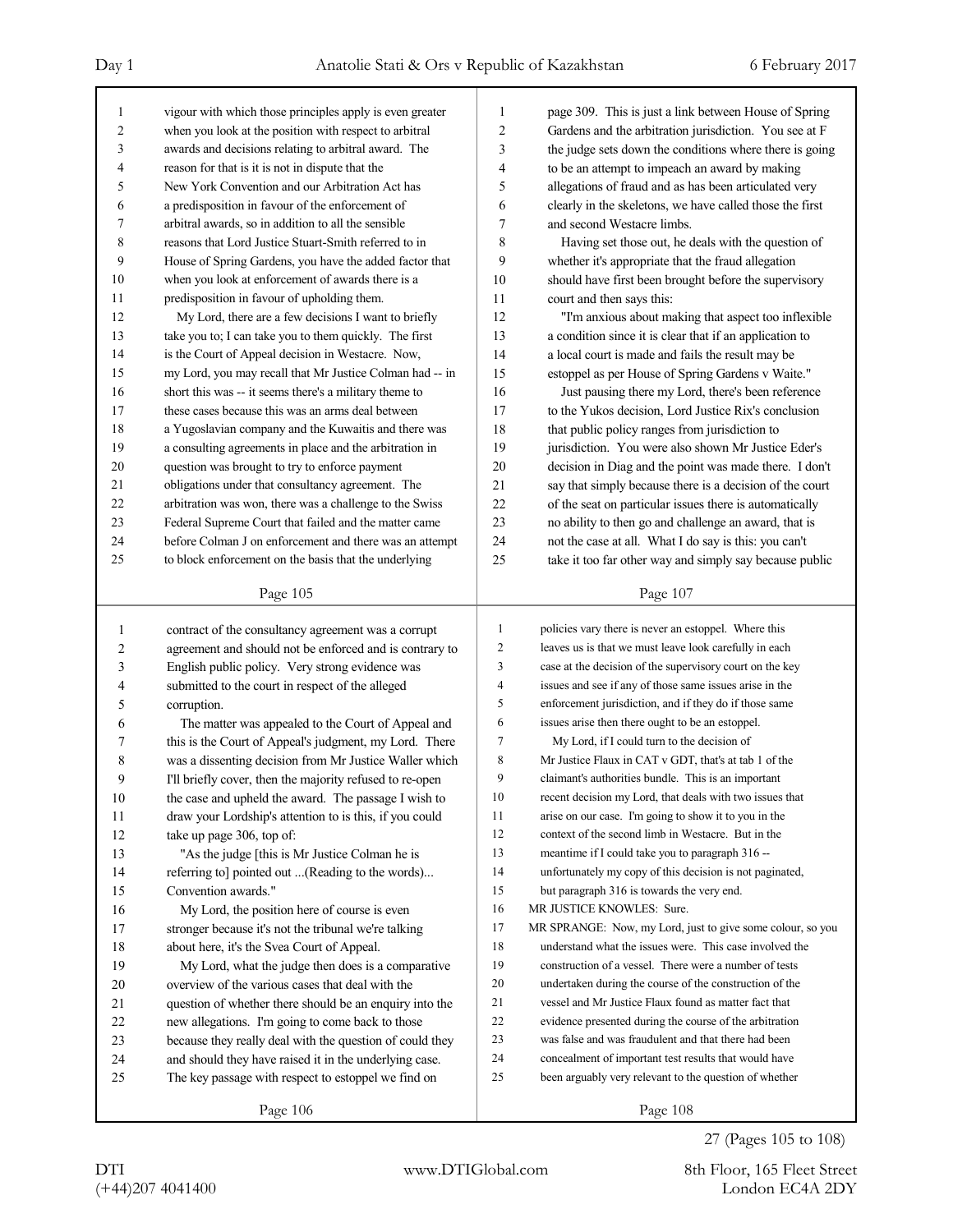| 1<br>2<br>3<br>4<br>5<br>6<br>7<br>8<br>9<br>10<br>11<br>12<br>13<br>14<br>15<br>16 | there had been a design mishap and therefore liability<br>in the underlying arbitration. That was the crux of the<br>issue insofar as the challenge went.<br>As an ancillary question, there were some<br>proceedings in France -- although London was the seat of<br>arbitration there was proceedings in France and in those<br>proceedings various factual decisions had been made<br>about some of the issues -- not all of them, some of<br>them -- and the question arose in this case as<br>an ancillary point is Mr Justice Flaux found the fraud<br>didn't go to the heart of the award so wasn't a basis to<br>set aside. But on the estoppel, and we see this here at<br>316, was that, a little like Kazakhstan are doing here,<br>you'll see 316:<br>"CAT's case by the end of the hearing (Reading to<br>the words) GDF documents." | $\mathbf{1}$<br>2<br>3<br>4<br>5<br>6<br>7<br>8<br>9<br>10<br>11<br>12<br>13<br>14<br>15<br>16 | (Reading to the words) to be most strongly<br>deprecated."<br>My Lord, lastly if I could just go back to Diag,<br>which is tab 6 of the claimants' authorities bundle.<br>My Lord, Mr Malek has already taken you to this so<br>I won't rehash all of that but if you could take up 775,<br>paragraph F you'll see there he's noted that:<br>"Mr Cox originally advanced a very broad proposition<br>that in proceedings to enforce under the New York<br>Convention issue estoppel cannot arise from decisions on<br>other states on enforcement itself."<br>Paragraph 58 on the next page G:<br>"As formulated I do no accept Mr Cox's broad<br>proposition."<br>And then we have seen that passage that Mr Malek<br>took you to accepting that there are differences in |
|-------------------------------------------------------------------------------------|---------------------------------------------------------------------------------------------------------------------------------------------------------------------------------------------------------------------------------------------------------------------------------------------------------------------------------------------------------------------------------------------------------------------------------------------------------------------------------------------------------------------------------------------------------------------------------------------------------------------------------------------------------------------------------------------------------------------------------------------------------------------------------------------------------------------------------------------------|------------------------------------------------------------------------------------------------|----------------------------------------------------------------------------------------------------------------------------------------------------------------------------------------------------------------------------------------------------------------------------------------------------------------------------------------------------------------------------------------------------------------------------------------------------------------------------------------------------------------------------------------------------------------------------------------------------------------------------------------------------------------------------------------------------------------------------------------------------------------------------|
| 17                                                                                  | And then lists out the points.                                                                                                                                                                                                                                                                                                                                                                                                                                                                                                                                                                                                                                                                                                                                                                                                                    | 17                                                                                             | public policy.                                                                                                                                                                                                                                                                                                                                                                                                                                                                                                                                                                                                                                                                                                                                                             |
| 18                                                                                  | The reason that is critical to this case, my Lord,                                                                                                                                                                                                                                                                                                                                                                                                                                                                                                                                                                                                                                                                                                                                                                                                | 18                                                                                             | Then at paragraph 59 over the page:                                                                                                                                                                                                                                                                                                                                                                                                                                                                                                                                                                                                                                                                                                                                        |
| 19                                                                                  | is, as I said to you earlier, when you're looking at                                                                                                                                                                                                                                                                                                                                                                                                                                                                                                                                                                                                                                                                                                                                                                                              | 19                                                                                             | "However in circumstances where a foreign court                                                                                                                                                                                                                                                                                                                                                                                                                                                                                                                                                                                                                                                                                                                            |
| 20                                                                                  | issue estoppel and you are looking at the decision of                                                                                                                                                                                                                                                                                                                                                                                                                                                                                                                                                                                                                                                                                                                                                                                             | 20                                                                                             | decides an award is not binding I see no reason in                                                                                                                                                                                                                                                                                                                                                                                                                                                                                                                                                                                                                                                                                                                         |
| 21                                                                                  | a foreign court you don't take this broad brush                                                                                                                                                                                                                                                                                                                                                                                                                                                                                                                                                                                                                                                                                                                                                                                                   | 21                                                                                             | principle why that decision should not give rise to                                                                                                                                                                                                                                                                                                                                                                                                                                                                                                                                                                                                                                                                                                                        |
| 22                                                                                  | approach: oh, that was Swedish public policy, we are                                                                                                                                                                                                                                                                                                                                                                                                                                                                                                                                                                                                                                                                                                                                                                                              | 22                                                                                             | an issue estoppel."                                                                                                                                                                                                                                                                                                                                                                                                                                                                                                                                                                                                                                                                                                                                                        |
| 23                                                                                  | English so it's just different. And you don't                                                                                                                                                                                                                                                                                                                                                                                                                                                                                                                                                                                                                                                                                                                                                                                                     | 23                                                                                             | And my Lord, just so you have the context, in Diag                                                                                                                                                                                                                                                                                                                                                                                                                                                                                                                                                                                                                                                                                                                         |
| 24                                                                                  | say: well, they simply didn't deal with fraud so that's                                                                                                                                                                                                                                                                                                                                                                                                                                                                                                                                                                                                                                                                                                                                                                                           | 24                                                                                             | there was -- it related to a Czech award and whether                                                                                                                                                                                                                                                                                                                                                                                                                                                                                                                                                                                                                                                                                                                       |
| 25                                                                                  | out. You have to be a lot more in my respectful                                                                                                                                                                                                                                                                                                                                                                                                                                                                                                                                                                                                                                                                                                                                                                                                   | 25                                                                                             | that Czech award was properly subjected to a review or                                                                                                                                                                                                                                                                                                                                                                                                                                                                                                                                                                                                                                                                                                                     |
|                                                                                     | Page 109                                                                                                                                                                                                                                                                                                                                                                                                                                                                                                                                                                                                                                                                                                                                                                                                                                          |                                                                                                | Page 111                                                                                                                                                                                                                                                                                                                                                                                                                                                                                                                                                                                                                                                                                                                                                                   |
|                                                                                     |                                                                                                                                                                                                                                                                                                                                                                                                                                                                                                                                                                                                                                                                                                                                                                                                                                                   |                                                                                                |                                                                                                                                                                                                                                                                                                                                                                                                                                                                                                                                                                                                                                                                                                                                                                            |
|                                                                                     |                                                                                                                                                                                                                                                                                                                                                                                                                                                                                                                                                                                                                                                                                                                                                                                                                                                   |                                                                                                |                                                                                                                                                                                                                                                                                                                                                                                                                                                                                                                                                                                                                                                                                                                                                                            |
| $\mathbf{1}$                                                                        | submission rigorous in looking at the decision of the                                                                                                                                                                                                                                                                                                                                                                                                                                                                                                                                                                                                                                                                                                                                                                                             | $\mathbf{1}$                                                                                   | not. The Austrian Supreme Court in some related                                                                                                                                                                                                                                                                                                                                                                                                                                                                                                                                                                                                                                                                                                                            |
| $\overline{\mathbf{c}}$                                                             | Swedish court and seeing whether anything overlaps here.                                                                                                                                                                                                                                                                                                                                                                                                                                                                                                                                                                                                                                                                                                                                                                                          | $\overline{\mathbf{c}}$                                                                        | enforcement proceedings determined it the award was not                                                                                                                                                                                                                                                                                                                                                                                                                                                                                                                                                                                                                                                                                                                    |
| 3                                                                                   | And if there is an overlap whatever was decided in                                                                                                                                                                                                                                                                                                                                                                                                                                                                                                                                                                                                                                                                                                                                                                                                | 3                                                                                              | binding on an application of Czech law principles and                                                                                                                                                                                                                                                                                                                                                                                                                                                                                                                                                                                                                                                                                                                      |
| 4                                                                                   | Sweden stops that issue being re-litigated here.                                                                                                                                                                                                                                                                                                                                                                                                                                                                                                                                                                                                                                                                                                                                                                                                  | 4                                                                                              | what Mr Justice Eder concluded was that that decision of                                                                                                                                                                                                                                                                                                                                                                                                                                                                                                                                                                                                                                                                                                                   |
| 5                                                                                   | My Lord, one last authority that I wish to show you                                                                                                                                                                                                                                                                                                                                                                                                                                                                                                                                                                                                                                                                                                                                                                                               | 5                                                                                              | the Austrian court on whether the Czech award was                                                                                                                                                                                                                                                                                                                                                                                                                                                                                                                                                                                                                                                                                                                          |
| 6                                                                                   | on this. If you could go to tab 14 of that same                                                                                                                                                                                                                                                                                                                                                                                                                                                                                                                                                                                                                                                                                                                                                                                                   | 6                                                                                              | binding on not was an issue estoppel here. So that's                                                                                                                                                                                                                                                                                                                                                                                                                                                                                                                                                                                                                                                                                                                       |
| 7                                                                                   | authorities bundle. Page 331, a decision of                                                                                                                                                                                                                                                                                                                                                                                                                                                                                                                                                                                                                                                                                                                                                                                                       | 7                                                                                              | a discrete and important point.                                                                                                                                                                                                                                                                                                                                                                                                                                                                                                                                                                                                                                                                                                                                            |
| 8                                                                                   | Mr Justice Colman. This was a CIETAC arbitration in                                                                                                                                                                                                                                                                                                                                                                                                                                                                                                                                                                                                                                                                                                                                                                                               | 8                                                                                              | Now, it may eventually spread out to public policy                                                                                                                                                                                                                                                                                                                                                                                                                                                                                                                                                                                                                                                                                                                         |
| 9                                                                                   | china. There was a challenge to the supervisory court                                                                                                                                                                                                                                                                                                                                                                                                                                                                                                                                                                                                                                                                                                                                                                                             | 9                                                                                              | issues ultimately but where it is decided, as it was by                                                                                                                                                                                                                                                                                                                                                                                                                                                                                                                                                                                                                                                                                                                    |
| $10\,$                                                                              | that made the decision, there was a failure to follow up                                                                                                                                                                                                                                                                                                                                                                                                                                                                                                                                                                                                                                                                                                                                                                                          | 10                                                                                             | the Austrian Supreme Court, the party that sought to                                                                                                                                                                                                                                                                                                                                                                                                                                                                                                                                                                                                                                                                                                                       |
| 11                                                                                  | the remedy from that supervisory decision and then                                                                                                                                                                                                                                                                                                                                                                                                                                                                                                                                                                                                                                                                                                                                                                                                | 11                                                                                             | hide behind it was estopped from doing so in this case.                                                                                                                                                                                                                                                                                                                                                                                                                                                                                                                                                                                                                                                                                                                    |
| 12                                                                                  | a challenge to enforcement in this jurisdiction.                                                                                                                                                                                                                                                                                                                                                                                                                                                                                                                                                                                                                                                                                                                                                                                                  | 12                                                                                             | And you see that paragraph 62, my Lord, where he says:                                                                                                                                                                                                                                                                                                                                                                                                                                                                                                                                                                                                                                                                                                                     |
| 13                                                                                  | I accept, my Lord, this was dealing with procedural                                                                                                                                                                                                                                                                                                                                                                                                                                                                                                                                                                                                                                                                                                                                                                                               | 13                                                                                             | "However that argument was rejected by the Supreme                                                                                                                                                                                                                                                                                                                                                                                                                                                                                                                                                                                                                                                                                                                         |
| 14                                                                                  | defects rather than fraud but the principle espoused, in                                                                                                                                                                                                                                                                                                                                                                                                                                                                                                                                                                                                                                                                                                                                                                                          | 14                                                                                             | Court (Reading to the words) the award was not                                                                                                                                                                                                                                                                                                                                                                                                                                                                                                                                                                                                                                                                                                                             |
| 15                                                                                  | my submission, holds true.                                                                                                                                                                                                                                                                                                                                                                                                                                                                                                                                                                                                                                                                                                                                                                                                                        | 15                                                                                             | binding."                                                                                                                                                                                                                                                                                                                                                                                                                                                                                                                                                                                                                                                                                                                                                                  |
| 16                                                                                  | So my Lord, if we pick it up just below B:                                                                                                                                                                                                                                                                                                                                                                                                                                                                                                                                                                                                                                                                                                                                                                                                        | 16                                                                                             | So my Lord that's what we say is the key                                                                                                                                                                                                                                                                                                                                                                                                                                                                                                                                                                                                                                                                                                                                   |
| 17                                                                                  | "In a case where a remedy for an alleged defect                                                                                                                                                                                                                                                                                                                                                                                                                                                                                                                                                                                                                                                                                                                                                                                                   | 17                                                                                             | jurisprudence.                                                                                                                                                                                                                                                                                                                                                                                                                                                                                                                                                                                                                                                                                                                                                             |
| $18\,$                                                                              | (Reading to the words) the courts of the                                                                                                                                                                                                                                                                                                                                                                                                                                                                                                                                                                                                                                                                                                                                                                                                          | 18                                                                                             | That then brings us, my Lord, to the Swedish                                                                                                                                                                                                                                                                                                                                                                                                                                                                                                                                                                                                                                                                                                                               |
| 19                                                                                  | supervisory jurisdiction."                                                                                                                                                                                                                                                                                                                                                                                                                                                                                                                                                                                                                                                                                                                                                                                                                        | 19                                                                                             | decision. What I submit, given that jurisprudence is                                                                                                                                                                                                                                                                                                                                                                                                                                                                                                                                                                                                                                                                                                                       |
| 20                                                                                  | And he sets out some exceptional cases which I say                                                                                                                                                                                                                                                                                                                                                                                                                                                                                                                                                                                                                                                                                                                                                                                                | 20                                                                                             | vital, is what did the Svea court decide, what was it                                                                                                                                                                                                                                                                                                                                                                                                                                                                                                                                                                                                                                                                                                                      |
| 21                                                                                  | just simply don't arise here, because there is no doubt                                                                                                                                                                                                                                                                                                                                                                                                                                                                                                                                                                                                                                                                                                                                                                                           | 21                                                                                             | asked to decide as a matter of fact, what did it decide,                                                                                                                                                                                                                                                                                                                                                                                                                                                                                                                                                                                                                                                                                                                   |
| $22\,$                                                                              | that the Swedish courts have a rigorous approach to                                                                                                                                                                                                                                                                                                                                                                                                                                                                                                                                                                                                                                                                                                                                                                                               | $22\,$                                                                                         | and is that the same or largely the same as any issues                                                                                                                                                                                                                                                                                                                                                                                                                                                                                                                                                                                                                                                                                                                     |
| 23                                                                                  | these points and they can be raised.                                                                                                                                                                                                                                                                                                                                                                                                                                                                                                                                                                                                                                                                                                                                                                                                              | 23                                                                                             | that this court would be called upon to decide in                                                                                                                                                                                                                                                                                                                                                                                                                                                                                                                                                                                                                                                                                                                          |
| 24<br>25                                                                            | Then he concludes:<br>"Any suggestion under the guise of allegations                                                                                                                                                                                                                                                                                                                                                                                                                                                                                                                                                                                                                                                                                                                                                                              | 24<br>25                                                                                       | considering Kazakhstan's application? If the answer to<br>those is yes, then they're estopped and they comply                                                                                                                                                                                                                                                                                                                                                                                                                                                                                                                                                                                                                                                              |

28 (Pages 109 to 112)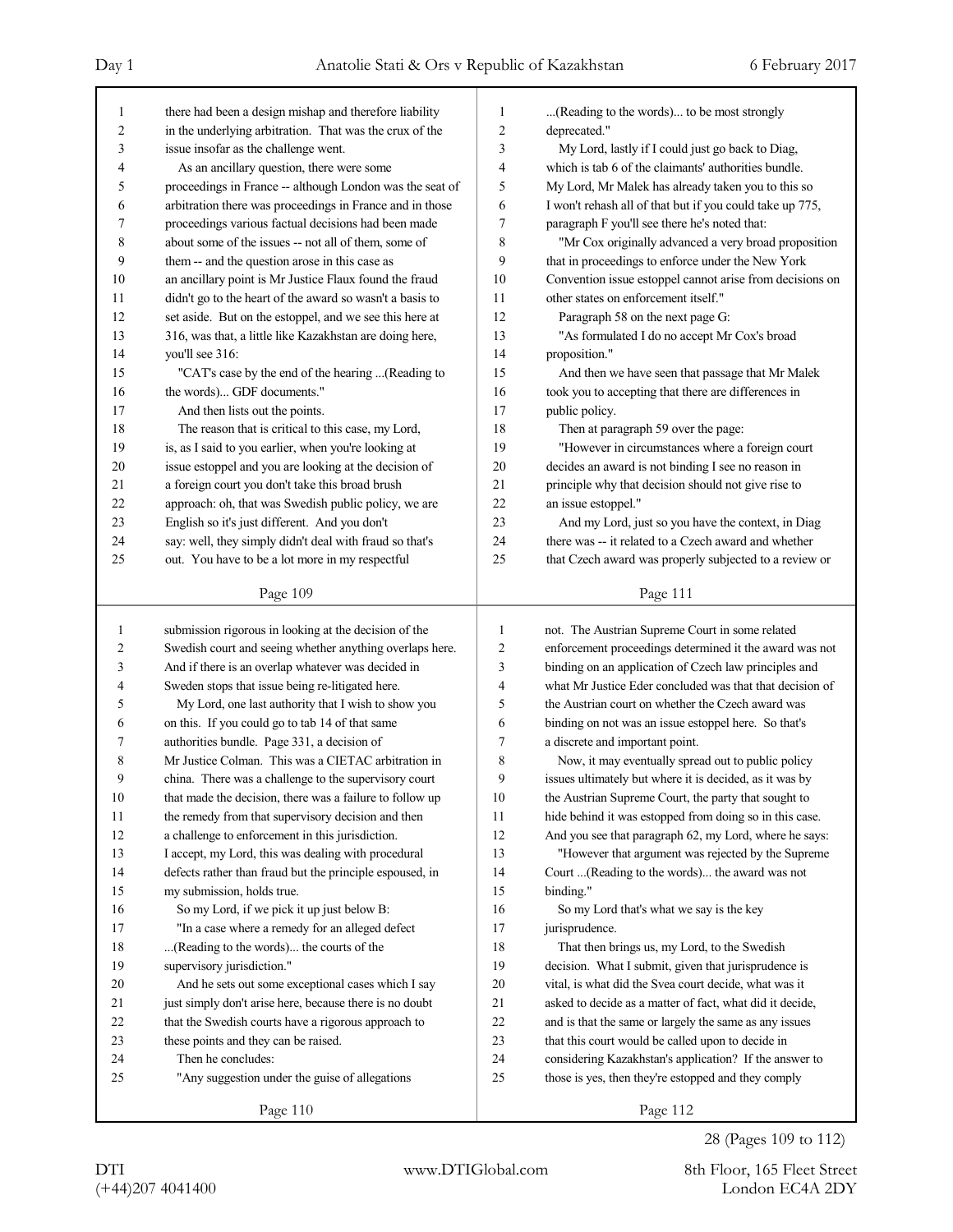| $\mathbf{1}$   | proceed.                                                 | $\mathbf{1}$                                                          | "Incorrect and misleading information from the           |  |
|----------------|----------------------------------------------------------|-----------------------------------------------------------------------|----------------------------------------------------------|--|
| $\overline{c}$ | My Lord, if we could take out the Svea                   | $\overline{c}$<br>investors to the companies' accountants the Russian |                                                          |  |
| 3              | Court of Appeal decision, the version I've been using is | 3                                                                     | investment bank Renaissance Capital and KPMG laid at the |  |
| 4              | in D3(6) tab 56. If I could start with this, and I do    | 4                                                                     | basis for the indicative offer."                         |  |
| 5              | think this is common ground as I read the papers, what   | 5                                                                     | So there's a contention that the false case, the         |  |
| 6              | the Svea court does is it set out carefully the          | 6                                                                     | false evidence, was the basis for the indicative offer.  |  |
| 7              | allegations and contentions that are made by each party  | 7                                                                     | That's very important because what they're contending,   |  |
| 8              | and then it sets out its reasoning and for me it's       | 8                                                                     | and you have seen how they did it, there was a series of |  |
| 9              | important if you look at the reasoning in a judgment you | 9                                                                     | assumptions, one of which was the investment cost. And   |  |
| 10             | want to know what issues were levied by each of the      | 10                                                                    | their case here was that investment cost, which was      |  |
| 11             | parties because it's important as to the interpretation  | 11                                                                    | false on their case, lay at the basis for the indicative |  |
| 12             | of the reasoning.                                        | 12                                                                    | offer. That is a factual issue that they raised in       |  |
| 13             | In showing you these points, my Lord, in the             | 13                                                                    | Sweden, they elaborately raised all of the arguments     |  |
| 14             | judgment I want to emphasise something very clearly.     | 14                                                                    | that Mr Malek has raised today and it was live before    |  |
| 15             | You were shown today some passages from Ms Nacimiento's  | 15                                                                    | the Swedish court.                                       |  |
| 16             | witness statement, you were shown the Deloitte expert    | 16                                                                    | The next point is this, my Lord. On page 13, this        |  |
| 17             | report and the chart with the calculation relating to    | 17                                                                    | is really the hammer of their case on the false          |  |
| 18             | the KMG indicative offer, you were shown some of the     | 18                                                                    | evidence. Second paragraph at the top of page 13:        |  |
| 19             | KPMG due diligence reports and the Renaissance Capital   | 19                                                                    | "With regard to to method of valuing set out in the      |  |
| 20             | information sheet. All of that evidence was the basis    | 20                                                                    | indicative bid (Reading to the words) that formed        |  |
| 21             | for the allegations that are recorded in this judgment.  | 21                                                                    | the basis of KMG's indicative bid."                      |  |
| 22             | That evidence was exhaustively explored during the Svea  | 22                                                                    | And this is the fact issue contention that they've       |  |
| 23             | proceedings over a one month period, with                | 23                                                                    | put before the court:                                    |  |
| 24             | cross-examination of the witnesses and lengthy           | 24                                                                    | "The arbitral tribunal's assessment  (Reading to         |  |
| 25             | submissions. So make no mistake, the issues that the     | 25                                                                    | the words) has influenced the outcome of the case."      |  |
|                |                                                          |                                                                       |                                                          |  |
|                | Page 113                                                 |                                                                       | Page 115                                                 |  |
|                |                                                          |                                                                       |                                                          |  |
|                |                                                          |                                                                       |                                                          |  |
| 1              | court is flagging up here as having been presented as    | 1                                                                     | Having presented all of the evidence, at great cost,     |  |
| 2              | issues of fact by Kazakhstan and then it's then deciding | 2                                                                     | in my respectful submission they then have to live by -- |  |
| 3              | was following a very extensive analysis and it's exactly | 3                                                                     | absent an appeal to the Supreme Court of Sweden, which   |  |
| 4              | the same material that Mr Malek would like to put before | 4                                                                     | as we know from the evidence is fantasy, they have to    |  |
| 5              | you or another judge of this court at a trial -- exactly | 5                                                                     | live by the decisions that flow from all of that. Those  |  |
| 6              | the same.                                                | 6                                                                     | my Lord we find on page 40 of the judgment. If I could   |  |
| 7              | My Lord, if you could start on page 11 of that           | 7                                                                     | start under the heading at 5.3.1, "Annulment due to the  |  |
| 8              | report, under the heading "Investors have presented      | 8                                                                     | fraudulent arrangement, false evidence misleading        |  |
| 9              | false evidence", you will see there:                     | 9                                                                     | information" et cetera. My Lord, you see "the            |  |
| 10             | "The fraudulent arrangement was intended to mislead      | 10                                                                    | Court of Appeal makes the following assessment" and then |  |
| 11             | the arbitral tribunal as well as Kazakhstan and thus     | 11                                                                    | a colon and then we see it all set out there. The first  |  |
| 12             | obtain significantly higher damages through arbitration  | 12                                                                    | finding or the first comment that the court makes deals  |  |
| 13             | than would otherwise be possible."                       | 13                                                                    | with the general question of public policy, is there     |  |
| 14             | That's the headline question. Then you go to the         | 14                                                                    | anything about this agreement that makes it contrary to  |  |
| 15             | next page my Lord under the heading "The valuation of    | 15                                                                    | Swedish public policy and they mention corruption and so |  |
| 16             | the LPG Plant":                                          | 16                                                                    | on and find it's not and so move on. Then we see in the  |  |
| 17             | "The arbitral tribunal took note of the false            | 17                                                                    | next paragraph:                                          |  |
| 18             | evidence  (Reading to the words) regarding both          | 18                                                                    | "In the arbitration the investors invoked evidence       |  |
| 19             | jurisdiction and questions of liability."                | 19                                                                    | in the form of oral testimony  as corroboration of       |  |
| 20             | So their assertion is that this false evidence that      | 20                                                                    | the fact that the investment costs in the LPG Plant      |  |
| 21             | they've set forth probably influenced the tribunal's     | 21                                                                    | correspond to amount claimed."                           |  |
| 22             | evaluation of the evidence generally and conclusions     | 22                                                                    | This is a finding of fact, based on all of the           |  |
| 23             | regarding both jurisdiction and the question of          | 23                                                                    | evidence:                                                |  |
| 24             | liability.                                               | 24                                                                    | "It is clear from the award however that                 |  |
| 25             | The next contention is made the next paragraph.          | 25                                                                    | the tribunal based its decision regarding the damages    |  |
|                | Page 114                                                 |                                                                       | Page 116                                                 |  |

29 (Pages 113 to 116)

(+44)207 4041400 London EC4A 2DY DTI www.DTIGlobal.com 8th Floor, 165 Fleet Street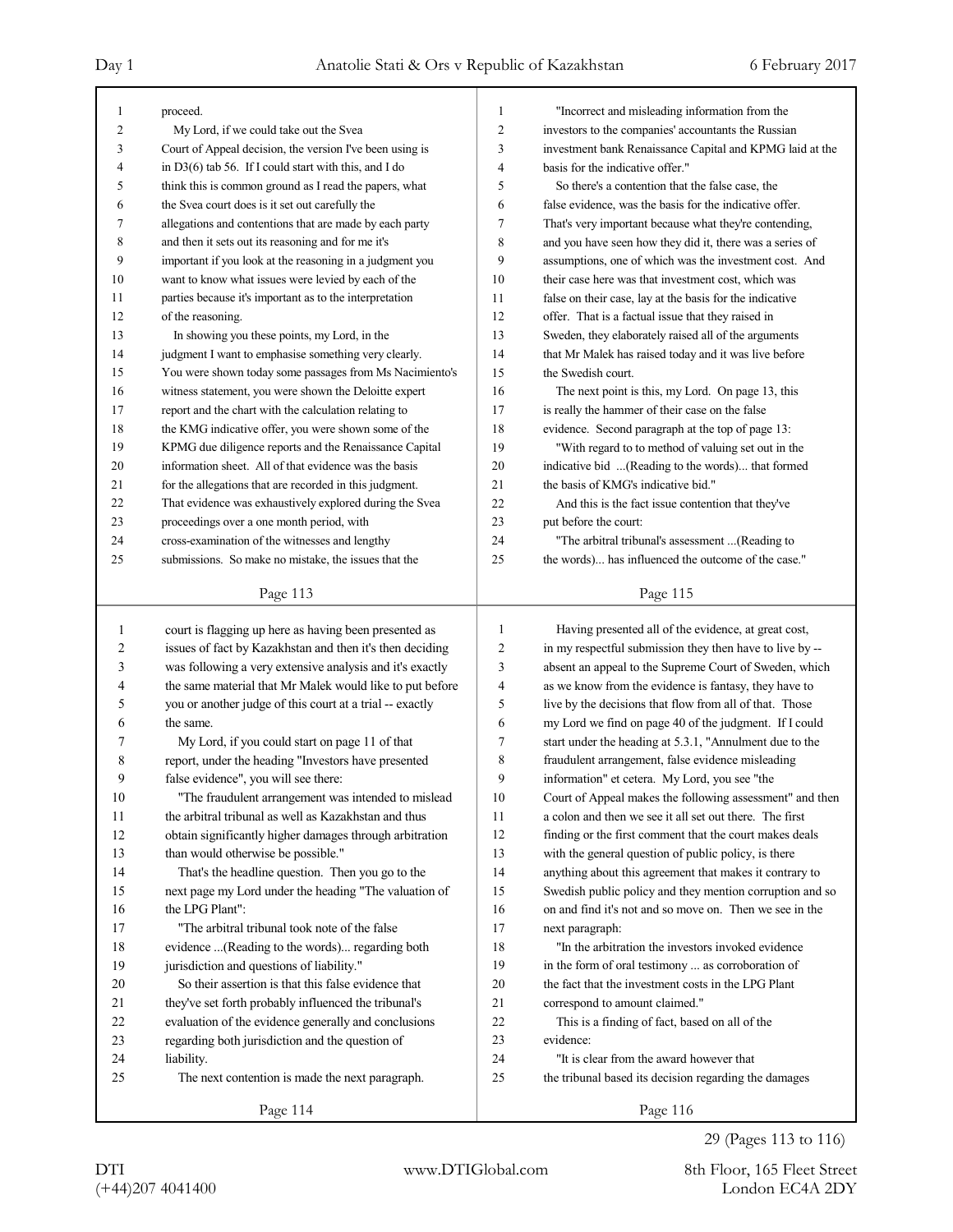|    |                                                                                                      |                                                   | it does, it's a factual conclusion that this court has     |  |
|----|------------------------------------------------------------------------------------------------------|---------------------------------------------------|------------------------------------------------------------|--|
| 1  | for the LPG Plant on the indicative bid by KMG."<br>So they can't argue with that, in my submission, | 1<br>2<br>reached; it can't be re-litigated here. |                                                            |  |
| 2  |                                                                                                      |                                                   |                                                            |  |
| 3  | anymore.                                                                                             | 3                                                 | Then my Lord:                                              |  |
| 4  | "Next, as the court has described above, the scope                                                   | 4                                                 | "Because Kazakhstan raised it as an issue and              |  |
| 5  | of the public order provision (Reading to the                                                        | 5                                                 | because  (Reading to the words) offer is thus not          |  |
| 6  | words) directly determinative of the outcome."                                                       | 6                                                 | to be regarded as false evidence."                         |  |
| 7  | My Lord, that, as I'm going to unpack for you in                                                     | 7                                                 | So Kazakhstan might not like it, but as the                |  |
| 8  | a bit more detail in a moment, is the same as the                                                    | 8                                                 | Court of Appeal tells us in House of Spring Gardens, it    |  |
| 9  | approach this court takes. You can't just turn up and                                                | 9                                                 | is not for the English court to look at a decision in      |  |
| 10 | say there was fraud, you have to turn up, prove there                                                | 10                                                | the context of a factual estoppel and say "We may have     |  |
| 11 | was fraud, prove that the fraud went directly to causal                                              | 11                                                | reached a decision", or "We don't like it" or "It          |  |
| 12 | link between the fraud and the tribunal's decision.                                                  | 12                                                | doesn't make sense". It is what it is and that's the       |  |
| 13 | "Situations may however be envisaged where the                                                       | 13                                                | conclusion they have reached, that the indicative offer    |  |
| 14 | invoking  (Reading to the words) of the decisive                                                     | 14                                                | was not false. That finding's made even if potentially     |  |
| 15 | importance the outcome of the case."                                                                 | 15                                                | incorrect details of what was invested in the LPG Plant    |  |
| 16 | So my Lord, again I would actually submit that the                                                   | 16                                                | through the annual reports had been among the factors      |  |
| 17 | position in England is somewhat more robust because it                                               | 17                                                | that KMG took into account when calculating the size of    |  |
| 18 | seems that in Sweden if it's an direct influence but it                                              | 18                                                | the bid.                                                   |  |
| 19 | could have been of decisive importance you may be able                                               | 19                                                | So that factual finding is made even on the basis          |  |
| 20 | to challenge the award. The position in England is it                                                | 20                                                | that Kazakhstan is right on all the fraud allegations,     |  |
| 21 | has to be directly causative of the tribunal's decision,                                             | 21                                                | which we're long way from.                                 |  |
| 22 | and I will come to what Mr Justice Blair said in DTT and                                             | 22                                                | This is another finding:                                   |  |
| 23 | what Mr Justice Flaux said in CAT to make that good.                                                 | 23                                                | "The allegedly false information in the annual             |  |
| 24 | But that's the Swedish court setting out the                                                         | 24                                                | reports (Reading to the words) amount to                   |  |
| 25 | parameters. Here is their findings and this my Lord is                                               | 25                                                | an invocation of false evidence."                          |  |
|    |                                                                                                      |                                                   |                                                            |  |
|    | Page 117                                                                                             |                                                   | Page 119                                                   |  |
|    |                                                                                                      |                                                   |                                                            |  |
|    |                                                                                                      |                                                   |                                                            |  |
| 1  | critical for estoppel:                                                                               | $\mathbf{1}$                                      | That is a factual finding. This court, my Lord, may        |  |
| 2  | "Since the tribunal based its decision on the                                                        | $\overline{c}$                                    | not have decided the fraud, it may not have said "Yes,     |  |
| 3  | indicative bid the evidence invoked by the investors in                                              | 3                                                 | Perkwood was a fraud" and grappled with all of that.       |  |
| 4  | the form of oral testimony "                                                                         | 4                                                 | What it did find is even if it all was, indicative bid     |  |
| 5  | That's all Mr Malek's "\$245 million, it was false"                                                  | 5                                                 | did not amount to an invocation of the false evidence      |  |
| 6  | evidence.                                                                                            | 6                                                 | and that's a factual finding that simply can't be          |  |
| 7  | " evidence which Kazakhstan has claimed was false                                                    | 7                                                 | disturbed in my respectful submission.                     |  |
| 8  | has not been of direct significance for the outcome."                                                | $\,$ $\,$                                         | My Lord, I don't propose to go back to Mr Foerster's       |  |
| 9  | That is a factual finding by the Svea                                                                | 9                                                 | evidence and Ms Nacimiento's evidence that lies behind     |  |
| 10 | Court of Appeal based on evidence. That issue my Lord,                                               | 10                                                | those allegations that were made because Mr Malek has      |  |
| 11 | with the greatest of respect to Kazakhstan, simply                                                   | 11                                                | shown you. If however it would be helpful I would be       |  |
| 12 | cannot be re-litigated anywhere and certainly not in                                                 | 12                                                | happy to do you before I move on?                          |  |
| 13 | this jurisdiction.                                                                                   | 13                                                | MR JUSTICE KNOWLES: Not for my part.                       |  |
| 14 | "This circumstance alone means that this evidence"                                                   | 14                                                | MR SPRANGE: My Lord, I note time. I'm happy to keep going; |  |
| 15 | (Reading to the words) for considering the award                                                     | 15                                                | this is also a convenient moment.                          |  |
| 16 | to be invalid."                                                                                      | 16                                                | MR JUSTICE KNOWLES: Let's keep going for 15 minutes.       |  |
| 17 | So that closes off that issue. Then there's another                                                  | 17                                                | MR SPRANGE: Thank you, my Lord.                            |  |
| 18 | factual finding:                                                                                     | 18                                                | So my Lord, I then turn to the next piece of the           |  |
| 19 | "Neither is it obvious according to the court that                                                   | 19                                                | analysis. That is other issues that I have flagged up      |  |
| 20 | this evidence through an indirect influence on                                                       | 20                                                | for you that have been determined by the Swedish court,    |  |
| 21 | the tribunal was an decisive importance to outcome of                                                | 21                                                | issues that arise in this case, before you now --          |  |
| 22 | the case."                                                                                           | 22                                                | because if they are then we say there is an estoppel.      |  |
| 23 | That's another factual finding that it can't have                                                    | 23                                                | Now, probably the best way to do this is to show you       |  |
| 24 | had an indirect influence on decisive importance. Now,                                               | 24                                                | what Kazakhstan say is to be decided in this case. If      |  |
| 25 | that may not even arise under English law but let's say                                              | 25                                                | you could take up their skeleton argument at page 23,      |  |
|    | Page 118                                                                                             |                                                   | Page 120                                                   |  |

30 (Pages 117 to 120)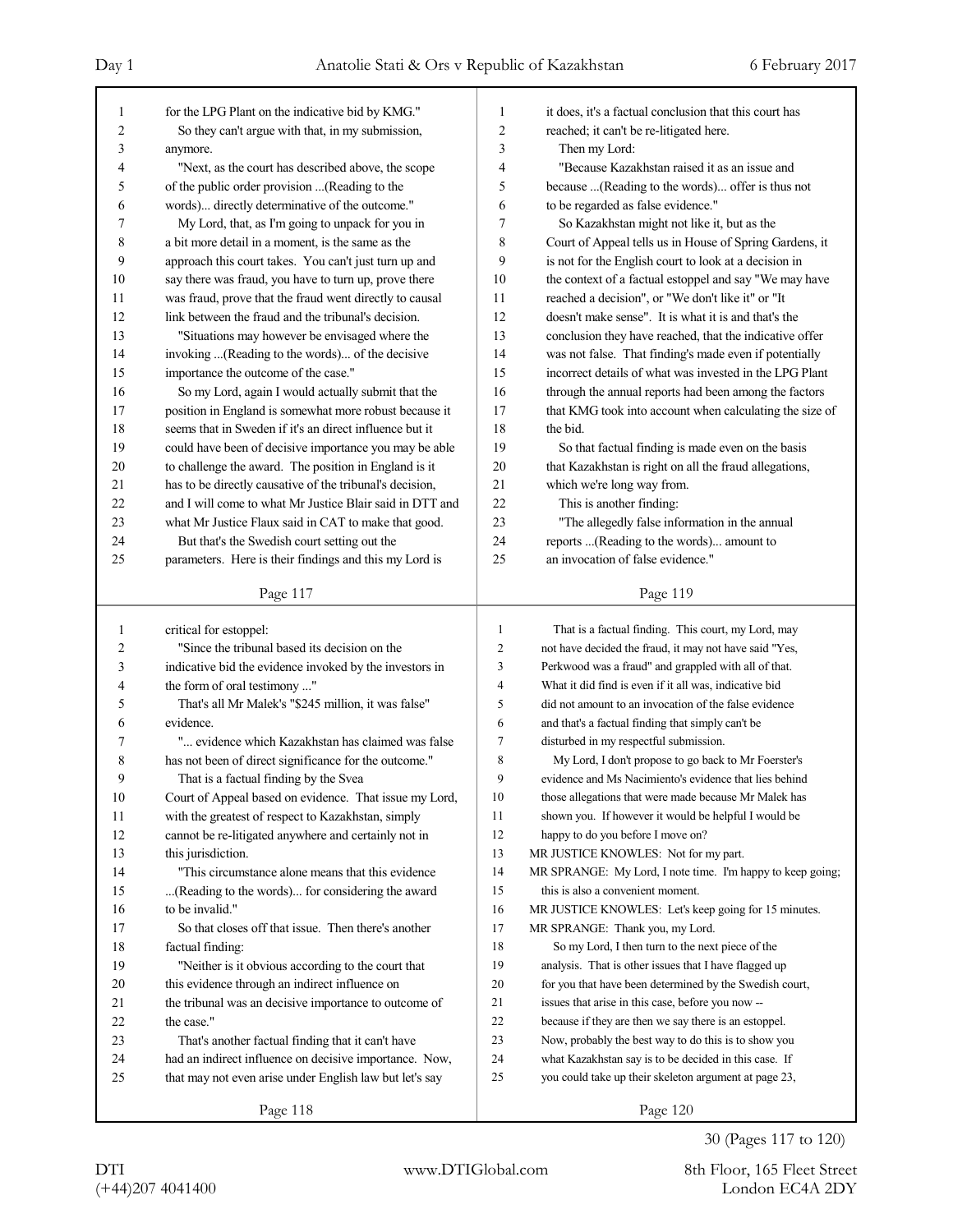| 1      | helpfully for my purposes under a heading "What the      | 1              | applies to our case. So in paragraph 56 there's          |
|--------|----------------------------------------------------------|----------------|----------------------------------------------------------|
| 2      | English court is being asked to decide". So my Lord      | $\overline{2}$ | a reference to Lord Justice Rix's decisions in           |
| 3      | paragraph 55:                                            | 3              | Kriti Palm:                                              |
| 4      | "The clearest guidance in the authorities is 68.2G       | $\overline{4}$ | " a case which provides a salutary reminder to           |
| 5      | a principle I tend to agree with. For present purpose    | 5              | any judge of the importance of being satisfied to the    |
| 6      | it is sufficient to refer to the summary given by        | 6              | necessary heightened standard of proof that what is      |
| 7      | Blair J in Double K Oil Products."                       | 7              | involved in dishonesty and of the fact that the          |
| 8      | Then it's summarised in the next paragraph:              | 8              | explanation for something is much more likely to be      |
| 9      | " some form of reprehensible unconscionable              | 9              | human error rather than dishonesty."                     |
| 10     | conduct has attributed in a substantial way to the       | 10             | They continuing on:                                      |
| 11     | obtaining of the award."                                 | 11             | " must establish that the award itself was               |
| 12     | So in considering the fraud allegations that's           | 12             | obtained by fraud "                                      |
| 13     | something the English court has to decide.               | 13             | And there's a reference to Aken J as he was in           |
| 14     | My Lord, I think it's helpful if I show you some         | 14             | Vivendi:                                                 |
| 15     | more colour on that analysis. If we could go back to     | 15             | "An award will only be obtained by fraud if the          |
| 16     | Mr Justice Flaux's decision -- I'm not sure if I should  | 16             | party  (Reading to the words) favour of the other        |
| 17     | be calling him something else right now.                 | 17             | successful party."                                       |
| 18     | MR MALEK: As he then was.                                | 18             | In other words this is Mr Justice Flaux:                 |
| 19     | MR SPRANGE: As he then was.                              | 19             | "There has to be have been a fraud in the                |
| $20\,$ | It may still be tab 1 of the claimants' authorities      | 20             | arbitration (Reading to the words) and misled            |
| 21     | bundle. Perhaps because I am going to tomorrow morning   | 21             | the tribunal."                                           |
| 22     | address the second limb in Westacre on these issues,     | 22             | Then my Lord there's a further passage which I just      |
| 23     | I might as well show you all of the relevant passages of | 23             | ask you to read because it will be relevant to my        |
| 24     | this judgment.                                           | 24             | submissions tomorrow on whether that evidence was        |
| 25     | MR JUSTICE KNOWLES: Yes.                                 | 25             | available or not.                                        |
|        |                                                          |                |                                                          |
|        | Page 121                                                 |                | Page 123                                                 |
|        |                                                          |                |                                                          |
|        |                                                          |                |                                                          |
| 1      | MR SPRANGE: Again I apologise for the page numbering on  | 1              | Now, my Lord, I show you that because it's important     |
| 2      | this report but it's paragraph 39 which is only five or  | 2              | in the context of asking the rhetorical question in my   |
| 3      | seven pages in. My Lord, perhaps if I could just ask     | 3              | submission as to whether there's anything that's called  |
| 4      | you to read paragraph 39 which is the neatest summary of | 4              | to be decided by the English court that's already been   |
| 5      | the alleged fraud allegations in this case.              | 5              | decided in the Swedish proceedings. And in my            |
| 6      | MR JUSTICE KNOWLES: Thank you.                           | 6              | submission that analysis that you see there of the test  |
| 7      | (Pause)                                                  | 7              | in England which Kazakhstan have put in paragraph 55 and |
| 8      | MR SPRANGE: Mr Hurst, who appeared on behalf of the      | 8              | 56 of their skeleton, represent factual questions which  |
| 9      | applicant that case, as noted in the second paragraph,   | 9              | are same as the factual questions that the Svea court    |
| 10     | did not shirk away from the allegation that this         | 10             | has decided, which I will show you, and just to be       |
| 11     | concealment went to the highest levels within GTT and    | 11             | perfect crisp about that, they are as follows:           |
| 12     | then it was a serious and reprehensible fraud.           | 12             | "Would the fraud if established have an important        |
| 13     | Having set that background out the judge then went       | 13             | impact on the result."                                   |
| 14     | to the principles and we see those at paragraph 53.      | 14             | In Sweden it was decided it didn't, it didn't have       |
| 15     | My Lord, we see here more detailed recitation of         | 15             | a direct substantive impact. And my Lord, I say that     |
| 16     | Mr Justice Blair's reasoning in Double K Oil and if      | 16             | there can be no mischief and no attempt to look at the   |
| 17     | I could just refer your Lordship to the last passage in  | 17             | Swedish language in the Swedish judgment "directly       |
| 18     | that paragraph:                                          | 18             | determinative for the outcome" and compare that to the   |
| 19     | "The latter point takes effect (Reading to the           | 19             | causative link between the deliberate concealment and    |
| 20     | words) injustice to the applicant."                      | 20             | the decision in the award. You can't draw nuanced        |
| 21     | My Lord, although it's by a different route I say        | 21             | text-based distinctions. This is a factual               |
| 22     | the same applies to a foreign arbitral award.            | 22             | question: the decision the tribunal reached, was it      |
| 23     | My Lord, paragraph 56 -- bear in mind that               | 23             | impacted by the false evidence?                          |
| 24     | everything I refer you to here Kazakhstan accepts,       | 24             | The second point is this my Lord: if we are right on     |
| 25     | because they accept that 68.2G is the best guide --      | 25             | that there can't be a trial for fraud in this case and   |

31 (Pages 121 to 124)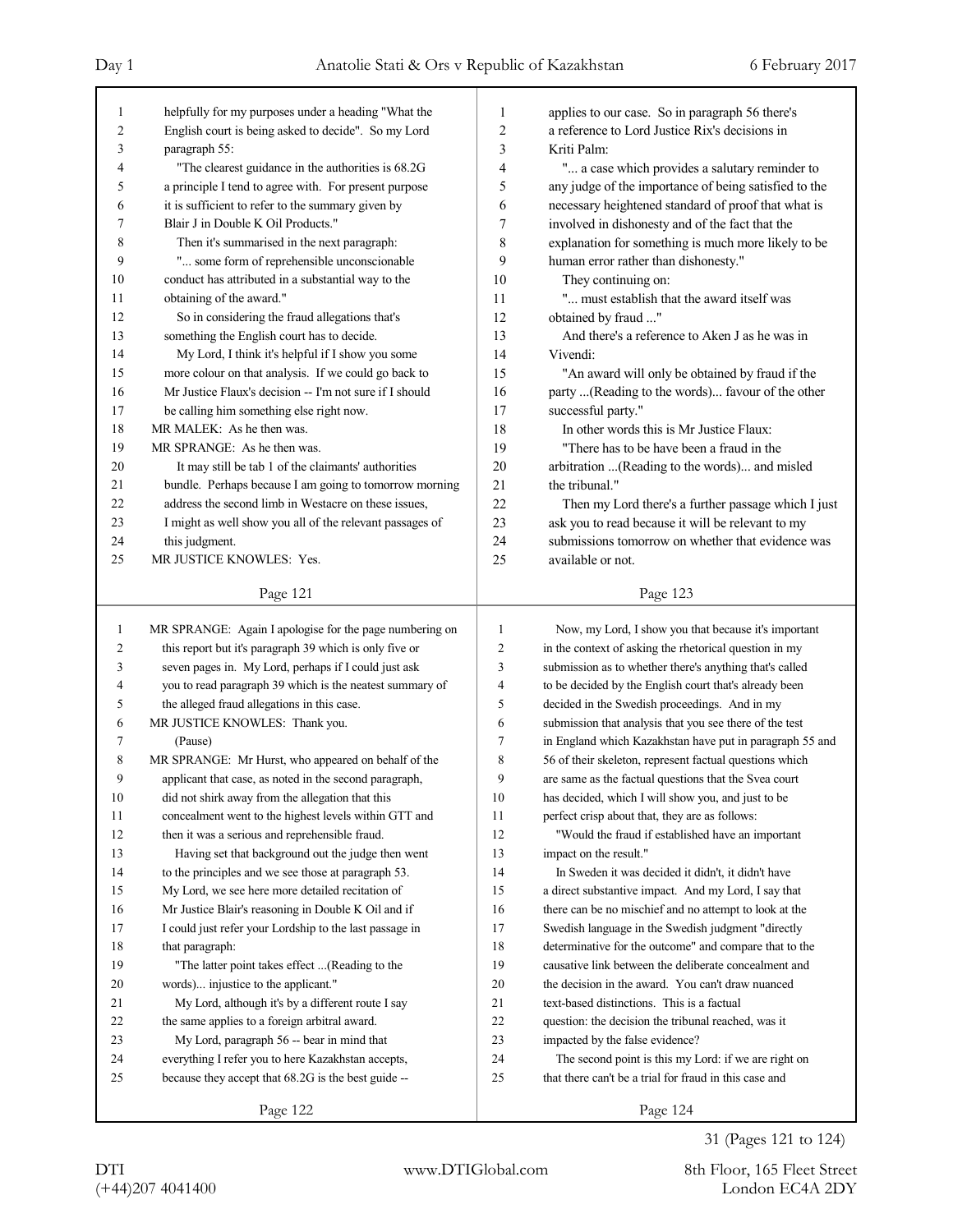| 1              | there can't be because they are estopped on this issue.  | 1      | "CAT must still establish the element of causation       |  |
|----------------|----------------------------------------------------------|--------|----------------------------------------------------------|--|
| 2              | And that would mean that even if there was a full trial  | 2      | of the disclosure of the true position would probably    |  |
| 3              | on the fraud allegations here and even if this court     | 3      | have affected the result of the arbitration."            |  |
| 4              | reached the conclusion that there was a fraud, it could  | 4      | That's the principle we have already discussed.          |  |
| 5              | not, because of the estoppel, do anything other than     |        | Then in 293 we have Mr Hirst's submissions which I must  |  |
| 6              | conclude it wouldn't have had an impact on the result.   |        | say when I first read them I found incredibly powerful.  |  |
| 7              | There is a further reason my Lord, and that is           | 7      | He essentially says that the concealment of the test, if |  |
| 8              | this: even if Kazakhstan were able to establish that the | 8      | they had come out would have changed the entire tone of  |  |
| 9              | involvement of Perkwood in the transfer pricing was      | 9      | the arbitration. He made point that:                     |  |
| 10             | a fraud, it would be estopped from arguing that that     | 10     | "Contrary to what was being submitted  (Reading to       |  |
| 11             | fraud impacted the KMG indicative offer and made it      | 11     | the words) changing the whole focus of the               |  |
| 12             | itself false, because that's been decided against them   | 12     | arbitration."                                            |  |
| 13             | in Stockholm.                                            | 13     | So a perception argument, but I will submit my Lord      |  |
| 14             | So we would have a fraud trial that would take us        | 14     | a much more powerful perception argument because that    |  |
| 15             | nowhere. We would have a fraud trial that might decide   | 15     | went to the heart of case: was there a concealment       |  |
| 16             | the position in relation to how the financing for the    | 16     | relating to liability issue.                             |  |
| 17             | construction of an LPG plant came about. But on the two  | 17     | Don't forget here what Kazakhstan is trying to say       |  |
| 18             | critical points, did it go to the tribunal's decision    | 18     | would have made a fundamental difference to tribunal's   |  |
| 19             | and was the KMG indicative offer tainted by that fraud,  | 19     | decision is some financial reports referred to in        |  |
| 20             | they've litigated and lost. They can't go over it        | 20     | a due diligence, a hundred page due diligence report,    |  |
| 21             | again.                                                   | 21     | that are then referred to in indicative bid-offer then   |  |
| 22             | My Lord, if you still have the CAT decision still        | 22     | referred to in the course of arbitration where there's   |  |
| 23             | open, my Lord I think I was at paragraph 58.             | 23     | several.                                                 |  |
| 24             | MR JUSTICE KNOWLES: You'd asked me to read 59.           | 24     | So it's effectively -- I will do this in more detail     |  |
| 25             | MR SPRANGE: Yes.                                         | 25     | tomorrow but it's effectively four times removed. And    |  |
|                |                                                          |        |                                                          |  |
|                | Page 125                                                 |        | Page 127                                                 |  |
|                |                                                          |        |                                                          |  |
|                |                                                          |        |                                                          |  |
| $\mathbf{1}$   | MR JUSTICE KNOWLES: Which I've done.                     | 1      | what's more my Lord, it goes to an issue how to value    |  |
| $\overline{2}$ | MR SPRANGE: Thank you, my Lord. If we could then finish, | 2      | quantum that Kazakhstan argued successfully was          |  |
| 3              | there's a reference to the various tests, which I can    | 3      | an irrelevancy. So while Mr Hirst could make with        |  |
| 4              | cover tomorrow in more detail but that relates to the    | 4      | considerable force an argument that the concealment of   |  |
| 5              | could and should they have.                              | 5      | some test results in a design fault case might have been |  |
| 6              | My Lord, what I want to do now is just in the last       | 6      | a game-changer, in my respectful submission Kazakhstan   |  |
| 7              | few minutes finish off at this. What is interesting is   | 7      | simply can't make such a submission and that's why quite |  |
| 8              | that when you carefully consider Kazakhstan's skeleton   | 8      | rightly, very skilful advocacy, it's put as highest      |  |
| 9              | argument, which is really the first word on why they're  | 9      | would have changed the tribunal's perception.            |  |
| 10             | allowed to continue to persevere with these fraud        | 10     | My Lord, we will see here that what Mr Justice Flaux     |  |
| 11             | allegations despite the finding of the Svea court, the   | 11     | concluded -- if you go to 311. I will tomorrow cover     |  |
| 12             | highest they put it is the perception: oh, if            | 12     | this in a bit more detail in the context of the other    |  |
| 13             | the tribunal had known about all of this that would have | 13     | topic I will address. But if you look at 311:            |  |
| 14             | changed everything. They both have just thought that     | 14     | "For all those reasons, although I have concluded        |  |
| 15             | Mr Stati was such a bad man and so is Mr Lungu they      | 15     | there was a fraud (Reading to the words) affected        |  |
| 16             | would have looked at everything in a very, very          | 16     | the result of the arbitration."                          |  |
| 17             | different light.                                         | 17     | Now, my Lord, I'm slightly mixing issues. The            |  |
| 18             | Now, leaving aside the fact that that is not             | 18     | reason I do all that my Lord is I've shown you what was  |  |
| 19             | an argument that I say is available to them, it's not    | 19     | decided in Sweden and how it was decided, because        |  |
| 20             | an argument available to them because of estoppel. It's  | 20     | Kazakhstan raised it because they produced the evidence, |  |
| 21             | also simply not an argument that arises under English    | 21     | showing you that there's an obvious very clear overlap   |  |
| 22             | law. I realise I'm trespassing slightly into the second  | $22\,$ | between the issues to be decided, and I've also shown    |  |
| 23             | Westacre point but it fits best here. And the            | 23     | you by reference to the English cases that the English   |  |
| 24             | demonstration for that is the CAT case again. If you     | 24     | test is probably a little less onerous than the Swedish  |  |
| 25             | could turn to 292:                                       | 25     | test. I've also shown you, my Lord, that where you are   |  |

32 (Pages 125 to 128)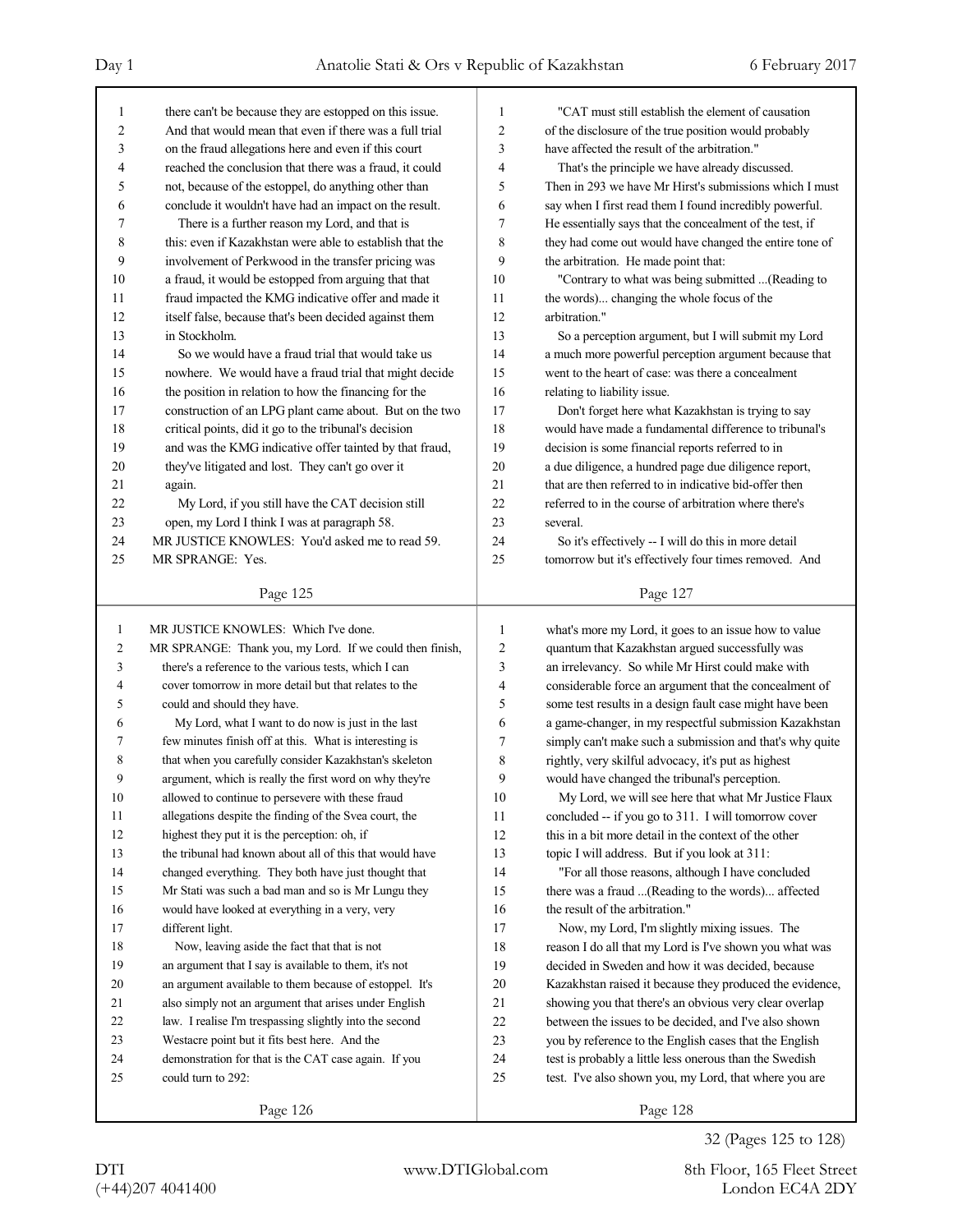| $\mathbf{1}$     | talking about impacting the result of the award it has   |  |
|------------------|----------------------------------------------------------|--|
| $\boldsymbol{2}$ | to be very, very significant and has to go to the heart  |  |
| 3                | of it. And it is perhaps no surprise that the Svea       |  |
| $\overline{4}$   | Court of Appeal reached the decision it reached,         |  |
| 5                | considering how far removed the TNG financials were from |  |
| 6                | its award on quantum and the fact that Kazakhstan were   |  |
| 7                | saying investment costs is totally irrelevant, you       |  |
| 8                | shouldn't take them into consideration and they were     |  |
| 9                | correct.                                                 |  |
| $10\,$           | So my Lord I note the time, what I'll do is I'll         |  |
| 11               | pick it up tomorrow and cover the second two headline    |  |
| 12               | issues. I imagine I will be 90 minutes to two hours and  |  |
| 13               | I will try and keep it as close to 90 minutes as         |  |
| 14               | possible.                                                |  |
| 15               | MR JUSTICE KNOWLES: Fine. That's great. Helpful to have  |  |
| 16               | an indication.                                           |  |
| 17               | Thanks very much, 10.30.                                 |  |
| $18\,$           | $(4.15 \text{ pm})$                                      |  |
| 19               | (The hearing was adjourned until                         |  |
|                  |                                                          |  |
| 20               | the following day at 10.30 am)                           |  |
| 21               |                                                          |  |
| $22\,$           |                                                          |  |
| 23               |                                                          |  |
| 24               |                                                          |  |
| 25               |                                                          |  |
|                  | Page 129                                                 |  |
|                  |                                                          |  |
| $\mathbf{1}$     | <b>INDEX</b>                                             |  |
| $\sqrt{2}$       | PAGE                                                     |  |
| $\mathfrak{Z}$   |                                                          |  |
| $\overline{4}$   | Submissions by MR MALEK 3                                |  |
| 5                |                                                          |  |
| 6                |                                                          |  |
| 7                |                                                          |  |
| 8                |                                                          |  |
| 9                |                                                          |  |
| $10\,$           |                                                          |  |
| $11\,$           |                                                          |  |
| $12\,$           |                                                          |  |
| 13               |                                                          |  |
| 14               |                                                          |  |
| 15               |                                                          |  |
| 16               |                                                          |  |
| $17\,$           |                                                          |  |
| 18               |                                                          |  |
| 19               |                                                          |  |
| $20\,$           |                                                          |  |
| $21\,$           |                                                          |  |
| $22\,$           |                                                          |  |
| 23               |                                                          |  |
| 24               |                                                          |  |
| 25               |                                                          |  |
|                  |                                                          |  |
|                  |                                                          |  |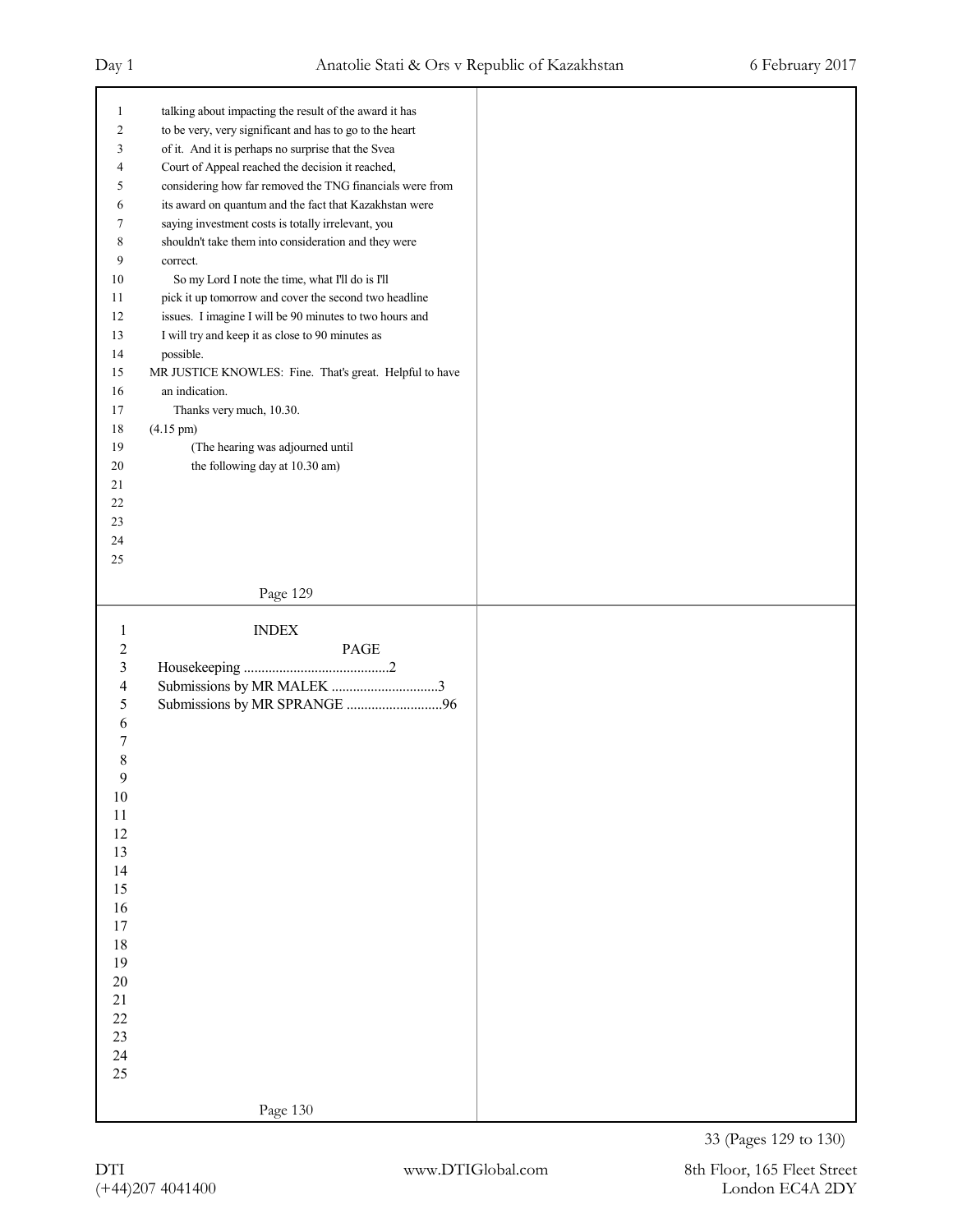|                      | actions 5:5 38:25          | ahead $67:5$        |                            | 106:6                              |
|----------------------|----------------------------|---------------------|----------------------------|------------------------------------|
| $\mathbf A$          | activities 38:21           | <b>Aken</b> 123:13  | analogous 103:5<br>104:10  |                                    |
| abandoned 40:19      |                            | albeit $92:14$      |                            | appear 1:3                         |
| 64:5                 | activity 6:2<br>acts 91:21 |                     | analogue 103:15            | appeared 122:8<br>appears 4:6 58:9 |
| ability 107:23       |                            | <b>Alert</b> 2:5    | analogues 19:20            |                                    |
| able 39:1 100:5      | actual 6:23 98:23          | allegation 20:19    | analysis 6:19 46:12        | 82:21 87:25 88:16                  |
| 117:19 125:8         | add 19:21 20:6             | 21:13 23:15 91:5    | 47:10 70:16 73:4           | 92:4                               |
| absence 77:21        | 70:20                      | 107:9 122:10        | 82:25 114:3                | apple $100:3$                      |
| absent 116:3         | added 105:9                | allegations 6:8     | 120:19 121:15              | applicable 56:18                   |
| absolute 100:9       | addition $3:360:1$         | 11:14 16:5,6 21:3   | 124:6                      | 90:16                              |
| absolutely 84:5      | 105:7                      | 28:14 41:13 44:1    | <b>Anatolie 51:14 56:3</b> | applicant 122:9,20                 |
| 89:6                 | additional 50:14           | 63:22 79:1 96:8     | 69:11                      | application 8:13,15                |
| abuse 21:15 102:16   | <b>address</b> 96:5,11     | 96:12 97:2,4        | ancillary $109:4,10$       | 8:15 9:5,7,20                      |
| 103:20 104:11        | 121:22 128:13              | 98:18 99:18         | annex 60:18 61:15          | 10:11,22 11:4                      |
| abusive 27:24        | adduced 26:17 83:7         | 106:22 107:5        | 61:17 63:3                 | 13:14, 14, 20, 24, 25              |
| accept 15:13 27:21   | adequate 58:11             | 110:25 113:7,21     | annual $40:13$             | 14:1,15,24 15:16                   |
| 28:22 32:25 33:9     | adjourned 129:19           | 119:20 120:10       | 119:16,23                  | 19:4 82:12 89:22                   |
| 97:8 99:5,8,9,12     | adjournment 14:25          | 121:12 122:5        | annul $10:2$               | 101:14 107:13                      |
| 110:13 111:13        | 66:1                       | 125:3 126:11        | annulment 32:10            | 112:3,24                           |
| 122:25               | adjudicated 103:3          | alleged 21:1 27:19  | 45:7,9 116:7               | applications 14:2                  |
| accepted 42:14       | administration 2:7         | 44:5 49:12 67:9     | answer 24:13,20            | applied 39:21                      |
| accepting 111:16     | admits 60:24               | 68:16 77:22 80:4    | 62:25 63:7 67:3,3          | 80:11 87:18,21                     |
| accepts 42:17        | admitted 54:17             | 106:4 110:17        | 76:10 78:4 112:24          | 91:12 104:9                        |
| 122:24               | 55:16                      | 122:5               | answered 31:12             | applies 122:22                     |
| access 41:10,25      | adopted 23:23              | allegedly 119:23    | 35:636:7                   | 123:1                              |
| 68:15                | 70:18                      | alleges 16:9        | anticipated 14:14          | apply 2:3 89:13,16                 |
| account 119:17       | advanced 15:15             | allow 21:2 48:14    | 94:13                      | 93:11 105:1                        |
| accountant's 64:8    | 60:6 111:8                 | 93:5                | anxious 107:12             | applying $81:11$                   |
| accountants 115:2    | <b>Advisory 3:5</b>        | allowance 2:4       | anymore 117:3              | 82:23                              |
| accounting 56:18     | advocacy 128:8             | allowed 43:8,8 67:5 | <b>Anyway</b> 95:21        | appointed 4:23,24                  |
| 93:16                | affect 17:2 29:11          | 126:10              | apart 34:11                | appointment 10:17                  |
| accounts $54:2,3,13$ | 92:2                       | allows 2:7 42:20    | apologies 40:9             | approach 16:15                     |
| 58:15,24 59:10       | affiliate 55:2,14          | 67:6 89:21          | apologise 2:10             | 23:22 24:17 25:5                   |
| 61:1 93:17           | affiliated 60:11           | alluded 97:1        | 44:10,25 122:1             | 34:2 35:3 70:17                    |
| accrued 67:10        | ago 62:14 96:15            | alter 91:18         | apparent 78:18             | 74:9 80:4,8 83:19                  |
| accurate 97:5        | agree 121:5                | alternatively 94:4  | apparently 86:24           | 83:23,24 89:2                      |
| acknowledge 9:3      | agreed 60:9 103:16         | amend 13:14 89:22   | 87:20                      | 92:9 97:9 109:22                   |
| 9:18                 | agreement 8:21             | amended 13:20       | appeal 10:2 17:4           | 110:22 117:9                       |
| acquired 38:2        | 49:11 57:16,21             | 15:2                | 21:17 63:11 84:11          | approached 86:3                    |
| acquisition 55:3     | 61:11,12,15,21             | amendment 13:25     | 100:4 101:13,14            | appropriate 9:17                   |
| Act 8:14 9:15 10:12  | 62:13,23,23 74:20          | 15:16               | 102:19 105:14              | 20:5 21:22 107:9                   |
| 13:18 29:16,20,21    | 74:25 76:2,6               | amount 42:16        | 106:6,18 113:3             | approximate 62:8                   |
| 31:8 85:12 90:2      | 77:16 101:11               | 45:25 46:1,9,10     | 116:3,10 118:10            | approximately                      |
| 105:5                | 105:21 106:1,2             | 46:14,15 47:2,8     | 119:8 129:4                | 47:3 65:6 67:19                    |
| acting $40:2$        | 116:14                     | 49:8 73:9 77:23     | <b>Appeal's 102:18</b>     | 72:9                               |
| action 100:10 102:5  | agreements 105:19          | 116:21 119:24       | 106:7                      | April 10:12 68:23                  |
|                      | agrees 35:3                | 120:5               | appealed 102:18            | arbitral 46:10                     |
|                      |                            |                     |                            |                                    |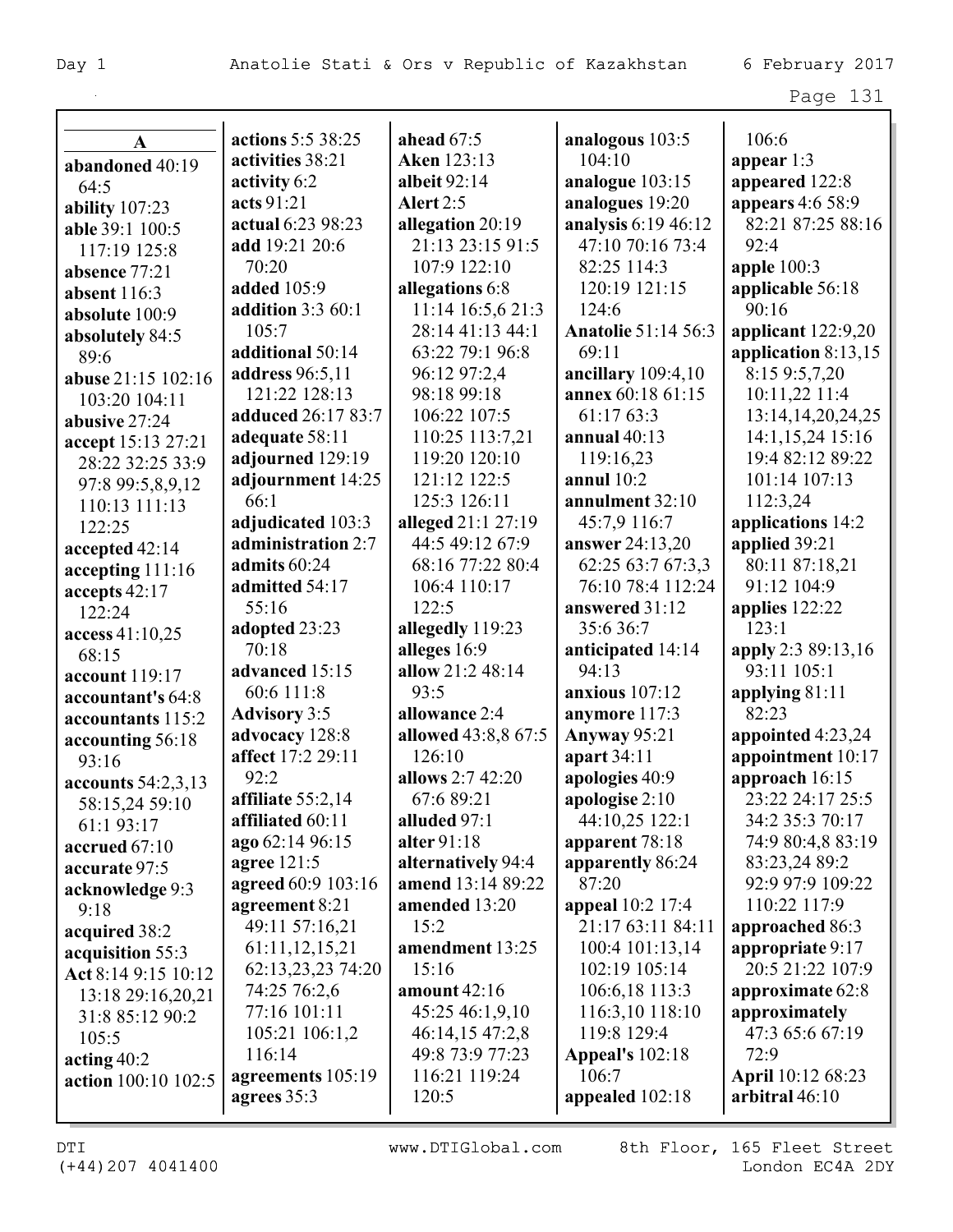| 49:14 85:11 86:1     | 115:13               | assist $94:14,19$          | 36:1 71:8 77:1,20      | 65:17 67:12               |
|----------------------|----------------------|----------------------------|------------------------|---------------------------|
| 89:25 105:2,3,7      | arisen 100:6         | assistance 1:15            | 123:25 126:19,20       | 101:23 110:16             |
| 114:11,17 115:24     | arises 2:5 36:4      | 2:15                       | average 70:16          | <b>B1</b> 8:18            |
| 122:22               | 79:11 126:21         | associated 6:2             | 71:15                  | B1774:21                  |
| arbitrary 33:1 83:9  | arising 4:5 16:16    | <b>Associates 64:10</b>    | averaging 70:21        | back 5:18 14:8 18:5       |
| arbitration 1:12     | 82:8                 | assuming 16:6              | avoid 104:5            | 20:20 25:7 31:10          |
| 3:20 4:23 5:1,2      | arithmetical 71:15   | assumptions 71:1           | award 3:25 4:13,14     | 33:12 36:10 38:15         |
| 6:12 8:21 10:12      | arms 105:17          | 71:10 115:9                | 5:15,187:1,78:5        | 40:15 43:25 44:15         |
| 10:20 12:13,14,15    | arose 109:9          | ate $6:1$                  | 8:7,22 9:4,8 10:2      | 46:17 47:10 51:2          |
| 12:16,18 18:19       | arrangement          | attached 83:12             | 10:7 13:16 14:1        | 51:22 54:19 55:9          |
| 30:24 35:14,25       | 114:10 116:8         | 84:23                      | 15:3, 11, 12, 23, 25   | 61:12 64:14 68:6          |
| 36:2 45:4 49:4       | arriving $71:2$      | attack 104:7               | 16:7,20 25:16          | 70:8,25 72:15             |
| 50:4 54:17,18,23     | article 7:10 31:12   | attempt 17:25              | 30:7,13,23 31:1,7      | 79:20,23 82:1             |
| 55:15 57:16 59:25    | 35:18 54:7 82:2,4    | 84:14 88:20 104:5          | 31:15 33:22,24         | 95:16 98:5 102:16         |
| 60:9 64:9 68:13      | articulated 107:5    | 105:24 107:4               | 34:4 38:15 50:12       | 106:22 111:3              |
| 74:2 77:2,17,21      | artificially 60:4,4  | 124:16                     | 74:12 75:6,13          | 120:8 121:15              |
| 86:17 87:1 90:2      | 62:24                | attempts 85:13             | 78:14,16,24 85:11      | backed 73:21              |
| 96:9 103:16,17       | Artur 51:9 54:21     | attention 106:11           | 85:19 89:25 90:3       | background 3:18           |
| 105:5, 19, 22 107:2  | 69:4                 | attitude 34:6              | 90:23 91:2,11          | 4:9,12 13:21              |
| 108:22 109:2,6       | Ascom 5:23 51:9      | <b>attorney 55:23 56:3</b> | 96:13 97:13,15         | 14:11 54:10 101:3         |
| 110:8 114:12         | 54:23 55:2 58:7,8    | 56:6,12                    | 98:16 99:3,19          | 122:13                    |
| 116:18 123:20        | 60:11 61:24 62:11    | attributed 121:10          | 100:3 103:6 105:3      | backing 59:3              |
| 127:3,9,12,22        | 64:9                 | audit 3:5 66:17            | 106:10 107:4,23        | bad 28:10 126:15          |
| 128:16               | aside 10:13 14:1     | audited 93:17              | 109:11 111:20,24       | <b>balance</b> 70:18 73:2 |
| arbitrations 12:7    | 15:11 16:8 71:21     | auditors 77:11             | 111:25 112:2,5,14      | bank 34:19 115:3          |
| 12:11, 19, 21 18:18  | 83:8 97:12 109:12    | <b>August</b> 13:13,21     | 116:24 117:20          | <b>base 71:19</b>         |
| arbitrator 5:14      | 126:18               | 56:972:1                   | 118:15 121:11          | <b>based</b> 14:22 23:12  |
| 10:18                | asked 19:8 112:21    | <b>Austrian</b> 112:1,5    | 122:22 123:11,15       | 29:15 39:20 40:11         |
| area 1:15            | 121:2 125:24         | 112:10                     | 124:20 129:1,6         | 46:1,3 47:15              |
| areas 81:24          | asking 22:12 79:3    | authentic 87:1             | awarded 5:7 6:22       | 48:18 49:3 63:18          |
| arguably 82:10       | 124:2                | authorities 11:7           | 12:1 45:25 46:10       | 69:18 70:11,20,23         |
| 108:25               | <b>aspect</b> 107:12 | 23:24 29:17 32:6           | 46:14 73:9             | 85:20 88:7 92:22          |
| argue 33:17 117:2    | aspects $41:14$      | 33:13 36:11 66:9           | awards 29:24 83:9      | 116:22,25 118:2           |
| argued 4:2 11:7      | asserted 49:7 93:2   | 82:1 88:19 89:24           | 85:18 105:3,7,10       | 118:10                    |
| 102:12 128:2         | assertion 77:23      | 90:8,16 99:24,25           | 106:15                 | <b>basic</b> 70:14 74:19  |
| arguing $19:25$      | 114:20               | 100:17 108:9               | aware 50:6 68:12       | basically $7:2266:8$      |
| 33:16 125:10         | assess $36:16$       | 110:7 111:4 121:4          | 84:9 95:9              | 102:12                    |
| argument $7:2,18,21$ | assessed 101:12      | 121:20                     | Azalia 61:24 62:12     | basis 1:19,21 15:12       |
| 8:2 10:18,19 21:6    | assessing 45:12      | authority 29:5             | B                      | 16:11 21:15,24            |
| 21:15 41:1 76:5      | assessment 24:13     | 32:13 36:10 77:19          |                        | 23:17 40:7 50:16          |
| 112:13 120:25        | 24:19,25,25 40:11    | 110:5                      | <b>B</b> 2:7 8:18 9:12 | 57:21 71:15,17            |
| 126:9, 19, 20, 21    | 70:14 115:24         | authors 93:19              | $10:24$ 11:12,15       | 74:3,9 75:15              |
| 127:13,14 128:4      | 116:10               | automatically              | 13:1,11 15:8 18:5      | 89:20 96:9 101:15         |
| arguments 6:23 7:5   | assets 48:25 49:22   | 107:22                     | 22:6 26:25 27:10       | 102:15 105:25             |
| 7:10 20:7 23:9       | 88:18                | availability 41:7          | 43:20 59:16,17         | 109:11 113:20             |
| 29:10 40:21          | assignment 45:16     | available 35:13            | 60:19 63:4 65:11       | 115:4,6,11,21             |

(+44)207 4041400 London EC4A 2DY

DTI WWW.DTIGlobal.com 8th Floor, 165 Fleet Street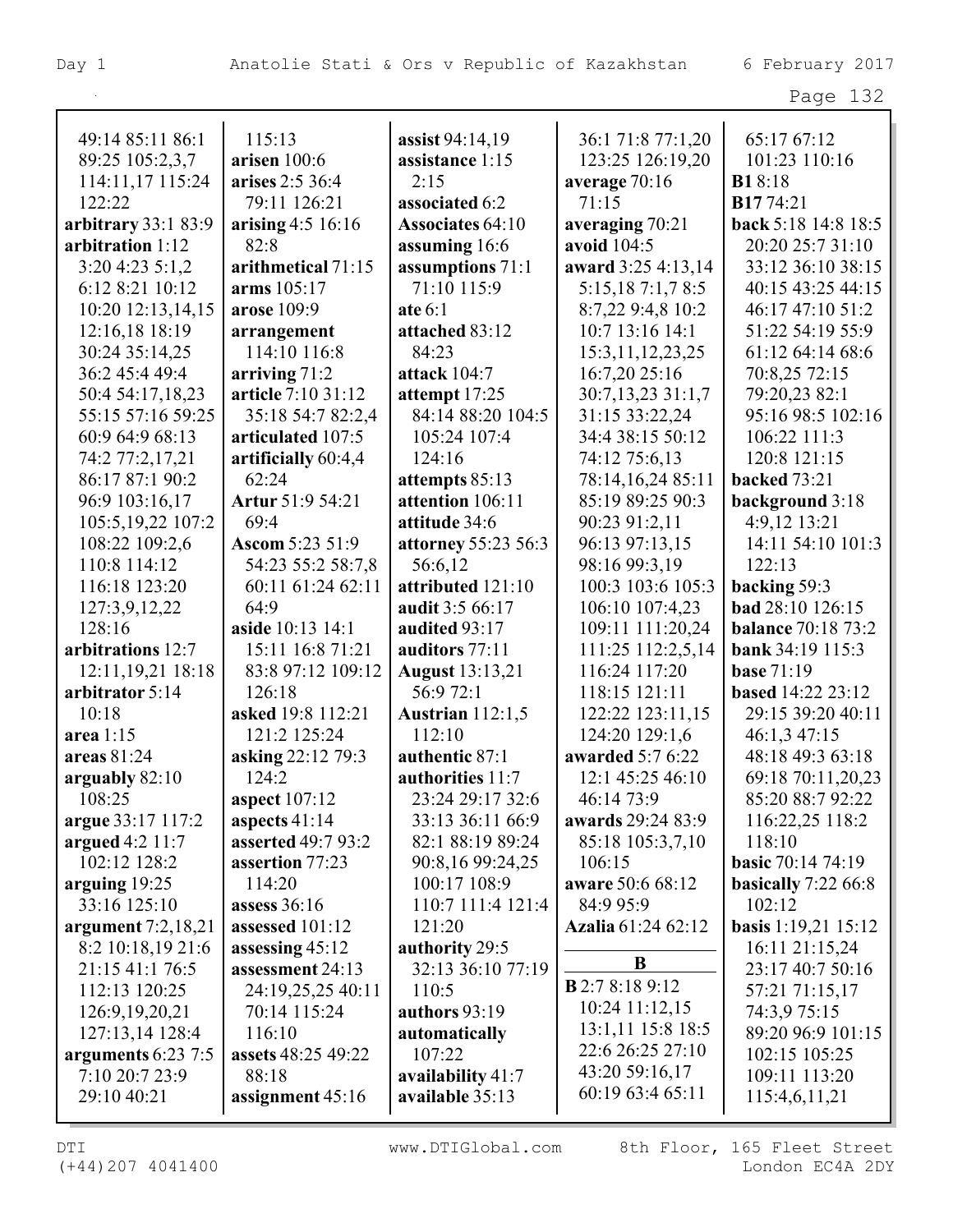| 119:19                       | <b>boxes</b> 73:8          | 67:12 69:4,5,23                    | 52:18 63:23 68:11   | cash 39:12          |
|------------------------------|----------------------------|------------------------------------|---------------------|---------------------|
| bear 122:23                  | <b>Brandon</b> 80:3        | 70:8 82:1 90:8                     | carry $34:23$       | Casualty 34:9       |
| <b>bears</b> 58:25           | brazen $77:24$             | 95:2 100:17 108:9                  | case 1:14,17,21 2:6 | CAT 108:8 117:23    |
| <b>behalf</b> 1:3 122:8      | breach 56:18 76:2          | 110:7 111:4                        | 3:25,25 14:13       | 125:22 126:24       |
| believes 88:6                | 76:7 101:10,11             | 121:21                             | 19:2,15,20,20,21    | 127:1               |
| benchmark 68:15              | breached 5:4               | <b>bundles</b> 2:16,19             | 20:9,15,22 21:9     | CAT's 109:15        |
| 69:17 75:20                  | breaches 68:16             | 7:21 55:21 62:2                    | 21:20,23 22:2,11    | categorically 28:3  |
| beneficiary 34:22            | break 44:12,18             | bundling $7:12$                    | 22:12 23:9,18,20    | caught 88:3,9       |
| best 34:17 41:23             | 65:23 95:12,12,23          | burden 26:4 30:19                  | 23:21 25:2,2,5,12   | 92:13               |
| 42:10 75:14                  | break-down 52:8            | <b>Burton 8:23 9:17</b>            | 25:13,14,20,24      | causal 117:11       |
| 120:23 122:25                | brevity 84:24              | 10:13 77:18                        | 26:5 27:7,18        | causation 28:16     |
| 126:23                       | bribes $85:21$             | business 100:22                    | 28:23 30:16 32:4    | 127:1               |
| better 23:9                  | <b>brief</b> 3:18 5:17     | businessmen 5:23                   | 32:14 33:11 34:3    | causative 21:4      |
| bias $33:10$                 | 18:15 24:12,19,25          | buys $62:9$                        | 34:9,19 36:9,20     | 35:11 74:1 91:3     |
| bid 42:1 49:8 50:2           | 41:19 49:17 52:13          | <b>Byrne</b> 1:7                   | 36:24 40:17 41:14   | 96:13,25 97:21      |
| 50:3 69:25 70:25             | 52:19 68:23                |                                    | 42:23 43:4,6,22     | 117:21 124:19       |
| 81:8 86:22 93:12             | <b>briefly</b> 8:9 13:6,11 | $\mathbf C$                        | 44:3 48:4,10,12     | cause 46:8 100:10   |
| 97:3,5,23 99:19              | 19:17 28:2 29:16           | c 45:1 56:21 73:7                  | 48:14,18,24 49:6    | 104:22              |
| 115:20,21 117:1              | 54:19 60:7 99:23           | 73:15 84:21 101:7                  | 49:9,17 50:11       | caused 57:13        |
| 118:3 119:18                 | 105:12 106:9               | C1 53:12,13 56:20                  | 53:3 61:20 68:2     | caution 98:10       |
| 120:4                        | <b>brings</b> 18:6 112:18  | 64:17 73:5                         | 75:8 76:13 77:9     | cautious 80:4,7     |
| bid-offer 127:21             | Bristol 82:3               | C4/901 67:3                        | 77:18 79:10,20      | caveat 2:1          |
| bids $41:9,23,25$            | broad 18:24 100:9          | calculated $70:13,23$              | 80:13 81:1,2,3      | cent 5:25 6:5,7     |
| 69:6                         | 109:21 111:8,13            | 71:14 75:16                        | 82:14,15 84:1,15    | 51:12               |
| big 25:20 98:13,22           | broader 91:12              | calculating 119:17                 | 87:5,16 88:16,18    | central 53:4        |
| binding $82:25$              | broken 52:9                | calculation 6:25                   | 88:23 89:6 90:7     | centre 6:8          |
| 111:20 112:3,6,15            | brought 35:22              | 46:5 70:19 113:17                  | 90:10 91:5 94:4     | certain 5:5,8 29:24 |
| <b>Bingham 34:9</b>          | 105:20 107:10              | call 3:18 8:1 20:17                | 98:8,20 100:20      | 37:14 71:8 101:1    |
| bit 2:17 28:20               | <b>brush</b> 109:21        | 67:7                               | 102:3,15 106:10     | certainly 14:20     |
| 117:8 128:12                 | budget 40:20               | called 12:18 17:1                  | 106:24 107:24       | 63:7 67:3 76:8      |
| <b>bite</b> 100:2            | <b>built</b> 64:25         | 21:10 35:23 53:25                  | 108:3,11,18 109:9   | 84:25 118:12        |
| <b>bitter</b> 100:21,25      | <b>Bulgaria</b> 62:11      | 60:20 70:10 107:6                  | 109:15,18 110:17    | certificate 88:2,5  |
| <b>Blair</b> 35:9 90:6,15    | <b>bullet-proof</b> 100:20 | 112:23 124:3                       | 112:11 115:5,10     | 92:1                |
| 91:9 117:22 121:7            | 100:22,23 101:4            | calling $121:17$                   | 115:11,17,25        | cetera 116:9        |
| <b>Blair's</b> 122:16        | <b>bundle</b> 4:14 6:14    | Calvert 64:18                      | 117:15 118:22       | Chairman 4:19       |
| block $105:25$               | 7:6 8:18,23 9:12           | Canada $34:19$                     | 120:21,24 122:5,9   | challenge 14:4 29:2 |
| Bockstiegel 4:19,22          | $10:24$ 11:12,15           | canvassed 23:5                     | 123:1,4 124:25      | 29:15 44:5 85:10    |
| <b>book 39:21</b>            | $13:1,19$ 14:8,9           | capable 30:23 79:5                 | 126:24 127:15       | 97:13,25 100:4      |
| <b>books</b> 66:18           | 15:8 18:5 22:6             | <b>CAPEX 72:7</b>                  | 128:5               | 103:14 105:22       |
| <b>Borankol 38:5 67:2</b>    | 23:24 26:25 27:10          | Capital 49:23 72:1<br>113:19 115:3 | cases 11:6,9 19:21  | 107:23 109:3        |
| 70:4 74:9                    | 29:17 32:6,15              |                                    | 21:23 25:10 30:13   | 110:9,12 117:20     |
| <b>bottom</b> $12:3$ $24:10$ | 36:11 37:1 38:17           | capitalised 73:19                  | 80:4 98:14,17,25    | <b>Chamber</b> 4:24 |
| 29:22 30:21 33:18            | 43:20 50:25 54:20          | carefully 108:2<br>113:6 126:8     | 100:14 104:10,11    | chance 35:21        |
| 38:6,18 52:1,15              | 54:22 58:4 59:16           | Caribbean 54:8                     | 104:13 105:17       | changed 126:14      |
| 58:22 63:14 69:13            | 60:19 62:1 63:4            | carried 45:10 46:13                | 106:20 110:20       | 127:8 128:9         |
| 72:3 90:12                   | 64:6 65:11,17              |                                    | 128:23              | changing $127:11$   |

 $\overline{\phantom{a}}$ 

(+44)207 4041400 London EC4A 2DY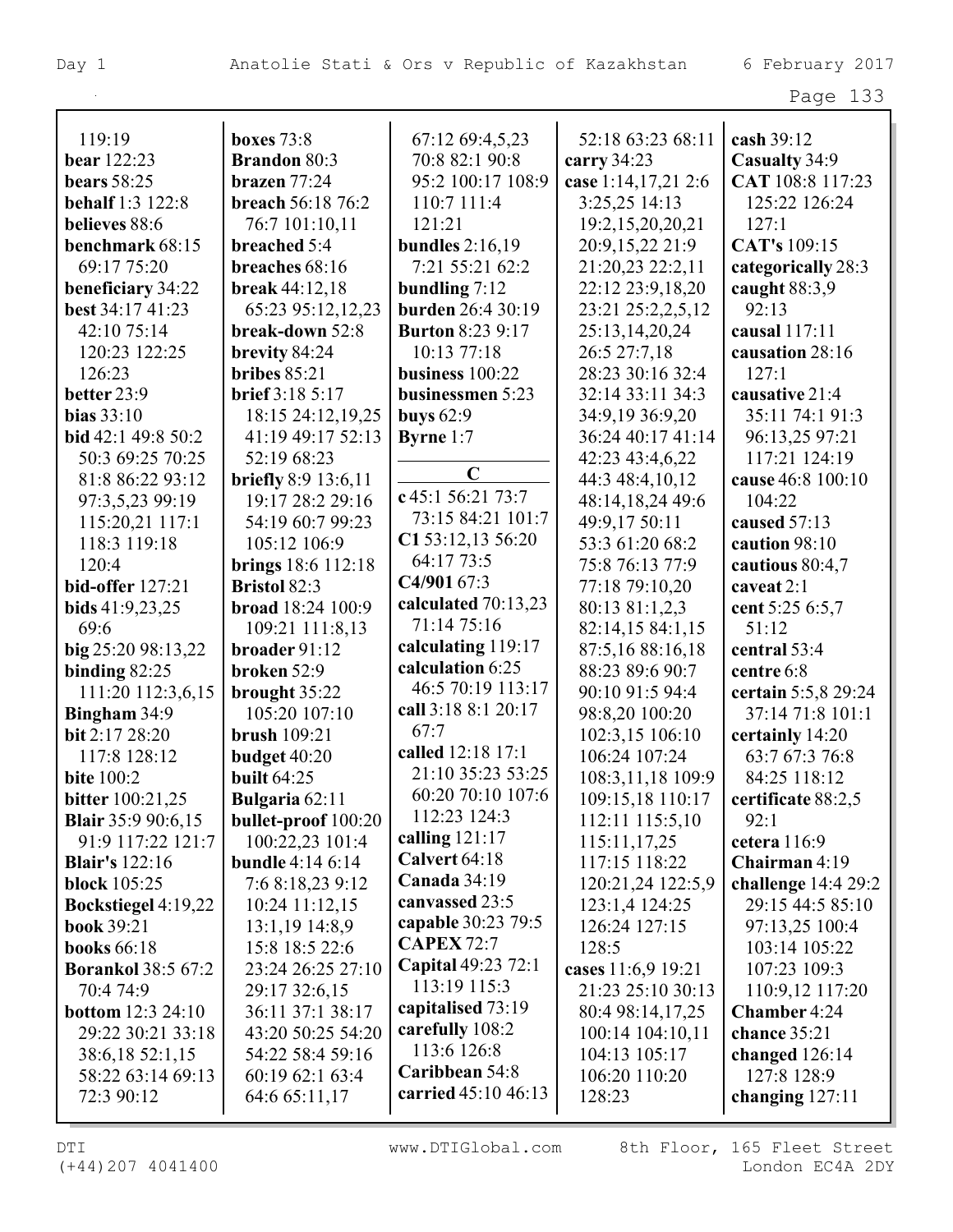|                                |                                       |                         |                         | Page 134                           |
|--------------------------------|---------------------------------------|-------------------------|-------------------------|------------------------------------|
|                                |                                       |                         |                         |                                    |
| characteristically             | 67:18 68:13 69:18                     | colon 116:11            | competent 29:5<br>104:8 | 107:3                              |
| 41:19<br>charged 55:7 67:24    | 74:17 76:16 77:13<br>77:24 79:14 81:5 | colour 108:17<br>121:15 |                         | conduct 23:3 90:22<br>91:10 121:10 |
|                                | 82:22 83:7 84:3                       | column 24:6 33:14       | complaints 10:21        | conducted 41:4                     |
| charges 98:14<br>Charles 64:10 | 86:17 87:5 93:13                      | 63:19 70:15             | complete 51:13<br>65:4  | confirm 10:7 83:18                 |
| chart 113:17                   | 93:19,20                              | columns 47:11           | completely 16:14        | confirmed 59:12                    |
| Charter 5:5                    | claimants' 13:16                      | 63:10,13                | completion 40:20        | 73:4                               |
| check 9:2                      | 15:3 27:8 37:2                        | come 2:20 19:6          | complicated 24:1        | conflict 13:17                     |
| checked 66:16                  | 50:10 52:6,13                         | 20:20 26:13,21          | comply $10:20$          | conflicts 82:4                     |
| china 110:9                    | 75:18 76:12,13                        | 27:2 31:24 35:8         | 112:25                  | connection 45:16                   |
| chooses 93:12                  | 77:11 78:17 87:6                      | 36:21 38:4 46:17        | composition 10:18       | consent 9:19                       |
| chose 51:16 103:17             | 100:17 111:4                          | 47:11,17,25 48:5        | comprise 67:19          | consequence 17:17                  |
| <b>Christopher 24:8</b>        | 121:20                                | 53:1,21 55:9 57:7       | comprising 5:7          | consequently 46:10                 |
| 34:5 36:9,14                   | claimants, 50 6:5                     | 64:14 68:6 76:3         | concealed 49:16         | conservative 39:24                 |
| chronology 2:24                | claimed 67:18                         | 79:20 95:16 99:12       | 54:18 55:15 75:3        | consider 11:2 43:15                |
| <b>CIETAC</b> 110:8            | 116:21 118:7                          | 102:16 106:22           | 76:6 77:9,16            | 78:23 86:9 126:8                   |
| circumstance                   | claiming $60:12$                      | 117:22 127:8            | concealment 77:9        | considerable 128:4                 |
| 118:14                         | 101:21                                | comes 7:15,25           | 77:18 108:24            | consideration                      |
| circumstances                  | <b>Clark 36:14</b>                    | 21:21 81:19             | 122:11 124:19           | 58:12 59:9 71:3                    |
| 18:20 23:5 37:15               | <b>Clarke 24:8 34:5</b>               | coming $61:19$          | 127:7,15 128:4          | 80:11 129:8                        |
| 77:5 83:12 100:2               | 36:9                                  | comity 89:10,15         | conceded 77:13          | considerations                     |
| 111:19                         | classification 58:22                  | commenced 10:5          | concept 85:6 86:7       | 18:10 81:23 89:10                  |
| citations 6:10                 | 58:25                                 | comment 116:12          | 88:23                   | considered 29:4                    |
| City $34:18$                   | clear 6:8 47:5 52:2                   | Commerce 4:24           | concerned 7:25          | 86:23                              |
| $Civ$ 32:5                     | 80:10,21 86:11                        | commercial 100:21       | 17:7 29:23 40:17        | considering 112:24                 |
| claim 6:12 8:12                | 89:6 92:17 107:13                     | commission 85:21        | 66:18 68:3 81:12        | 118:15 121:12                      |
| 15:11 37:2,5,10                | 116:24 128:21                         | commissioned 72:6       | 84:12 94:10             | 129:5                              |
| 48:17 50:10,20                 | clearest 89:23                        | committed 88:25         | concerns 61:18          | considers 42:6,9                   |
| 62:20 63:18 67:15              | 121:4                                 | common $17:10$          | concession 56:2         | constantly 40:19                   |
| 68:20 81:6                     | clearly 22:24 27:3                    | 67:17 99:5 113:5        | conclude 46:6           | constitutes 50:8                   |
| claimant $1:55:23$             | 70:23 82:6 99:3                       | companies 54:8          | 125:6                   | construction 22:18                 |
| 5:25 6:3,6 7:20                | 107:6 113:14                          | 58:21,23 60:11          | concluded 47:7          | 37:23 38:9 48:18                   |
| 8:21                           | clients 43:7                          | 72:14,19                | 112:4 128:11,14         | 49:3,7,12 51:18                    |
| claimant's 6:12                | Cline $40:23$                         | companies' 115:2        | concludes 23:14         | 57:10 59:12 60:5                   |
| 14:24 25:24 67:21              | close 129:13                          | company $5:236:3$       | 25:1 104:16             | 62:25 63:25 64:1                   |
| 108:9                          | closes 118:17                         | 35:23 53:7,7,8,25       | 110:24                  | 64:4,12,13 66:4                    |
| claimants $5:6,20,20$          | closing $96:14$                       | 54:6,12 99:14           | conclusion 7:15         | 67:8,10,19,21                      |
| 5:21 7:9,11 8:13               | co-arbitrators 4:20                   | 105:18                  | 35:24 46:24 47:4        | 69:19 70:19 73:16                  |
| 11:24 12:8 18:20               | code 58:25                            | comparative 27:1        | 48:21 73:11 91:18       | 108:19,20 125:17                   |
| 22:17 25:14 26:4               | coincides 21:6                        | 70:16 71:16,17          | 107:17 119:1,13         | consultancy 105:21                 |
| 28:22 38:8,22,25               | collateral 104:7                      | 106:19                  | 125:4                   | 106:1                              |
| 39:11,13 44:2                  | Colman 35:4                           | compare 124:18          | conclusions 45:22       | consulting 105:19                  |
| 47:24 48:16,23                 | 105:15,24 106:13                      | compass 1:13 87:20      | 66:24 114:22            | contain 88:3                       |
| 49:2,4,7,21 50:3               | 110:8                                 | 87:22                   | conclusive $103:1,3$    | contained 71:7                     |
| 50:17 53:6 54:16               | Colombia 10:7                         | compensation            | condition 107:13        | 72:12 93:15,22                     |
| 60:6 61:24 65:19               | 17:15                                 | 46:15 62:20 73:9        | conditions 35:5         | containing 92:1                    |
|                                |                                       |                         |                         |                                    |

L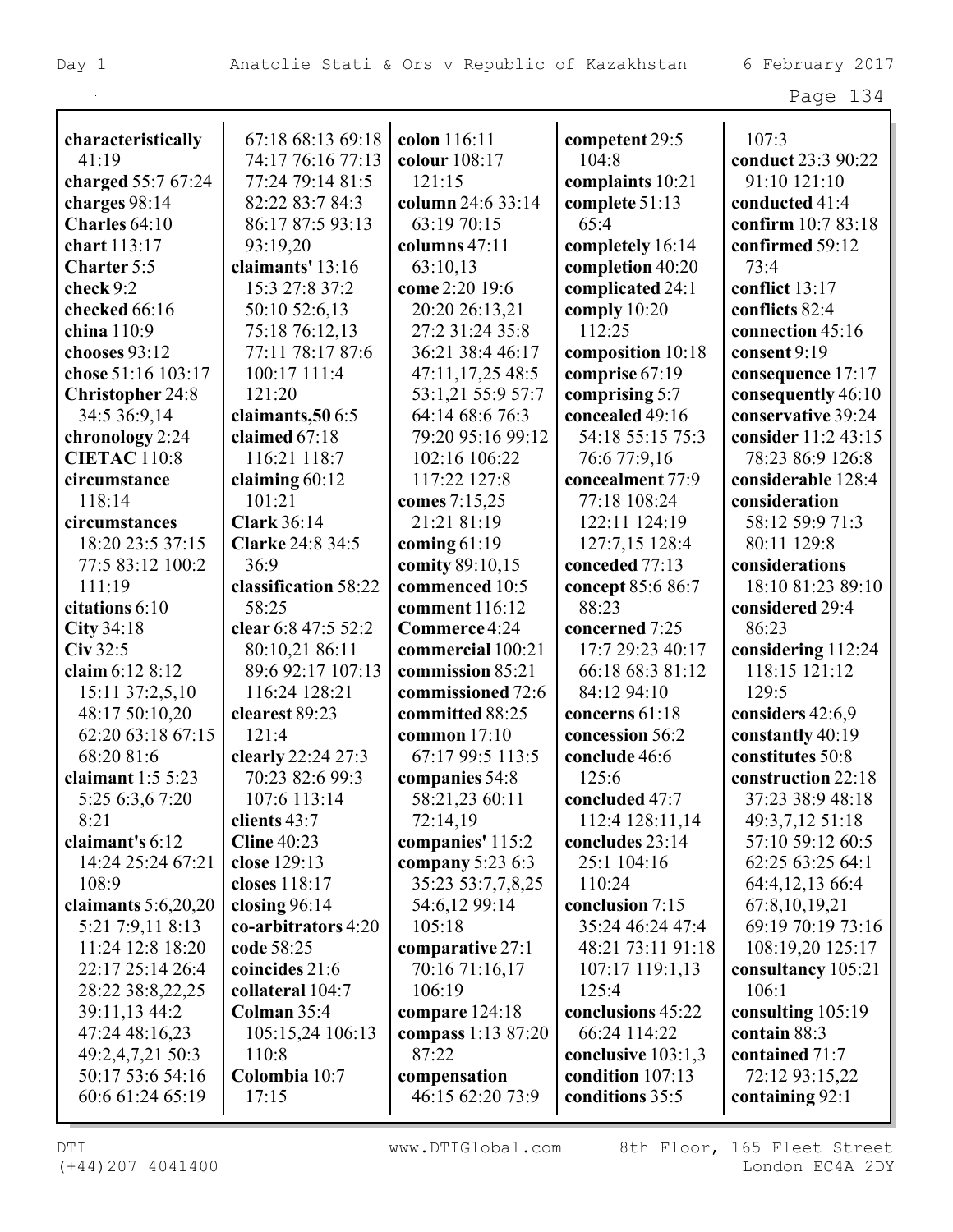| contemporaneous     | 35:23               | 74:3,9 93:16       | 78:23 79:4,7       | creates 80:5 92:10             |
|---------------------|---------------------|--------------------|--------------------|--------------------------------|
| 41:23               | convenient 3:7      | 115:9,10 116:1     | 80:14,15,19 81:2   | creating 79:6                  |
| contend 23:2 35:15  | 12:14,20 36:25      | Costello 101:9     | 81:11,12 82:23     | credible 22:14                 |
| 48:13 58:11 73:21   | 37:3 44:14 65:22    | 102:23 103:14      | 84:11,11 85:19,22  | 75:19                          |
| 82:22               | 120:15              | costs 39:8,20 46:7 | 86:3,6,17,23       | credit 34:18                   |
| contended 50:14     | convention 29:6,8   | 46:20 47:22,23     | 87:13,17,18 89:5   | crimes 85:21                   |
| contending 102:23   | 29:20,25 30:1,2     | 48:18 49:3,20,21   | 89:18,21 90:20     | crisp 124:11                   |
| 115:7               | 31:11 81:16,20,21   | 50:1,16 51:5 57:2  | 91:13 93:3,5 94:1  | critical 75:1 96:25            |
| contention 6:9      | 89:13 97:10 105:5   | 60:5 63:22 64:1    | 94:3 97:21 99:1    | 109:18 118:1                   |
| 13:15 15:2 23:12    | 106:15 111:10       | 64:12 67:10 71:18  | 102:14,17,18       | 125:18                         |
| 67:4 78:13 80:14    | Cooke 58:2,7        | 73:15,24,25 98:22  | 103:18,18,20       | criticise 89:10,11             |
| 92:19 114:25        | cooling 10:21       | 98:23 102:5        | 104:6,7,8,9,25     | criticism 7:24 89:8            |
| 115:5,22            | copy 108:14         | 116:20 129:7       | 105:14,23 106:4,6  | 92:6                           |
| contentions 14:23   | copyright 100:25    | counsel 55:22 56:1 | 106:7,18 107:11    | crops $2:2$                    |
| 113:7               | 101:12              | 79:20              | 107:14,21 108:3    | cross-examination              |
| contents 29:19      | core 2:16,19 50:25  | country 31:16 32:2 | 109:21 110:2,9     | 113:24                         |
| 78:19 87:3          | 51:2,8,22 54:20     | County 14:2        | 111:19 112:1,5,10  | crucial 11:24                  |
| contestation 80:9   | 54:22 55:17 57:17   | couple 19:20 52:11 | 112:14,20,23       | crux 109:2                     |
| context 24:23 25:2  | 57:23,25 58:4       | 69:3 91:21         | 113:3,6 114:1,5    | current 16:24 52:7             |
| 29:2 33:3,11        | 61:13,14,17 62:1    | course 1:16 14:18  | 115:15,23 116:3    | <b>Customs</b> 66:9,15         |
| 34:17 37:1 39:13    | 69:4,5,7,23 71:21   | 20:2 22:11 23:11   | 116:10,12 117:4,9  | CV 84:22                       |
| 42:17 45:3 54:25    | 74:15,15 95:2       | 29:5,13 30:2       | 117:24 118:10,19   | Czech 32:14 111:24             |
| 55:18 65:18 74:23   | corner 72:3         | 31:21 33:3,9       | 119:1,8,9 120:1    | 111:25 112:3,5                 |
| 94:7 108:12         | corporate 6:1       | 42:24 47:13 53:15  | 120:20 121:2,13    |                                |
| 111:23 119:10       | correct 10:19 14:19 | 63:9 77:13,23      | 124:4,9 125:3      | D                              |
| 124:2 128:12        | 103:12 129:9        | 80:16 89:6,17      | 126:11 129:4       | D 7:6 38:15 62:2               |
| contexts 34:17      | correspond 116:21   | 101:14 103:15      | court's 14:16,19   | D14:14,15,176:16               |
| continue 22:2       | correspondence      | 106:16 108:20,22   | 15:20 16:17 17:19  | 37:1,8 38:17                   |
| 126:10              | 12:10               | 127:22             | 17:21 61:3         | 50:22 51:3 52:2,4              |
| continuing 123:10   | corresponding       | court 1:10,15 5:11 | courts 16:14 29:7  | 52:12,21 68:21,24              |
| contract $61:25$    | 50:13               | 10:2,6 11:21 12:2  | 35:22 57:7 80:9    | 68:25 69:9,14                  |
| 62:12 106:1         | corroboration       | 13:22 14:2,3 15:1  | 85:8 88:15 89:16   | 71:22 74:5,14                  |
| contracts 5:8 37:17 | 116:19              | 15:10,15,21,24     | 110:18,22          | 75:11                          |
| 85:20               | corrupt $106:1$     | 16:3,11,13,19      | cover 3:14 4:9     | D <sub>2</sub> 14:6 55:12 56:5 |
| contractual 57:20   | corruption 98:19    | 17:3,14,14,22      | 11:17 21:11 36:21  | 56:8 57:19,22,24               |
| contrary $15:4,23$  | 106:5 116:15        | 18:7 19:10,16,22   | 106:9 126:4        | 58:19 59:2,5,6,7               |
| 16:125:16,19        | cost 9:23 38:12,23  | 19:23 20:14,22     | 128:11 129:11      | 59:21,22 61:13,16              |
| 30:25 31:16 78:14   | 39:5,10 40:24       | 21:17 22:1,13,24   | covered 12:25      | 62:2 64:6 66:21                |
| 78:17 79:4,16       | 46:3,13 47:9,15     | 23:1,1,2,11,14,16  | 16:24 40:9 42:23   | 68:4 69:23,24                  |
| 86:2 89:2,25 90:4   | 47:15 49:7,12,25    | 23:17 24:3 25:1    | 43:1 45:14 81:14   | 70:9 72:20,22,23               |
| 106:2 116:14        | 50:5 51:5,6 52:16   | 25:21 26:18 27:3   | covers 4:11 31:6   | 72:24                          |
| 127:10              | 52:25 53:5 60:13    | 30:22 31:3 33:23   | $\cos 111:8$       | <b>D3</b> 55:21                |
| contributed 90:22   | 60:13,14 62:21,25   | 34:6 42:24 43:6    | Cox's 111:13       | D3(6) 113:4                    |
| 91:1,10             | 67:9,19,21 68:11    | 43:12 45:13 63:11  | <b>CRA 64:10</b>   | damage 73:9                    |
| control $53:9,17$   | 69:19 70:17,24      | 67:11 68:4 73:5    | create 78:15 82:25 | damages 38:14                  |
| controlled 5:24 6:4 | 71:16,19 73:8,12    | 73:13 75:6,10      | created 78:8 79:25 | 42:16 45:25 46:15              |
|                     |                     |                    |                    |                                |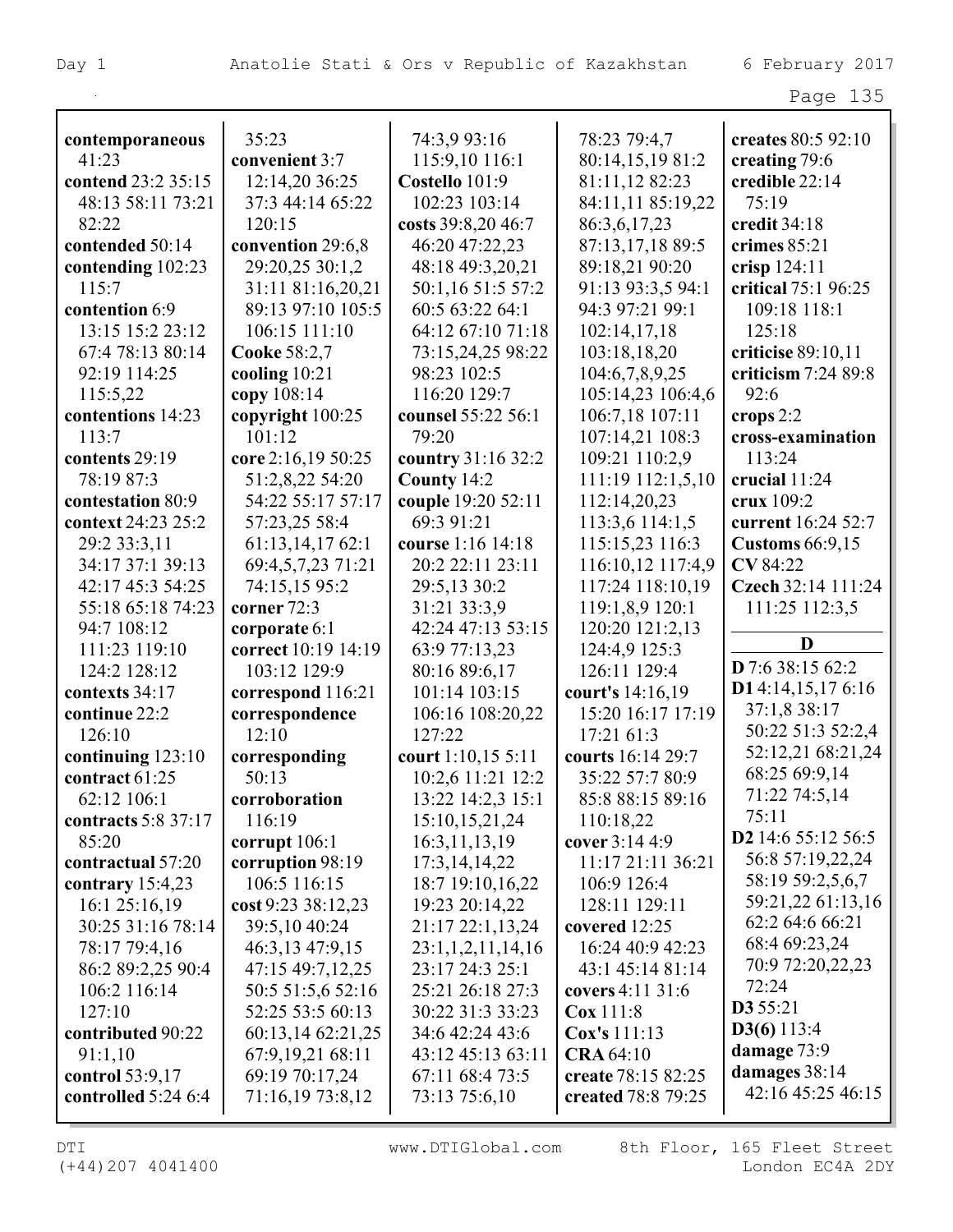| 48:17,24 49:5          | 77:3 89:19 90:14                      | 129:4                       | 16:20                             | determining 75:20           |
|------------------------|---------------------------------------|-----------------------------|-----------------------------------|-----------------------------|
| 50:10,12 81:5          | 94:10 101:25                          | decisions 17:18             | demonstration                     | 78:23                       |
| 87:5 101:12            | debate 55:18                          | 32:10 100:10                | 126:24                            | develop 39:2                |
| 114:12 116:25          | deceived 91:23                        | 105:3,12 109:7              | demura 8:3 16:11                  | developed 39:1              |
| dark 61:3              | 92:3 93:20                            | 111:10 116:5                | 89:20                             | development 22:18           |
| data 41:10 42:1        | December 4:16                         | 123:2                       | denied 41:8                       | 37:23 38:8                  |
| database 68:7          | 15:9                                  | decisive 28:16 35:9         | denying $27:19$                   | Diag 32:14 82:14            |
| date 18:7 42:14        | deception 91:24                       | 36:6 86:8,9,10,11           | dependent 32:11                   | 107:20 111:3,23             |
| 52:9                   | decide 25:21 79:4                     | 86:12,20 90:24              | 41:7                              | dicta 92:19                 |
| dated 10:13 11:15      | 80:14 81:2 93:25                      | 117:14,19 118:21            | depends 71:9                      | differ 82:18                |
| 43:18 45:2 55:12       | 94:2 99:6,8                           | 118:24                      | deployed 49:5 50:7                | difference 26:12            |
|                        |                                       |                             |                                   |                             |
| 56:8 59:24 64:10       | 112:20,21,21,23                       | declarations 66:11<br>85:14 | deploying 50:3                    | 82:20 83:18,23              |
| 64:19 68:20,23<br>70:1 | 121:2,13 125:15                       |                             | deprecated 111:2<br>derived 72:13 | 88:10 89:14,15              |
|                        | decided 15:21 16:5<br>25:3 41:22 97:7 | declared 15:3               |                                   | 93:18 95:8 99:11<br>127:18  |
| dates 96:22            |                                       | defect 110:17               | describe 100:19                   |                             |
| <b>David 59:24</b>     | 99:16,17 100:12                       | defects 110:14              | described 22:22                   | differences 48:1            |
| day 98:1 129:20        | 104:24 110:3                          | defence 21:20               | 57:16 68:17 96:14                 | 82:9,10 84:2 95:6<br>111:16 |
| days 3:10 24:24,24     | 112:9 120:2,24                        | defendant 1:4               | 117:4                             |                             |
| DCF 39:11 40:6         | 124:4,5,10,14                         | 49:13 74:17 97:16           | describes 54:21                   | different 1:24              |
| 50:16                  | 125:12 128:19,19                      | 102:8                       | 104:6                             | 15:16,22,24 16:15           |
| deal 4:7 7:4,16,23     | 128:22                                | defendant's 14:1            | description 37:3,3                | 26:2,3 29:11 32:2           |
| 8:2,9 9:21 10:10       | decides 111:20                        | 36:11                       | 59:2 63:4                         | 32:12 33:3,7                |
| 11:5 12:5 21:7,23      | deciding 33:22                        | defendants 9:5              | design 109:1 128:5                | 74:23 78:20 82:17           |
| 22:5 23:18 25:9        | 114:2                                 | defer 34:15                 | despite 49:13                     | 84:3 92:1,17                |
| 26:21 27:16 28:2       | decision $14:13,20$                   | deference 33:24             | 126:11                            | 97:17,18 98:4               |
| 30:9 35:14 36:2        | 15:20 16:13,17                        | 34:4 89:16                  | detail 7:4 12:6,25                | 109:23 122:21               |
| 38:13 45:8 46:16       | 17:20,22 20:15                        | define 88:15                | 23:17 24:15 96:6                  | 126:17                      |
| 46:18 61:10 63:22      | 33:4,12 35:9                          | definition 3:3              | 117:8 126:4                       | differs $31:22$             |
| 74:11 76:23,24         | 36:23 41:17 42:18                     | 86:25 88:21                 | 127:24 128:12                     | difficult 76:5              |
| 77:2,8 78:4 80:19      | 45:6 58:5 74:13                       | delay 9:14                  | detailed 122:15                   | diligence 41:5              |
| 94:10 103:20           | 80:10 82:11,23                        | delayed 40:19               | details 8:20 43:2                 | 68:14 71:11 96:10           |
| 105:17 106:20,23       | 83:17 84:11 87:13                     | delegate 8:3                | 119:15                            | 113:19 127:20,20            |
| 109:24                 | 90:9 97:3 99:6,9                      | deliberate 124:19           | determination 3:22                | Diplock 34:20               |
| dealing $7:188:5$      | 99:22 100:15,19                       | deliberately 48:19          | 13:25 16:3 17:23                  | Diplock's 103:25            |
| 11:3,3,18 26:22        | 102:18,19 103:5,6                     | 52:25                       | 18:23 79:2                        | direct 19:16 46:9           |
| 29:9 32:20 34:2        | 103:6,7,25 104:8                      | delivered 62:10             | determinative                     | 80:17 87:6 117:18           |
| 53:18 77:18 96:23      | 105:14 106:8                          | 64:3                        | 117:6 124:18                      | 118:8 124:15                |
| 104:23 110:13          | 107:17,20,21                          | delivery 38:4               | determinatives                    | directions 23:4             |
| deals 12:3 13:2        | 108:3,7,10,14                         | <b>Deloitte 40:1,16</b>     | 46:5                              | directly $69:19$            |
| 30:8 38:3 83:24        | 109:20 110:1,7,10                     | 44:22 45:22 48:21           | determine 19:8                    | 75:18 86:10 88:4            |
| 107:8 108:10           | 110:11 111:21                         | 53:13 56:20 59:4            | 20:13 23:18 78:22                 | 91:24 92:13 117:6           |
| 116:12                 | 112:4,19 113:3                        | 73:4 113:16                 | determined 16:10                  | 117:11,21 124:17            |
| dealt 10:8 16:11       | 116:25 117:12,21                      | Deloitte's 40:25            | 19:13,22 20:3                     | directors 54:8              |
| 17:5 19:23 20:4        | 118:2 119:9,11                        | delve 96:17 99:21           | 24:12,19 25:17                    | disagree $1:2584:13$        |
| 25:9 28:19 29:3        | 121:16 124:20,22                      | demonstrate 63:20           | 33:8 43:10 112:2                  | 99:17                       |
| 60:17 63:2,17          | 125:18,22 127:19                      | demonstrating               | 120:20                            | disclose 56:17              |
|                        |                                       |                             |                                   |                             |

L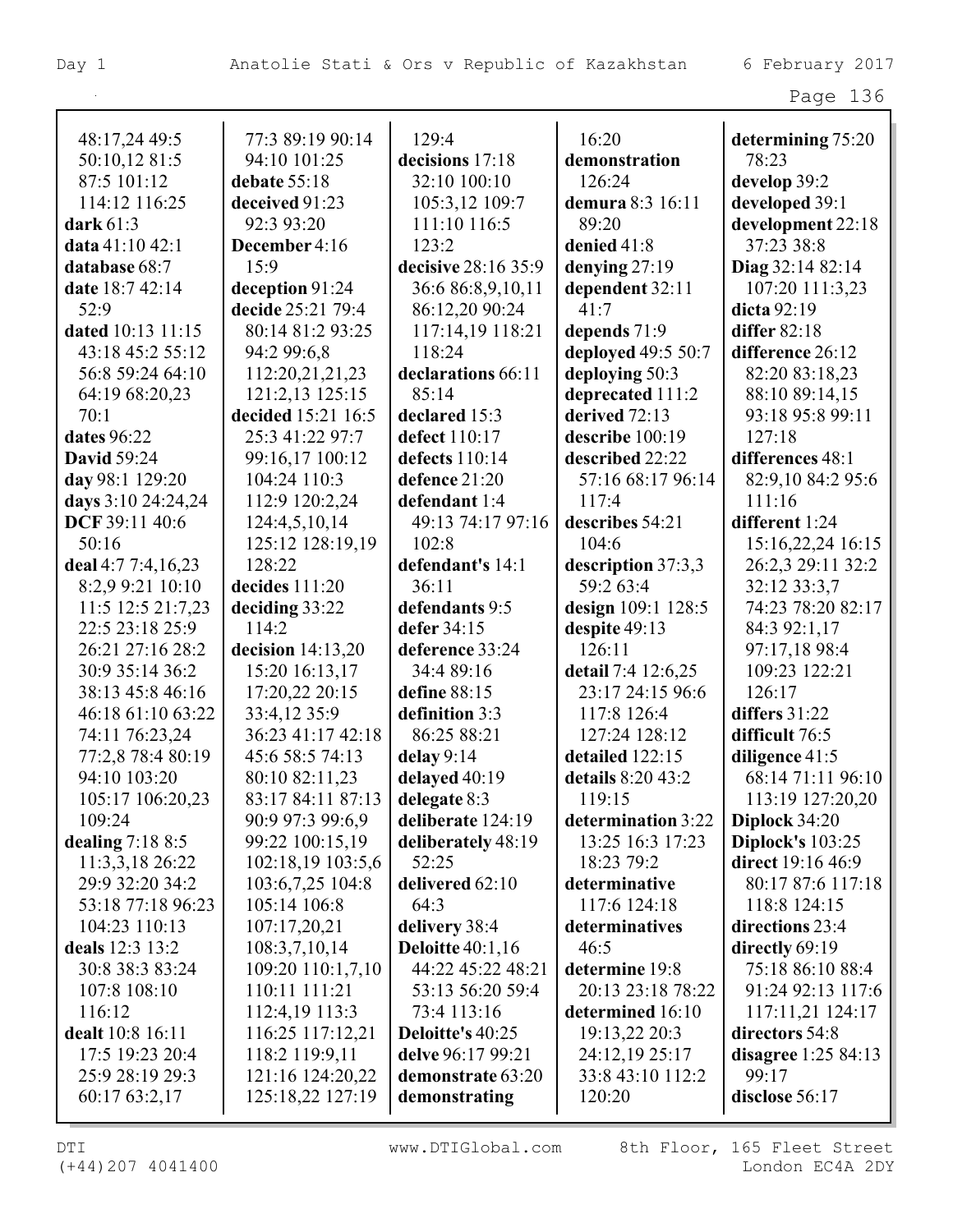| аa<br>≏ |  |
|---------|--|
|---------|--|

| 74:17 76:1             | 87:18,24,25 89:1         | $\bf{E}$                | 97:15 102:7,10           | entirely 6:8       |
|------------------------|--------------------------|-------------------------|--------------------------|--------------------|
| disclosed 11:20        | 89:3                     | E 46:25                 | 105:20 111:9             | entirety 94:6      |
| 74:20 75:1 77:16       | document 6:18            | earlier 13:6,10         | enforced 16:22           | entities 3:4       |
| disclosure 12:4,7      | 10:14 26:8 45:21         | 16:10 27:23 41:13       | 30:3,6 106:2             | entity 6:1 42:2    |
| 13:8 49:10 127:2       | 49:14 52:16 53:13        | 43:5 44:1 48:19         | enforcement 1:16         | envisaged 117:13   |
| discounted 39:12       | 66:22 71:21 72:15        | 50:20 54:24 71:25       | 11:9 13:16 14:21         | equally 93:20      |
| discoverable 35:16     | 74:13,16 75:1            | 73:14 77:14,25          | 15:25 18:22 29:23        | 103:22             |
| discovered 4:2 77:6    | 87:2,7 91:22             | 82:15 87:24 92:20       | 30:10,20 31:15           | equipment 55:4     |
| 77:25                  | 93:19,21                 | 94:5 109:19             | 35:21 45:10,16           | 57:9 62:22 63:25   |
| discovery 35:17        | documentary 59:18        | early 39:21             | 78:14,16 83:9            | 64:3,16,25 65:2,5  |
| discrete 100:13        | documents 11:19          | easier 74:14 89:17      | 89:24 97:25 98:2         | 65:13,15 66:4,19   |
| 112:7                  | 13:8 21:22 35:17         | <b>EBITDA</b> 71:16     | 105:6, 10, 24, 25        | 73:16,16           |
| discretion 30:16       | 49:11,13 55:25           | ECT 6:12 18:18          | 108:5 110:12             | equivalent 78:21   |
| 79:8,9 94:9            | 72:21 74:18 98:5         | 54:18 55:15 68:12       | 111:11 112:2             | 87:23 88:12        |
| discussed 57:7 60:1    | 98:8,19 109:16           | 68:16 103:16            | enforcing 29:7           | error 103:4 123:9  |
| 127:4                  | doing 21:15 55:6         | Eder 32:24 82:14        | 31:17,21                 | errors $10:22$     |
| discussion 32:21       | 88:4 109:13              | 92:21 112:4             | engage 41:21 63:21       | espoused 110:14    |
| 53:20                  | 112:11                   | <b>Eder's 107:19</b>    | 93:3                     | essence 10:16 13:3 |
| dishonest 34:23        | dollars 62:8 68:8        | Edward 54:5             | engaged 33:23            | 14:12 18:24 20:15  |
| 81:5                   | door 97:19               | effect 22:21 28:14      | 47:21 55:2 85:22         | 20:24 22:13 23:8   |
| dishonesty 123:7,9     | dormant 54:2,3,13        | 30:4 35:10 41:20        | 89:16 93:9 94:4          | 43:22 47:24 85:16  |
| dismiss $78:13$        | 58:15,21,23,25           | 51:19 53:18 65:12       | engineer 59:11           | 86:6 88:10         |
| dismissed 14:24        | 59:10                    | 74:11 75:5 76:9         | <b>Engineering 61:23</b> | essentially 7:15   |
| 15:10 86:18 102:4      | dose 96:20               | 83:3 84:18 91:21        | <b>England 26:6 33:2</b> | 76:4 89:19 127:7   |
| dismisses 63:17        | <b>Double 90:6 121:7</b> | 92:15 122:19            | 83:4,19 117:17,20        | establish 28:13    |
| disposed 9:6           | 122:16                   | effectively 8:3 9:8     | 124:7                    | 35:13 36:1 39:2    |
| dispute 3:24 17:8      | doubt $74:2,4$           | 26:20 100:2             | English $13:17$          | 49:8 76:25 79:14   |
| 31:6 33:20 34:7        | 103:12 110:21            | 127:24,25               | 15:15 16:1,14,22         | 123:11 125:8       |
| 36:22 38:14            | Dr 26:19 84:9,15         | Egan 101:24 102:9       | 25:14,17,25 26:14        | 127:1              |
| 100:21 105:4           | 84:20 85:24 86:3         | 102:13,22               | 26:15 27:1 31:19         | established 79:7   |
| disputed $62:16$       | 87:12                    | either 2:2 18:8         | 34:6,10 48:1,7           | 96:12 97:2 99:20   |
| disqualified 79:19     | draft $20:1,4$           | 78:22 94:8 98:19        | 50:9 53:8 78:18          | 124:12             |
| disregard $40:3$       | drafted 7:8              | elaborately 115:13      | 78:20,23 79:3            | establishing 27:23 |
| dissenting 106:8       | dramatically 83:10       | element 35:11           | 81:12 84:5 87:24         | estimate 70:4      |
| dissents $5:13,15$     | dramatis $2:25$          | 49:25 87:17 127:1       | 88:12,15,15,24           | estimated 41:5     |
| dissolved 54:3         | draw 106:11              | elements 48:11          | 89:13,17,25 92:3         | estopped 102:22    |
| distinction 80:24      | 124:20                   | 49:19                   | 92:12,18 93:2,4,8        | 112:11,25 125:1    |
| 91:20 92:4,9           | driven 89:4              | embarrassed 80:18       | 93:17 94:3,3             | 125:10             |
| distinctions 81:18     | drop $101:18$            | embrace 85:6            | 97:25 98:3 99:10         | estoppel 4:5 16:16 |
| 124:21                 | <b>DTT</b> 117:22        | emerged 17:9            | 106:3 109:23             | 17:25 18:1,9 20:6  |
| <b>District</b> 10:6,7 | dual $5:21$              | emerging $23:21$        | 118:25 119:9             | 20:9 21:14 23:13   |
| 11:21,22 17:14         | due 1:16 41:5 68:14      | <b>EMP</b> 40:6         | 121:2,13 124:4           | 25:12,13,23 26:14  |
| disturbed 120:7        | 71:11 113:19             | emphasise 113:14        | 126:21 128:23,23         | 26:22 32:17 33:2   |
| diverge $50:9$         | 116:7 127:20,20          | <b>Energy</b> 5:5 66:13 | enquiry $106:21$         | 33:6 78:7,7,15     |
| divide $70:21$         | Dzhazoyan 60:18          | enforce 9:4 31:1        | entertain 85:20          | 79:6,11,15,25      |
| doctrine 26:7 79:8     |                          |                         | entire 127:8             | 80:1,5,15,21 82:8  |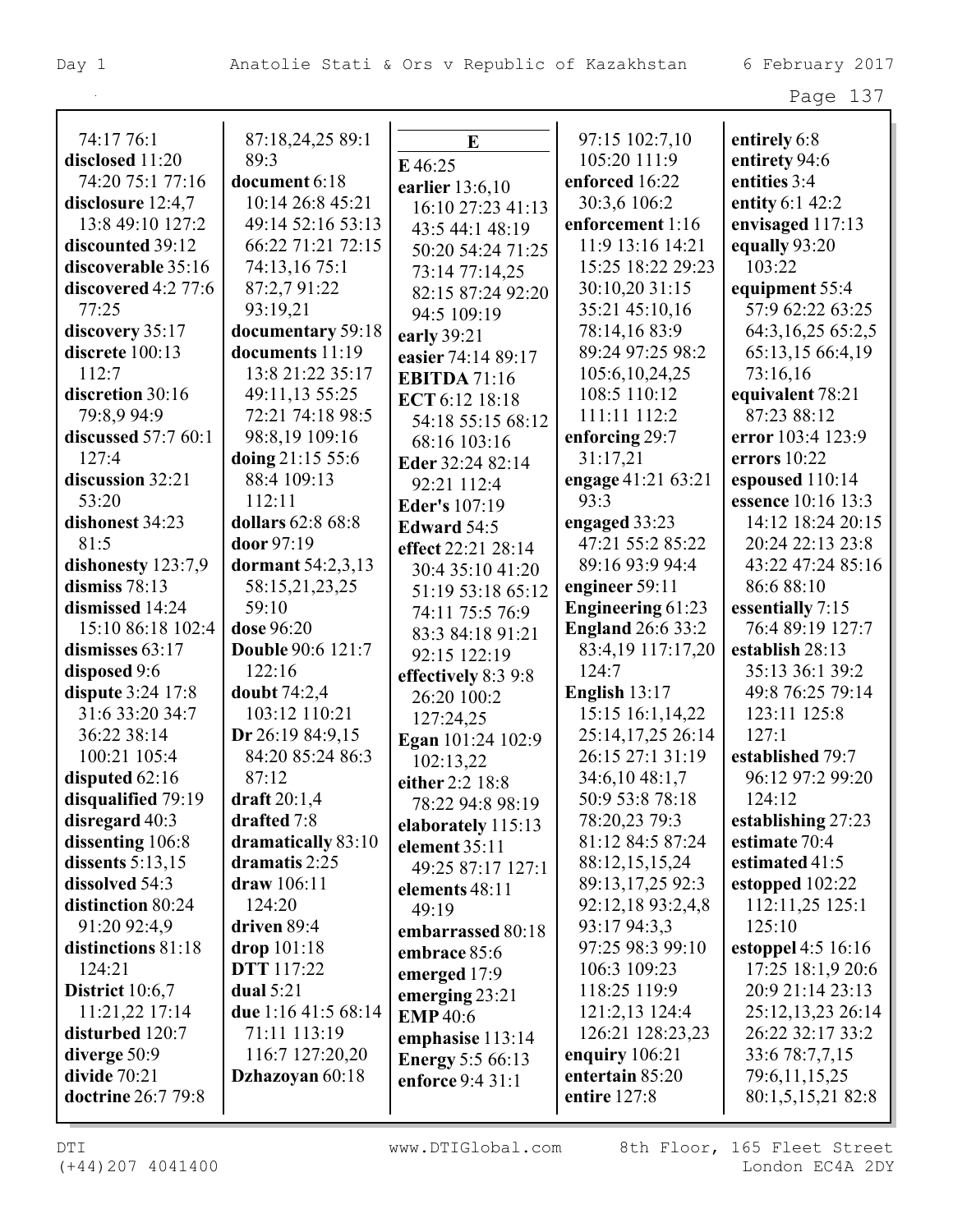|                                  |                                  |                             |                            | Page 138                        |
|----------------------------------|----------------------------------|-----------------------------|----------------------------|---------------------------------|
|                                  |                                  |                             |                            |                                 |
| 82:10,25 92:22                   | 113:20,22 114:9                  | exploration 5:8 6:2<br>49:1 | 123:7 126:18               | 34:6 40:17,20                   |
| 94:1 96:6,19 99:4<br>99:24 100:8 | 114:18,20,22<br>115:6,18 116:1,4 | explored 113:22             | 129:6<br>factor 23:6 41:12 | 66:17 68:3 94:9<br>107:25 129:5 |
| 103:19,24 106:25                 | 116:8, 18, 23 118:3              | expressed 30:16             | 105:9                      | father 5:21                     |
| 107:15 108:1,6                   | 118:6,7,10,14,20                 | expressly 49:3              | factors 119:16             | fault 78:17 128:5               |
| 109:12,20 111:10                 | 119:6,25 120:5,9                 | expropriated 7:9            | facts 24:1 44:5            | <b>favour</b> 105:6,11          |
| 111:22 112:6                     | 120:9 123:24                     | expropriation 7:6           | 63:17 87:14 89:18          | 123:16                          |
| 118:1 119:10                     | 124:23 128:20                    | extending 41:19             | 89:20,21 90:9              | features $5:108:4$              |
| 120:22 125:5                     | <b>EWCA 32:4</b>                 | extensive 7:4 114:3         | 93:1,11 99:15              | 43:12                           |
| 126:20                           | exactly $92:2,15$                | extent 67:21 92:8           | factual 20:8 25:22         | <b>February</b> 1:1 8:13        |
| et 116:9                         | 103:9 104:6 114:3                | extract 52:13 58:4          | 25:23 81:3 103:7           | 10:5,14                         |
| euro 62:7                        | 114:5                            | extraction 5:9              | 109:7 115:12               | <b>Federal 105:23</b>           |
| euros 62:7                       | example 7:6 52:3                 | extracts 57:23,25           | 118:9,18,23 119:1          | fee 57:8,12,17,20               |
| evaluation 114:22                | 59:1 88:1 91:20                  | 95:18                       | 119:10,19 120:1,6          | 58:2,8 60:20,24                 |
| event 28:19 33:19                | exception 34:18,21               | extraordinarily             | 124:8,9,21                 | 61:10 73:20 99:7                |
| events 10:25 27:12               | exceptional 110:20               | 86:24                       | factually 83:11            | fee' 58:9                       |
| eventually 112:8                 | excess 5:6                       | extraordinary 17:1          | fail $49:10$               | feel 80:18                      |
| evidence 8:17,19                 | exclude 60:9                     | 17:5                        | <b>failed</b> 40:18,22     | feels 20:5 94:5                 |
| 8:20 9:25 10:3,25                | exercise 34:4                    |                             | 105:23                     | fees 58:12 59:10,20             |
| $11:1,2,14$ 12:5                 | exercised 79:10                  | $\mathbf{F}$                | fails $107:14$             | 59:20 60:3,15                   |
| 13:4,10 15:5                     | exhaustive 88:21                 | f 71:1 103:11 107:2         | failure 10:20 11:1         | 98:13                           |
| 16:25 18:2,11,21                 | exhaustively                     | 111:7                       | 76:1 110:10                | fell 49:13                      |
| 19:22 21:2 22:7                  | 104:11 113:22                    | <b>faced</b> 22:21          | fair 26:23 39:2,22         | felt 63:21                      |
| 22:25 23:7 26:6                  | exist 73:18                      | facie 3:25 28:23            | fairly $97:10$             | fictitious $60:3,13$            |
| 26:12,17,18,20,25                | existed 43:7,12                  | 36:20,24 42:21              | fall 81:9 86:24            | 61:8 67:10,22                   |
| 27:3,4,5,7,9,13,15               | 64:17 66:16                      | facilities 65:14            | false 26:6,12 36:17        | field 38:5 66:25                |
| 27:17,18,19,23                   | expected 36:6 72:6               | 74:19                       | 47:23 48:17 52:23          | 70:4                            |
| 30:8 35:13,25                    | 72:10                            | facility 50:14 51:6         | 52:24 86:7,25              | fifth $4:1$ $43:18$             |
| 36:5 38:10 39:2                  | expedient 93:6                   | fact 6:19,20 9:13           | 87:7,19,21 88:7,8          | 44:21 67:11 74:21               |
| 41:23,24 42:23                   | expenses 73:17                   | 10:11 11:4 14:21            | 88:11,1792:1               | 77:7 91:15                      |
| 43:1,17,21,23                    | expert 44:22 52:3                | 16:3 19:9,10 25:8           | 93:22 97:24                | <b>fight</b> 100:25             |
| 44:3,5,21 45:2                   | 53:15 59:23 64:8                 | 26:16,18 27:16,19           | 108:23 114:9,17            | figure 37:21 41:2               |
| 51:19 52:3,23                    | 64:18 73:22 74:5                 | 31:10 32:6 39:18            | 114:20 115:5,6,11          | 48:22 50:24 52:8                |
| 59:14,18 60:14,22                | 83:13 113:16                     | 45:3 47:22 49:13            | 115:17 116:8               | 52:14 61:8 62:7,8               |
| 60:23 61:2 64:16                 | experted 58:8                    | 51:3,14 53:7                | 118:5,7 119:6,14           | 62:1468:3,7                     |
| 65:12 73:17,22                   | experts' $41:22$                 | 54:10,13 61:22              | 119:23,25 120:5            | 70:13,22,23 73:3                |
| 74:5 75:23 76:8                  | 45:22,24 50:18                   | 62:22 67:16 69:16           | 124:23 125:12              | 75:15 93:15                     |
| 76:25 77:20 78:25                | explain 5:14 12:22               | 69:24 70:9 74:14            | falsely 39:20              | figures $46:2164:14$            |
| 79:17 81:6 82:21                 | 16:12 28:10 80:22                | 77:12,12 78:25              | familiar 9:8 10:16         | 64:15 73:1 75:21                |
| 83:7, 12, 13, 17                 | explained 36:8 53:3              | 81:21 82:17 84:12           | 14:11 35:19                | file $4:15$                     |
| 84:6,8,9,19 86:7,8               | explaining 27:18                 | 87:3 91:16,17               | familiarity 100:18         | filed $10:1,6$ 19:23            |
| 86:16,25 87:8,10                 | explains 12:11 18:6              | 97:7,12,13 99:18            | <b>famous</b> 98:17        | 35:20 54:1,2,13                 |
| 87:19,21 88:12,17                | 73:23 80:23 82:4                 | 100:12,13 103:4             | fantasy $116:4$            | 58:14 59:24                     |
| 93:14 96:23 97:24                | explanation 62:18                | 104:10 108:21               | far $2:7,23$ 4:9 5:13      | files $8:10$                    |
| 99:20,22 101:16                  | 62:19 65:2 77:22                 | 112:21 114:2                | 14:20 17:7 18:23           | final $41:11\,50:2,11$          |
| 106:3 108:22                     | 123:8                            | 115:22 116:20,22            | 22:1 27:3 29:1             | 71:4 78:6 103:1                 |

(+44)207 4041400 London EC4A 2DY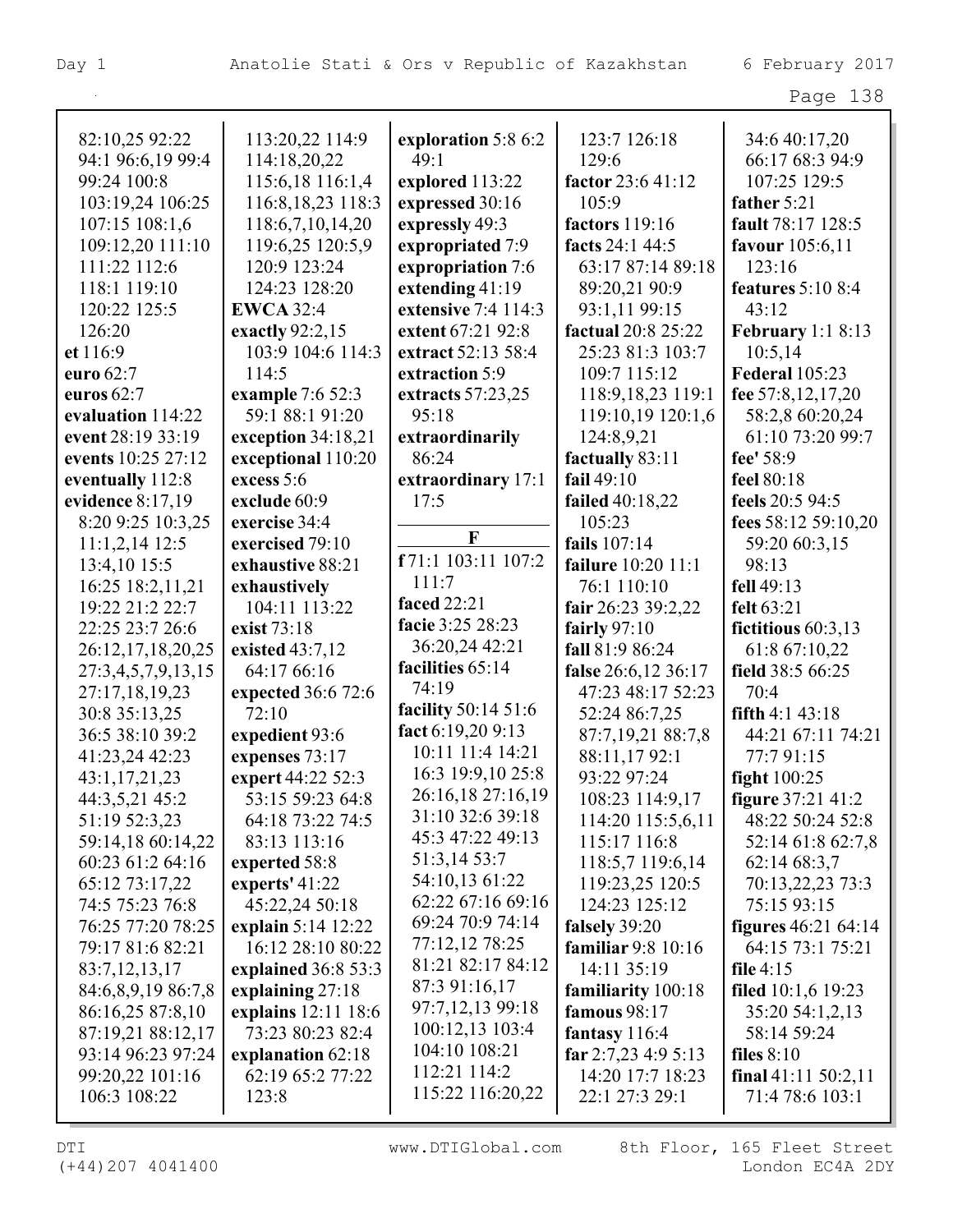| finally $9:641:8$          | fits $126:23$         | formalistic 26:15                    | 43:3,5,12,22 44:3                 | 32:20 60:7 66:7       |
|----------------------------|-----------------------|--------------------------------------|-----------------------------------|-----------------------|
| 55:15 69:2                 | five 44:16 95:21      | 48:3 88:1,14                         | 44:9,21 47:16                     | 83:3                  |
| <b>financial</b> 46:4 55:8 | 122:2                 | formalities 6:21                     | 48:10,11,15 49:16                 | friends $1:4,63:2$    |
| 56:16 69:20 72:12          | flag $53:16$          | <b>formed</b> 115:20                 | 50:6,8 57:8,9,10                  | 17:6 78:4             |
| 72:13,16,18,22,24          | flagged $120:19$      | former 86:11                         | 57:10,12 60:20                    | front 15:18 29:18     |
| 127:19                     | flagging $114:1$      | forms $80:17$                        | 61:10 63:5,10,25                  | FTI 39:12,21 40:11    |
| financials 129:5           | <b>Flaux</b> 108:8,21 | <b>formula</b> 46:5 47:5             | 66:4 67:7,15                      | 52:4 74:6             |
| financing $125:16$         | 109:10 117:23         | formulated 111:13                    | 68:11 74:12,24                    | fulfilled 35:5        |
| find 14:5 32:19            | 123:18 128:10         | formulating 71:6                     | 75:5 76:12,20,25                  | full 66:17 80:9       |
| 45:1 54:14 55:11           | <b>Flaux's</b> 121:16 | formulation 91:1                     | 77:6,11,22,24                     | 125:2                 |
| 58:4 66:10 81:19           | Fleuriet 8:19         | forth 99:8 114:21                    | 78:24 79:1 81:1,1                 | fundamental 85:7      |
| 84:7 106:25 116:6          | flexible 88:22 89:2   | <b>forward</b> 12:2 22:6             | 81:3 83:24 87:7                   | 92:16 127:18          |
| 116:16 120:4               | flow $39:12$ 116:5    | 24:14,21 48:14                       | 88:24 89:19 90:3                  | further 12:4 27:11    |
| finding $25:18$            | <b>FMV 39:2</b>       | 52:16 81:6 86:16                     | 91:6,25 93:6 97:1                 | 82:25 96:1 123:22     |
| 116:12,22 118:9            | focus 98:23 127:11    | 87:4                                 | 97:4 98:7,10,11                   | 125:7                 |
| 118:18,23 119:19           | focused 47:12         | found 5:4 66:9,14                    | 98:15,21 99:8,16                  | furthermore 92:8      |
| 119:22 120:1,6             | 98:21 99:10           | 74:24 90:1 92:4                      | 99:18 101:16,22                   |                       |
| 126:11                     | focusing 23:4 28:20   | 108:21 109:10                        | 102:2,4,11,17,24                  | G                     |
| finding's $119:14$         | 48:4                  | 127:6                                | 103:2,8 107:5,9                   | G 90:14 111:12        |
| findings 23:2 28:15        | Foerster 16:25        | four 5:20 38:6                       | 109:10,24 110:14                  | Gabriel 56:4          |
| 75:17,25 76:17             | Foerster's 15:5       | 49:19 51:15 57:6                     | 117:10,11,11,12                   | Gaffney 40:23         |
| 96:24 103:8                | 120:8                 | 57:8,11 63:24                        | 119:20 120:2,3                    | gain 41:10,25         |
| 117:25                     | <b>follow</b> 110:10  | 96:22 127:25                         | 121:12 122:5,12                   | gambling 85:20        |
| finds 27:10 81:22          | followed 12:9         | fourth 3:24 6:2,6                    | 123:12,15,19                      | game-changer          |
| fine 88:8 129:15           | 19:19                 | 25:6 36:19 43:23                     | 124:12,25 125:3,4                 | 128:6                 |
| finish $40:24$ 126:2       | following 30:12       | 44:2 76:24 89:23                     | 125:10,11,14,15                   | <b>Gardens</b> 100:16 |
| 126:7                      | 38:19 114:3           | framework 3:23                       | 125:19 126:10                     | 105:9 107:2,15        |
| finishes 7:12              | 116:10 129:20         | 28:2 29:1 34:24                      | 128:15                            | 119:8                 |
| first $2:24$ 3:17 5:20     | follows 16:18 35:25   | <b>France 109:5,6</b>                | frauds $67:6$                     | gas 5:9 6:1 38:2      |
| 5:25 6:5,17,20 9:2         | 45:25 79:2 90:17      | fraud $3:254:1,2$                    | fraudsters 34:15                  | 41:7 61:23 73:1       |
| 9:12 11:14,22              | 99:14 124:11          | 8:2 11:2,3,5,7,10                    | 92:11                             | Gater 88:18           |
| 15:21 19:1,5               | footnote 13:10        | 11:14 12:24 13:5                     | fraudulent 26:9,10                | GDF 109:16            |
| 20:20 21:1,5               | 17:16                 | 13:16 14:4,22                        | 53:5 74:1 75:19                   | <b>GDT</b> 108:8      |
| 25:21 26:24 31:5           | footnotes 13:9        | 15:3,13 16:5,6,9                     | 76:14 81:5,6                      | general 55:23 56:3    |
| 36:22 43:21 48:16          | force 128:4           | 16:15,21 19:2,10                     | 86:16 88:3 93:7                   | 56:11 96:16           |
| 49:20 52:13 57:22          | foreign 29:24 80:5    | 19:15 20:4,19,22                     | 93:15 99:20                       | 116:13                |
| 57:23 58:17 59:8           | 80:9 103:1,8          | 21:1,3,4,5,9,13,19                   | 108:23 114:10                     | generally 26:3        |
| 66:8 68:23 69:21           | 104:24 109:21         | 21:20 22:9,20,25                     | 116:8                             | 76:16 114:22          |
| 69:24 78:2,12              | 111:19 122:22         |                                      | freedom $31:23$                   | genuine 61:22         |
| 81:10 85:4 87:16           | forged $98:19$        | 23:10,15,18 27:6<br>27:19,21 28:7,14 |                                   | Gibraltar 6:4         |
| 87:20 96:6 100:1           | forget 92:25,25       | 28:17,19,23 29:3                     | freestanding 43:24<br>Friday 18:2 | give 3:17,22 6:15     |
|                            |                       |                                      |                                   | 8:24 9:17 17:24       |
| 100:6 101:8,15             | 127:17                | 31:7 33:11,22                        | <b>friend</b> 1:6 2:25 3:8        | 18:1 19:19 20:18      |
| 102:1 105:13               | form $8:1284:15$      | 34:1,3,6,10,15,17                    | 4:10 18:13 20:12                  | 27:24 33:1,6          |
| 107:6,10 116:11            | 89:4 90:21 91:9       | 34:21,23 35:13,16                    | 27:12 33:15 76:21                 | 52:21 55:10 59:1      |
| 116:12 126:9               | 116:19 118:4          | 36:1,20,22,24                        | 79:17 93:24                       | 65:9 68:19 94:25      |
| 127:6                      | 121:9                 | 41:13 42:21,23,25                    | friend's 17:13                    |                       |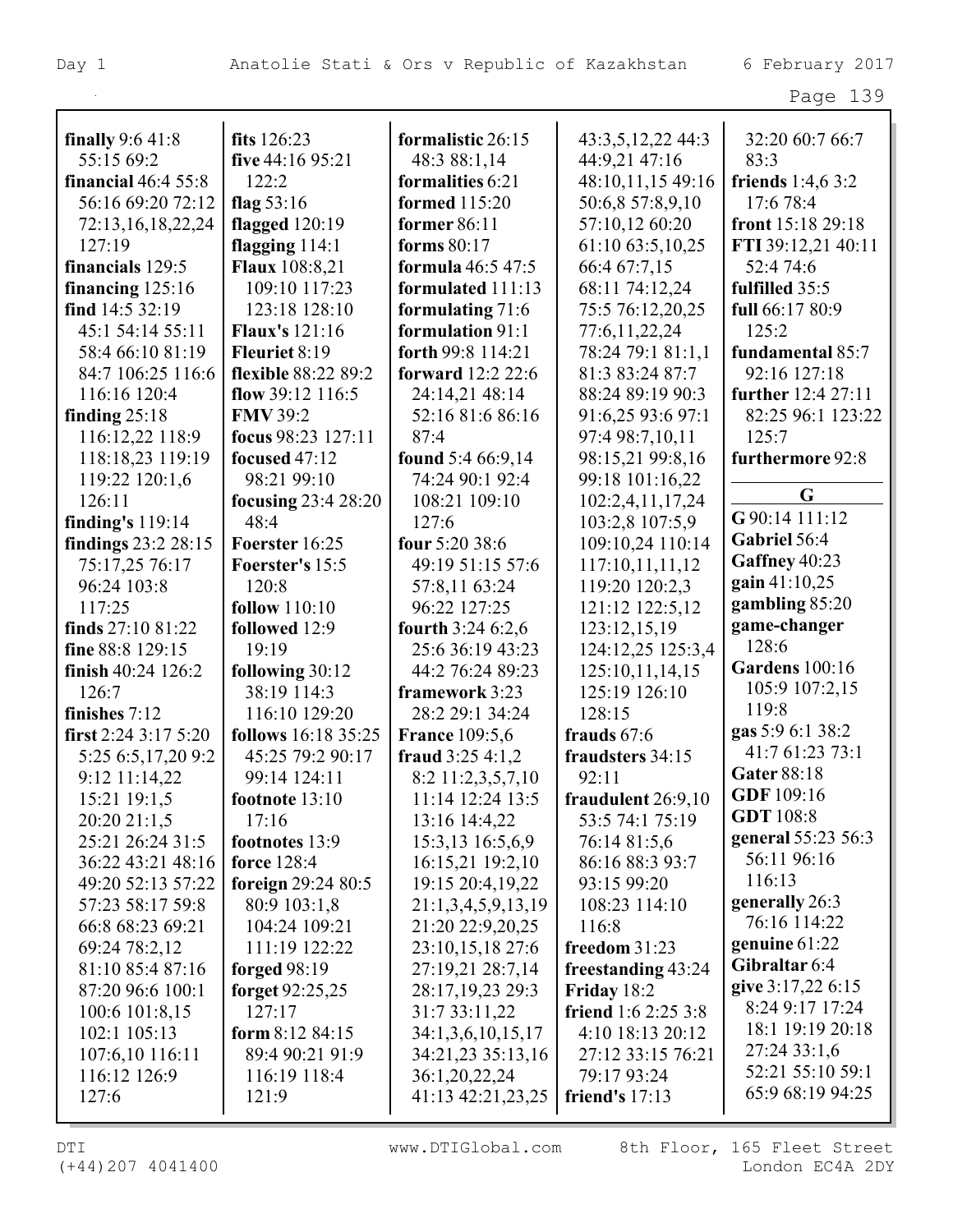| 95:19 108:17        | 98:20,21 100:13    | Hardin 74:6               | history 24:2               | important 3:3,6      |
|---------------------|--------------------|---------------------------|----------------------------|----------------------|
| 111:21              | 106:22 107:3       | Harris 1:5                | hiving $20:13$             | 19:24 22:3 31:24     |
| given 4:16 9:2 30:6 | 108:11 117:7       | head $45:21$              | hold 103:12                | 32:7 41:12,15        |
| 34:5 61:5 64:14     | 120:14,16 121:21   | heading 17:17 28:4        | holding $101:8$            | 45:13 80:6 86:5      |
| 73:2 88:7 90:6      | good 25:4 55:11    | 28:6,19 101:2             | holds 110:15               | 91:7 98:16 103:7     |
| 91:20 112:19        | 56:19 68:15 97:20  | 114:8,15 116:7            | honest 93:7                | 108:9,24 112:7       |
| 121:6               | 99:25 117:23       | 121:1                     | hours 129:12               | 113:9,11 115:7       |
| gives 8:20 9:20     | goods 66:16        | headline 96:6 98:6        | <b>House</b> 100:16        | 124:1,12             |
| 18:8,9,9 19:12      | gradual 57:2       | 114:14 129:11             | 105:9 107:1,15             | importantly 87:12    |
| 62:15 65:12         | grappled 120:3     | headnote 24:1,5           | 119:8                      | impose 2:1           |
| giving 58:1 83:13   | grateful 95:25     | hear 98:20                | housekeeping 2:13          | inaccuracies 47:20   |
| glance 24:8         | great 12:6 95:17   | heard 1:13 2:3 3:20       | 2:14 130:3                 | inaudible 91:17      |
| <b>GMBH</b> 61:23   | 116:1 129:15       | 4:5 12:11 18:13           | Howard 74:6                | include 15:2         |
| go 5:18 8:11 22:1,4 | greater $105:1$    | 61:1 70:1 90:24           | human 32:14 82:14          | included 49:24       |
| 23:16 24:24 25:7    | greatest 17:22     | <b>hearing</b> 14:13 36:6 | 123:9                      | 64:2 67:8,19,22      |
| 30:9 38:15 40:15    | 118:11             | 55:16 96:22               | hundred 5:25               | includes 103:17      |
| 42:20 43:2,5,13     | ground 17:10 29:15 | 102:13 109:15             | 127:20                     | including $15:12$    |
| 43:25 45:7 47:10    | 31:2 45:13 67:17   | 129:19                    | <b>Hunter</b> 103:25       | 48:25 71:3 95:18     |
| 48:10,14 52:16      | 99:5 103:2 113:5   | heart 96:13 98:20         | <b>Hurst</b> 122:8         | inconsistent 104:18  |
| 54:11,19 59:1,22    | grounds 10:15 15:1 | 109:11 127:15             | hydrocarbons 5:9           | incorporated 5:24    |
| 61:12,13 62:4       | 15:14 30:15 31:2   | 129:2                     |                            | 6:4 64:4 65:3        |
| 66:6 67:5,6 69:24   | 80:24,25           | heavily 5:10              |                            | incorrect 115:1      |
| 70:25 71:20 72:10   | GTT 122:11         | heightened 123:6          | <b>identical</b> 26:1 84:4 | 119:15               |
| 72:15,21 79:23      | guidance 89:24     | Heinz 19:20 77:17         | identified 20:24           | increase 62:18       |
| 80:18 85:25 87:9    | 121:4              | held 42:1 101:9           | 38:191:8                   | incredibly 24:1      |
| 89:18,21 98:4,5     | guide 22:15 122:25 | help 81:24                | identify $3:14,21$         | 47:18 127:6          |
| 98:24 101:23        | guise 110:25       | helpful 2:22 94:16        | 61:2                       | incurred 67:16       |
| 107:23 109:11       |                    | 120:11 121:14             | illiquefied 5:9            | independence         |
| 110:6 111:3         | $\mathbf H$        | 129:15                    | imagine 97:21              | 45:20                |
| 114:14 120:8        | H 101:18           | helpfully 121:1           | 129:12                     | independent 27:17    |
| 121:15 125:18,20    | Haigh 4:20,24      | henceforth 2:6            | immediately 26:4           | 53:6 56:15 61:22     |
| 128:11 129:2        | halfway $36:13$    | hide 112:11               | <b>Immunity</b> 9:15       | 73:22                |
| goes 4:15 7:11,21   | 51:10              | high $26:3$               | <b>impact</b> 46:9 97:2    | <b>INDEX 130:1</b>   |
| 40:5 49:15 67:23    | hammer $115:17$    | higher 86:12              | 99:18 104:5                | indicate 79:21       |
| 85:15 86:15 90:18   | hand 5:3 15:10     | 114:12                    | 124:13,15 125:6            | indicated 60:24      |
| 91:4 128:1          | 42:6 80:20 84:23   | highest 122:11            | impacted 124:23            | 71:25                |
| going 3:1 6:14 8:17 | 88:5               | 126:12 128:8              | 125:11                     | indicates 64:16      |
| 9:21 10:3 11:17     | Handed 85:1        | <b>HIH 34:9</b>           | impacting 129:1            | indication 23:22     |
| 14:6 15:6 17:1,12   | happen $20:17$     | Hill 81:25 82:2           | impeach $107:4$            | 25:4 129:16          |
| 21:7,11 22:9 23:8   | happened 7:1       | <b>Hirst</b> 128:3        | impeachable 103:2          | indications 54:15    |
| 37:21 38:2 45:17    | 12:16 13:13 14:25  | <b>Hirst's</b> 127:5      | impeached 103:4            | indicative $41:9,25$ |
| 46:17,22 48:10      | 18:6,7 27:4 96:20  | historic 70:24            | implementing               | 46:2,9,14,17 47:6    |
| 51:22 52:20 59:15   | 102:7              | 73:12,14,24               | 29:25                      | 47:7,13,19 48:24     |
| 63:23 70:5 71:13    | happens $7:17,17$  | historical $46:3,6,12$    | importance 14:17           | 49:5,8 50:2,3 57:4   |
| 72:25 81:3,24       | happy 80:20 94:22  | 46:20 47:9,15,22          | 117:15,19 118:21           | 68:13 69:6,25        |
| 93:25 95:11 96:10   | 120:12,14          | 47:23 71:18 73:8          | 118:24 123:5               | 70:25 71:6 73:8      |
|                     |                    |                           |                            |                      |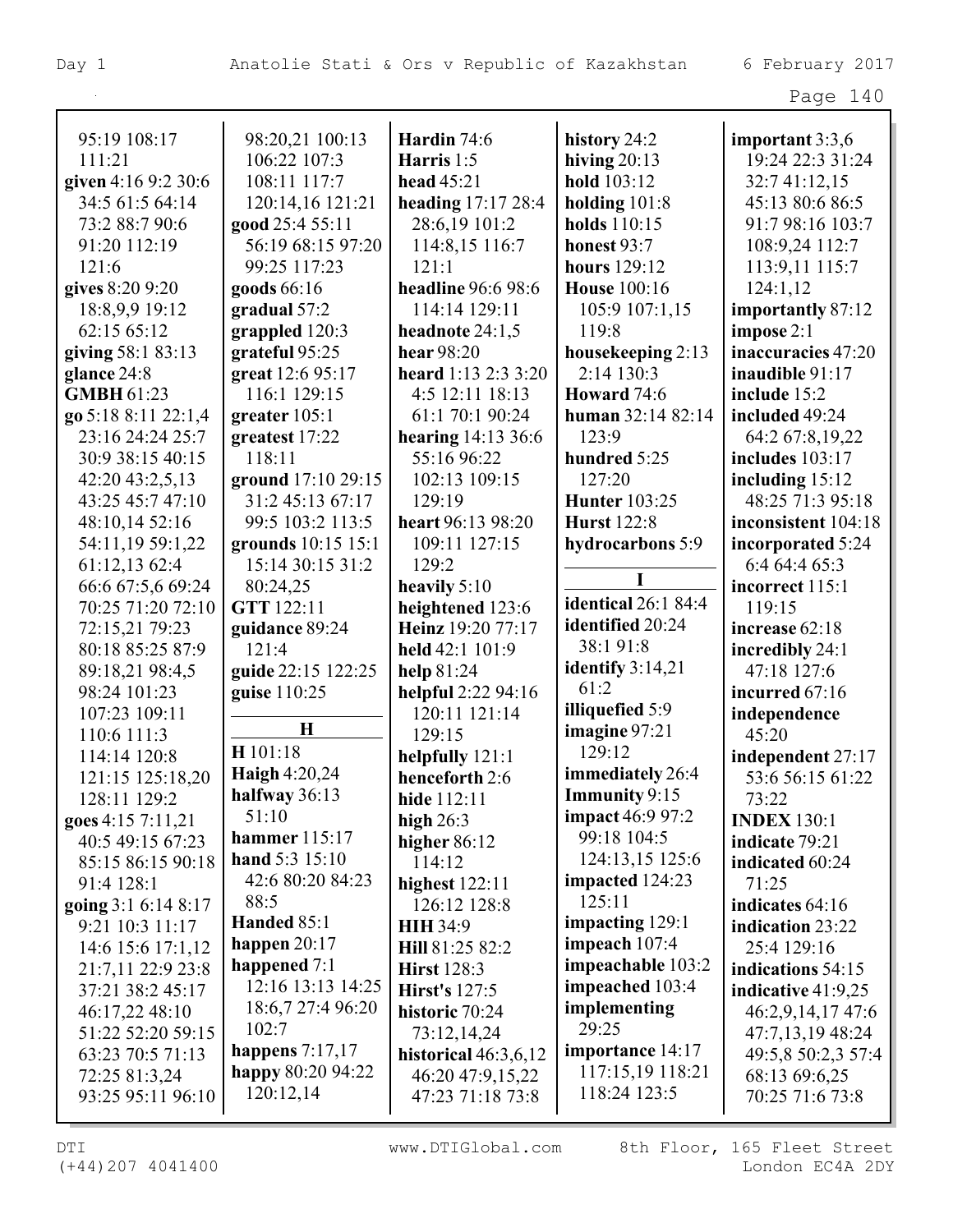|                                 |                                  |                            |                                       | Page 141                           |
|---------------------------------|----------------------------------|----------------------------|---------------------------------------|------------------------------------|
| 86:22 91:16 97:3                |                                  |                            |                                       |                                    |
|                                 | inquiry 98:25<br>insofar $109:3$ | investors 114:8            | 80:5,10,15,17,21                      | 107:3 114:5                        |
| 97:5,23 99:19                   |                                  | 115:2 116:18<br>118:3      | 82:8, 10, 25 92:8<br>93:25 94:1 95:10 | 122:13 123:5                       |
| 113:18 115:4,6,11               | inspection 66:20,23<br>66:25     |                            |                                       | judge's 14:17,18                   |
| 115:20,21 117:1<br>118:3 119:13 |                                  | invite 43:6 93:25<br>94:1  | 97:1 100:11                           | 101:8                              |
|                                 | instance 101:8                   |                            | 104:25 109:3,20                       | judgment 14:4<br>15:10 21:12 22:22 |
| 120:4 125:11,19                 | <b>Institute 4:23</b>            | invocation 119:25<br>120:5 | 110:4 111:10,22                       |                                    |
| 127:21                          | instruments 93:6                 |                            | 112:6 115:12,22                       | 24:7,23 27:8 30:3                  |
| indifference 91:23              | <b>intend 29:11</b>              | invoke $1:15$              | 118:10,17 119:4                       | 30:6 63:9,11,12                    |
| <b>indirect</b> 118:20,24       | intended 85:6                    | invoked 30:14,18           | 125:1 127:16                          | 78:8,13,22 79:5                    |
| indirectly 86:10,12             | 114:10                           | 99:20 116:18               | 128:1                                 | 79:24 80:5 84:16                   |
| 92:14                           | intention 43:24                  | 118:3                      | <b>issued</b> 8:12 10:11              | 90:12 94:19 95:18                  |
| inevitable 47:1                 | interest 7:9 57:10               | invoking $117:14$          | 13:14                                 | 100:3 101:15,17                    |
| inevitably 32:2                 | 67:7,9,15,20,24                  | involve 6:10               | issues 3:21 7:25                      | 101:21 102:1,4,7                   |
| 84:3                            | 68:1,3,6,7,9 73:18               | involved 6:1 49:22         | 14:20 18:23,25                        | 102:10,22,23                       |
| inferred 58:13                  | 98:13                            | 50:6 52:24 98:18           | 19:22 20:8,8,10                       | 103:1,9,14 104:5                   |
| 62:21                           | interesting 53:22                | 102:8 108:18               | 20:13,24,25 23:5                      | 104:17,24 106:7                    |
| <b>inflated 39:20 46:7</b>      | 54:16 126:7                      | 123:7                      | 25:3,22 80:17                         | 113:9,14,21 116:6                  |
| 46:21 48:19 49:3                | interests 73:18                  | involvement 125:9          | 81:3 96:6,17,25                       | 121:24 124:17                      |
| 49:21,25 52:25                  | interim 72:22,23                 | involving $12:8,12$        | 97:12,13,24 100:6                     | judgments 24:24                    |
| 57:2 60:4,5 68:10               | internal $55:19$                 | 18:19 53:5                 | 100:12,13 101:7                       | judicata 27:24                     |
| 69:19 73:24 98:12               | interpretation                   | <b>IPCO</b> 19:20 23:20    | 102:17 104:10                         | judicial 79:2                      |
| inflating $62:24$               | 113:11                           | 33:12 36:9 98:18           | 107:22 108:4,4,6                      | July 11:13,15 72:8                 |
| inflation 46:8                  | interpreted 85:9                 | <b>Ireland</b> 101:6,20    | 108:10,18 109:8                       | June 11:20 13:4,8                  |
| 47:14 53:5 73:12                | introduce 13:15                  | 102:13                     | 112:9,22 113:10                       | jurisdiction 13:17                 |
| 73:14                           | introduction 6:25                | <b>Irish 100:19</b>        | 113:25 114:2                          | 16:23 76:17 97:14                  |
| inflexible 107:12               | introductory 6:21                | irregular 66:14            | 120:19,21 121:22                      | 97:17 98:2 102:6                   |
| influence 28:16                 | invalid 15:4 85:11               | irregularity 66:10         | 128:17,22 129:12                      | 102:10 104:8                       |
| 76:11 91:7 97:5                 | 118:16                           | irrelevancy 128:3          | item 60:20                            | 107:2,18,19 108:5                  |
| 117:18 118:20,24                | invalidate 15:11                 | irrelevant $41:3,9$        | items 62:3 65:5                       | 110:12,19 114:19                   |
| influenced 75:18                | invalidated 16:8                 | 47:17 86:18 87:7           | $\bf J$                               | 114:23 118:13                      |
| 75:22 76:15,17                  | invented $101:3$                 | 129:7                      | J 101:9,24 102:9,13                   | jurisprudence 90:1                 |
| 114:21 115:25                   | inventor 100:21                  | <b>issue</b> 4:4,4 9:7,10  |                                       | 112:17,19                          |
| information 11:24               | invested 22:17 38:8              | 9:23 15:22,24,25           | 102:22,23 103:14<br>105:24 121:7      | justice 1:8,20,23                  |
| 42:11 46:24 49:23               | 50:19 51:21 52:10                | 16:11,16 17:25             | 123:13                                | 2:5,11,223:12                      |
| 50:1 53:21 54:10                | 75:23 119:15                     | 18:1,9 19:1,5,11           | <b>January 9:14 15:6</b>              | 8:23 9:17 10:13                    |
| 71:7,7,9,10,20                  | investigation 38:19              | 19:12,14 20:5,20           | 43:19 45:2 59:24                      | 13:24 14:5,8,12                    |
| 72:12,13,16 75:14               | investing 37:20                  | 21:5,12,14,18              | 64:19                                 | 19:4 24:8 27:2,5                   |
| 87:4 88:7 93:22                 | investment 38:23                 | 22:1,3,23,25               | JOA 12:18 54:17                       | 28:3,6,25 32:3,24                  |
| 113:20 115:1                    | 39:5 41:1 50:13                  | 25:13,16,23 26:13          | 57:15 59:25 60:9                      | 34:5 35:3,4,9 36:9                 |
| 116:9 119:23                    | 50:16 51:6 52:6                  | 26:21,22 29:4              | 60:24                                 | 36:14 37:7,9                       |
| informed 75:24                  | 52:15,24 60:25                   | 31:25 32:10,16,18          |                                       | 44:10,14,16 56:25                  |
| informs $42:10$                 | 62:21 115:3,9,10                 | 33:2,8,24 42:19            | <b>joint</b> 57:15<br>joking 51:1     | 58:2,7 64:23                       |
| injustice 80:12                 | 116:20 129:7                     | 43:7,8,9,9 48:5            |                                       | 65:24 77:18 80:12                  |
| 122:20                          | investments 37:12                | 68:9,10 76:3 78:7          | judge 33:19 35:4<br>84:10 101:9,25    | 82:13,14 85:2                      |
| innocent 26:11                  | 37:14,14 53:4,19                 | 78:7,15,22 79:6            | 103:12 106:13,19                      | 88:20,23 90:6,15                   |
| 77:22 81:7                      | 55:3                             | 79:10,15,25 80:1           |                                       | 91:9 92:21 94:16                   |

(+44)207 4041400 London EC4A 2DY DTI WWW.DTIGlobal.com 8th Floor, 165 Fleet Street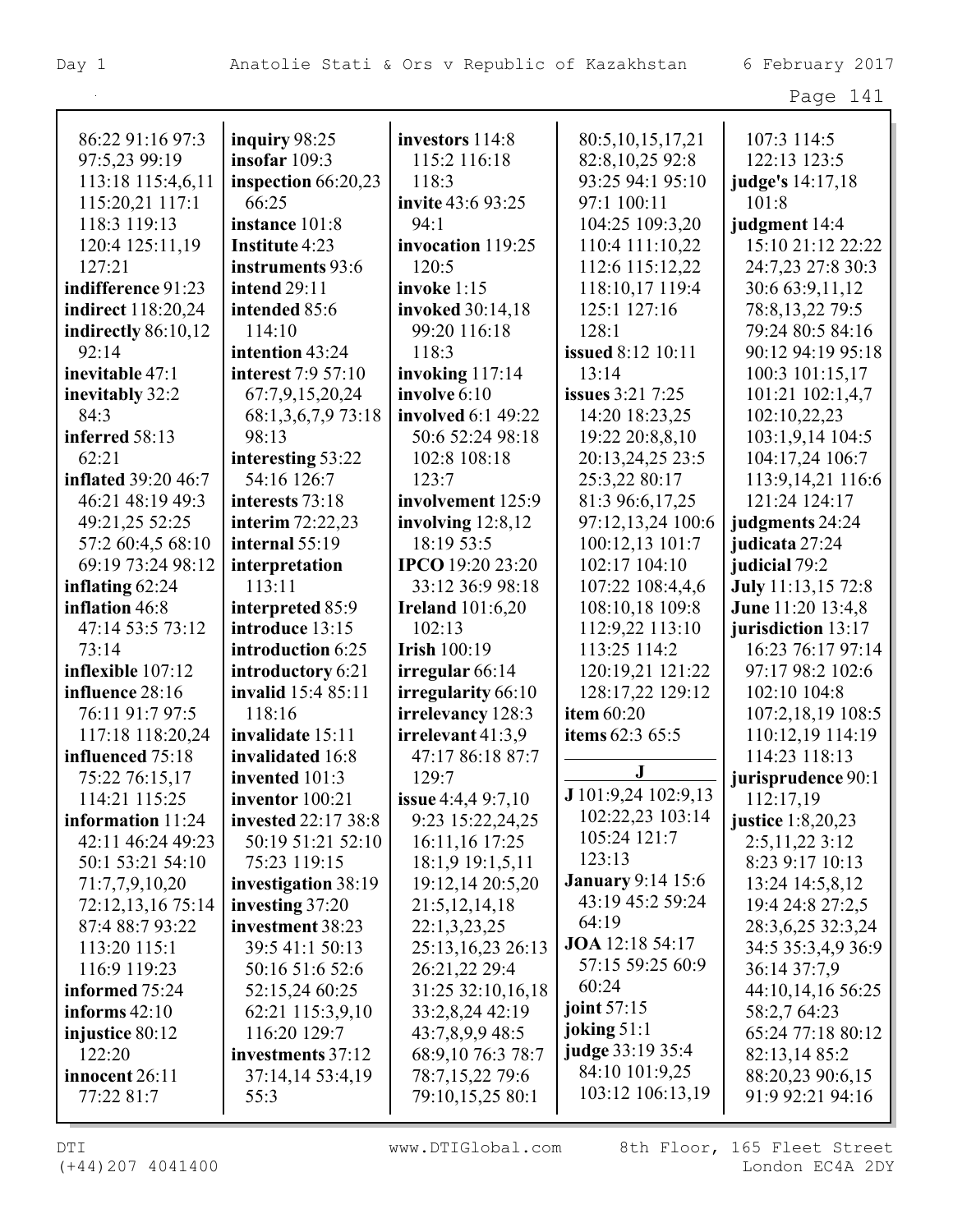| 94:24 95:4,14,17          | 87:10,15,1791:8         | known 20:9 26:6         | 19:5 66:3                  | 78:6                      |
|---------------------------|-------------------------|-------------------------|----------------------------|---------------------------|
| 96:2 103:21 105:8         | 97:12,12 101:5          | 47:23 52:24 76:13       | left-hand $24:6,9$         | listed $2:7,8$            |
| 105:15 106:8,13           | 102:25 106:25           | 126:13                  | legal 3:22 28:2            | listing $2:9$             |
| 107:17,19 108:8           | 108:3 112:16            | knows 4:25 8:8          | 34:24 36:19                | lists 109:17              |
| 108:16,21 109:10          | kind $7:24$ 31:4        | 29:3 35:15 37:13        | legitimate $62:18,19$      | litigant 100:1            |
| 110:8 112:4               | 47:14 66:6              | <b>KPMG</b> 3:2,3,4,5,5 | 68:1                       | 104:12,15,21              |
| 117:22,23 120:13          | Kirkland's 18:11        | 40:12 41:4 42:4         | lengthy 5:16 96:21         | litigated 104:11          |
| 120:16 121:16,25          | Kirtland $18:2,6$       | 50:5 77:11 113:19       | 113:24                     | 125:20                    |
| 122:6,16 123:2,18         | KMG 22:14 39:14         | 115:3                   | let's 57:23 85:3           | litigation 104:21         |
| 125:24 126:1              | 39:17 40:6 41:8         | <b>KPMG's 47:6</b>      | 118:25 120:16              | little 6:19 83:11         |
| 128:10 129:15             | 42:8 46:14 47:13        | <b>Kriti</b> 123:3      | letter 46:2,6,17,18        | 109:13 128:24             |
| Justice's 36:15           | 47:14,19,20 49:1        | Kuwaitis 105:18         | 47:6                       | live 15:17 115:14         |
| justification 46:8        | 49:6 50:1,3 51:11       |                         | letters 34:18              | 116:2,5                   |
| justify 60:12             | 56:16 68:17 69:15       | L                       | <b>level</b> 71:3          | LiveNote 2:16             |
|                           | 69:16 70:2,8 74:3       | laid 115:3              | levels 122:11              | LLC $3:5,6$               |
| K                         | 75:19 81:7 93:12        | language 29:5,7         | <b>levied</b> 113:10       | LLP <sub>6.6</sub>        |
| K90:6 121:7               | 93:20 113:18            | 31:4 35:8 90:24         | liability 76:18            | local 66:9 107:14         |
| 122:16                    | 117:1 119:17            | 124:17                  | 109:1 114:19,24            | located 38:5              |
| <b>Kazakh 35:22</b>       | 125:11,19               | largely $112:22$        | 127:16                     | London 3:19 8:9           |
| 40:17 48:25               | KMG's 42:1 46:2,6       | lastly 104:19 111:3     | Libyans $100:24$           | 15:9 17:12 18:22          |
| Kazakhstan 1:4 4:2        | 46:9 47:7 115:21        | late 2:17 13:4          | lies 120:9                 | 29:6,9 109:5              |
| 5:4 7:19 8:21             | knew 49:2 50:5          | latest 16:25            | light 12:24 13:3,4         | long 6:19 35:24           |
| 10:1 13:13 16:4,9         | 69:18 76:9 93:14        | launched 101:19         | 13:15 14:16 15:2           | 119:21                    |
| 16:19 19:1 21:8           | knockout 23:12          | Laura $74:6$            | 18:20 27:7 53:21           | look 8:4,5 26:13,21       |
| 35:14,20 36:1             | know 6:9 18:3 26:2      | law 20:10 26:15         | 78:17 126:17               | 29:16,18 31:24            |
| 40:2,18,23 41:3,8         | 26:10 27:6 42:25        | 30:17 33:4 82:4         | $\lim_{6} 4:421:10$        | 32:4 38:12,18             |
| 42:25 60:13 77:1          | 43:16,19 44:23          | 85:7 86:25 87:19        | 35:12 36:5,8 77:2          | 43:25 44:7 46:22          |
| 77:20,25 78:25            | 48:5,12 62:13           | 87:24 88:12,24          | 78:2 96:11 108:12          | 47:12 50:21 53:22         |
| 79:3,9 81:4 91:13         | 65:22 69:16 72:21       | 92:4,12,25 103:4        | 121:22                     | 54:19 56:22 57:11         |
| 96:9 98:1 103:15          | 88:2,895:9              | 112:3 118:25            | limbs 35:12 107:7          | 57:23 64:5,11             |
| 109:13 114:2,11           | 100:18 113:10           | 126:22                  | limitations 47:1           | 69:3,21 70:14             |
| 118:7,11 119:4,7          | 116:4                   | laws $66:9$             | <b>limited</b> 26:14 33:11 | 73:22 74:15 81:25         |
| 119:20 120:24             | knowingly 48:16         | lay 115:11              | 53:4,19                    | 87:11 95:2 98:11          |
| 122:24 124:7              | 93:21                   | leads 32:1 78:6         | limiting $25:24$           | 98:17 100:8 105:2         |
| 125:8 127:17              | knowledge 47:14         | learned $1:4,6,6$       | limits 80:6                | 105:10 108:2              |
| 128:2,6,20 129:6          | <b>KNOWLES</b> $1:8,23$ | $2:25\,3:2,8\,4:10$     | line 51:15 66:24           | 113:9 119:9               |
| Kazakhstan's 14:4         | 2:5,11,223:12           | 17:6,13 18:13           | 101:23                     | 124:16 128:13             |
| 15:11 16:6 38:25          | 27:2 28:3,6,25          | 27:12 32:20 35:20       | lines 28:21 33:17          | <b>looked</b> 13:11 37:16 |
| 68:16 97:9 112:24         | 37:7,9 44:10,14         | 60:7 66:7 76:21         | 38:6 51:4,24               | 45:5,6 50:19              |
| 126:8                     | 44:16 56:25 64:23       | 78:3 79:16 83:3         | 55:23 83:16                | 57:15,18 63:2             |
| <b>KazmunayGas</b>        | 65:24 85:2 94:16        | leave 30:2,6 92:11      | link $74:196:13$           | 68:5 73:6,23,25           |
| 39:17 49:1                | 94:24 95:4,14,17        | 97:12 108:2             | 97:22 107:1                | 92:20 94:6 126:16         |
| <b>keep</b> 3:4 5:3 19:24 | 96:2 108:16             | leaves $108:2$          | 117:12 124:19              | looking $4:12,13$         |
| 79:13 120:14,16           | 120:13,16 121:25        | leaving $126:18$        | liquid $73:1$              | 18:4 32:7,23              |
| 129:13                    | 122:6 125:24            | Lebedev $4:20,22$       | liquidation 70:15          | 33:21 39:19 47:19         |
| key 19:7 45:24 71:1       | 126:1 129:15            | left 14:21 17:4 19:3    | list $44:2476:24$          | 48:6 56:20 66:4           |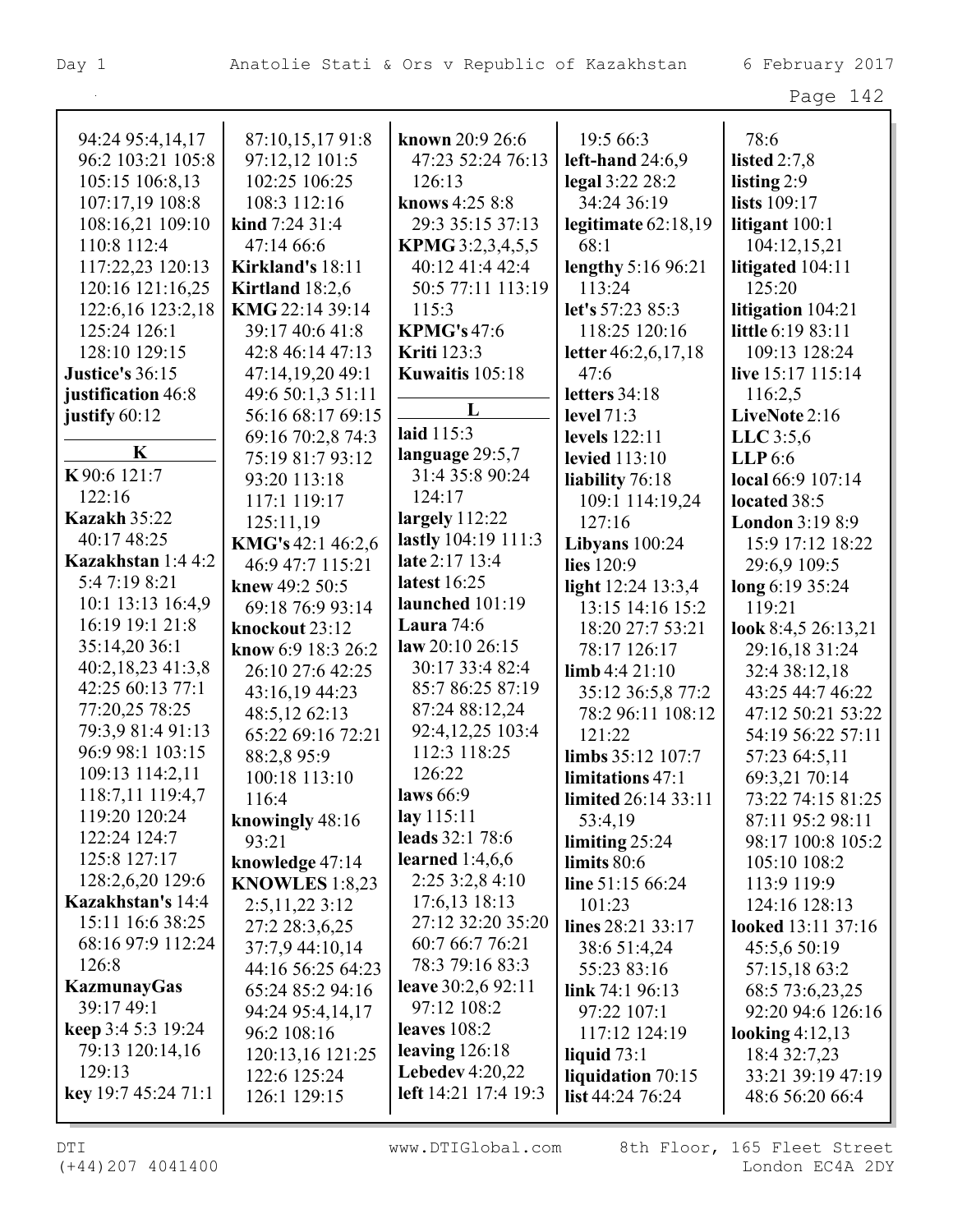|                       |                               |                         |                         | Page 143             |
|-----------------------|-------------------------------|-------------------------|-------------------------|----------------------|
| 66:21 84:18 95:25     | 16:14 17:3,7,12               | 36:22,25 37:18,25       | management 14:13        | means 62:24 94:25    |
| 100:11 109:19,20      | 18:3 19:3,18 20:3             | 38:9,11 39:1            | 20:15 21:23 22:3        | 118:14               |
| 110:1                 | 20:5,18 22:8,9                | 40:18 41:24 42:11       | 23:10 57:8,12,17        | median $41:6$        |
| looks 23:25 91:19     | 23:20,23,25 24:5              | 42:13 46:1,3,13         | 57:20 58:2,8,12         | meet $21:2$          |
| 92:19                 | 24:6 26:7,8 27:10             | 47:16 48:18 49:1        | 59:9,19 60:3,15         | meetings $71:12$     |
| loopholes 92:10       | 27:22 28:9 29:2               | 49:4 50:13,15           | 60:20 61:4,10           | meets 88:23          |
| <b>Lord</b> 1:25 24:8 | 29:18,19,22 31:10             | 51:5, 12, 16 52:7       | 73:19 98:13 99:7        | members 4:18 6:20    |
| 32:3 34:5,9,20        | 31:13 32:9 35:15              | 52:18 55:4 59:12        | mandated 89:12          | memorandum           |
| 35:3 36:9,14,15       | 36:13 37:1,13                 | 60:5 61:18 64:2,4       | manifestly 104:1        | 46:24 49:24 50:1     |
| 44:20 61:9 65:22      | 39:14 41:20 42:3              | 65:20 66:21 67:2        | manner 30:3             | 71:8,20 72:13        |
| 79:13 80:3 82:13      | 43:14,15,19,25                | 67:9,22 69:17,20        | <b>March</b> 10:1 84:10 | <b>MEMR</b> 66:12,17 |
| 84:21 87:25 88:20     | 44:6,15,23 45:1,4             | 70:6 71:14 72:6,9       | market 39:3,22          | mention 57:3         |
| 94:9,13,18 95:11      | 49:18 50:10 51:25             | 74:3,10 75:21           | 68:15 74:9 75:20        | 116:15               |
| 95:25 96:5,19         | 52:4,20 53:12                 | 76:14 93:16             | 93:14                   | mentioned 77:14      |
| 97:20 98:6 99:4       | 54:6 55:10,17                 | 114:16 116:20           | massive 48:22           | 83:22                |
| 99:21 100:15,17       | 56:5,22 57:5,21               | 117:1 119:15            | 73:12                   | Merchants 34:19      |
| 101:2,6,13,18,23      | 58:6,19,20 59:15              | 125:17                  | massively 46:7          | mere 34:12           |
| 102:20 103:5,11       | 59:22 60:19 61:14             | Lungu 51:9 54:21        | material 22:24          | merely 16:5          |
| 103:19,21,25          | 63:14 64:6,13                 | 69:4 126:15             | 45:11,12 48:9,14        | merits 21:2 23:16    |
| 104:4,23 105:8,12     | 65:8,10 66:6 67:1             |                         | 53:10 68:14 79:21       | 25:22 103:2          |
| 105:15 106:7,16       | 68:12,19 69:8,22              | M                       | 80:16 83:18,22          | method 71:16,16      |
| 106:19 107:16,17      | 70:1,7 73:10                  | main 6:1 42:21          | 87:3 92:2 99:11         | 71:18,19 115:19      |
| 108:7,10,17           | 75:12 77:7 78:10              | 43:12,15 45:21          | 103:13 114:4            | methodology 41:2     |
| 109:18 110:5,13       | 78:12 84:1,9,20               | 55:20 61:18,20          | materially 92:17        | 71:2 74:8            |
| 110:16 111:3,5,23     | 84:24 88:1 90:2,7             | 66:5 77:10 79:12        | materials 22:5          | methods 70:22        |
| 112:12,16,18          | 90:10 91:21 93:4              | 85:3                    | 43:14 71:11             | middle $62:5$        |
| 113:2,13 114:7,15     | 93:24,25 94:5,14              | major $57:6$            | mathematical 47:6       | military 105:16      |
| 115:16 116:6,9        | 94:18,19,20,21,22             | majority 106:9          | matrix 71:15            | million $5:7$ 12:1   |
| 117:7,16,25           | 95:13,15 122:17               | making 7:24 22:13       | matter 1:10 9:16        | 22:18 37:20 38:8     |
| 118:10 119:3          | Lordship's 2:15               | 81:8 89:7 99:1          | 13:2,22 16:21           | 38:23 39:7,8,9,23    |
| 120:1,8,14,17,18      | 9:24 10:16 14:11              | 107:4,12                | 19:13,13 20:2,14        | 40:24 41:6 42:9      |
| 121:2,14 122:3,15     | 18:3 55:20 59:4               | <b>Malek</b> 1:3,19 2:9 | 21:11,21 23:13,18       | 46:1 47:3 48:22      |
| 122:21,23 123:2       | 69:12 106:11                  | 2:14,243:14,16          | 27:11 30:23 63:6        | 50:19 51:5,17,24     |
| 123:22 124:1,15       | $\text{lost } 38:23 \, 100:4$ | 3:17 26:23 27:3         | 74:11 78:25 83:24       | 52:7,9,18 55:8       |
| 124:24 125:7,22       | 102:13 125:20                 | 28:5,8 29:1 37:8        | 85:18 90:10 91:23       | 57:14 60:16 61:19    |
| 125:23 126:2,6        | lot 21:25 22:24               | 37:10 44:13,15,20       | 94:6 97:7,8 99:18       | 62:6,7,8,9,15,15     |
| 127:13 128:1,10       | 27:4 45:2,11,13               | 57:1 64:24 66:3         | 103:3 105:23            | 64:2 65:3,7 66:20    |
| 128:17,18,25          | 53:10 72:21 98:7              | 85:3 94:18 95:2,8       | 106:6 108:21            | 67:20 68:8 70:6      |
| 129:10                | 98:12 100:24                  | 95:15,25 96:14,23       | 112:21                  | 70:17,19,20 71:18    |
| Lordship $1:32:20$    | 109:25                        | 99:14 111:5,15          | matters 1:12 11:17      | 72:8,9 73:2,15,17    |
| 3:9,174:13,17,25      | lots 96:24 99:1               | 114:4 115:14            | 17:2,24 30:17           | 75:23 118:5          |
| 5:3 6:11,15 8:8,18    | low $68:17$                   | 120:10 121:18           | 56:15 57:3,11           | mind 3:4 19:24       |
| 8:25 9:9 10:4,9       | lowball $68:18$               | 130:4                   | 58:14 73:13 91:14       | 28:10 36:12 79:13    |
| 11:12 12:6 13:1       | lower $65:6$                  | <b>Malek's</b> 118:5    | 93:20                   | 122:23               |
| 13:19,23 14:5,9       | <b>LPG</b> 5:10 6:7 8:1,5     | man 126:15              | mean 1:16 21:13,25      | minded $20:18$       |
| 15:17, 19, 22 16:12   | $11:25$ 22:16,19              | manage 55:3             | 28:8 97:9 125:2         | Mineral 66:13        |
|                       |                               |                         |                         |                      |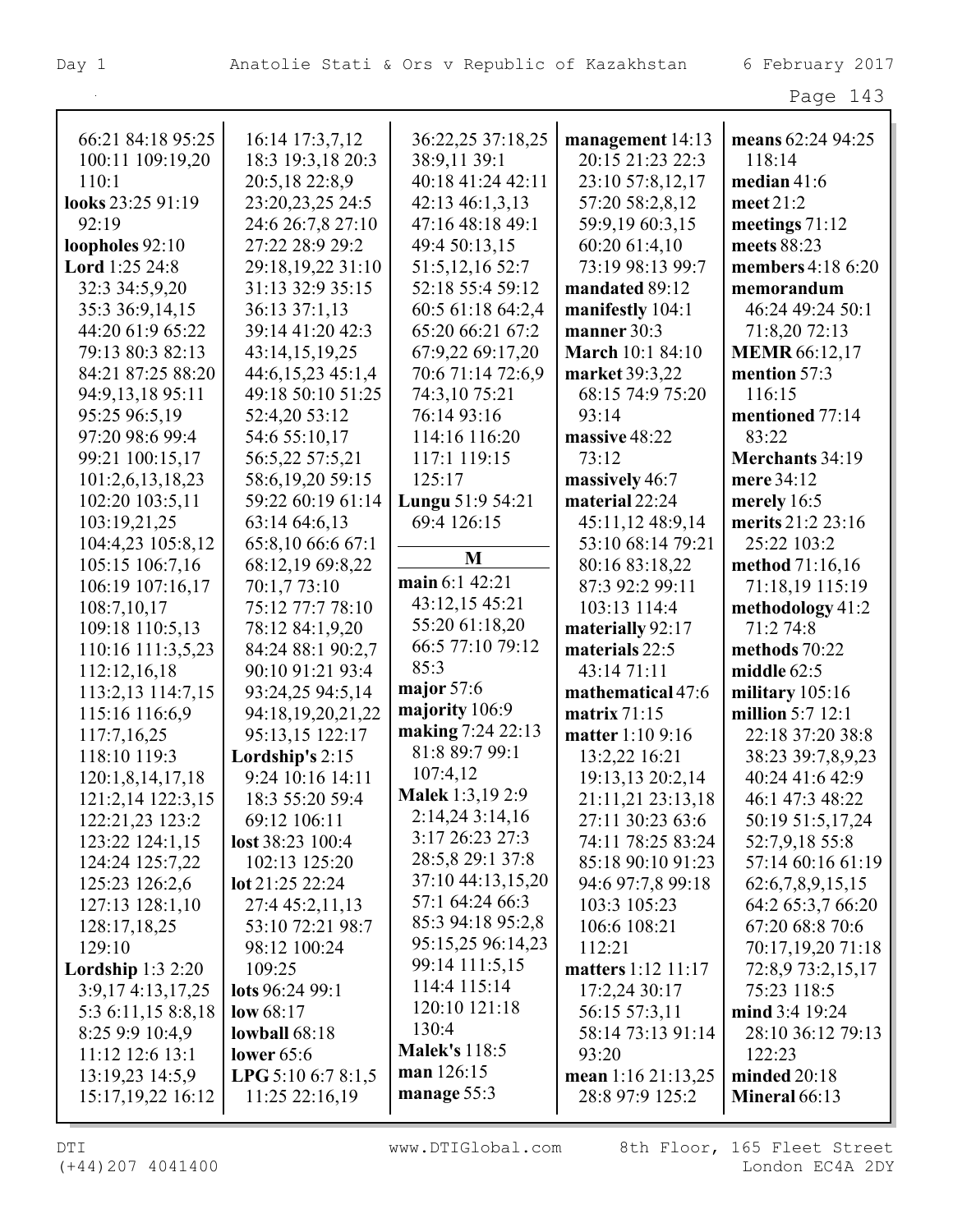|                        |                      |                        |                                             | Page 144            |
|------------------------|----------------------|------------------------|---------------------------------------------|---------------------|
| mini $23:3$            | $\mathbf N$          | 31:11 35:18 53:21      | obligations 105:21                          | 104:22              |
| miniscript 55:20       | Nacimiento 11:16     | 81:16,21 89:13         | observations 22:5                           | one's 1:12          |
| Ministry 66:13         |                      | 97:10 101:16           | 96:17                                       | onerous 128:24      |
| minutes 44:16          | 13:2 74:22           | 105:5 106:22           | observed 58:2                               | ones 43:15 59:5     |
| 95:21 120:16           | Nacimiento's 9:12    | 111:9                  | obtain 68:14 85:13                          | onwards 56:21       |
| 126:7 129:12,13        | 10:23 22:7 43:18     | nice 97:10             | 102:24 114:12                               | 75:7 86:4           |
| mischief $124:16$      | 44:20 67:11 77:6     | <b>Nielson's 27:13</b> | obtained $4:1$ 12:7                         | open 1:10 72:21     |
| mishap $109:1$         | 91:15 113:15         | Nilsson 55:22 83:10    | 13:8 15:12 16:21                            | 97:19 125:23        |
| mislead 11:25          | 120:9                | 84:12                  | 31:7 33:22,25                               | opening 51:1 81:15  |
| 22:17 114:10           | name 2:8 53:25       | <b>Nilsson's 79:18</b> | 35:17 78:24 90:3                            | operating 57:15     |
| misleading $115:1$     | narrow 47:18 48:3    | 82:21 83:17 84:8       | 101:21 102:1,4                              | operation 54:15     |
| 116:8                  | 85:6 86:25 87:20     | noises $99:1$          | 123:12,15                                   | 79:8 93:10          |
| misled 22:15           | 87:22 88:14          | non-fraud 14:22        |                                             |                     |
| 123:20                 | narrowed 14:20       | normal 100:2           | obtaining 90:23<br>91:2,11 121:11           | operational 85:12   |
|                        | national 31:20       |                        |                                             | operative 27:1      |
| misstatement 47:9      | 81:22                | normally 35:5<br>90:20 | obvious 77:24                               | opinion 103:22      |
| mistake 44:25          | nationals 5:22       |                        | 118:19 128:21                               | opportunity 18:4    |
| 113:25                 | nature 21:1 36:7     | notably 84:12          | obviously $1:12\,5:15$<br>10:25 11:10 20:14 | 38:23               |
| misunderstanding       | 38:13                | note 9:24 52:1,21      |                                             | opposing 56:1       |
| 89:7                   | nearest $27:20$      | 55:20 59:5 69:12       | 22:9 24:22 41:14                            | oral 3:15 51:19     |
| mixing $128:17$        | neatest 122:4        | 114:17 120:14          | 43:1 49:22 82:7                             | 55:16 116:19        |
| model 84:24            | necessarily 75:24    | 129:10                 | 86:12 87:10                                 | 118:4               |
| modes 80:8             | 81:11                | noted 111:7 122:9      | occurred 35:24                              | order 8:23 9:2,17   |
| <b>Moldova</b> 5:22,24 | necessary $2:205:16$ | notes 87:13            | October 55:12                               | 9:19,24 10:13       |
| moment 8:6,10          | 43:11 78:5 79:9      | notice 8:15,16         | 64:11                                       | 11:20 14:7,10,14    |
| 19:7 48:11 53:1        | 86:9 90:20 123:6     | 10:17                  | oddity 22:23                                | 17:14 20:1,4 30:3   |
| 55:9 62:14 64:15       | need 3:10 7:16 8:4   | notion 61:2 92:13      | offer 22:14 39:14                           | 38:19 41:10 49:22   |
| 92:25 94:15 117:8      | 12:5 16:12 23:7      | notions 85:7           | 39:16,17,18,19                              | 68:14 76:2,7        |
| 120:15                 | 25:10,14 30:9        | notwithstanding        | 42:7 46:2,6,9,14                            | 88:25 117:5         |
| moments 96:14          | 38:15 84:3 87:11     | 47:21 56:13            | 46:17,18 47:6,8                             | ordered 5:6 14:2    |
| Monday $1:1$           | 94:24 95:6,19        | November 53:14         | 47:13,13,19,20,22                           | 74:17               |
| money 100:24           | 98:25                | 56:7                   | 48:24 49:2,5,6                              | <b>orders</b> 49:15 |
| monies $101:1$         | needed 2:11 39:2     | nuanced 124:20         | 50:7 57:4 68:17                             | ordinarily 33:1,6   |
| month 113:23           | 98:10                | number 19:6 57:1       | 68:18 69:15,16,18                           | original 15:14      |
| Montvale 12:13         | needs 20:3,10 22:1   | 58:14 61:15 68:18      | 69:21 71:6 73:8                             | 80:24,25            |
| 35:23                  | 43:15 94:6 96:19     | 108:19                 | 74:3 75:19 113:18                           | originally 111:8    |
| moot 7:5               | neither 5:14 118:19  | numbering 7:12,21      | 115:4,6,12 119:5                            | ought 16:21 108:6   |
| morning $50:20$        | <b>Neste 90:7</b>    | 29:21 72:2 90:12       | 119:13 125:11,19                            | outcome 74:2 78:19  |
| 54:24 67:1 73:6        | network 60:11        | 122:1                  | offers 41:11 68:13                          | 86:8,20 115:25      |
| 121:21                 | never 16:9 59:13     | nutshell 12:20         | oh 98:3 109:22                              | 117:6,15 118:8,21   |
| motion 10:2 14:16      | 64:16 66:16 88:20    | 22:20 79:12            | 126:12                                      | 124:18              |
| 31:3                   | 108:1                |                        | oil 6:1 40:13 56:16                         | outstanding 9:23    |
| move 23:10 36:19       | nevertheless 79:7    | $\mathbf 0$            | 90:7 121:7 122:16                           | 70:18               |
| 36:24 75:4 98:6        | 104:1                | objecting 94:7         | okay 26:11 92:15                            | overlap 110:3       |
| 116:16 120:12          | new 11:22 29:6,7     | objectionable 26:9     | on-site 66:20                               | 128:21              |
| multiple $71:17$       | 29:20,25 30:1,2      | objections 14:22       | once 9:7 14:3 36:10                         | overlaps 110:2      |
|                        |                      | objective 20:16        | 50:22 94:23                                 | overlooked 2:9      |
|                        |                      |                        |                                             |                     |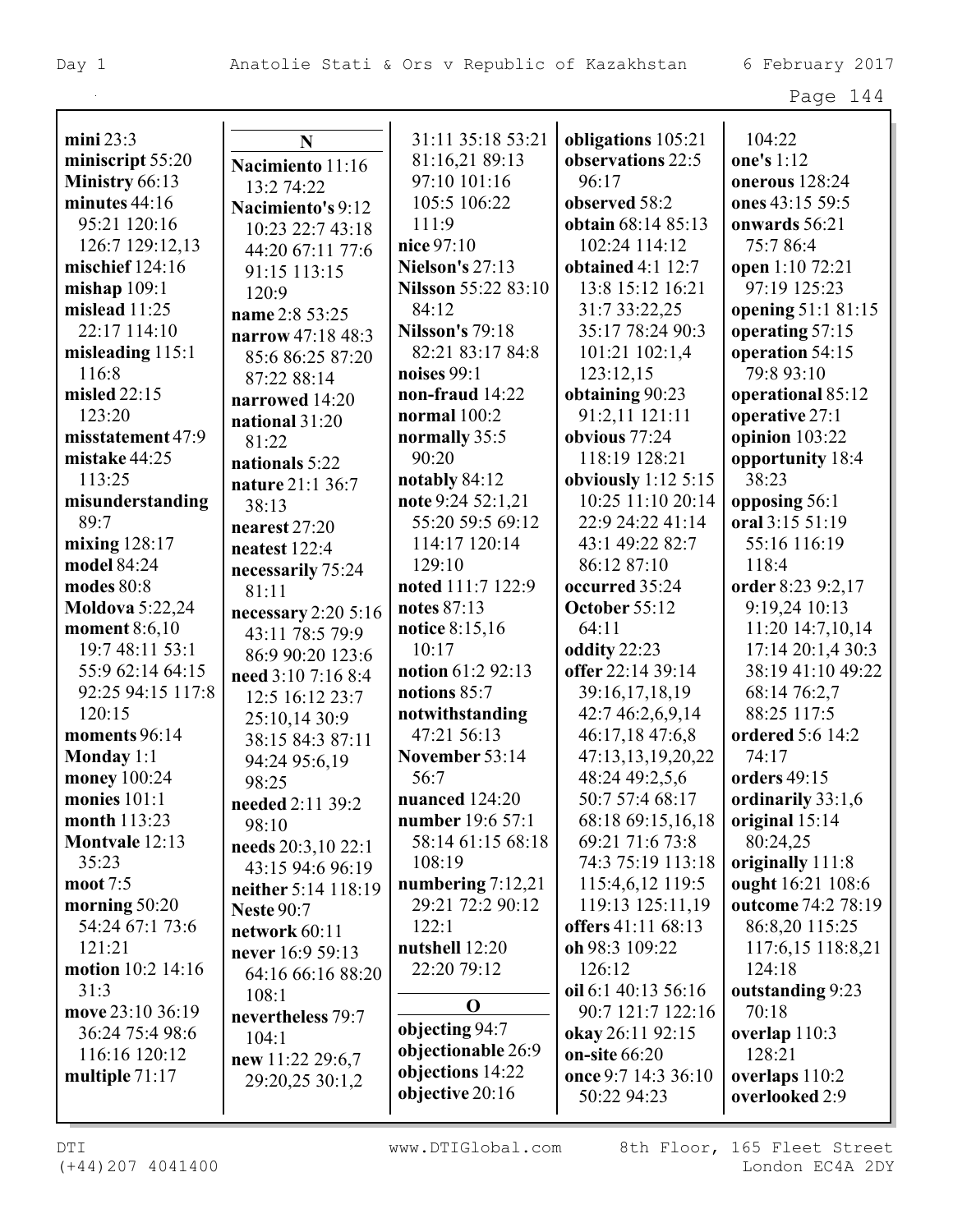|                     |                      |                       |                       | Page 145                   |
|---------------------|----------------------|-----------------------|-----------------------|----------------------------|
| overriding 20:16    | 95:19 101:2,23       | 84:14,22 85:4,8       | 26:10 30:19 40:4      | 76:2,6,8,9 77:10           |
| 80:10               | 102:20 103:11,21     | 85:15,22,24 86:4      | 41:7 56:14,15,18      | 77:12,16 99:6              |
| oversaw 59:12       | 106:12 107:1         | 86:14,15 87:12        | 61:23 77:12 81:7      | 120:3 125:9                |
| overstatement       | 110:7 111:12,18      | 88:19 90:11,13,15     | 91:24,25 97:14        | Perkwood's 58:24           |
| 49:20 50:5 73:25    | 114:7,15 115:16      | 94:11 101:7           | 104:2 112:10          | permission 8:24,24         |
| overstates 83:10    | 115:18 116:6         | 108:13,15 111:7       | 113:7 123:16,17       | 8:25 9:2 17:4              |
| overtaken 10:25     | 120:25 122:1         | 111:12,18 112:12      | passage 32:22         | 19:2,15 20:18,21           |
| overview $3:184:8$  | 127:20 130:2         | 114:25 115:18         | 33:21 36:12 57:14     | 21:13 22:12                |
| 18:16 43:3 49:17    | pages 6:19,20,25     | 116:17 121:3,8        | 64:11 73:6,23         | permit $104:7$             |
| 72:4 106:20         | 8:16 51:20 59:5,7    | 122:2,4,9,14,18       | 75:12 82:6 102:25     | permits 92:12              |
| owned 5:24 6:4,7    | 65:11 122:3          | 122:23 123:1          | 106:10,25 111:15      | permitting 5:8             |
| 42:2,8              | paginated 108:14     | 124:7 125:23          | 122:17 123:22         | persevere 126:10           |
| ownership 53:9      | paid 58:8,10,13      | paragraphs 4:10       | passages 24:15        | person 30:14,18            |
| <b>owns</b> 6:6     | 101:1                | 4:11 6:13 15:7        | 44:7 57:18 82:12      | 34:23 88:8 91:22           |
|                     | Pain 102:14          | 41:20 52:22 56:21     | 95:1 113:15           | 91:25 92:2                 |
| $\mathbf{P}$        | Palm 123:3           | 56:22 57:19 65:11     | 121:23                | person's 26:11 93:7        |
| page 4:18 5:19 6:24 | paper 62:11 97:10    | 68:22 69:1,5,11       | Pause 56:24 64:22     | personae 2:25              |
| 7:23 8:20 9:13      | papers 2:21 13:23    | 82:22                 | 122:7                 | perspective 23:10          |
| 10:14,24 11:18      | 113:5                | parameters 117:25     | pausing 64:24 70:7    | 92:3 93:18                 |
| 13:7,11 14:7,9      | paperwork 21:25      | parity 100:9          | 107:16                | Peter 102:14               |
| 15:8 16:25 17:6     | paradigm 77:9        | parrot 6:22           | pay 5:6 34:3 57:13    | <b>petition</b> 10:6 35:17 |
| 17:16 24:5,9 28:4   | paragraph 9:1,22     | part 9:2 29:23        | payment 85:21         | 35:20                      |
| 28:20 29:22 30:10   | 9:24 10:10 11:16     | 34:21 39:8,15         | 105:20                | Petre-Mears 54:1,5         |
| 31:13 32:9 37:4     | 12:9, 10, 17, 23, 25 | 41:4 42:22 48:19      | pays 33:23            | 54:5                       |
| 37:11 38:16 39:13   | 13:7 14:15 15:18     | 60:10 80:17 87:16     | pending 13:25         | petroleum 5:9 73:1         |
| 39:24 41:18 43:20   | 17:13, 19, 21 19:18  | 99:14 120:13          | people 12:12 64:24    | phase 50:2                 |
| 45:4,15,15,19,21    | 20:23 23:19 24:17    | partial 5:13 32:11    | 84:25 104:3           | pick 8:10 22:6             |
| 46:16,19,19,24      | 25:7 28:9,20         | particular 1:9,17     | perception 76:15      | 23:24 29:17 34:25          |
| 47:11 50:23,24      | 32:22,23 33:13       | 42:1,7 48:11          | 126:12 127:13,14      | 50:25 52:12 65:16          |
| 51:4,15,20 52:2     | 34:8,25 35:2         | 58:14 75:13 76:19     | 128:9                 | 69:23 78:9 83:5            |
| 52:14 53:13 54:4    | 36:12 37:6,16,17     | 91:13 95:1 96:25      | <b>perfect</b> 124:11 | 85:3 101:7 103:11          |
| 54:7,12,22 55:19    | 37:24 38:6,7,10      | 102:16 107:22         | performed 61:3,5      | 110:16 129:11              |
| 55:21 56:6,7,8,10   | 38:16 39:16 41:18    | particularising       | period 9:5,6 42:13    | picked 49:18 76:4          |
| 56:10,21 57:24      | 42:4,15 45:23        | 59:19                 | 58:15,16 113:23       | picking 66:3               |
| 58:20,20 59:2,3     | 50:23,23 51:9        | particularly 14:16    | periods $56:17$       | picks 37:1                 |
| 59:16,17 60:8       | 52:5 54:12,24        | 25:2 98:11            | Perkwood 49:11        | piece 96:23 97:10          |
| 61:13 62:3,5,10     | 55:1 56:23 59:16     | parties 4:3,25 5:19   | 53:3,4,6,11,17,18     | 99:3 120:18                |
| 63:4,13 64:7,9,13   | 59:17 63:13 64:20    | 6:17 25:18 37:11      | 53:19,20,23 54:13     | place 14:17 57:4           |
| 64:19,20 65:17      | 65:17 67:14 68:21    | 37:16 41:16 42:12     | 54:15,17 55:2,5,7     | 105:19                     |
| 66:7 67:13,13       | 68:22,24,25 69:2     | 48:20 53:10 55:22     | 55:14,19 56:13,14     | places 62:1 68:19          |
| 68:4,22,24 69:1,2   | 69:2,7 72:5 73:10    | 57:13 58:6 64:1       | 56:17 57:14,21        | plainly $67:20$            |
| 69:24 70:9,10,12    | 74:22 75:7,8 77:5    | 65:21 67:8,15         | 58:13,14 59:13,14     | plaintiffs 101:20          |
| 72:2,3,15 73:5,7    | 77:8 78:1,11         | 113:11                | 60:1461:1,12,15       | plan 96:5                  |
| 73:13 74:7,16,25    | 79:24 80:1,3,13      | partners 100:22       | 61:21,21 62:12,13     | <b>plant</b> 5:10,10 6:7   |
| 82:15 84:22 90:11   | 80:23 81:17 82:20    | parts 57:6            | 62:13, 14, 22, 23, 23 | 8:1,5 11:25 22:16          |
| 90:13 94:25 95:13   | 83:6, 14, 16, 21     | <b>party</b> 2:2 4:16 | 63:5 74:20,25         | 22:19 36:22,25             |

DTI WWW.DTIGlobal.com 8th Floor, 165 Fleet Street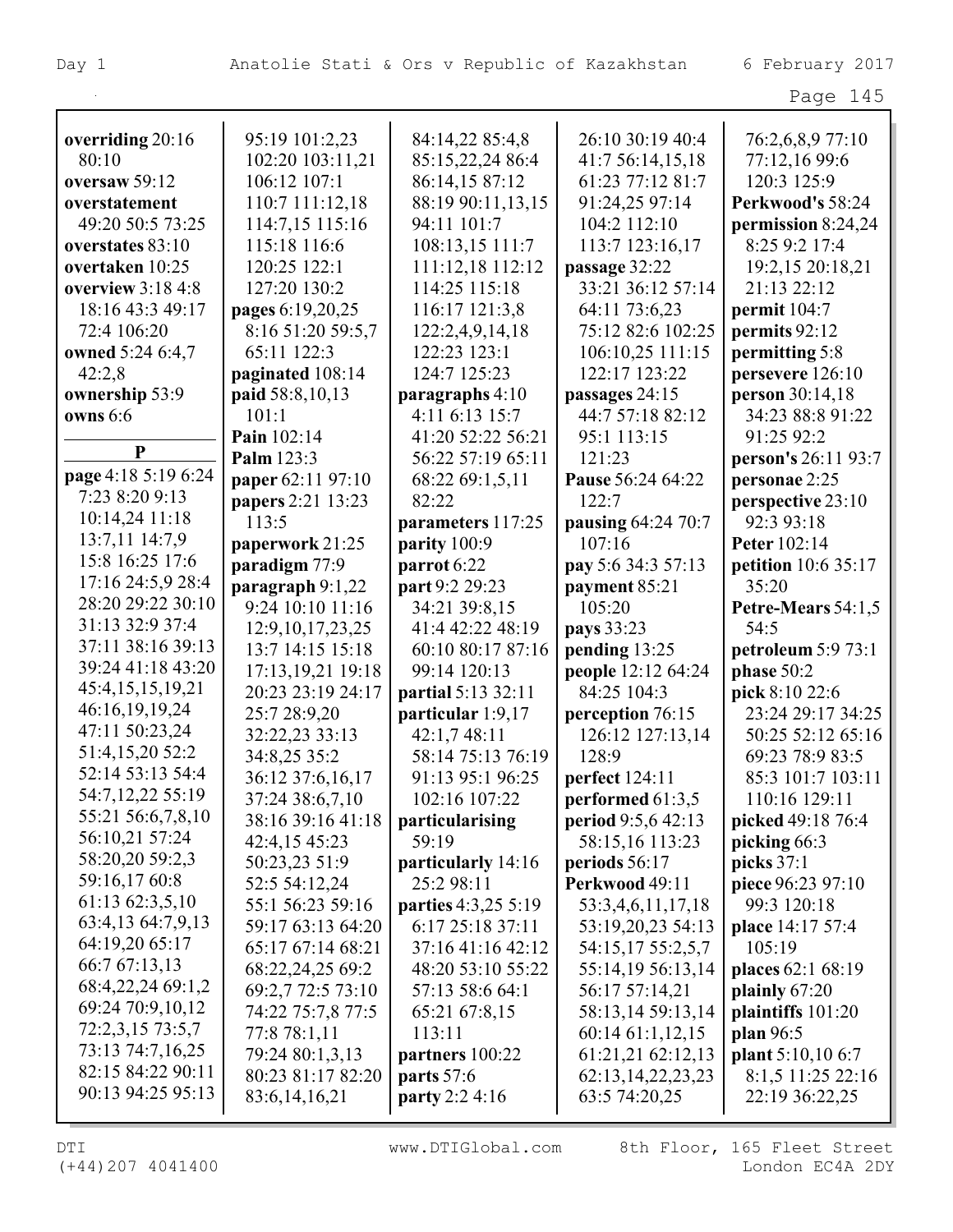| 37:4,18,25 38:9                     | 49:10 53:2 54:1                         | 48:2,2,3,7,7 50:9              | precision 47:7                    | prior 68:16 87:1                |
|-------------------------------------|-----------------------------------------|--------------------------------|-----------------------------------|---------------------------------|
| 38:11 39:1,3,22                     | 55:14 56:13 58:18                       | 63:19 78:15,18,18              | 88:16                             | private 1:10,13,22              |
| 40:4,18,24 41:5                     | 59:8,18 60:25                           | 78:20 79:18,22                 | preclude 16:19                    | 2:3                             |
| 41:24 42:8,11,13                    | 63:11,16 65:16                          | 81:10,12,13,15,19              | precluded 15:14                   | pro-enforcement                 |
| 46:1,3,13 47:16                     | 66:8,12 67:12                           | 81:20,22,23 82:5               | 93:9                              | 33:10                           |
| 48:18 49:1,4                        | 73:19 74:24 76:10                       | 82:7,11,16,24                  | prediction 14:18                  | probably $12:11$                |
| 50:13,15,19 51:12                   | 76:11 77:8,15                           | 83:4, 19, 25 84: 2, 4          | predisposition                    | 17:2 32:6 49:18                 |
| 51:16 52:7,18                       | 78:1,21 79:13,24                        | 84:5,19 85:5,16                | 105:6,11                          | 76:21 114:21                    |
| 55:4 59:12 60:5                     | 80:3,24 81:1,10                         | 85:17,17,25 86:2               | preliminary 24:11                 | 120:23 127:2                    |
| 61:19 64:2,4,25                     | 81:14,17,21 83:14                       | 86:18 88:4,9,14                | 24:18                             | 128:24                          |
| 65:4,20 66:21                       | 84:2 85:4,8,23                          | 88:15,21 89:1,8,9              | prepared 20:1                     | problems 25:20                  |
| 67:2,9,22 69:17                     | 87:10,16,21,23,24                       | 89:9,14,17 90:1,5              | 37:10 71:25                       | procedural 3:18                 |
| 69:20 70:6 71:14                    | 88:11 89:12,23                          | 92:14,17,18,20,23              | present 11:18 19:8                | 10:22 18:16 27:12               |
| 72:6,9 73:1 74:3                    | 92:16 96:7,7,10                         | 93:1,3,8,10,18                 | 26:8 30:17 53:6                   | 85:17,25 110:13                 |
| 74:10,19 75:21,24                   | 96:19 97:22 98:6                        | 94:4 97:12,17,25               | 88:5 90:5 91:5                    | procedure 12:9                  |
| 76:14 93:16                         | 99:13 107:20                            | 98:3,15 99:10,11               | 121:5                             | 19:19 80:8                      |
| 114:16 116:20                       | 109:10 112:7                            | 104:20 106:3                   | presentation 70:8                 | proceed 2:6 80:20               |
| 117:1 119:15                        | 115:16 122:19                           | 107:18 109:22                  | 70:10,11 72:16                    | 113:1                           |
| 125:17                              | 124:24 126:23                           | 111:17 112:8                   | presented 48:17                   | proceeding 1:19                 |
| played 45:9                         | 127:9                                   | 116:13,15                      | 56:14 108:22                      | proceedings 3:19                |
| please 1:3 13:1,19                  | pointed 33:19                           | Popplewell 1:20                | 114:1,8 116:1                     | 3:20 4:5 8:9 9:18               |
| 17:13 22:6 23:24                    | 43:21 106:14                            | 13:24 14:5,8,12                | presenting 93:1                   | 10:1,4,8 16:20                  |
| 24:16 52:4,12                       | points 2:14 4:12                        | 19:4 27:5                      | prevail 97:21,22                  | 17:11 18:17,19,21               |
| 56:5 58:19 59:22                    | 9:13,22 15:19                           | position $10:10$               | prevent 34:15                     | 24:2 27:24 29:10                |
| 64:5,6 69:22                        | 21:16,21 22:14                          | 15:15 16:24 17:20              | previous 31:10                    | 29:12,12 35:21                  |
| 71:23 74:12                         | 23:21 28:12 31:5                        | 80:23 92:7 103:19              | 43:23 102:3                       | 45:3,7,9,10,17                  |
| plus 39:8 50:14                     | 43:3 63:8 66:5,15                       | 104:23 105:2                   | previously 45:22                  | 53:11 55:17 58:3                |
| pm 44:17,19 65:25                   | 76:20 78:11 79:5                        | 106:16 117:17,20               | price 46:2 62:4                   | 62:17 63:10 67:17               |
| 66:2 95:22,24                       | 79:12 80:6 85:3                         | 125:16 127:2                   | 65:6 68:15                        | 77:14 79:6 83:1                 |
| 129:18                              | 86:3,6 87:15                            | positions 41:16                | prices 73:16                      | 101:19 102:6,9                  |
| point 1:14 4:1 5:2                  | 102:15 109:17                           | positively 79:14               | pricing 49:2 69:18                | 109:5,6,7 111:9                 |
| 6:17,18 7:16 9:14                   | 110:23 113:13                           | possession 74:18               | 98:13 99:7 125:9                  | 112:2 113:23                    |
| 9:16 11:11 13:5                     | 125:18                                  | possibility 25:23<br>40:3 82:8 | prima 3:25 28:23                  | 124:5                           |
| 16:2,18 17:16,18                    | policies 26:2 31:19<br>33:7 82:17 89:11 | possible 2:21 25:4             | 36:20,24 42:21<br>primarily 98:21 | process 17:1 21:15              |
| 18:11 19:7 21:7,8<br>22:21 23:12,14 | 97:18 108:1                             | 25:25 65:2 114:13              | primary $104:15$                  | 27:25 57:2 85:23<br>86:1 103:20 |
| 24:22,25 25:6,8                     | policy 13:17 15:4                       | 129:14                         | principal 19:1                    | 104:12                          |
| 25:12 26:16,22                      | 15:24 16:1,7,22                         | post 14:24                     | 43:17 48:12 65:5                  | procured 90:4                   |
| 27:17 28:10,12,13                   | 20:11 25:15,15,17                       | post-hearing 52:13             | principle 33:5 34:3               | produce 38:3 88:2               |
| 29:9,14,24 30:11                    | 25:19,25 26:5,14                        | 52:19 68:23                    | 34:16 80:11 82:5                  | produced 49:23                  |
| 31:5,8,24 32:1,3,5                  | 26:18,20,25 27:1                        | postpone 51:16                 | 97:8 104:9 110:14                 | 88:5 128:20                     |
| 32:11, 15, 17 33:9                  | 29:2,16 30:25                           | potentially 119:14             | 111:21 121:5                      | product $93:15$                 |
| 33:16 34:24 36:2                    | 31:6,9,9,16,18,20                       | powerful 23:6                  | 127:4                             | production 37:19                |
| 36:4 38:4 42:21                     | 31:23 32:2,12,16                        | 127:6,14                       | principles 90:16                  | 49:1,15                         |
| 43:11,17 44:2,4                     | 32:18,21 34:10,15                       | powers 56:3,6,11               | 105:1 112:3                       | Products 90:7                   |
| 45:11,17 47:25                      | 47:18,21,25 48:1                        | precisely 79:21                | 122:14                            | 121:7                           |
|                                     |                                         |                                |                                   |                                 |

(+44)207 4041400 London EC4A 2DY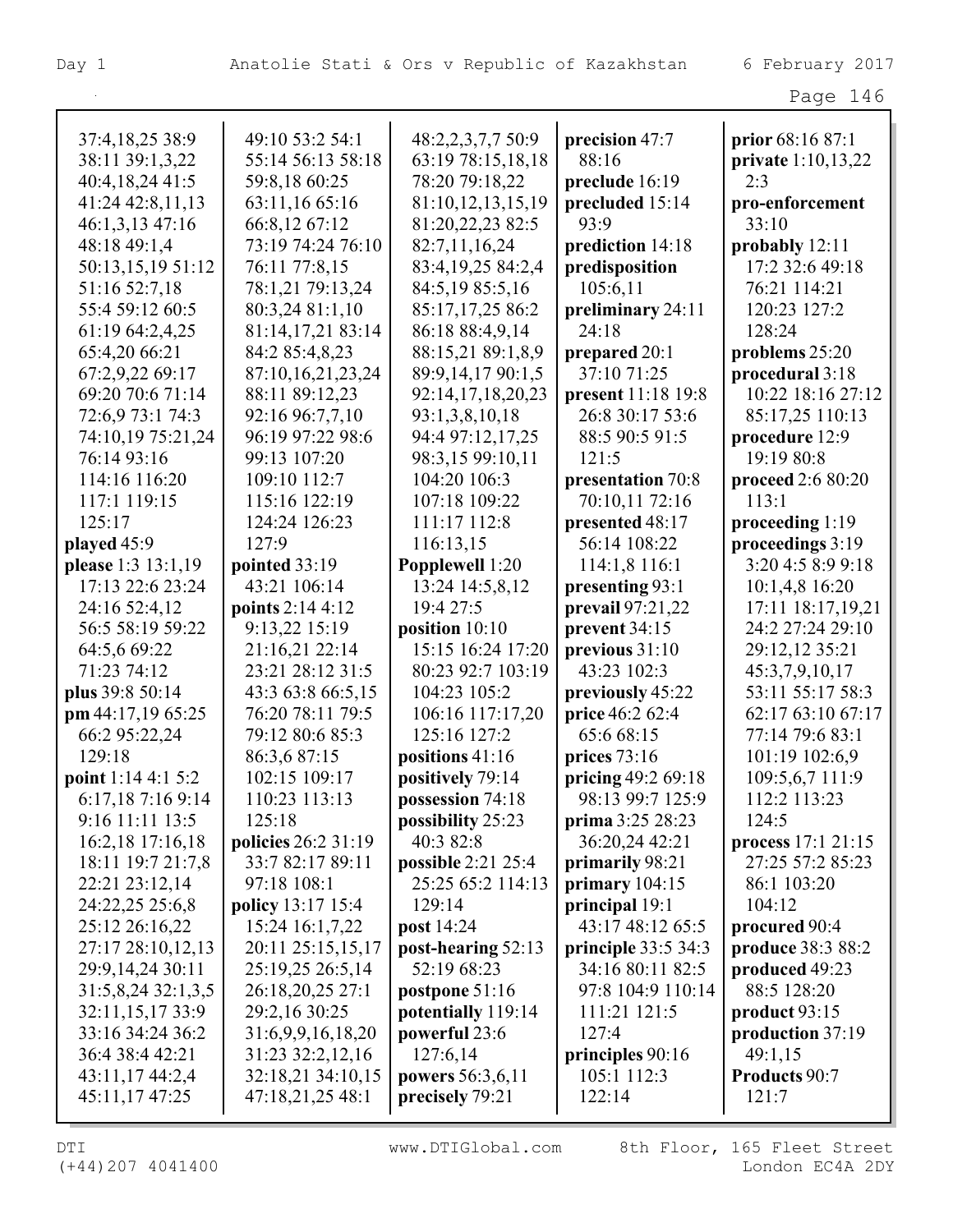|                                        |                       |                               |                                   | Page 147                 |
|----------------------------------------|-----------------------|-------------------------------|-----------------------------------|--------------------------|
|                                        | 31:20,23 32:2,12      |                               | raise 1:8 19:11 20:7              | 104:2,17 106:14          |
| professor $4:19,22$<br>4:22 81:25 82:2 | 32:16,18,21 33:7      | 27:7,17 28:3<br>36:25 44:2,24 | 20:8,9,19 21:13                   | 109:15 110:18            |
| profit 50:14 62:15                     | 34:10,14 47:18,21     | 49:17 51:25 67:12             | 22:12 31:3 43:8,9                 | 111:1 112:14             |
| progress 64:14                         | 47:25 48:1,2,2,3,7    | 68:2,10 71:21                 | raised 11:4,6,14                  | 114:18 115:20,24         |
| project 40:18,19,22                    | 48:7 50:9 63:19       | 81:6 84:8 86:16               | 13:5 18:12 21:3,9                 | 117:5,14 118:15          |
| 40:22 55:4 62:25                       | 78:15,18,20 79:18     | 87:4 93:13,21                 |                                   |                          |
|                                        |                       |                               | 23:15 53:16 63:6<br>106:24 110:23 | 119:5,24 122:19          |
| 70:10                                  | 79:22 81:10,11,13     | 95:10 98:22 114:4             |                                   | 123:16,20 127:10         |
| proof 30:19 123:6                      | 81:15, 19, 20, 22, 23 | 115:23 124:7                  | 115:12,13,14                      | 128:15                   |
| proper $41:1$                          | 82:5,7,11,16,17       | 126:12 128:8                  | 119:4 128:20                      | real 60:14 96:20         |
| properly 111:25                        | 82:24 83:3,19,25      | puts 30:19                    | range $70:16$                     | 98:24                    |
| proposals 20:2                         | 84:2,4,5,19 85:5      | putting 39:6 65:18            | <b>ranges</b> 107:18              | realise 45:13 94:20      |
| propose 18:12                          | 85:16,17,17,25        | $\mathbf 0$                   | rare 32:18 92:22                  | 126:22                   |
| 39:11 77:2 94:12                       | 86:2,18 88:4,13       |                               | rate 68:9                         | realised 50:15           |
| 120:8                                  | 88:15,21 89:1,8,8     | qualification 103:9           | rationale 38:1                    | reality 92:24 96:20      |
| proposed 10:17                         | 89:9,11,13,17,25      | quantum $41:14$               | <b>RBS</b> 41:4                   | really 7:3 19:19,24      |
| proposition 33:15                      | 90:5 92:14,17,18      | 42:18 45:5 54:25              | re-argue $102:12$                 | 35:12 47:24 48:4         |
| 61:7 84:6,7 100:7                      | 92:20,23 93:1,3,8     | 75:17,22 76:1,12              | re-litigate $100:5$               | 59:3 60:22 77:4          |
| 111:8,14                               | 93:10,17 94:4         | 76:13 128:2 129:6             | 104:13                            | 86:14 88:10 90:10        |
| propositions 100:1                     | 97:12,17,25 98:3      | quarter 72:7                  | re-litigated 97:14                | 99:2 106:23              |
| prospective 39:6,7                     | 98:15 99:10,11        | question $1:9$ 16:8           | 110:4 118:12                      | 115:17 126:9             |
| 39:11                                  | 104:20 106:3          | 16:16 19:10 24:11             | 119:2                             | reargued 11:8            |
| protagonist 101:5                      | 107:18,25 109:22      | 28:15 31:12 38:3              | re-open $106:9$                   | reason 33:6 34:5,14      |
| protected 37:14                        | 111:17 112:8          | 38:12 42:20 49:15             | re-run 102:17                     | 35:19 43:5 44:24         |
| protection 7:19                        | 116:13,15 117:5       | 62:17 78:16 89:15             | reached 73:11                     | 87:9 105:4 109:18        |
| prove 36:17 117:10                     | publicly 71:8         | 91:8 96:7 97:23               | 103:7,23 119:2,11                 | 111:20 125:7             |
| 117:11                                 | pulled 53:8           | 99:24 101:25                  | 119:13 124:22                     | 128:18                   |
| proves $30:15$                         | puppet 53:7           | 102:21 105:20                 | 125:4 129:4,4                     | reasonable 96:10         |
| provide 7:19 60:22                     | purchase 61:18        | 106:21,23 107:8               | reaches 70:21                     | reasonably 36:6          |
| 61:6                                   | 65:6                  | 108:25 109:4,9                | read 22:8 41:20                   | reasoning 6:23           |
| provided 21:16                         | purely 35:21          | 114:14,23 116:13              | 43:19 55:6 64:20                  | 7:14 28:17 47:12         |
| 23:10 30:8 58:17                       | purported 58:12       | 124:2,22                      | 69:13 73:10 82:15                 | 89:4 98:17 99:22         |
| 60:15 75:24                            | 59:19                 | questions 32:25               | 94:22 95:1,13,15                  | 113:8,9,12 122:16        |
| provides 123:4                         | purportedly 64:3      | 79:3 94:16 114:19             | 95:17,20 113:5                    | <b>reasons</b> 5:15 44:4 |
| proving $16:425:24$                    | 67:24                 | 124:8,9                       | 122:4 123:23                      | 80:22 105:8              |
| 79:1 91:14                             | purporting 59:13      | quicker $94:13$               | 125:24 127:6                      | 128:14                   |
| provision $10:21$                      | purpose 5:17 19:8     | quickly 8:12 94:10            | readily 32:25 91:15               | reassurance 75:25        |
| 35:18 85:10 117:5                      | 23:23 36:15 38:15     | 105:13                        | reading 11:25 33:1                | recall 57:5 90:3         |
| proxy 39:22                            | 69:22 75:6 121:5      | quite 32:18 44:25             | 33:20 34:12,22                    | 105:15                   |
| <b>public</b> 1:11,17,19               | purposes $11:18$      | 53:21 100:13                  | 35:6 36:16 37:19                  | receive 58:11            |
| 1:20 2:6 13:17                         | 30:18 86:19 87:8      | 128:7                         | 40:6,11 44:24                     | received 48:25           |
| 15:4,23 16:1,7,22                      | 90:5 121:1            | quote 38:10 82:6              | 47:2 51:11 54:14                  | receiving $91:22$        |
| 20:11 25:15,15,17                      | pursuant 10:12        | quoted 17:15 63:13            | 55:7,25 58:8 60:1                 | recitation 122:15        |
| 25:19 26:2,5,14                        | 11:20 13:18           | quotes $103:25$               | 60:10 65:19 67:16                 | recognise $31:192:6$     |
| 26:17,20,25 27:1                       | pursuing $15:14$      |                               | 67:25 74:18 75:2                  | recognised 16:22         |
| 29:2,15 30:25                          | 80:25                 | $\bf R$                       | 82:6 83:8 91:6                    | 80:6                     |
| 31:6,8,9,16,18,19                      | put 8:10 24:14,20     | <b>Raf</b> 6:3                | 101:11 103:13                     | recognises 88:24         |
|                                        |                       |                               |                                   |                          |

(+44)207 4041400 London EC4A 2DY DTI WWW.DTIGlobal.com 8th Floor, 165 Fleet Street

L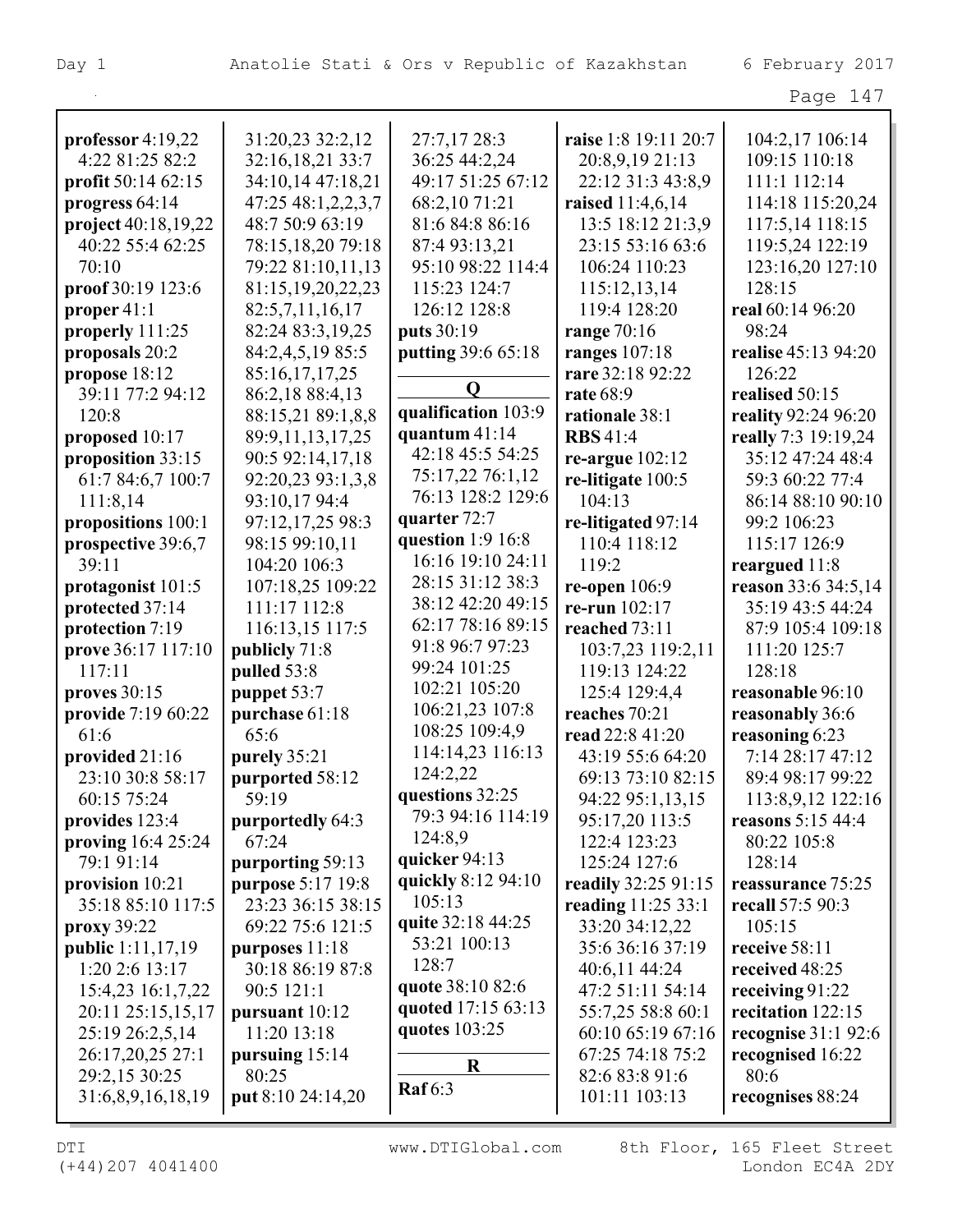| aae |  |  |  |
|-----|--|--|--|
|-----|--|--|--|

| recognition 29:23   | referring 28:8,24          | 42:7                     | 53:15 56:20 59:23   | 120:7 128:6           |
|---------------------|----------------------------|--------------------------|---------------------|-----------------------|
| 30:10,12,22 31:15   | 55:23 83:15                | relevant 42:13           | 64:8,18 113:17      | respective 73:18      |
| recorded 69:20      | 106:14                     | 47:16 57:22 58:4         | 114:8 122:2         | respects 48:13        |
| 113:21              | refers 9:25 10:3           | 83:19 108:25             | 127:20              | respond $65:19$       |
| recover 38:22       | 17:14,19,21 37:16          | 121:23 123:23            | reports 41:22 45:22 | response 66:15        |
| recycle $21:16$     | 37:17 39:18 45:6           | reliable 69:17           | 50:18 113:19        | responsive 49:12      |
| redress 92:11       | 51:10 73:24                | 93:13                    | 119:16,24 127:19    | restrictively 85:9    |
| reduced 38:21       | refined 76:12              | reliance 75:19           | reprehensible       | result 35:7,16 36:7   |
| refer 23:19 34:7    | reflected 34:16            | relied 39:14 40:25       | 90:21 91:9 121:9    | 45:24 54:11 87:6      |
| 53:3 88:18 90:5     | reflects 14:14             | 41:3 48:23 50:1          | 122:12              | 91:7 103:22           |
| 99:25 121:6         | refusal $30:10$            | 68:13 71:6 81:7,8        | represent 26:15     | 107:14 124:13         |
| 122:17,24           | <b>refused</b> 17:4 21:14  | 86:6,1987:5              | 59:13 124:8         | 125:6 127:3           |
| reference 2:19 6:14 | 30:12,14,22 85:19          | 99:23                    | representation      | 128:16 129:1          |
| 6:15 7:9 9:11       | 106:9                      | relief 8:22 52:17        | 75:22               | resulted 9:19         |
| 10:24 11:1 12:7     | regard 47:1 115:19         | relies 27:13             | represented 1:5     | resulting 73:15       |
| 12:10,16,18 15:5    | regarded 119:6             | relisted 14:3            | 64:1 67:20          | results 45:24 70:14   |
| 15:7 24:7,13,18     | regarding $42:12$          | rely 76:1 79:18          | Republic 32:14      | 70:15 108:24          |
| 24:20 26:7 32:19    | 74:13 114:18,23            | 82:12 86:23 93:12        | 101:20              | 128:5                 |
| 33:14,16 34:10      | 116:25                     | relying 26:24 40:23      | repurchase 57:9     | <b>reveal</b> 11:22   |
| 35:1 37:15 38:18    | rehash 111:6               | 93:7                     | 61:11 63:5          | review 17:2,5 33:23   |
| 39:15 40:16 41:11   | rejected 41:24             | remain $65:3$            | reputation 93:7     | 111:25                |
| 42:4 44:20 45:15    | 77:21 102:3                | remained 75:3            | request 52:17       | reviewed 40:12        |
| 46:23 51:21,23      | 112:13                     | remaining 29:15          | 74:13,16            | reviewing 84:16       |
| 52:21 53:19,24      | relate 59:20 97:13         | remains $15:17$          | require 16:7 89:11  | rhetorical 124:2      |
| 55:5,10 57:17       | 99:2,24                    | remarks 34:8 81:15       | required 20:16      | right 19:9 33:17      |
| 58:21 59:21 61:16   | related 18:19 56:14        | 88:21 92:21              | 65:19 86:7          | 81:4 92:9 104:2       |
| 65:9 67:2 68:20     | 56:18 72:14,19             | remedy 110:11,17         | requirement 72:7    | 119:20 121:17         |
| 68:25 69:8,10,12    | 77:12 111:24               | remember 67:1            | 100:9               | 124:24                |
| 72:4 77:6,17 78:9   | 112:1                      | remind $75:10$           | requirements        | right-hand $33:14$    |
| 80:2 90:14,18       | relates 85:18 86:1         | reminded 44:10           | 79:25               | 70:15 72:3,25         |
| 107:16 123:2,13     | 126:4                      | reminder 123:4           | requires $104:20$   | rightly $128:8$       |
| 126:3 128:23        | relating 3:2 99:16         | removed 127:25           | res 27:24           | rigorous $110:1,22$   |
| references 5:17     | 101:6 105:3                | 129:5                    | research 54:5       | rise 17:24 18:1,8,9   |
| 6:13 12:19 51:7     | 113:17 127:16              | Renaissance 49:23        | residual 94:9       | 18:9 19:12 26:23      |
| 52:11 54:4,7        | <b>relation</b> 7:18 10:10 | 72:1 113:19 115:3        | resisting 30:19     | 27:24 33:2,6 58:1     |
| 59:14 63:12 69:3    | 12:17 15:16 22:15          | reopen $101:14$          | <b>resold</b> 62:11 | 62:15 111:21          |
| 72:18 81:23 83:2    | 41:13 50:16 52:17          | repeat 25:10 45:18       | Resources 66:13     | risk $104:18$         |
| 83:5 94:21,25       | 53:17 66:5,10,12           | 94:12                    | respect $5:7$ 12:1  | rival $41:16$         |
| 95:19               | 75:25 76:14 80:23          | repeated 63:12           | 17:22 30:23 50:12   | River $64:10$         |
| referred 4:3 12:24  | 86:16,22 87:16,19          | 83:2                     | 60:12 67:24         | <b>Rix</b> 32:3 82:13 |
| 24:16 32:13 37:25   | 88:17 125:16               | repeatedly 27:15         | 102:19 105:2        | Rix's 107:17 123:2    |
| 39:12,16 40:14      | relatively 8:11            | 50:17                    | 106:4,25 118:11     | <b>robust</b> 117:17  |
| 44:22 58:3 66:22    | 24:12,19 42:10             | reply 76:22 78:5         | respectful 60:21    | rock 54:9             |
| 69:6,15 74:8        | 75:14 77:3                 | 94:17                    | 61:6 63:7 76:10     | <b>role</b> 45:8      |
| 82:13 105:8         | relevance $17:11,23$       | <b>report</b> 40:13 41:4 | 78:3 82:9 92:5      | roll $3:7$            |
| 127:19,21,22        | 18:14 33:11 42:2           | 42:5 44:22 53:13         | 94:2 109:25 116:2   | Romania 5:22          |
|                     |                            |                          |                     |                       |

(+44)207 4041400 London EC4A 2DY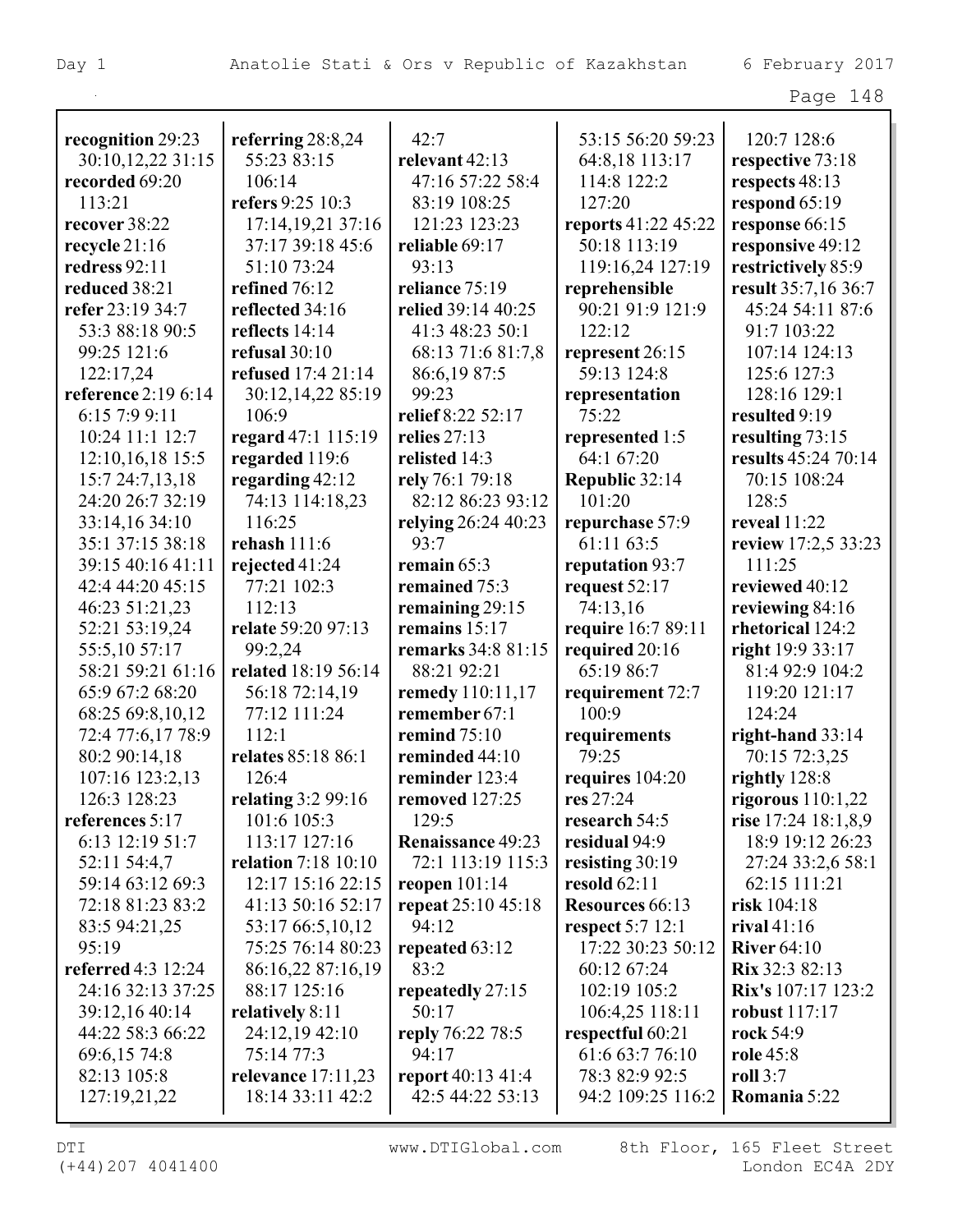| room $41:10\,42:1$   | scheme 53:5 74:1       | 26:4 27:22 28:11    | senior 59:11        | 113:20                       |
|----------------------|------------------------|---------------------|---------------------|------------------------------|
| 85:1                 | schemes 48:20          | 29:19 31:13,22      | Sennar 80:2         | shirk 122:10                 |
| <b>Rosen 74:6</b>    | Scholdstrom 26:19      | 32:19 37:11,15,21   | sense 7:4 9:11      | short 3:23 37:3              |
| <b>round</b> 71:11   | 84:9,15,20 85:24       | 37:25 38:7 39:4     | 14:19 17:3 20:7     | 44:18,25 66:1                |
| <b>route</b> 103:23  | 86:3 87:12             | 39:15,19 40:21      | 20:10 35:10 48:16   | 95:23 105:16                 |
| 122:21               | scope 25:25 49:14      | 42:3 45:4 47:11     | 60:23 76:22 89:18   | shorter 14:14 84:25          |
| <b>Royal</b> 34:19   | 81:9 117:4             | 47:17 48:21 49:6    | 100:20 119:12       | shorthand 44:11              |
| ruled 14:3 81:4      | <b>SDNY 13:8</b>       | 49:25 50:20,24      | sensible 24:22      | shortly 4:7 77:3             |
| rules 5:2            | <b>Seamus</b> 101:19   | 51:4 52:14,17       | 105:7               | show 17:25 28:12             |
| ruling $18:8$        | search 54:12           | 53:22,24 54:6,11    | sensitive 71:4      | 49:24 52:25 90:16            |
| run 19:2,15 20:21    | seat 4:25 33:4         | 55:13 56:6 57:25    | separate $4:15$     | 98:14 99:23                  |
| 81:5 104:18          | 97:18 107:22           | 58:6,21 59:2        | September 13:22     | 100:13 108:11                |
| running $54:8$       | 109:5                  | 60:19,21 61:17,19   | 14:10 56:8 57:5     | 110:5 120:23                 |
| Russian 115:2        | second 5:12,21 6:5     | 61:25 62:3,4,6,9    | 70:2                | 121:14,23 124:1              |
|                      | 6:18 10:23 12:15       | 63:6,12 64:12,13    | series 56:11 115:8  | 124:10                       |
| S                    | 16:2 18:24 19:12       | 65:8,12 66:21,24    | serious $10:22$     | showed 96:24                 |
| Sacks 101:3,21       | 19:14 20:17 21:8       | 67:12 68:6,18       | 122:12              | showing $113:13$             |
| sale 62:4 68:15      | 22:21 23:25 28:13      | 69:13 70:3,12,14    | serve $8:25$        | 128:21                       |
| salutary 123:4       | 29:9 31:8 36:4,8       | 70:18,22 71:1,13    | served 18:1         | shown 46:4 86:8              |
| sample 104:11,12     | 43:11 48:23 49:21      | 72:3,5,14,16,17     | service 9:3,14,15   | 107:19 113:15,16             |
| <b>Sarah 54:1,5</b>  | 52:19 59:11,16         | 72:20,22,25 73:7    | 9:18,21             | 113:18 120:11                |
| satisfactory 79:17   | 61:11 65:10 72:5       | 73:13,15 74:4,7     | services 55:4 58:17 | 128:18,22,25                 |
| satisfied 78:2 91:16 | 72:7 78:21 87:23       | 75:13 76:3,5 77:7   | 59:20 60:15 61:3    | shows $73:3$                 |
| 123:5                | 96:7,11 99:19          | 78:12 84:20 90:10   | 61:4                | side 1:14 24:9               |
| satisfy 23:11 25:14  | 100:7,7 107:7          | 90:13 101:3,23      | set 6:23 7:14 10:13 | 26:19 53:16 72:25            |
| 79:15 84:4 90:20     | 108:12 115:18          | 103:10,20 104:4     | 10:15 14:1 15:11    | significance 11:19           |
| saw 36:13 50:22      | 121:22 122:9           | 107:2 108:4         | 16:8 18:21 24:1     | 118:8                        |
| 59:13                | 124:24 126:22          | 109:12,14 111:7     | 30:15 35:2 37:12    |                              |
| saying 13:3 20:12    |                        |                     |                     | significant $31:20$<br>129:2 |
| 23:7 86:14 129:7     | 129:11                 | 111:20 112:12       | 40:21 57:25 62:22   |                              |
| says 7:3,22 18:13    | secondly 3:21 26:2     | 114:9 116:9,11,16   | 72:17 75:8 77:5     | significantly 46:20          |
| 27:13 30:5 32:24     | 36:22                  | 122:14,15 124:6     | 80:1 91:14 107:8    | 47:8 114:12                  |
| 36:14 38:24 39:25    | secretary $4:21\,54:6$ | 128:10              | 109:12 113:6        | similar $22:25\,32:16$       |
| 51:9,15 54:24        | section 8:14 10:12     | seeing $110:2$      | 114:21 115:19       | similarly 66:17              |
|                      | 28:18,21 29:24         | seek 38:22 79:15    | 116:11 122:13       | 67:25 89:10                  |
| 55:1,22 59:25        | 30:1,11 32:20          | seeking $21:16$     | sets 7:1 8:22 11:16 | simple $93:6$                |
| 60:8 63:20 64:19     | 47:19 85:9,12          | 22:11               | 12:8 20:1 80:13     | simply $58:962:24$           |
| 72:5 79:17 81:20     | 90:1,11,14,18          | seen 2:9 11:7 13:23 | 107:3 110:20        | 63:16 77:3 81:3              |
| 81:25 83:10 84:13    | security 7:20 14:25    | 26:7 35:8 44:6      | 113:8               | 92:10 93:1 107:21            |
| 84:20,22 85:4        | see 1:21,23 2:18       | 50:11 52:15 62:14   | setting 83:8 117:24 | 107:25 109:24                |
| 86:5 90:15 103:21    | 3:11 4:17,18,19        | 63:14 75:12         | settlement 101:10   | 110:21 118:11                |
| 107:11 112:12        | 5:12, 14, 19 7:7, 13   | 111:15 115:8        | seven 122:3         | 120:6 126:21                 |
| 127:7                | 7:25 9:1,22 12:6       | sees 24:23 29:22    | sham $54:7$         | 128:7                        |
| scandalous 99:2      | 12:19 14:9 15:13       | 31:4 78:10          | shape $31:23$       | Simpson $4:21$               |
| scant $7:19$         | 15:19 17:8,17          | seized $51:11$      | shared 60:25        | single $97:14$               |
| SCC 4:24             | 18:10,11 19:3,18       | sell 49:22          | shareholders 53:25  | Sir 102:14                   |
| schedule 63:2 68:5   | 20:23 24:6,17          | selling 100:23      | sheet 29:18 70:18   | site 59:11,14 65:13          |
|                      |                        |                     |                     |                              |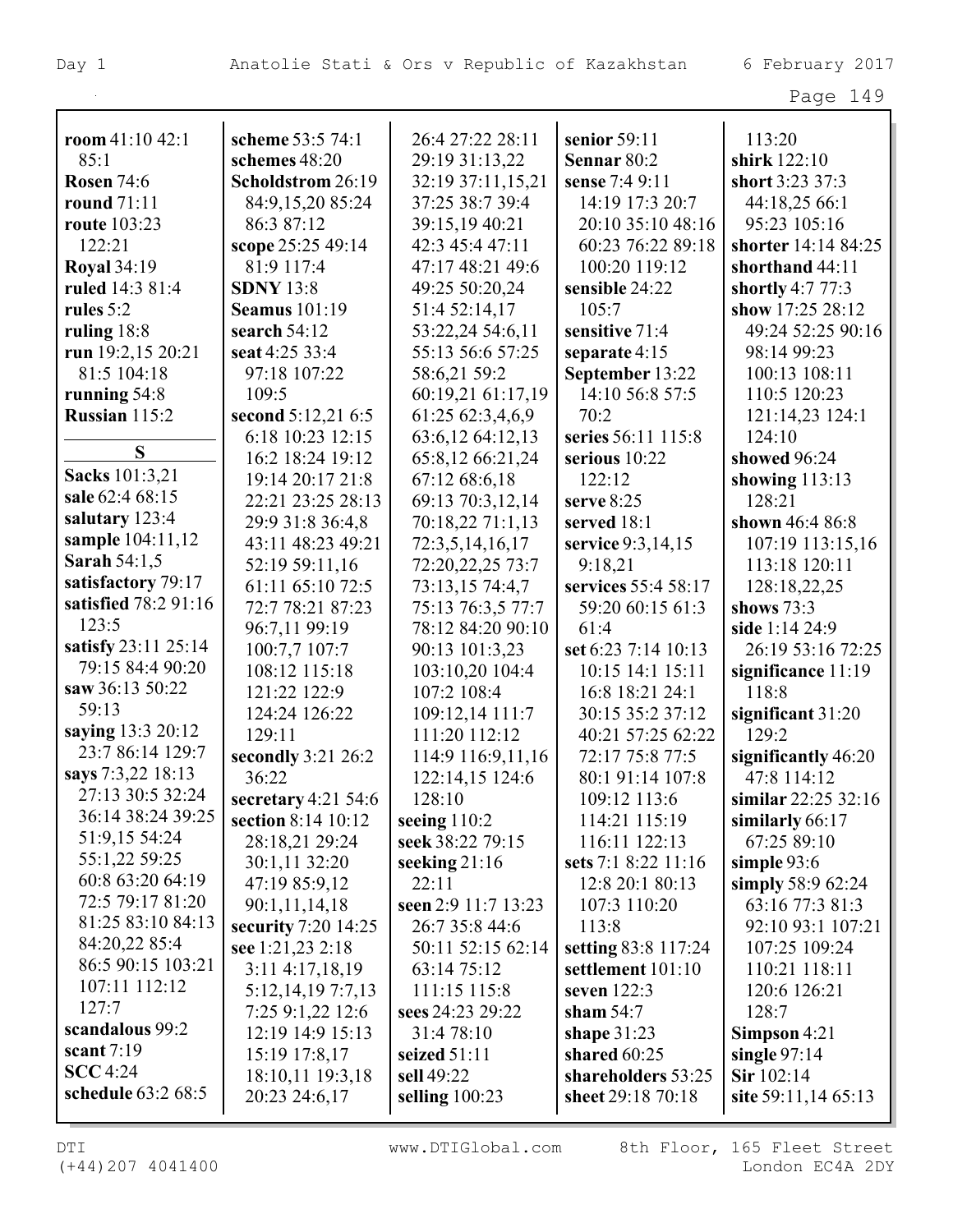93:23 **sources** 42:11 **Southern** 11:21 **speaking** 83:11 **specific** 87:18 **speech** 80:2

|                          |                          |                        |                      | Page 150           |
|--------------------------|--------------------------|------------------------|----------------------|--------------------|
| situation 22:23          | spending 23:8            | 50:20 51:2,8           | style 6:21           | 121:10             |
| 92:12                    | spent 51:17,23 72:8      | 55:11 56:16,19         | sub-issue 20:17      | substantially 65:4 |
| <b>Situations</b> 117:13 | 72:10                    | 59:17 60:18 65:10      | 21:19                | substantiated      |
| six 3:14 33:17           | <b>Sprange</b> 1:6,23,25 | 67:11 68:20 69:4       | sub-issues 19:6      | 71:10              |
| 41:19                    | 26:23 96:3,4,5           | 69:11 74:21 77:7       | 21:19                | substantive 85:17  |
| sixth $4:4$              | 108:17 120:14,17         | 79:19 91:15 93:8       | subject 85:18 103:9  | 85:18 124:15       |
| size 119:17              | 121:19 122:1,8           | 113:16                 | subjected 111:25     | succeed 32:18      |
| skeleton $4:10,11$       | 125:25 126:2             | statements 27:9        | submission 16:13     | succeeded 16:4     |
| 5:2 10:9 12:22           | 130:5                    | 46:4 50:18 52:23       | 19:15 20:23 26:13    | 79:1               |
| 15:13,18 17:9,9          | spread 96:21 112:8       | 55:8 69:20 72:14       | 27:11 33:4 60:22     | succeeds $91:14$   |
| 17:13 19:17 20:22        | <b>Spring</b> 100:16     | 72:18,22,24 77:10      | 61:6 62:19 63:7      | successful 123:17  |
| 23:19 25:7 27:15         | 105:9 107:1,15           | states 10:6 11:21      | 75:7 76:10 78:3      | successfully 128:2 |
| 27:20,22 28:4            | 119:8                    | 17:18 26:3 30:1        | 81:24 82:9,16        | sufficient 21:2    |
| 34:8 35:1 44:6,8         | stage 11:9 19:11         | 31:22 81:19 89:12      | 86:5 88:9,13,13      | 96:13 121:6        |
| 60:8 66:7 75:7,21        | 22:11 25:6,13            | 111:11                 | 90:25 92:5 94:3      | suggest 84:14 98:9 |
| 76:11,21 78:1            | 32:8 49:25 53:2          | <b>Stati 4:25 5:25</b> | 97:20 104:25         | suggested 101:17   |
| 79:23 83:15 94:11        | 53:16 80:14 94:17        | 37:11 48:20 51:14      | 110:1,15 116:2       | suggestion $77:19$ |
| 120:25 124:8             | 95:18                    | 53:9 55:22 56:4        | 117:2 120:7 124:3    | 110:25             |
| 126:8                    | stages 45:5 46:12        | 57:13 61:1 62:9        | 124:6 128:6,7        | sum 12:1 57:14     |
| skeletons 3:9,13         | standard 86:13           | 64:1 67:8,15           | submissions 3:15     | 67:18              |
| 98:8 107:6               | 88:17 89:1 123:6         | 69:11 126:15           | 3:16 5:11 19:17      | summarily 79:16    |
| skilful 128:8            | standards $31:21,23$     | <b>Stati's 76:9</b>    | 21:10 22:2 37:22     | summarise 27:12    |
| slightly 74:22 98:3      | 56:19 82:24              | <b>Statis 35:23</b>    | 39:21 42:22 46:18    | 45:25 46:19        |
| 126:22 128:17            | start 1:8 4:13 5:18      | status 10:8            | 46:22 50:17 66:7     | summarised 49:9    |
| slogan $34:12$           | 99:5 100:15 113:4        | statutory 29:1         | 77:4 78:10 83:3      | 121:8              |
| slow $23:3$              | 114:7 116:7              | stayed 9:8 13:24       | 88:18 93:4 96:1,4    | summarises 22:10   |
| slowing 38:19            | starting $30:11$         | Staying 51:7           | 113:25 123:24        | summary $12:14,20$ |
| so-called $57:20$        | 58:20 64:18 77:4         | stepped 102:9          | 127:5 130:4,5        | 12:23 13:7,9 22:8  |
| sold 40:4 61:21          | starts $7:6,8,11,20$     | steps $62:16$          | submit 23:6 25:4     | 22:22 24:23,24     |
| 62:13                    | 30:11 35:2 37:5          | <b>Stern 59:24</b>     | 25:19 26:19 34:14    | 64:12 90:6 121:6   |
| somebody 53:25           | 41:18 53:14,24           | stipulated 46:2,5      | 75:17 76:5 79:9      | 122:4              |
| 88:6                     | 58:6 64:9 66:23          | Stockholm 4:23         | 79:16 80:21 88:24    | sums $5:760:3$     |
| somewhat 117:17          | 70:9 78:11 84:21         | 96:21 103:17           | 91:12,13 92:7        | 67:22,25           |
| son $5:21$               | startup $51:10$          | 125:13                 | 112:19 117:16        | supervisory 103:18 |
| sorry 39:24              | state 9:15 31:9,17       | stop $93:8$            | 127:13               | 107:10 108:3       |
| sort 23:3 88:16          | 31:21,22,22 32:12        | stops $110:4$          | submitted $42:12,24$ | 110:9,11,19        |
| sought $1:145:14$        | 32:12 42:2,8             | strange 7:3            | 45:23 91:17 106:4    | supplementary      |
| 8:24 97:15 98:2          | 51:11 52:7 82:18         | striking $27:8$        | 127:10               | 53:15              |
| 102:11 112:10            | 82:18 92:21,21           | strings $53:8$         | subparagraph 24:9    | supplied 61:22     |
| source 42:10 75:14       | stated 31:13 47:5        | strong 36:5 106:3      | subsale 37:17        | 64:25 65:5         |

(+44)207 4041400 London EC4A 2DY

DTI **WWW.DTIGlobal.com** 8th Floor, 165 Fleet Street

**stronger** 106:17 **strongly** 111:1 **structure** 21:6 29:14 36:19 **Stuart-Smith** 103:21 105:8

50:17 51:21 66:19

**statement** 6:12 9:12 10:23 11:13 15:6 26:24 37:2,5 37:10 38:7 43:18 43:23 44:21 45:19

**subsection** 13:18 **substance** 11:11

**substantial** 28:14 35:10 90:22 91:1 91:11 98:10

89:3

**supplier** 61:23 **supply** 62:22

84:7 87:4

**support** 8:17 17:20 37:19 48:23 49:5 60:2 61:2,7 84:6,7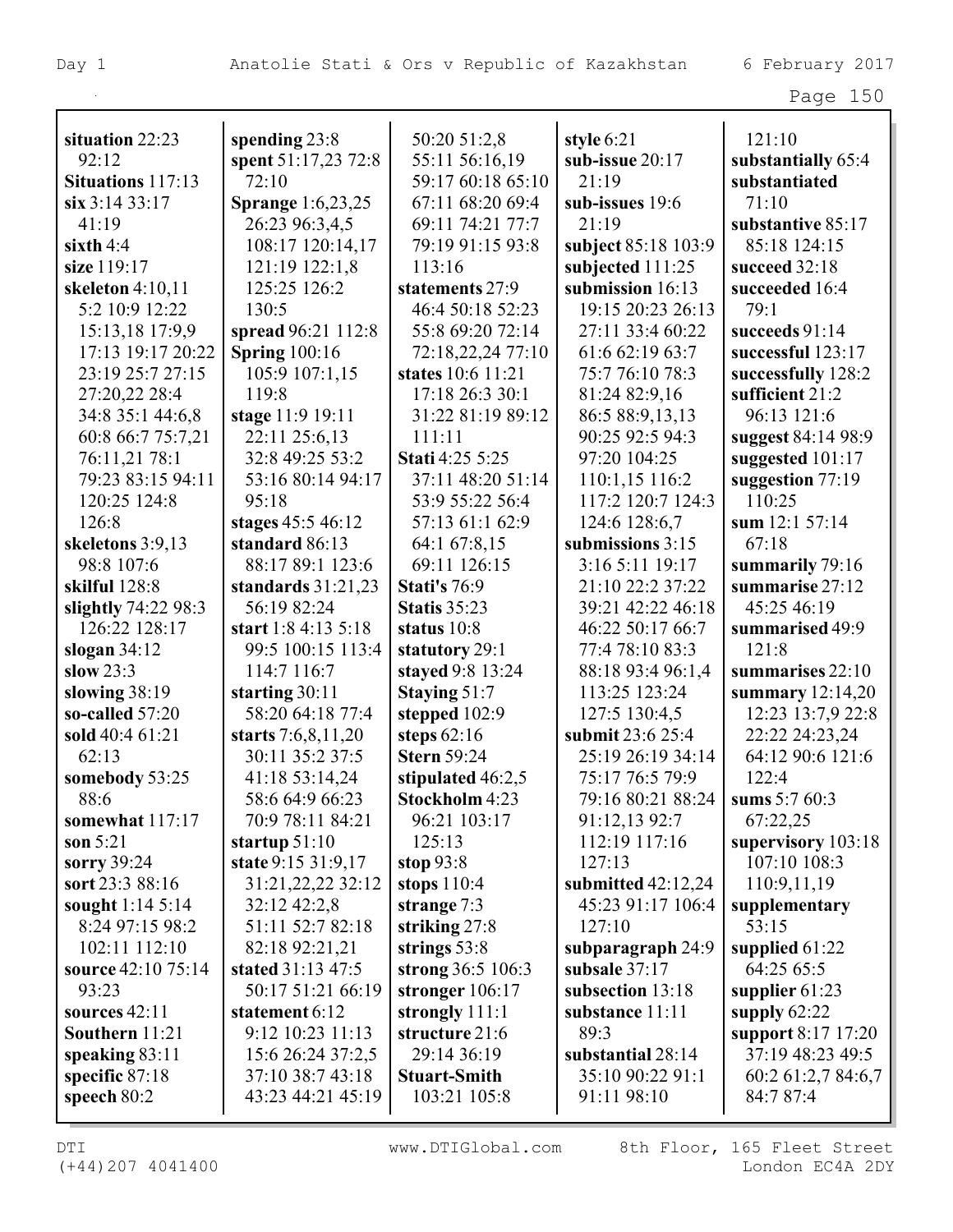| $\sim$ $\sim$<br>י '<br>$\overline{\phantom{0}}$ |  |
|--------------------------------------------------|--|
|--------------------------------------------------|--|

| supported 10:23        | 88:3,9 89:5,8,8,9    | 101:16 102:11       | test 36:8,15 78:2        | thirdly 3:22 36:23     |
|------------------------|----------------------|---------------------|--------------------------|------------------------|
| suppose 28:3           | 89:18 91:12 92:4     | 125:19              | 91:8,12,15 92:10         | thought 17:9 40:9      |
| Supreme 24:3           | 92:10,17,25 93:1     | take 6:14 7:5 8:17  | 92:24 108:24             | 126:14                 |
| 105:23 112:1,10        | 93:10 94:18 99:6     | 10:4 14:6 15:6      | 124:6 127:7 128:5        | <b>three</b> 3:10 4:16 |
| 112:13 116:3           | 99:9,10,21 104:5     | 16:14 22:9 27:11    | 128:24,25                | 12:7,13 20:24          |
| sure 3:10 108:16       | 109:22 110:2,22      | 28:10,11,11 29:13   | testimony 116:19         | 22:14 25:20 28:21      |
| 121:16                 | 112:18 115:15        | 40:8 43:11,14       | 118:4                    | 36:21 48:12 61:18      |
| surprise 129:3         | 116:15 117:24        | 44:11 52:20 53:12   | tests 108:19 126:3       | 61:20 62:3,5           |
| surprising 92:18       | 120:20 124:5,17      | 59:15 65:9,23       | tethered 100:8           | 71:13 73:7 78:11       |
| survive 101:17         | 124:17 128:24        | 67:11 84:20 94:20   | text-based 124:21        | 83:16 96:5,16          |
| Svea 10:2 14:2         | <b>Swiss 105:22</b>  | 94:22,24 95:11,12   | TGE 61:24,25             | 100:2 101:20           |
| 21:17 63:11 84:10      | systematic 30:24     | 95:21 102:20        | 64:18,24 65:4            | threshold 21:2         |
| 85:22 86:3,17,23       | systems 55:8         | 105:13,13 106:12    | Thank 2:11,22 3:12       | 22:23 24:11,18         |
| 87:13 103:6,6,18       |                      | 107:25 108:13       | 37:9 56:25 96:2          | 102:21                 |
| 106:18 112:20          | T                    | 109:21 111:6        | 120:17 122:6             | <b>threw</b> 102:14    |
| 113:2,6,22 118:9       | tab 4:14,17 6:16     | 113:2 120:25        | 126:2                    | thrown $98:1,7$        |
| 124:9 126:11           | 8:12, 16, 18, 20, 23 | 125:14 129:8        | <b>Thanks 65:24 85:2</b> | time 3:11 9:15,18      |
| 129:3                  | 9:12,19 10:14,24     | taken 5:5 24:15     | 129:17                   | 9:20 11:22 13:5        |
| <b>Sweden 3:19 4:6</b> | $11:13,15$ $13:1,11$ | 57:3 66:5 111:5     | theirs $54:18$           | 20:9,9 23:8 35:14      |
| 5:1 14:18 15:9         | 13:19 14:9 15:8      | takes 1:23 12:4     | <b>theme</b> 105:16      | 36:2 42:8 43:6,21      |
| 18:22 26:6 29:4        | 16:25 17:6 18:5      | 48:2 117:9 122:19   | they'd 48:25             | 57:4 62:6 65:22        |
| 78:19 82:16 83:4       | 22:7 23:25 26:25     | talk 40:5 45:7 91:4 | thing $1:834:11$         | 77:1,20 91:6           |
| 83:20,23 88:17         | 27:10,14 29:20,20    | talking 31:18,19    | 54:16                    | 120:14 129:10          |
| 89:3 91:18 110:4       | 31:11 32:5,15        | 38:11 98:14         | things 14:21 95:4        | times 71:17 88:22      |
| 115:13 116:3           | 33:13 36:11 37:2     | 106:17 129:1        | 95:20 99:2               | 91:21 127:25           |
| 117:18 124:14          | 37:8 38:16 43:20     | talks 30:13 31:8    | think $1:203:1,23$       | timing 3:10 9:10       |
| 128:19                 | 45:2 50:22 51:2,3    | 54:25 55:1 63:9     | 8:11,19 10:9             | TNG 6:6 12:15          |
| <b>Swedish 14:3,19</b> | 51:4,8,14,20,22      | Tax $3:5$           | 12:22 13:11 17:16        | 40:3 51:11,23          |
| 15:1,4,10,20,21        | 52:2,5,12,21         | teams $3:12$        | 22:17 24:3,16            | 55:2,7 56:16,16        |
| 15:23 16:2,7,11        | 54:20,22 55:18,21    | technical 41:22     | 25:8 30:9,17             | 57:13 58:11,17         |
| 16:12, 16, 19 17:3     | 57:18,25 58:5        | technicalities      | 32:17,19 34:7            | 61:21 62:22 70:24      |
| 17:17 20:10,11         | 59:16,17 60:19       | 103:24              | 40:9 57:22,24            | 72:8,14,18 129:5       |
| 21:12 23:1,1           | 61:13,14 62:1        | technique 6:21      | 68:8 70:2 74:14          | TNG's 46:4 69:20       |
| 25:15, 19, 21, 25      | 63:4 64:17 65:11     | teeth $89:1$        | 82:2 90:9 94:21          | <b>today</b> 1:7 5:17  |
| 26:17,25 27:8          | 65:17 67:13 68:21    | tells 119:8         | 95:4,8 113:5             | 15:24 73:14 96:24      |
| 45:3 47:18 48:2,2      | 68:24 69:1,5,7,9     | tend 121:5          | 121:14 125:23            | 98:9 113:15            |
| 48:6 50:9 53:11        | 69:10,14,23 71:22    | tenge 68:8          | thinking $104:3$         | 115:14                 |
| 55:16 57:7 62:17       | 71:22,24 74:15,21    | terms $8:1,1,69:10$ | thinks 40:25 80:15       | told 32:6 40:8         |
| 63:10,18,19 67:17      | 75:11 77:19 84:21    | 12:23 18:16 20:3    | third $5:23$ 11:13       | 54:23                  |
| 77:13 78:8,13,14       | 88:19 90:8 95:3      | 24:17 25:9 29:14    | 21:12,18 23:14           | <b>Tolkyn 66:25</b>    |
| 78:19,21 79:5,18       | 100:17 108:8         | 30:7,16 32:16       | 26:16 28:17 29:14        | Tolkynneftega 6:6      |
| 79:21,24 81:2,10       | 110:6 111:4 113:4    | 36:18 38:1,20       | 32:1 40:4 41:7           | Tomlinson 88:20        |
| 81:11,11 82:23,24      | 121:20               | 46:22 47:25 48:9    | 43:17 49:10,25           | tomorrow 1:7           |
| 83:17 84:4,19          | table 39:4 61:5      | 48:9,14 53:11       | 56:15 61:23 63:24        | 121:21 123:24          |
| 85:5,7 86:2,25         | tactical 44:4        | 66:19 73:14 80:7    | 79:4 81:7 88:11          | 126:4 127:25           |
| 87:8,18,19,25          | tainted $97:6,23$    | <b>Terra</b> 6:3    | 88:13 96:10              | 128:11 129:11          |
|                        |                      |                     |                          |                        |

(+44)207 4041400 London EC4A 2DY

DTI WWW.DTIGlobal.com 8th Floor, 165 Fleet Street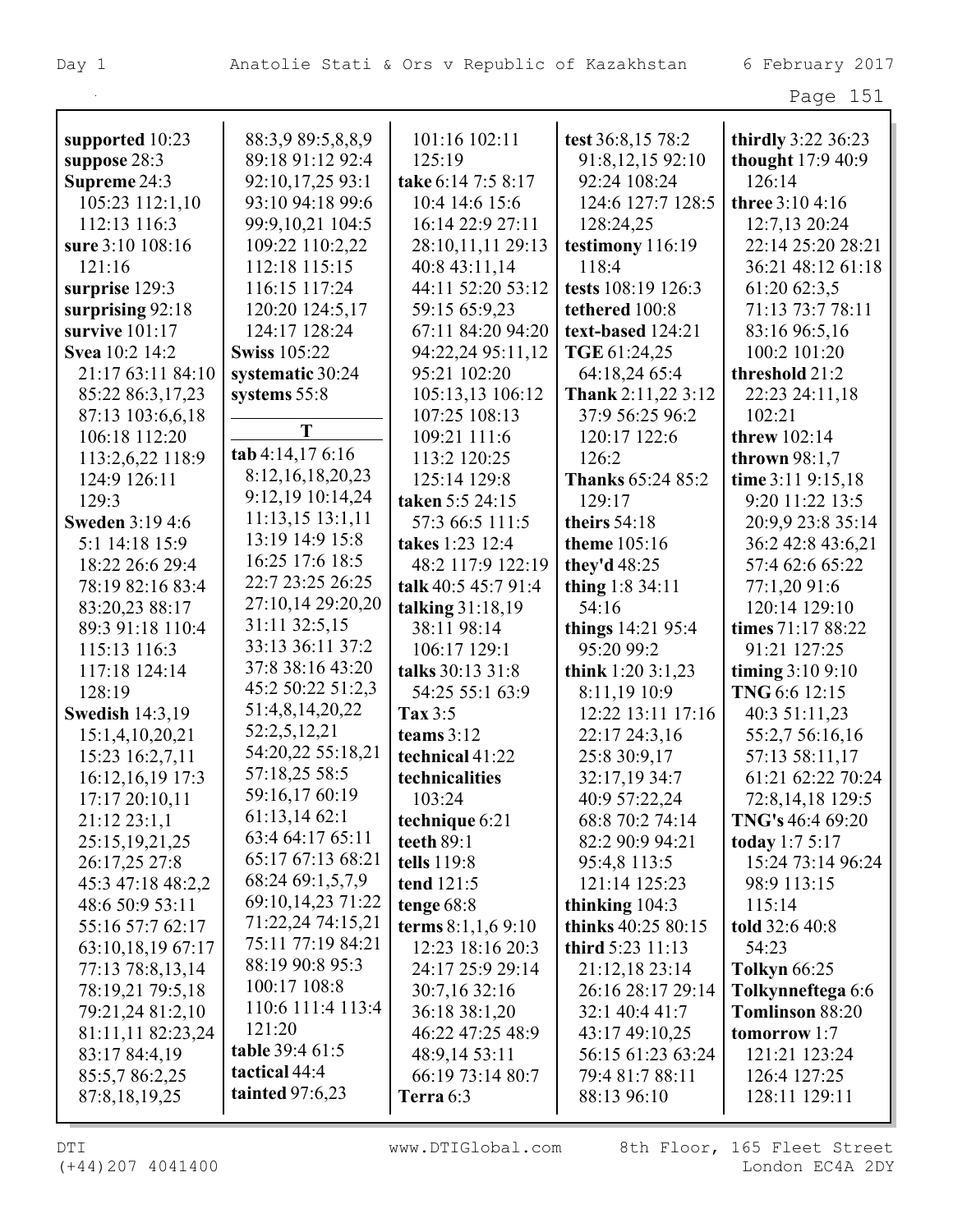| tone 127:8           | 81:9 86:19,23       | 66:4 78:24 85:16         | 63:21             | 102:15 106:20         |
|----------------------|---------------------|--------------------------|-------------------|-----------------------|
| top 7:13 13:10 70:3  | 87:6,9 93:12,21     | 95:5 99:25 100:6         | unpack $117:7$    | 109:7 126:3           |
| 74:7 94:18 98:22     | 106:17 114:11,17    | 108:10 125:17            | unscheduled 66:23 | vary 108:1            |
| 106:12 115:18        | 116:25 118:2,21     | 129:11,12                | untrammeled       | vehicle 77:10         |
| topic 3:24 18:24     | 123:21 124:22       | type 19:18 22:22         | 103:23            | ventilated 25:3       |
| 21:11 22:4 28:1      | 126:13              | 23:22 25:5,5             | untruths 88:3     | verdicts 104:18       |
| 36:18,20 38:13       | tribunal's 7:14     | 37:13 85:23              | update $43:23$    | verifying 59:19       |
| 75:5 76:20,24        | 28:15 36:23 41:17   | types 21:23 25:10        | updated 2:25 27:5 | version 113:3         |
| 78:6 128:13          | 42:18 47:12 49:14   | 85:16                    | 27:6              | vessel 108:19,21      |
| topics 3:14 11:16    | 74:13 75:17 76:2    |                          | upheld 103:19     | vest 100:20,22        |
| 36:21                | 76:7,15 97:2        | U                        | 106:10            | 101:4                 |
| total 51:24 52:6     | 98:17 114:21        | ultimate 97:3            | upholding 105:11  | vests 100:23          |
| 55:8 72:7            | 115:24 117:12,21    | ultimately 53:9          | use 2:18 51:1     | vexed 104:21          |
| totally 129:7        | 125:18 127:18       | 112:9                    | useless 97:11     | vicinity $65:14$      |
| touched 57:12        | 128:9               | unaware 47:20            | uses $91:25$      | victim $92:11$        |
| Tractebel 61:23      | tribunals 33:25     | unbeknownst              | usual $8:14$      | view 1:24 14:17       |
| Traiding 6:3         | Tristan 40:13       | 33:25                    |                   | 48:3 63:18,18         |
| Trans 6:3            | 56:16               | unchallenged             | $\mathbf{V}$      | 84:15                 |
| transactions 34:13   | true 16:6 77:9 88:6 | 26:20 27:16 83:7         | v 2:7 34:19 90:7  | views $1:18$          |
| transcript 2:15      | 97:4 110:15 127:2   | 84:18                    | 100:16 107:15     | vigilant 44:11        |
| transfer 98:13 99:7  | try 22:13 102:17    | unconnected 48:20        | 108:8             | vigour $105:1$        |
| 125:9                | 105:20 129:13       | unconscionable           | valid 10:20       | violation 66:9        |
| translates 62:7      | trying $127:17$     | 90:21 91:10 121:9        | valuable 65:14    | <b>virtue 82:11</b>   |
| translation 95:10    | turn 3:1 5:12 6:7   | underlying 22:8          | valuation 22:16   | vital 112:20          |
| translations 95:5,7  | $11:12$ $13:1,6$    | 28:23 43:13 48:20        | 41:2,4 42:10,12   | Vitol 6:10 12:12      |
| treaty 5:5 37:13     | 19:17 22:7 23:20    | 63:17,21 73:17           | 42:14 47:5 52:9   | 35:22 54:23 58:6      |
| 103:16               | 24:16 29:21 33:12   | 105:25 106:24            | 71:2,4,9,19 74:8  | 59:25 60:9 64:9       |
| trespassing 126:22   | 36:10 37:4,11,24    | 109:2                    | 114:15            | <b>Vivendi</b> 123:14 |
| trial 19:16 23:3,4   | 40:20 41:17 46:3    | understand 20:11         | value 39:3,6,7,12 | volume 4:14,15,17     |
| 80:18 94:7 96:21     | 52:4 53:18 55:17    | 20:12 63:1 108:18        | 39:21,22,23 41:1  | 5:12 6:16 7:7         |
| 97:22 98:5 101:6     | 56:5 57:22,24       | understood 85:5          | 41:5 52:6 60:10   | 8:11 14:7 29:18       |
| $101:15$ 114:5       | 58:19 60:7 63:3     | undertake 98:25          | 66:16 68:16 69:17 | 37:8 38:15,17         |
| 124:25 125:2,14      | 64:5,7 68:4 70:3,7  | undertaken 108:20        | 70:4,6,16,17      | 45:1 50:22 51:3       |
| 125:15               | 70:12 71:23 73:5    | undisputed 65:20         | 71:14,16,16 75:20 | 52:2,12,21 54:20      |
| tribunal $4:3,16,18$ | 74:7,12,21 75:7     | unfair $104:1$           | 93:14 128:1       | 54:22 55:12,21        |
| 4:21 5:4 6:20,22     | 90:8 98:1 99:4      | unfortunately            | valued $50:15$    | 56:5,5,8,20,21        |
| 6:24 7:2,22 10:19    | 108:7 117:9,10      | 108:14                   | values 60:2       | 57:18,19,22,24        |
| $11:4,8,10\ 21:4,9$  | 120:18 126:25       | uninstalled 66:19        | valuing $115:19$  | 58:4,19 59:2,5,6,7    |
| 22:15,16 28:18       | <b>turned</b> 14:18 | <b>United 10:6 11:21</b> | variables 71:3    | 59:23 61:16 62:1      |
| 36:23 38:14 41:21    | turns 12:2 13:19    | 17:18 34:18              | varies $92:20$    | 62:2 64:6,17          |
| 41:24 42:6,9,14      | 17:12 20:22 24:5    | units 61:18,20 62:4      | various 3:19 8:8  | 66:21 68:4,21,24      |
| 42:17,25 43:2        | 28:9 31:10 32:9     | 62:5,9,11                | 9:25 10:15 15:19  | 68:25 69:7,9,14       |
| 46:11 48:15,17       | 61:14 72:2          | <b>University 82:3</b>   | 30:15 37:16 41:22 | 69:25 70:9 71:22      |
| 50:8,11,12 60:23     | two $3:4.94:20$     | unjustified 46:8         | 42:11 45:5 46:21  | 71:22 72:20,22,23     |
| 63:6,16,20 68:12     | 18:24 27:9 35:12    | unjustifiedly 46:21      | 47:11 48:10 53:20 | 72:24,24 73:7         |
| 75:11,25 76:13       | 46:4 51:20 61:25    | unnecessary 43:13        | 69:6 73:1 80:6    | 74:5,14 82:1          |
|                      |                     |                          |                   |                       |

L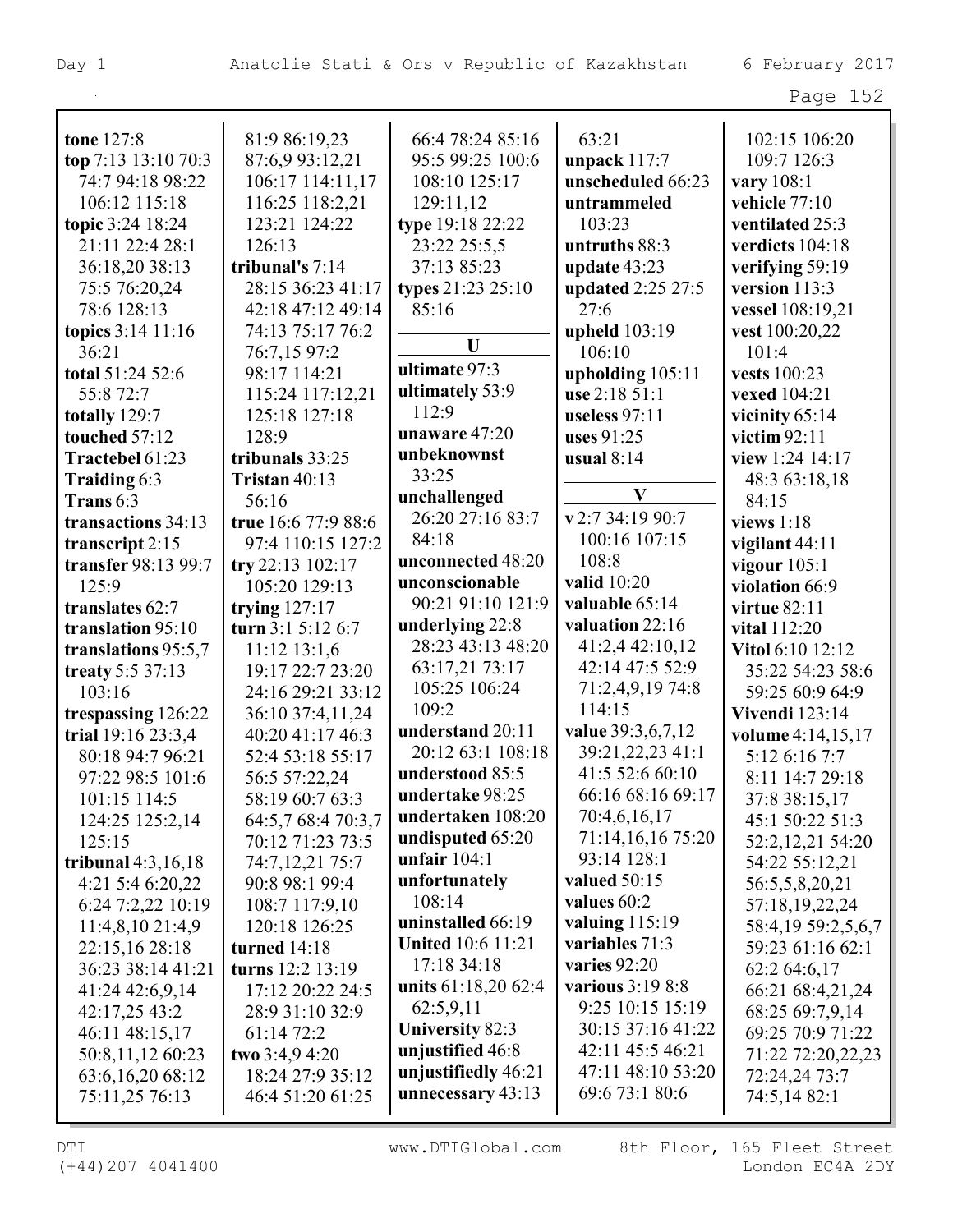| 84:21 90:8 95:2          | 44:7 47:25 55:9           | witness 26:24 43:18 | $\mathbf{X}$        | 102 10:12 30:8     |
|--------------------------|---------------------------|---------------------|---------------------|--------------------|
| volumes 2:16             | 64:14 95:16               | 50:18 51:8 60:18    |                     | 1024 52:5          |
|                          | we're 7:25 11:2           | 69:10 77:7 79:19    | Y                   | 103 30:11          |
| W                        | 15:14 17:4 22:11          | 113:16              | year 15:9 58:15     | 103(2) 30:13 31:4  |
| Waite 100:16 101:4       | 22:12 29:22 35:19         | witnesses 76:16     | years 54:2 56:4     | 103(3)30:21        |
| 101:19 102:7             | 38:11 84:18               | 113:24              | 58:24               | 1049 55:21         |
| 107:15                   | 106:17 119:21             | won 97:15,24        | York 11:22 29:6,7   | 1076 51:20         |
| <b>Waites 101:10</b>     | we've 13:11 18:16         | 105:22              | 29:20,25 30:1,2     | 108 32:21 74:16    |
| 102:22                   | 20:4,23 21:9 27:5         | wonder 95:12        | 31:11 35:18 81:16   | 114:15 10:24 17:15 |
| <b>Waites' 102:3</b>     | 27:6,17 42:24             | wondering 95:5,11   | 81:21 89:13 97:10   | 32:15 38:15,17     |
| walk 99:1                | 50:19 52:15 62:14         | word 98:7,9 126:9   | 105:5 111:9         | 46:19 51:24 55:12  |
| Walker 8:19              | 63:2 73:23,25             | wording $90:10$     | Yugoslavian         | 64:10 65:11 73:13  |
| <b>Waller 35:3 106:8</b> | 92:19 93:2 95:10          | words 11:25 21:14   | 105:18              | 75:11 85:15,22     |
| <b>Waller's 36:15</b>    | weak 84:14                | 31:17 33:1,20       | Yukos 32:4 82:14    | 100:17 114:7       |
| want 6:10 23:16          | <b>Wee</b> 1:5            | 34:13,22 35:6       | 107:17              | 11.58 44:17        |
| 28:9 44:15 51:25         | week 24:3                 | 36:16 37:20 39:8    |                     | 111 7:7 64:21      |
| 57:11 64:11 94:25        | weeks 96:22               | 40:6,12 47:2        | Z                   | 113 64:20,21 65:1  |
| 95:19 96:16 99:23        | weight 18:10 83:11        | 51:12 54:14 55:7    | Zaja 59:11          | 11969:9,9          |
| 105:12 113:10,14         | well-established          | 55:25 58:9 60:2     | Zaja's $65:10$      | 12 10:14 11:13,15  |
| 126:6                    | 81:18                     | 60:10 65:20 67:16   | Zenith $70:10$      | 13:11 45:2 51:4    |
| wanted 8:6 18:15         | well-known 34:8           | 67:25 74:19 75:2    |                     | 52:2 55:18,23      |
| 36:18 39:7 53:6          | 35:18 82:3 88:14          | 83:8 91:6 97:6      | $\boldsymbol{0}$    | 59:17 64:19 68:21  |
| 61:9 76:19               | wells 37:19               | 99:15 101:11,16     |                     | 85:24              |
| wants 20:12 69:8         | went 2:24 14:13           | 103:13 104:2,18     | 1                   | 12.05 44:19        |
| 80:19                    | 40:10 98:19               | 106:14 109:16       | 12:16 4:4 8:12,18   | 134:107:1015:6     |
| Washington 3:19          | 103:20 109:3              | 110:18 111:1        | 10:5 14:15 21:19    | 17:13 32:5 43:19   |
| 4:6,7 10:5 17:7,11       | 117:11 122:11,13          | 112:14 114:18       | 29:18,20 35:12      | 56:21 96:22        |
| 18:8, 13, 22 29:6        | 127:15                    | 115:20,25 117:6     | 45:1,2 51:2 52:21   | 115:16,18          |
| 29:10,12,12              | <b>Westacre 4:4 19:21</b> | 117:14 118:15       | 54:20,22 56:5,8     | 130 47:3 48:22     |
| wasn't 11:2 47:16        | 20:6 21:10 23:12          | 119:5,24 122:20     | 56:21 57:18 58:4    | 131 68:25          |
| 66:17 85:22 86:20        | 28:12 35:1,12,12          | 123:16,18,20        | 58:19 59:2,5,6,7    | 1329 66:23         |
| 109:11                   | 36:4,8 75:5 77:2          | 127:11 128:15       | 60:18 62:2 63:3     | 1330 51:4          |
| way 3:7 7:4 8:14         | 78:2 96:11 98:18          | work 45:10 80:12    | 64:17 69:7,9        | 1344 17:6          |
| 9:7 18:15 19:14          | 105:14 107:7              | works 9:1,7 29:17   | 71:22 72:8 73:7     | 1351 66:22,24      |
| 21:22 22:6 26:14         | 108:12 121:22             | 39:4                | 74:5,15 77:2        | 139 10:24 72:9     |
| 29:16 36:25 46:19        | 126:23                    | world 56:14         | 84:21 95:2 108:8    | 149:14 20:23 56:8  |
| 60:17 63:1 72:4          | whatsoever 7:3            | <b>worry</b> 95:6   | 121:20              | 68:24 86:4 96:22   |
| 80:19 90:4,22            | 34:13                     | worse 104:14        | 1,200 54:8          | 110:6              |
| 91:2,11 92:24            | white $53:16$             | worth 32:7 39:9     | 1.0365:25           | 1422 51:25 52:2    |
| 93:9 98:12 99:20         | Wilson $26:24$            | 64:2 65:3           | 104:14,179:12,19    | 144 62:3,3         |
| 107:25 119:21            | wise 88:20                | wouldn't $125:6$    | 12:23,25 15:7       | 145 90:13          |
| 120:23 121:10            | wish $2:1 \, 36:21$       | write $69:8$        | 51:14 69:10 77:19   | 147 53:14          |
| ways 46:7 57:1           | 89:21 94:14               | writer 82:3         | 10.30 1:2 129:17,20 | 149 53:19          |
| 88:25 92:1               | 106:10 110:5              | writing $6:24$ 7:4  | 100 29:24 40:24     | 158:20 23:25 36:11 |
| we'll 2:5,19 27:2        | wishes $2:2$              | written 77:4 78:10  | $101(2)$ 8:14 30:1  | 52:12 59:16 90:11  |
| 35:8 38:12 39:19         | withheld $11:24$          | wrong 34:16 37:7    | 101(3)30:5          | 90:13 120:16       |
|                          |                           |                     |                     |                    |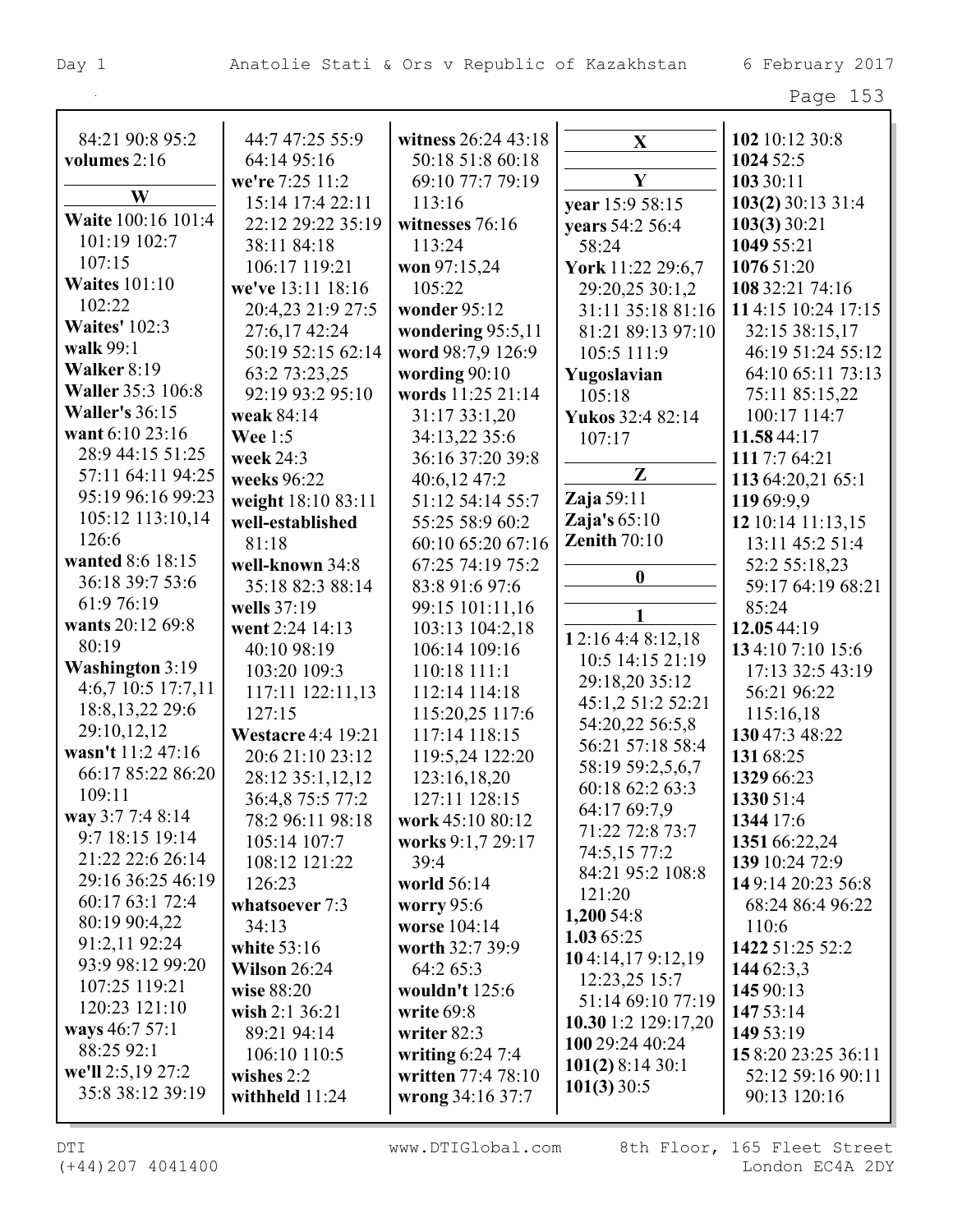| 15/1836 69:1       | 192 24:17           | 20105:1             | 2586 14:7           | 32387:18,20             |
|--------------------|---------------------|---------------------|---------------------|-------------------------|
| 150 32:9 62:5,10   | 193 70:19,20 71:18  | 2011 54:4 68:20     | 27 13:13,21 45:23   | 329 37:4                |
| 151 6:20 32:11     | 73:2                | 2012 32:4           | 51:9 71:23 72:2     | 33 68:21 69:5,7         |
| 154 53:13,22,24    | 1934 69:2           | 2013 55:12 64:11    | 73:10 84:14         | 71:22 75:7,8 85:9       |
| 54:7               | 1938 52:14          | 2014 10:1,5 58:5    | $27(2)$ 65:17       | 85:12 90:15             |
| 155 63:13          | 1958 29:19          | 59:24               | 28 10:14 46:16 62:7 | 331 110:7               |
| 156 53:22 54:11,12 | 1969 52:16          | 2015 11:15,20 13:4  | 67:13,14            | 332 16:25               |
| 157 63:4           | 1983 34:19          | 13:9,22 35:16       | 29 9:22 34:25 35:2  | 334 6:16 37:11          |
| 164:11 59:17 65:11 | 199 12:1 39:14 42:9 | 53:14               | 82:22               | 3342 38:16              |
| 86:14 90:15        | 46:1 70:6,22        | 2016 84:10          | 290 59:16           | 3346 39:25              |
| 162 60:20          | 93:14               | 2017 1:1 43:19      | 292 126:25          | 335 50:23               |
| 1693 38:16         | 19968:14            | 64:19               | 293 127:5           | 335541:18 75:11         |
| 1694 38:22 39:16   | 1999 39:17 85:13    | 205 70:17,20        | 294 65:11           | 335675:11               |
| 1696 39:13         | 19A 13:19           | 208.5 39:23         | 297 65:11           | 338 68:21               |
| 17 11:13,15 13:1   | 19C 28:4            | 21 9:6 51:22 60:8   | 29754:185:19        | 3388 5:13               |
| 14:9 22:7 43:20    | 1C 68:7             | 22 11:20 23:19      | 298 59:17           | 343 69:1                |
| 65:17 67:13 86:15  |                     | 51:20 52:21 56:9    | 299 43:20 74:21     | 345 90:11               |
| 86:21              | $\overline{2}$      | 66:7                |                     | 3476:16                 |
| 1700 40:8,15       | 22:17 6:13,16 8:20  | 23 4:14,17 59:24    | $\mathbf{3}$        | 35 17:19 62:8,9         |
| 1701 39:22 40:10   | 21:19 28:1 29:20    | 120:25              | 3 7:14 13:18 14:10  | 65:7 68:24 82:22        |
| 1707 39:24,25      | 32:6 36:5,11 37:2   | 2311 54:21,22       | 21:20 28:11 29:23   | 354 52:22               |
| 40:15 64:9         | 37:6 50:22 57:22    | 233 72:8,11         | 31:13 37:16 45:6    | 355 57:24 61:13         |
| 1712 40:21         | 57:24,25 61:13,14   | 2332 55:13 57:19    | 60:20 69:23,25      | 36 59:6 75:9            |
| 1715 40:22         | 61:15,16,1762:1     | 2344 7:22           | 70:9 84:21 95:3     | 360 6:16 37:24          |
| 1721 40:25         | 64:17 68:21 71:22   | 238(6)11:18         | 95:10 130:4         | 50:24                   |
| 1723 64:7,11 68:4  | 71:22,24 72:20,22   | 239 13:11 39:6 74:7 | 3.0895:22           | 36161:16                |
| 1724 41:3          | 72:23,24 75:5       | 74:7,8              | 3.1595:24           | 364 68:22               |
| 173641:11          | 77:19 80:2 82:1     | 24 13:10 38:16 51:2 | 3.3.6 68:7          | 37 15:18 52:9 56:23     |
| 1743 41:18 75:14   | 90:8 130:3          | 51:3                | 30 54:12 77:5       | 59:6 78:11              |
| 1746 42:4          | 2.00 66:2           | 2409 59:23          | 306 106:12          | 38 62:1 79:24           |
| 174742:4           | 2.683:6             | 245 22:18 37:20     | 309 107:1           | 38(2) 74:22,24          |
| 1748 42:15 75:15   | 2/1533:13           | 38:8,23 39:5,8      | 31 6:25 55:19 59:5  | 38(a) 68:22             |
| 1754 68:24 95:13   | 20 54:1 74:15 83:14 | 41:2 50:19 51:5     | 72:15 77:8          | 386 52:22               |
| 95:15              | 83:16 87:12         | 51:17,24 52:7,15    | 311 128:11,13       | 39 13:7 57:25 61:14     |
| 1756 95:16         | 2004 54:2           | 52:18,25 67:18      | 313 65:17           | 80:1 122:2,4            |
| 1782 35:18,20      | 2005 56:4,7         | 75:23 101:2 118:5   | 314 67:13,13        | 396 52:22               |
| 1791 68:24         | 2006 54:3 56:8      | 247 101:7           | 316 108:13,15       |                         |
| 18 19:18 25:7 58:5 | 58:15,24            | 248 51:21 101:23    | 109:13,14           | $\overline{\mathbf{4}}$ |
| 68:20 86:15,21     | 2006/2009 56:17     | 25 28:20 59:2,3     | 319 74:25           | 48:13,169:24            |
| 184 33:14          | 2007 56:9 59:6      | 70:2                | 32 6:13 14:9 56:21  | 10:14 16:25 21:7        |
| 185 33:13,21       | 2008 52:9 57:5 59:5 | 250 102:20          | 56:22 69:5,7 78:1   | 24:9 28:9 45:4,7        |
| 1889:13            | 68:14 70:2 72:1,8   | 251 12:3,3 103:11   | 83:21               | 51:4 52:5 55:21         |
| 194:16 10:1 15:8   | 2009 51:5,16 52:10  | 2519 58:5           | 320 13:7            | 66:24 69:11,14          |
| 18:5 64:19         | 54:2,3 56:4 58:16   | 252 13:12           | 32057:7,8           | 74:14                   |
| 191 36:12          | 58:24 59:6 72:7     | 254 103:21          | 322 15:8            | $4(3)$ 28:11            |
| 1912 69:1          | 90:9                | 2587:13             | 32357:13            | 4.1 $62:10$             |
|                    |                     |                     |                     |                         |